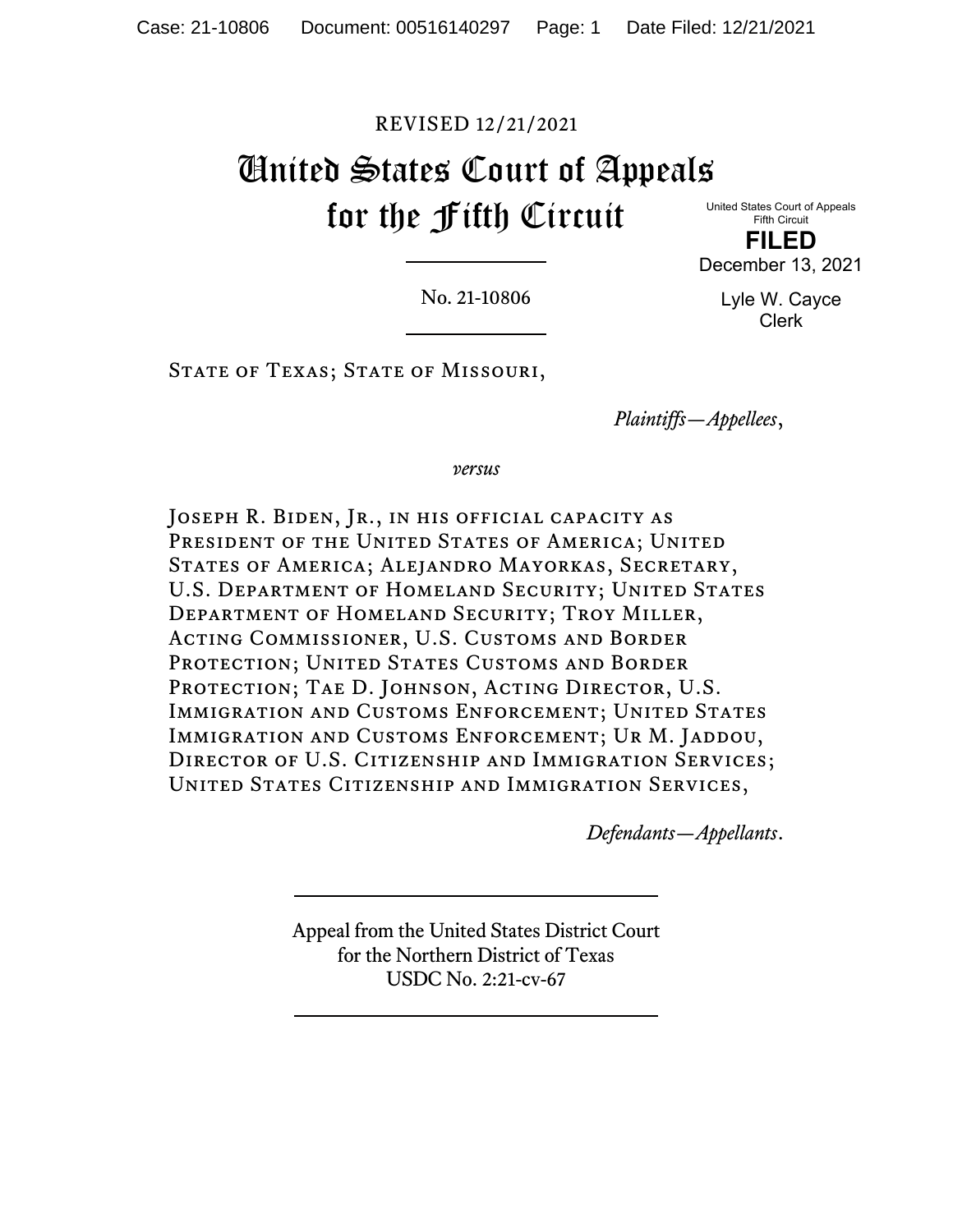Before Barksdale, Engelhardt, and Oldham, *Circuit Judges*. Andrew S. Oldham, *Circuit Judge*:

This case concerns the Migrant Protection Protocols ("MPP" or the "Protocols"), which the Secretary of the Department of Homeland Security ("DHS") created on December 20, 2018. On January 20, 2021, DHS suspended the MPP program (the "Suspension Decision"). On June 1, 2021, DHS permanently terminated MPP (the "Termination Decision"). DHS explained these two decisions in a series of increasingly lengthy memoranda; the first contained just a few sentences, while the last spanned 39 singlespaced pages. Texas and Missouri (the "States") challenged both the Suspension Decision and the Termination Decision in federal court.

After a full bench trial, the district court determined that the Termination Decision violated both the Administrative Procedure Act (the "APA") and an immigration statute, 8 U.S.C. § 1225. The district court therefore vacated the Termination Decision and ordered DHS to implement the Protocols in good faith or to take a new agency action that complied with the law.

DHS chose not to take a new agency action. It instead chose to notice an appeal and defend its Termination Decision in our court. DHS also asked us to stay the district court's injunction while the appeal was pending. We denied that motion, and the Supreme Court affirmed our denial. The Government thereafter vigorously defended the Termination Decision before our court.

Then, on the Friday before oral argument—October 29, 2021—DHS issued *two more* memoranda (the "October 29 Memoranda" or "Memoranda") to explain the Termination Decision. These much longer documents purported to "re-terminate" MPP—or at the very least, promised to do so after the lifting of the district court's injunction. A few hours later, the Government informed our court that, in its view, the October 29 Memoranda had mooted this case. Never mind that a case is moot only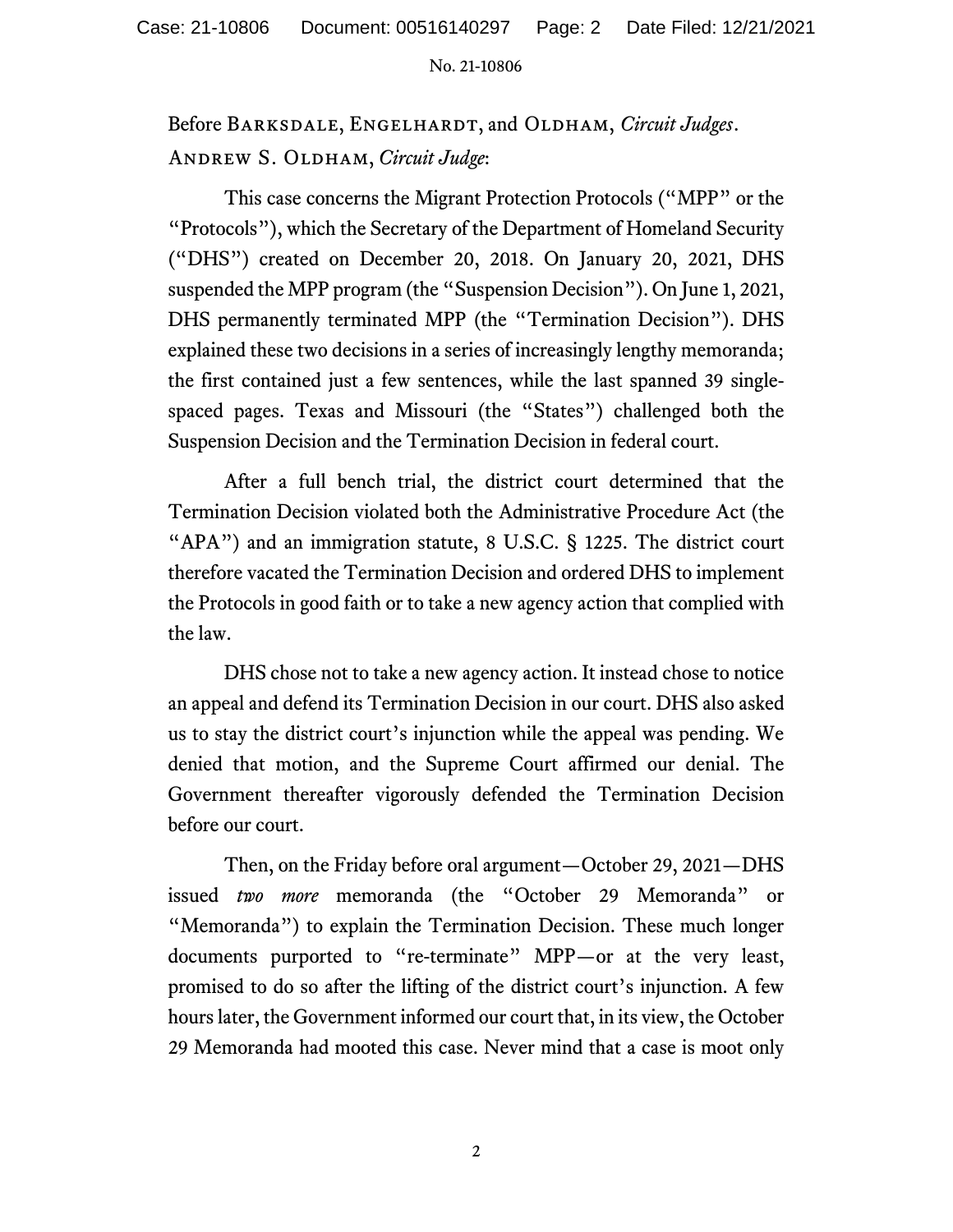when the controversy between the parties is dead and gone, and the controversy between these parties is very much not dead and not gone. Never mind that the new memoranda simply reaffirmed the Termination Decision that the States had been challenging all along. And never mind that the Government's theory of mootness would allow an administrative agency to permanently avoid judicial review by issuing an endless litany of new memos to "moot" every adverse judicial ruling. The Government boldly proclaimed that DHS's unilateral decision to issue new memoranda *required* us to give DHS the same relief it had previously hoped to win on appeal—namely, vacatur of the district court's injunction and termination of MPP.

DHS's proposed approach is as unlawful as it is illogical. Under Supreme Court and Fifth Circuit precedent, this case is nowhere near moot. And in any event, the vacatur DHS requests is an equitable remedy, which is unavailable to parties with unclean hands. The Government's litigation tactics disqualify it from such equitable relief.

The Government also raises a slew of reviewability arguments, contending that no court may *ever* review the Termination Decision. DHS claims the power to implement a massive policy reversal—affecting billions of dollars and countless people—simply by typing out a new Word document and posting it on the internet. No input from Congress, no ordinary rulemaking procedures, and no judicial review. We address and reject each of the Government's reviewability arguments and determine that DHS has come nowhere close to shouldering its heavy burden to show that it can make law in a vacuum.

On the merits, the Termination Decision was arbitrary and capricious under the APA. That Act, among other things, requires courts to set aside agency actions that overlook relevant issues or inadequately explain their conclusions. We anchor our analysis to a recent Supreme Court decision that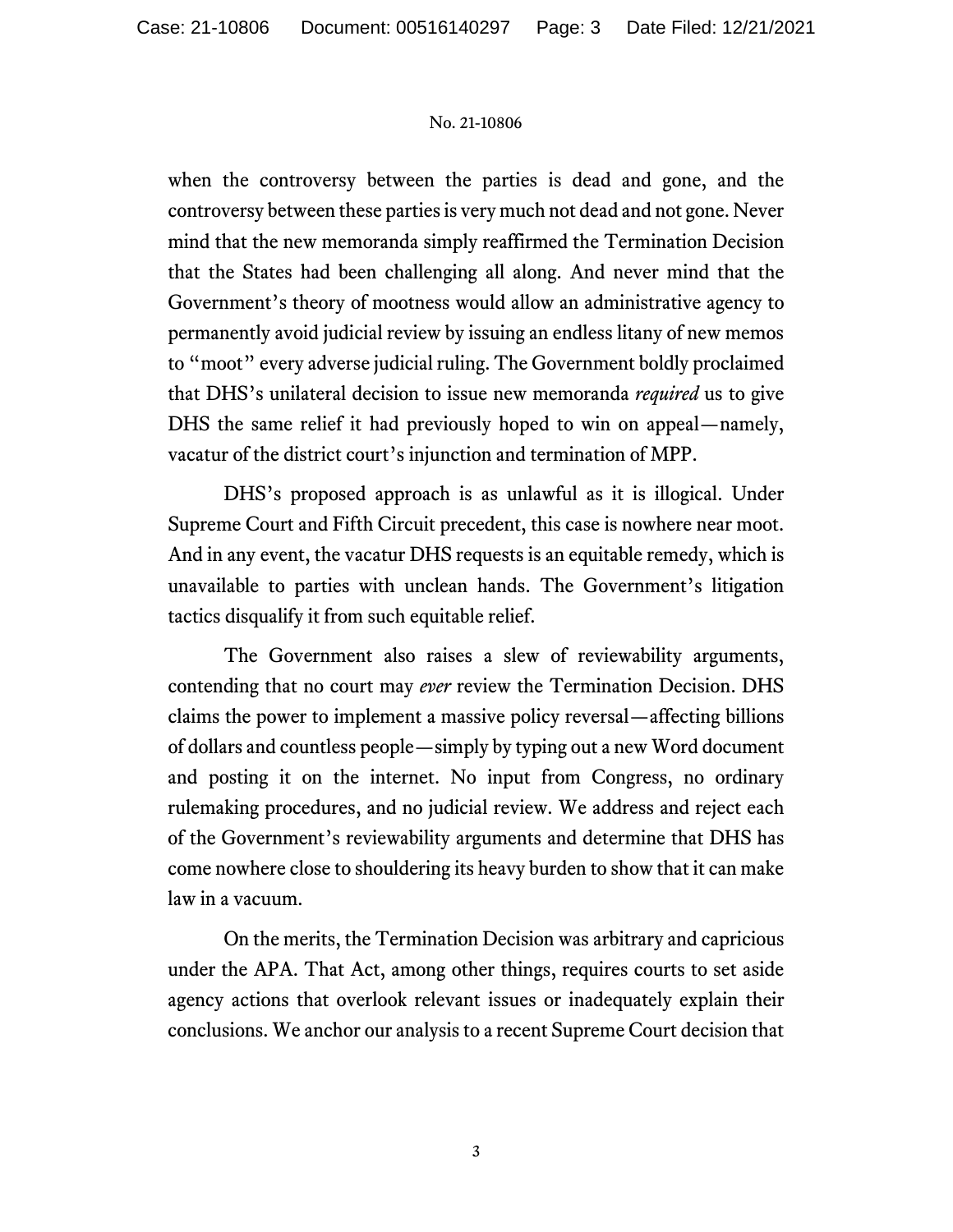applied this doctrine in the immigration context. Under that precedent, this is not a close case.

The Termination Decision is independently unlawful because it violates 8 U.S.C. § 1225. That statute (among other things) requires DHS to detain aliens, pending removal proceedings, who unlawfully enter the United States and seek permission to stay. It's true that DHS lacks the capacity to detain all such aliens. Congress, however, created a statutory safety valve to address that problem. Another part of § 1225 allows DHS to return aliens to contiguous territories, like Mexico, while removal proceedings are pending. That safety valve was the statutory basis for the Protocols. DHS's Termination Decision was a refusal to use the statute's safety valve. That refusal, combined with DHS's lack of detention capacity, means DHS is not detaining the aliens that Congress required it to detain.

The Government insists that a third provision (in § 1182) lets DHS parole aliens into the United States on a case-by-case basis. The idea seems to be that DHS can simply parole every alien it lacks the capacity to detain. But that solves nothing: The statute allows only case-by-case parole. Deciding to parole aliens *en masse* is the opposite of *case-by-case* decisionmaking.

\* \* \*

This opinion has five parts. Part I.A, *infra* pages 6–10, addresses this case's factual background. Part I.B, *infra* pages 10–13, summarizes its statutory background.

Part II addresses our jurisdiction. We start with final agency action. Part II.A, *infra* pages 13–29, pinpoints the final agency action under review. The final agency action is DHS's June 1 Termination Decision. We have jurisdiction to review that Termination Decision, rather than one or the other of DHS's ever-growing collection of MPP memos.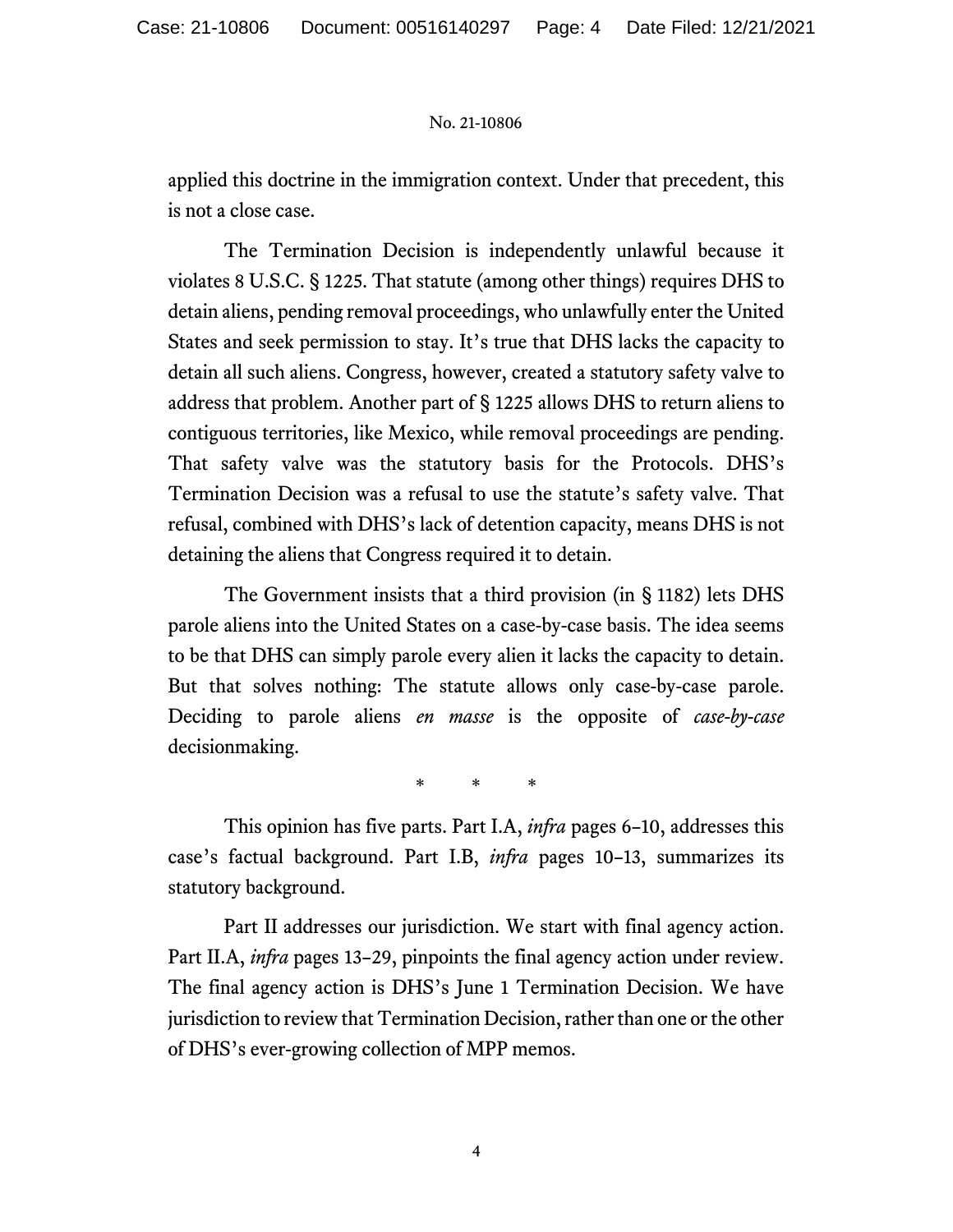Then we turn to mootness in Part II.B, *infra* pages 29–46. The October 29 Memoranda have no present legal effect, so they can't moot the case. *See* Part II.B.1, *infra* pages 30–32. Independently, the Government has not shown they do anything to cure the Termination Decision's unlawfulness, so again, they can't moot the case. *See* Part II.B.2, *infra* pages 32–39. And they constitute (at most) voluntary cessation, so yet again, they can't moot the case. *See* Part II.B.3, *infra* pages 39–45. And ordinary appellate principles bar our review of the merits of the October 29 Memoranda in any event. *See* Part II.B.4, *infra* pages 45–46.

Part II.C, *infra* pages 46–63, addresses the States' standing. The district court based its standing analysis on factual findings that were not clearly erroneous. *See* Part II.C.1, *infra* pages 46–52. Given those findings and the States' entitlement to special solicitude in the analysis, we hold the States have standing. *See* Part II.C.2, *infra* pages 52–63.

Part III then addresses and rejects a host of non-jurisdictional objections to the reviewability of the Termination Decision. Part III.A, *infra* pages 63–65, holds the States have a cause of action. Part III.B, *infra* pages 65–88, holds the APA does not preclude our review of the Termination Decision. Part III.B.1, *infra* pages 66–68, holds the immigration statutes don't insulate the Termination Decision from review. Part III.B.2, *infra* pages 68–88, holds that *Heckler v. Chaney*, 470 U.S. 821 (1985), does not bar review either. That's largely because *Heckler*, far from forbidding judicial review of agency rules, powerfully supports it. Background principles of English and American law, the Supreme Court's precedents, and our own court's precedents all point toward that same conclusion. *See* Part III.B.2.a, *infra* pages 69–85. Even if *Heckler* applied to some rules, it wouldn't apply to the Termination Decision. *See* Part III.B.2.b, *infra* pages 85–87. And even if *Heckler* were *presumed* to apply, that presumption would be rebutted by the clear statutory text at play in this case. *See* Part III.B.2.c, *infra* pages 87–88.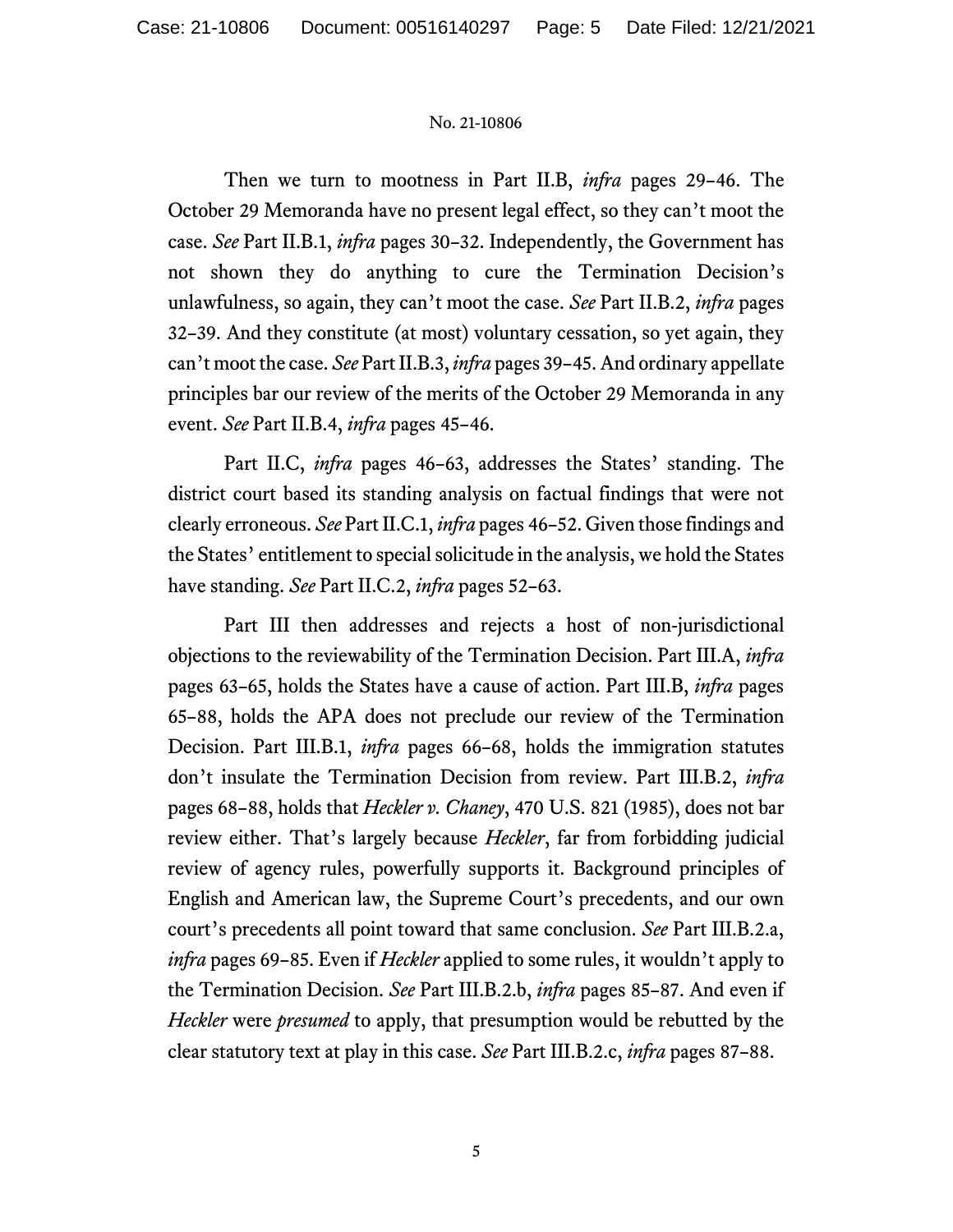Part IV, *infra* pages 88–106, evaluates the merits. The Termination Decision was arbitrary and capricious under the APA for all sorts of reasons, and the Government's arguments to the contrary are meritless. *See* Part IV.A, *infra* pages 88–97. And the Decision was contrary to 8 U.S.C. § 1225. *See* Part IV.B, *infra* pages 98–106.

Part V, *infra* pages 106–17, considers the remedy. Because the case is not moot, we will deny the Government's motion to vacate the district court's judgment. Even if the case were moot, the Government's litigation tactics would require the same result. *See* Part V.A, *infra* pages 106–09. And the district court didn't abuse its discretion by vacating the Termination Decision. *See* Part V.B, *infra* pages 109–11. Nor did it abuse its discretion by imposing a permanent injunction. *See* Part V.C, *infra* pages 111–17.

In sum, we hold that the Termination Decision violates both the Administrative Procedure Act and the immigration statutes. The Government's motion to vacate the judgment and remand for further proceedings is DENIED. The district court's judgment is AFFIRMED.

I.

# A.

This story began on December 20, 2018. On that day, DHS implemented the MPP program in response to a surge of unlawful entries along the Nation's southern border. *See Texas v. Biden* (*Biden I*), \_\_ F. Supp. 3d \_\_, 2021 WL 3603341, at \*4 (N.D. Tex. Aug. 13, 2021). Before MPP, resource constraints forced DHS to release thousands of undocumented aliens into the United States and to trust that those aliens would voluntarily appear for their removal proceedings. Under MPP, DHS instead returned certain undocumented aliens to Mexico for the duration of their removal proceedings. MPP's goal was "to ensure that certain aliens attempting to enter the U.S. illegally or without documentation . . . will no longer be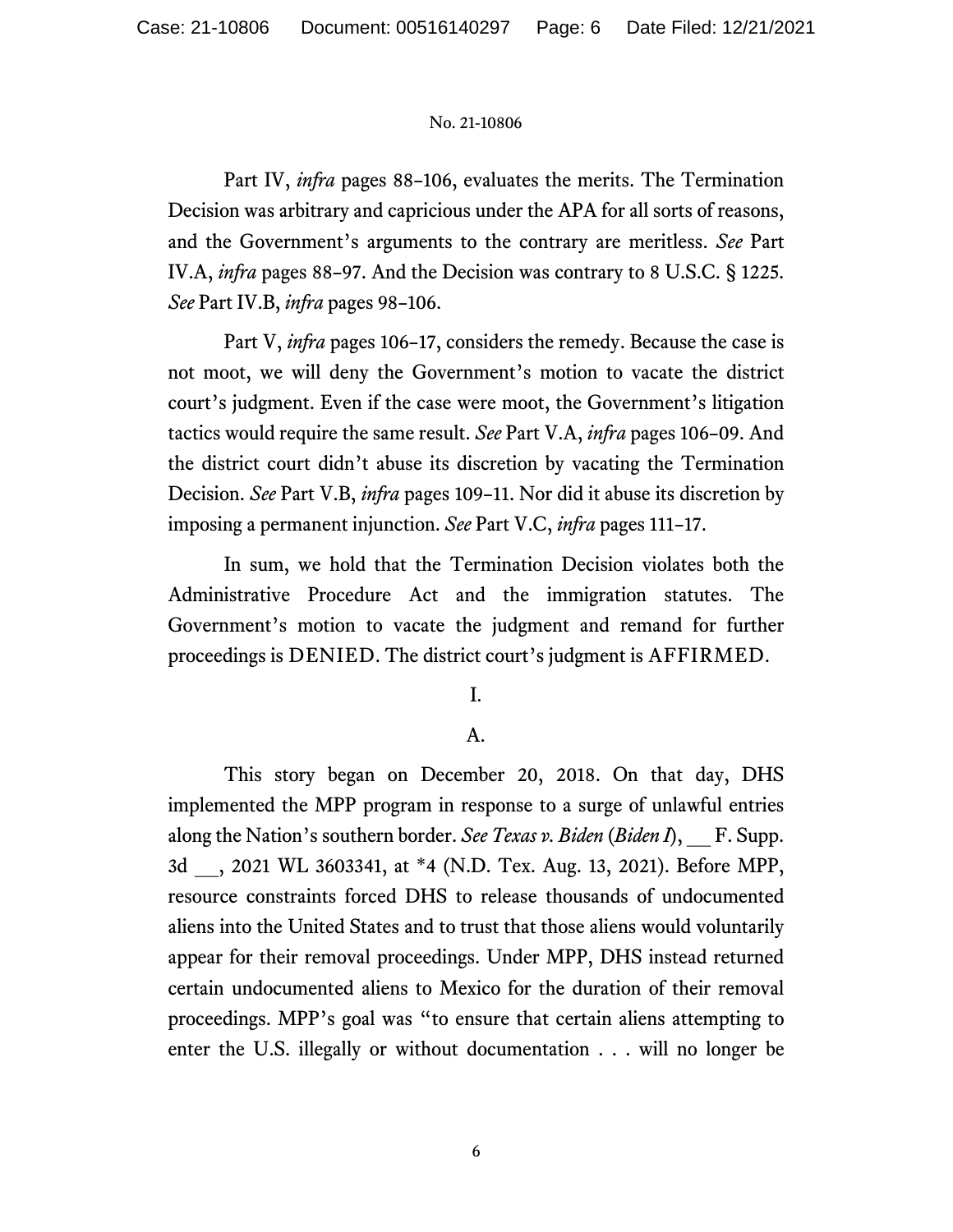released into the country, where they often fail to file an asylum application and/or disappear before an immigration judge can determine the merits of any claim." *Id.* at \*5 (quotation omitted). Congress expressly authorized the MPP program by statute. *See* 8 U.S.C. § 1225(b)(2)(C).

In December 2018, Mexico agreed to admit MPP enrollees so such aliens could be held outside the United States pending their removal proceedings. *Biden I*, 2021 WL 3603341, at \*5. In January 2019, "DHS began implementing MPP, initially in San Diego, California, then El Paso, Texas, and Calexico, California, and then nationwide." *Ibid.* In February 2019, U.S. Immigration and Customs Enforcement issued guidance on MPP to its field offices, anticipating the expansion of MPP across the border. *Ibid.* "By December 31, 2020, DHS had enrolled 68,039 aliens in . . . MPP." *Ibid.*

On January 8, 2021, DHS and Texas finalized a Memorandum of Understanding (the "Agreement"). *Id.* at \*6–7. The Agreement required Texas to provide information and assist DHS to "perform its border security, legal immigration, immigration enforcement, and national security missions." *Id.* at \*6 (quotation omitted). In return, DHS agreed to consult Texas and consider its views before taking actions that could modify immigration enforcement. *See id.* at \*6–7. DHS also agreed to "provide Texas with 180 days' written notice of any proposed action subject to the consultation requirement," *id.* at \*7 (quotation omitted), so that Texas would have an opportunity to comment on the proposal. The Agreement further required DHS to consider Texas's input "in good faith" and, if it decided to reject Texas's input, to "provide a detailed written explanation" of its reasons for doing so. *Ibid.* (emphasis omitted).

On Inauguration Day, the Biden Administration announced its Suspension Decision. In it, DHS stated that it would suspend further enrollments in MPP. DHS's Acting Secretary wrote, "[e]ffective January 21,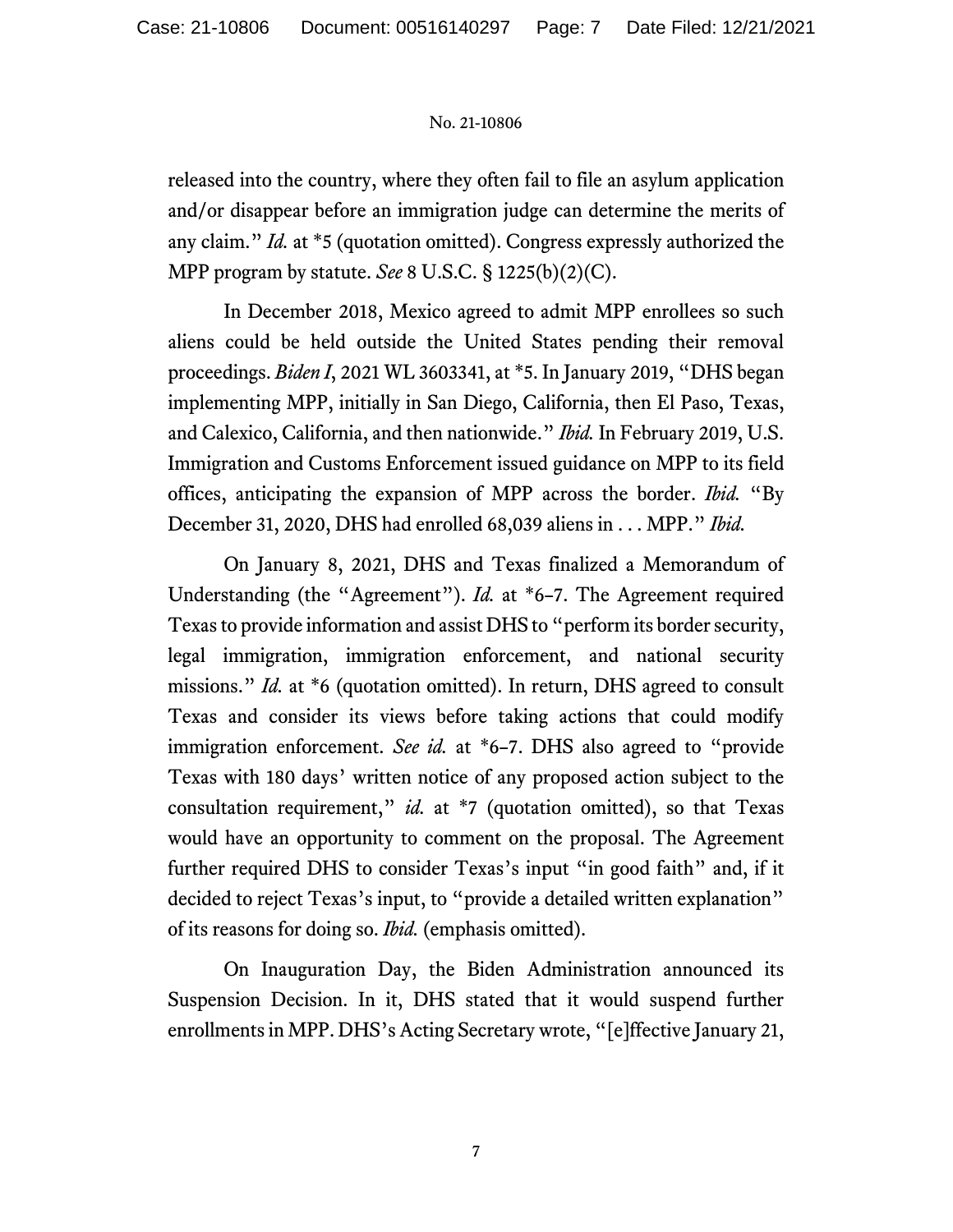2021, the Department will suspend new enrollments in the Migrant Protection Protocols (MPP), pending further review of the program. Aliens who are not already enrolled in MPP should be processed under other existing legal authorities." *Ibid.* (quotation omitted).

On February 2, 2021, DHS sent a letter to Texas purporting to terminate the Agreement "effective immediately." *Ibid.* Because it believed that the letter did not comply with the Agreement's required consultationand-explanation procedures, Texas interpreted the February 2 letter "as a notice of intent to terminate" the Agreement. *Ibid.*

On April 13, 2021, the States sued, challenging DHS's Suspension Decision. *Id.* at \*1. The States claimed that the Suspension Decision violated the APA, the Immigration and Nationality Act ("INA"), the Constitution, and the Agreement. *See ibid*. On May 14, the States moved for a preliminary injunction that would enjoin DHS from enforcing and implementing the Suspension Decision. *Ibid.*

On June 1, 2021, before briefing on the preliminary injunction had concluded, DHS announced its Termination Decision. The district court concluded that the Termination Decision mooted the States' complaint about the Suspension Decision, and the court allowed the States to amend their complaint and to file a new preliminary injunction motion. *Ibid.* The parties agreed to consolidate the preliminary injunction hearing with the trial on the merits under Federal Rule of Civil Procedure 65(a)(2). *Id.* at \*2.

Following the bench trial, the district court issued a 53-page memorandum opinion and order, concluding that the States were entitled to relief on their APA and statutory claims. *Biden I*, 2021 WL 3603341. The court made many findings of fact that will be relevant here. *See* Part II.C.1, *infra* pages 46–52. Based on those findings, the court concluded that the States had Article III standing, that the Termination Decision constituted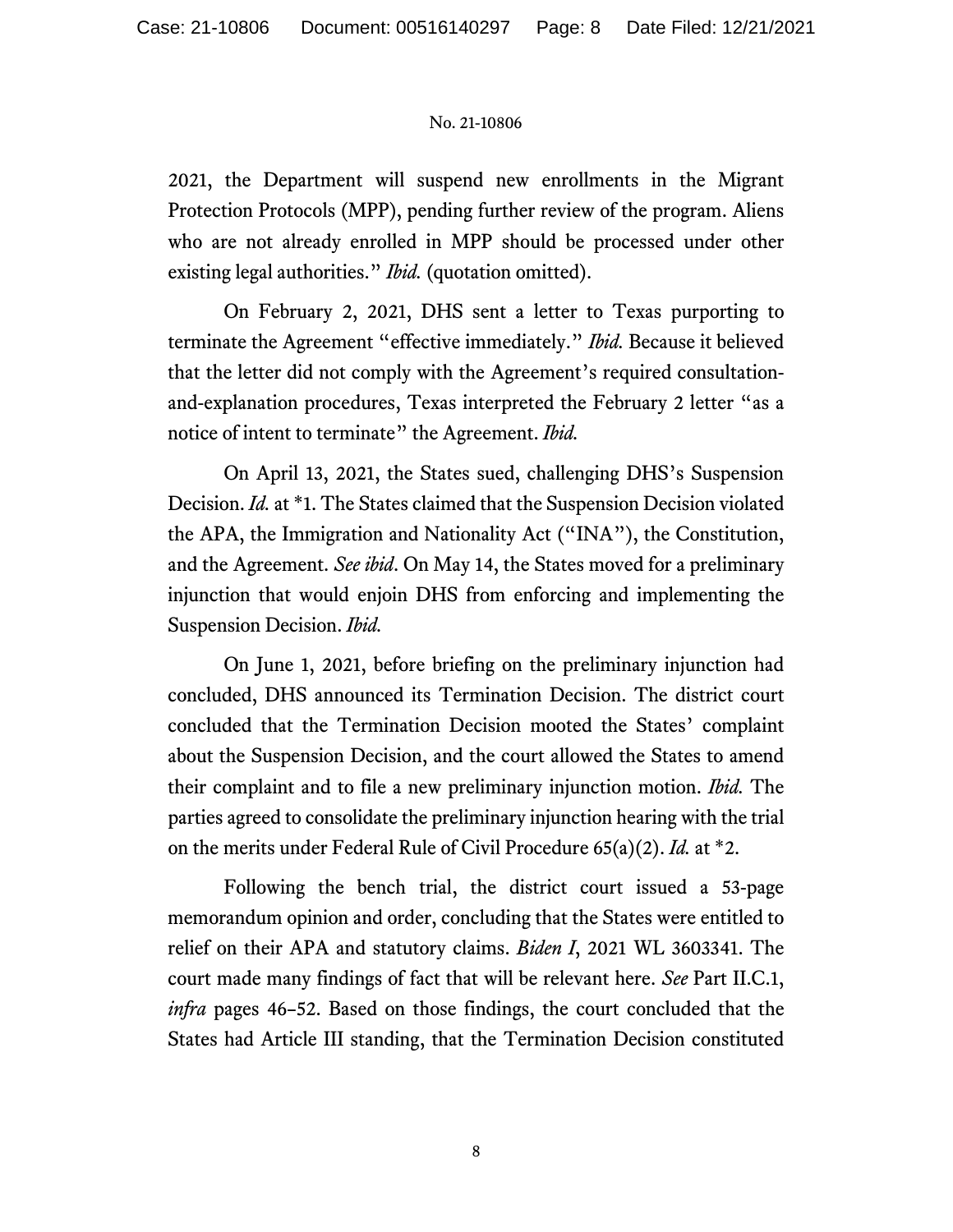final and reviewable agency action under the APA, and that the States were within the INA's zone of interests. *Biden I*, 2021 WL 3603341, at \*11, 13, 17. The court then concluded that DHS's Termination Decision was arbitrary and capricious, and therefore unlawful, under the APA. *Id.* at \*17–18. It also concluded terminating MPP, in circumstances where DHS lacked adequate detention capacity, caused DHS to violate 8 U.S.C. § 1225(b). *Id.* at \*22–23. Based on those conclusions, the district court vacated the Termination Decision, "permanently enjoined and restrained [DHS] from implementing or enforcing" it, and ordered DHS "to enforce and implement MPP in good faith until such a time as it has been lawfully rescinded in compliance with the APA and until such a time as the federal government has sufficient detention capacity to detain all aliens subject to mandatory detention under Section [1225] without releasing any aliens because of a lack of detention resources." *Id.* at \*27 (emphases omitted).

DHS appealed. On August 17, 2021, the Government requested an emergency stay. *See* FED. R. APP. P. 8. A panel of our court denied that request and expedited the appeal. *Texas v. Biden (Biden II)*, 10 F.4th 538, 560– 61 (5th Cir. 2021) (per curiam). The Supreme Court affirmed that denial. *Biden v. Texas (Biden III)*, \_\_ S. Ct. \_\_, 2021 WL 3732667 (Aug. 24, 2021) (mem.).

On September 29, DHS announced its intention "to issue [a] new memo terminating MPP." DEP'T OF HOMELAND SEC., DHS Announces Intention to Issue New Memo Terminating MPP (2021), https://perma.cc/MM95-6KUD, screenshotted at *infra* page 25. On October 29, on the Friday before our court was set to hear oral argument, DHS issued two new memoranda (collectively, the "October 29 Memoranda" or "Memoranda"). See DEP'T OF HOMELAND SEC., TERMINATION OF THE MIGRANT PROTECTION PROTOCOLS (2021) ("October 29 Cover Memorandum"), https://perma.cc/45CS-DRHR;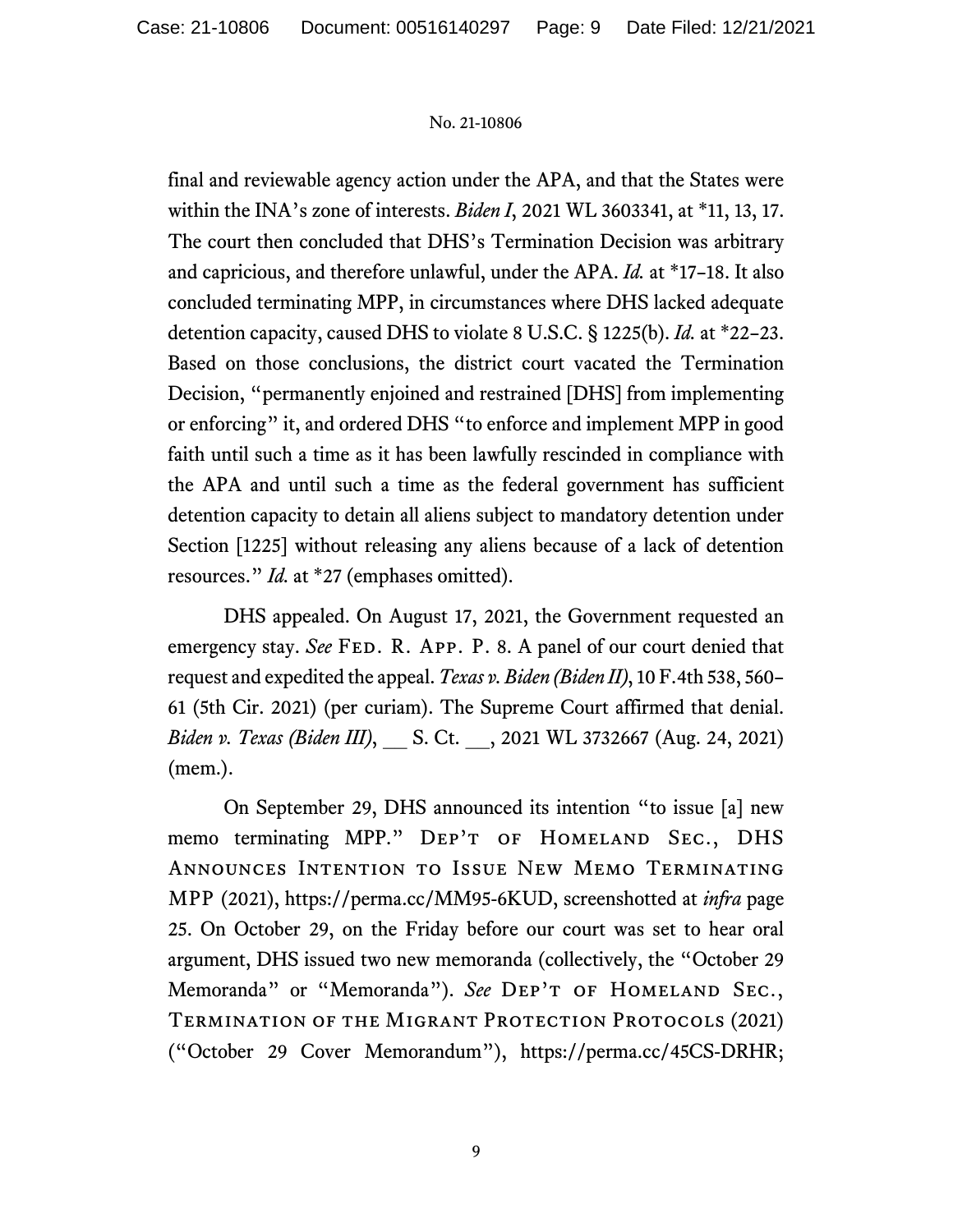Dep't of Homeland Sec., Explanation of the Decision to TERMINATE THE MIGRANT PROTECTION PROTOCOLS (2021) ("October 29 Explanation Memorandum"), https://perma.cc/4KT6- T82Z. The October 29 Memoranda did not purport to alter the Termination Decision in any way; they merely offered additional reasons for it.

Hours after the release of the October 29 Memoranda, the Government filed a 26-page Suggestion of Mootness and Opposed Motion to Vacate the Judgment Below and Remand for Further Proceedings ("Suggestion of Mootness"). It argued the October 29 Memoranda mooted this appeal, and it moved our court to vacate the district court's judgment (and injunction) and remand for further proceedings. *See United States v. Munsingwear, Inc.*, 340 U.S. 36, 39–40 (1950) (explaining the propriety of this remedy for certain cases mooted on appeal). In the alternative, the Government asked us to hold this appeal in abeyance with respect to the § 1225 claim and remand the APA portion of the appeal to the district court, with instructions to vacate and reconsider that part of the opinion. We carried those motions with the case and gave each party additional time at oral argument to address the issue. We deny the Government's motions in Part II.B, *infra* pages 29–46, and Part V.A, *infra* pages 106–109.

B.

The two statutory provisions at the heart of this case come from 8 U.S.C. § 1225(b)(2). Section 1225(b)(2)(A) provides:

Subject to subparagraphs (B) and (C), in the case of an alien who is an applicant for admission, if the examining immigration officer determines that an alien seeking admission is not clearly and beyond a doubt entitled to be admitted, the alien shall be detained for a proceeding under section 1229a of this title.

Section  $1225(b)(2)(C)$  provides: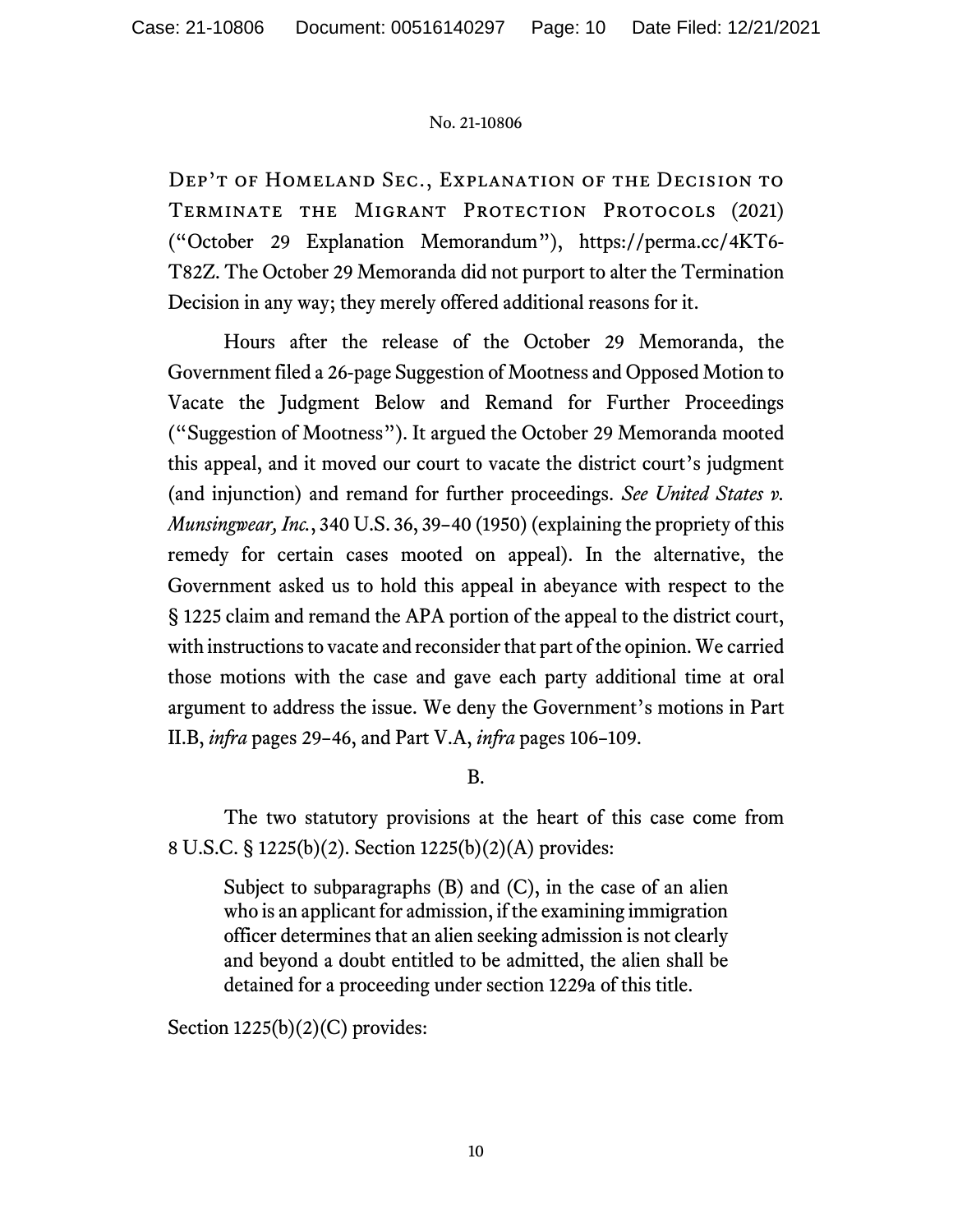In the case of an alien described in subparagraph (A) who is arriving on land (whether or not at a designated port of arrival) from a foreign territory contiguous to the United States, the Attorney General may return the alien to that territory pending a proceeding under section 1229a of this title.

These provisions apply, by their terms, to "applicant[s] for admission" that is, to aliens who are seeking entry into the United States. The former provides the default rule: Aliens who are "not clearly and beyond a doubt entitled to be admitted . . . shall be detained" while removal proceedings are pending. § 1225(b)(2)(A); *see also Jennings v. Rodriguez*, 138 S. Ct. 830, 842 (2018) ("Read most naturally,  $\S$ § 1225(b)(1) and (b)(2) thus mandate detention of applicants for admission until certain proceedings have concluded."). And the latter explains one permissible alternative to detention—return to a contiguous foreign territory. § 1225(b)(2)(C).

Parole is also relevant to this case. Section  $1182(d)(5)$  both grants discretion to parole certain aliens and limits that discretion in important ways. *See Jennings*, 138 S. Ct. at 837 (explaining the connection between this provision and § 1225(b) detention). Parole began as an administrative invention that allowed aliens in certain circumstances to remain on U.S. soil without formal admission. See T. ALEXANDER ALEINIKOFF ET AL., Immigration and Citizenship: Process and Policy 299 (9th ed. 2021). Congress codified the practice when it initially enacted the Immigration and Nationality Act (the "INA") in 1952, giving the Attorney General discretion to "parole into the United States temporarily under such conditions as he may prescribe . . . any alien applying for admission to the United States." Immigration and Nationality Act, Pub. L. No. 82-414, 66 Stat. 163, 188 (1952).

Throughout the mid-twentieth century, the executive branch on multiple occasions purported to use the parole power to bring in large groups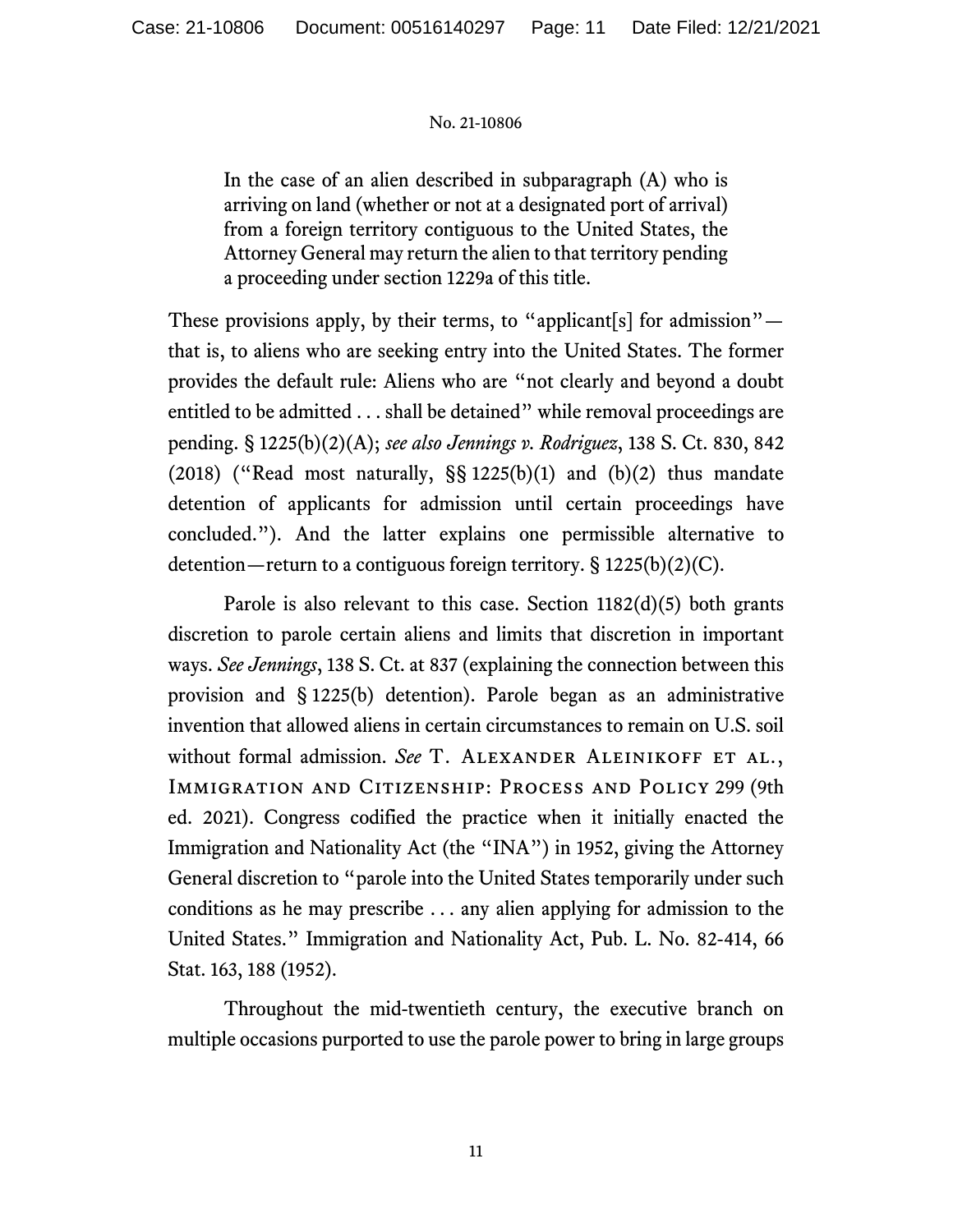of immigrants. *See* Aleinikoff et al., *supra*, at 300. In response, Congress twice amended 8 U.S.C. § 1182(d)(5) to limit the scope of the parole power and prevent the executive branch from using it as a programmatic policy tool. First, in the Refugee Act of 1980, Congress added § 1182(d)(5)(B), which prevents the executive branch from paroling refugees unless "compelling reasons in the public interest with respect to that particular alien require" parole. Pub. L. No. 96-212, 94 Stat. 102, 108. Second, in the Illegal Immigration Reform and Immigrant Responsibility Act of 1996 ("IIRIRA"), Congress amended  $\S$  1182(d)(5)(A) by providing that parole may be granted "*only* on a case-by-case basis for urgent humanitarian reasons or significant public benefit." Pub. L. No. 104-208, 110 Stat. 3009, 3009–689 (emphasis added).

As it stands today, then, the § 1182(d)(5) parole power gives the executive branch a limited authority to permit incoming aliens to stay in the United States without formal authorization when their particular cases demonstrate an urgent humanitarian need or that their presence will significantly benefit the public. The power must be exercised on a case-bycase basis. Quintessential modern uses of the parole power include, for example, paroling aliens who do not qualify for an admission category but have an urgent need for medical care in the United States and paroling aliens who qualify for a visa but are waiting for it to become available. ALEINIKOFF ET AL., *supra*, at 299. Parole terminates "when the purposes of . . . parole shall, in the opinion of the Attorney General, have been served." 8 U.S.C. § 1182(d)(5)(A). At that point, DHS must treat the former parolee "in the same manner as . . . any other applicant for admission to the United States." *Ibid.*

The second source of parole power is in § 1226(a). Section 1226(a) provides its own detention-and-parole scheme that applies to aliens who have *already* entered the United States—in contradistinction to the *applicants for*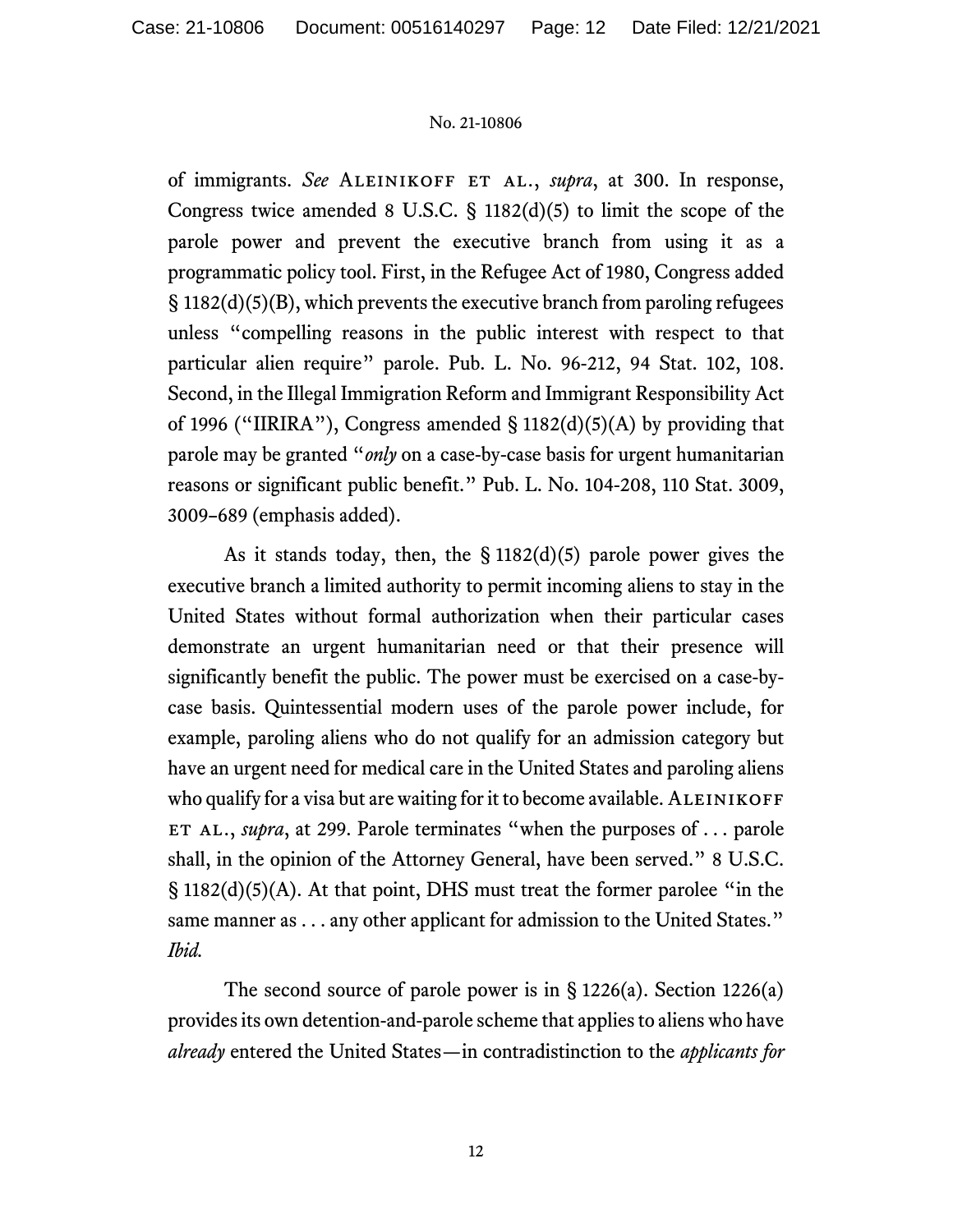*admission* covered by § 1225(b)(2) and § 1182(d)(5). *See Jennings*, 138 S. Ct. at 837 (explaining § 1226 "generally governs the process of arresting and detaining" inadmissible aliens who are already "inside the United States"); *see also* Part IV.B, *infra* pages 98–106 (explaining the distinction). This provision generally requires DHS to obtain an administrative warrant before arrest. *See* § 1226(a) ("On a warrant issued by the Attorney General, an alien may be arrested and detained pending a decision on whether the alien is to be removed from the United States."). DHS may release such "arrested alien[s]" on either bond (at least \$1,500) or conditional parole (subject to restrictions). § 1226(a)(2)–(3).

# II.

We start, as always, with jurisdiction. First, we hold DHS's June 1 Termination Decision constitutes "final agency action." Second, we hold DHS's October 29 Memoranda did not moot this case. Third, we hold the States have standing to sue.

# A.

The APA allows judicial review of "final agency action for which there is no other adequate remedy in a court." 5 U.S.C. § 704. For an agency action to qualify as final, the action must (1) "mark[] the consummation of the agency's decisionmaking process" and (2) either determine "rights or obligations [or produce] legal consequences." *Texas v. EEOC*, 933 F.3d 433, 441 (5th Cir. 2019) (quoting *Bennett v. Spear*, 520 U.S. 154, 177–78 (1997)). Our circuit considers this "a jurisdictional prerequisite of judicial review." *Louisiana v. U.S. Army Corps of Eng'rs*, 834 F.3d 574, 584 (5th Cir. 2016).

We begin by analyzing the June 1 Termination Decision on its own terms. We conclude the Decision was final agency action. Then, we address a new finality argument—based on the October 29 Memoranda—that the Government raises for the first time in its Suggestion of Mootness.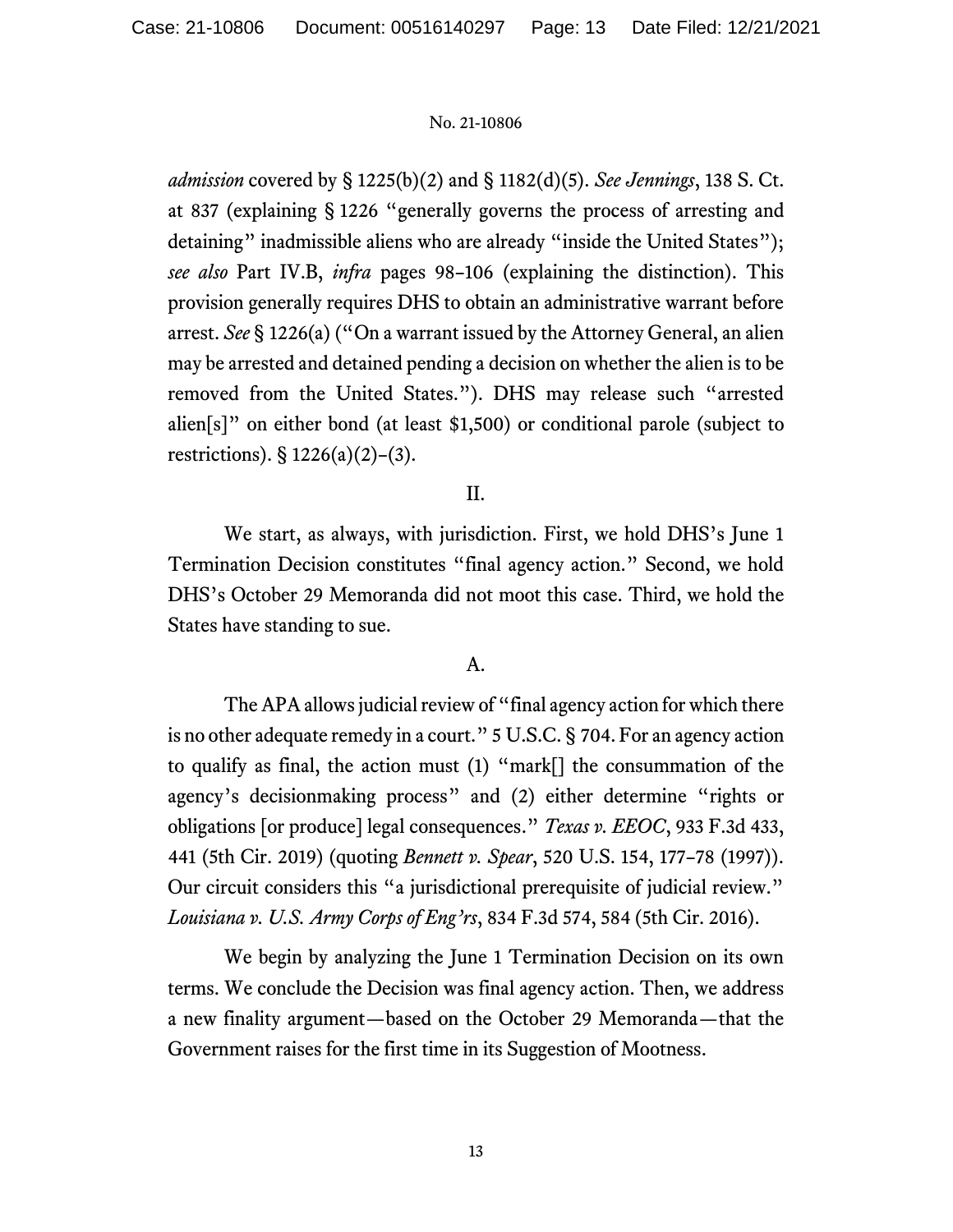1.

The Government says the Termination Decision didn't consummate DHS's decisionmaking process. That's because a policy statement isn't final until the agency applies it "in a particular situation" to an affected person or entity. *Nat'l Mining Ass'n v. McCarthy*, 758 F.3d 243, 253 (D.C. Cir. 2014) (quotation omitted). And the Government hints DHS has not yet made "the return decision" in any "individual case." It's hard to tell what this means. Perhaps the Government is suggesting that, somehow, DHS's Termination Decision has not affected a single undocumented alien. But that would be absurd: DHS enrolled over 68,000 aliens in MPP when it was in effect and returned more than 55,000 of those to Mexico. *Biden I*, 2021 WL 3603341, at \*5–6. As the district court found, MPP's termination altered that status quo and caused DHS to return fewer aliens to Mexico (and to instead release and/or parole them into the United States). *Id.* at \*8. If MPP's termination did *nothing at all* to change the outcome in any given case, one can only imagine why the Government bothered to appeal a district court decision about an entirely nugatory policy choice. We therefore conclude that the Termination Decision was the consummation of the agency's decisionmaking process.

Likewise with the second finality prong. The Termination Decision is final agency action under the principle that, "where agency action withdraws an entity's previously-held discretion, that action alters the legal regime, binds the entity, and thus qualifies as final agency action" under the APA. *EEOC*, 933 F.3d at 442 (quotation omitted). DHS withdrew its officers' previously existing discretion on June 1 when it directed "DHS personnel, effective immediately, to take all appropriate actions to terminate MPP, including taking all steps necessary to rescind implementing guidance and other directives issued to carry out MPP." DHS also explicitly refused to "maintain[] the status quo or [to resume] new enrollments in the program."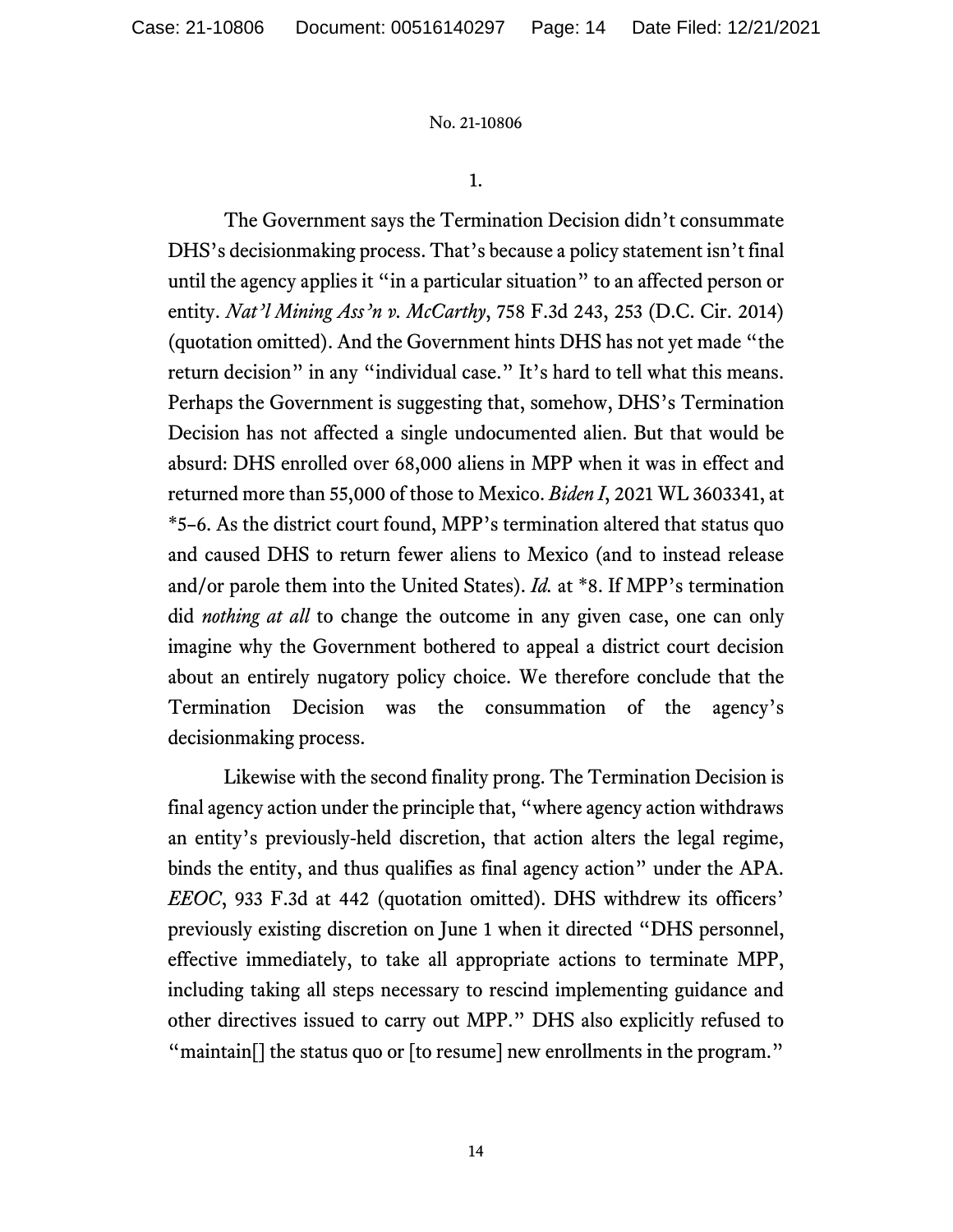The Termination Decision thus bound DHS staff by forbidding them to continue the program in any way from that moment on. *See id.* at 441 (reiterating that binding effect upon the agency is the key inquiry and explaining that "[w]hether an action binds the agency is evident if it either appears on its face to be binding[] or is applied by the agency in a way that indicates it is binding" (quotation omitted)).

The Government again responds by wishing the law said otherwise. On its view, terminating MPP can't be final agency action because the termination "did not end DHS's statutory authority under Section  $1225(b)(2)(C)$  to conduct returns." So the Government doesn't seem to contest that the Termination Decision binds DHS staff. Instead, the idea seems to be that agency action is never final in virtue of its binding effect on agency staff—but instead is final only if the agency as a whole permanently swears off the entirety of its statutory discretion. We are aware of no case from any court that supports that sweeping proposition.

And our decision in *EEOC* forecloses it. That case explicitly centered its finality analysis on whether "the agency's action binds *its staff*." 933 F.3d at 442 (emphasis added). Thus, our court based its holding ("that the Guidance binds EEOC") largely on the fact that the "Guidance" in question, despite its name, bound EEOC staff. *See id.* at 443. The court also discussed the Guidance's *de facto* creation of safe harbors for private parties. *Ibid.* What it did *not* consider is whether the EEOC could revoke its Guidance in the future. As we explained in the *Heckler* context in *Texas v. United States (DAPA)*, 809 F.3d 134 (5th Cir. 2015), "[r]evocability . . . is not the touchstone for whether agency action is reviewable." *Id.* at 167.

And for good reason. The Government's rule would render any agency action nonreviewable so long as the agency retained its power to undo that action or otherwise alter it in the future. That accords with neither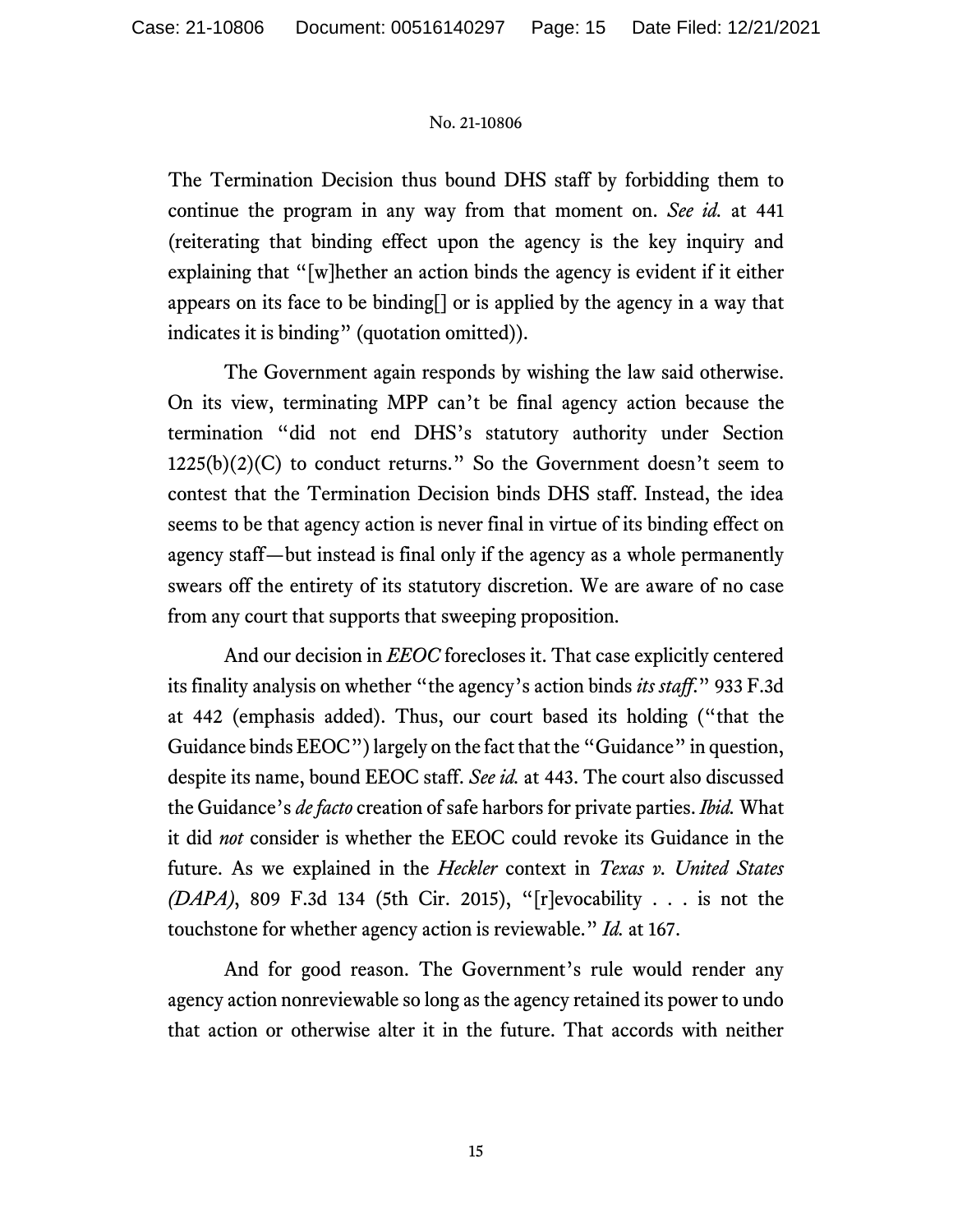common sense nor the law. *See Sackett v. EPA*, 566 U.S. 120, 127–28 (2012) (concluding the EPA's issuance of a compliance order was final agency action and noting, "[t]he mere possibility that an agency might reconsider in light of 'informal discussion' and invited contentions of inaccuracy does not suffice to make an otherwise final agency action nonfinal"); *cf. FCC v. Fox Television Stations, Inc.*, 556 U.S. 502, 513–18 (2009) (reviewing an agency action, without discussing finality, in precisely a situation where the agency *had* taken the opposite stance in the past). Thus, the mere fact the Termination Decision left intact DHS's statutory authority to return aliens to contiguous territories does not undercut its finality.

The Government also asserts the Termination Decision is a general policy statement—and therefore can neither determine rights nor produce obligations or legal consequences. Even if the Termination Decision is merely a "policy statement," this argument ignores our precedent establishing that such statements can nonetheless constitute "final agency action" under the APA. *See Merchs. Fast Motor Lines, Inc. v. ICC*, 5 F.3d 911, 919–20 (5th Cir. 1993). The Government counters that *Fast Motor Lines* was a case about APA ripeness and "provided no analysis on this issue." To the contrary, however, *Fast Motor Lines* reached the ripeness issue precisely because it had already concluded the agency action in question was final (despite simultaneously being a statement of policy). *Id.* at 920 (concluding the policy statement was final "within the meaning of 5 U.S.C. §§ 551(13) *& 704*" (emphasis added)). The inquiry in our circuit does not focus on labels, and it does not rely on a sharp (and false) dichotomy between statements announcing policies and final statements. The inquiry instead centers on whether the action in question determines "rights or obligations" or creates "legal consequences." *Bennett*, 520 U.S. at 178 (quotation omitted). And one way an agency can do that is by binding its own staff. That is exactly what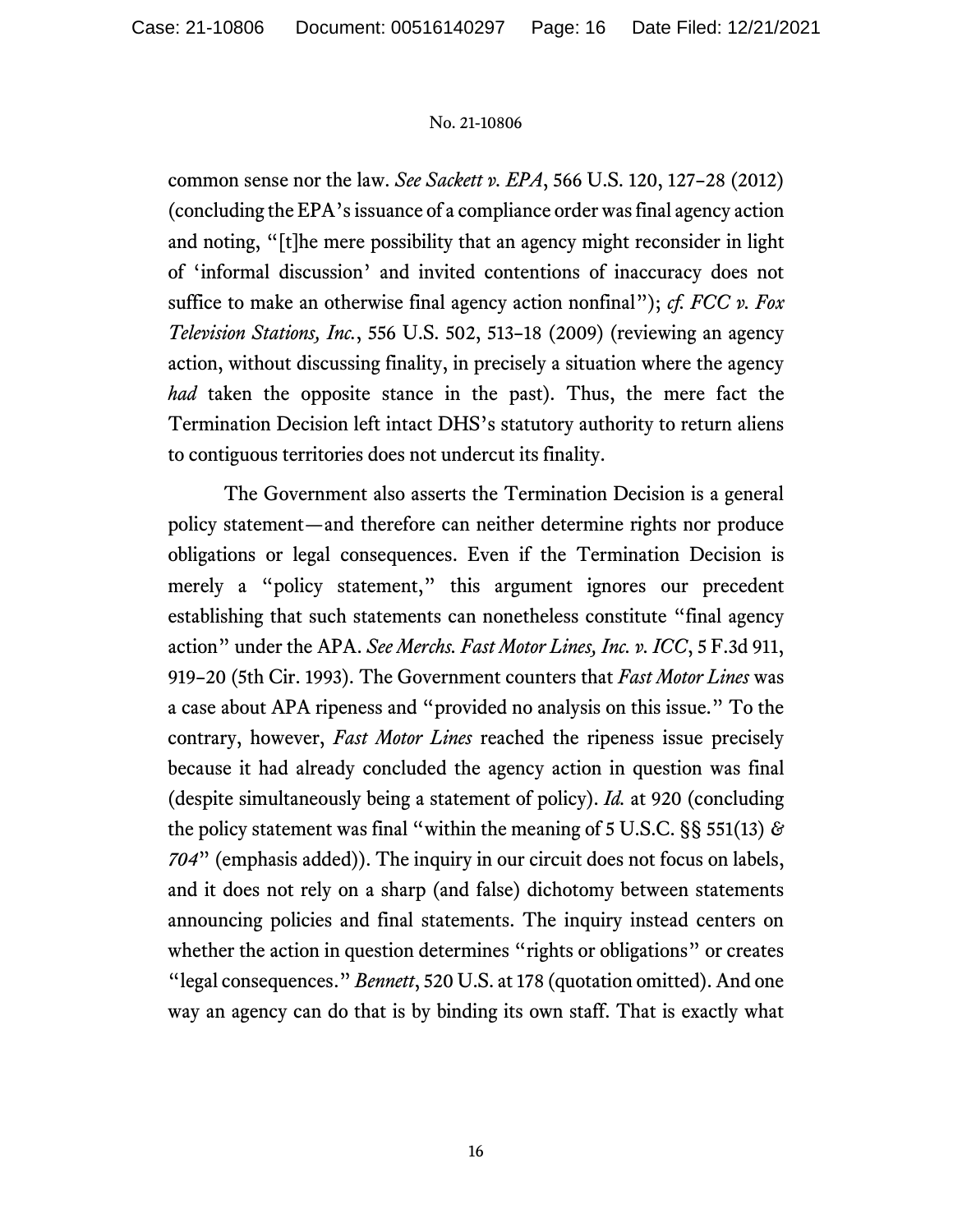DHS did in the Termination Decision by commanding staff to stop enrolling aliens in MPP and to terminate the program immediately.

2.

In its Suggestion of Mootness, the Government now argues that the October 29 Memoranda change the picture. Even if the June 1 Termination Decision was final agency action at the time, says the Government, it lost that status when DHS issued its new Memoranda.

To begin, we note that the Government could have, but did not, make this argument in its brief. The briefing obviously concluded before October 29. But the Government's brief includes an introductory footnote that reads: "DHS has authorized us to report that the Secretary is reviewing the June 1 Memorandum and evaluating policy options regarding MPP. The result of that review could have an impact on this appeal." So the Government knew DHS was considering a new memorandum. This would lend itself quite naturally, one would think, to an argument of the same sort the Government makes now. Yet the Government omitted the argument from its brief and instead raises it for the first time in its Suggestion of Mootness. That gives us pause. *See U.S. Bancorp Mortg. Co. v. Bonner Mall P'ship*, 513 U.S. 18, 27 (1994) ("To allow a party . . . to employ the secondary remedy of vacatur as a refined form of collateral attack on the judgment would—quite apart from any considerations of fairness to the parties—disturb the orderly operation of the federal judicial system."). [1](#page-16-0)

<span id="page-16-0"></span><sup>&</sup>lt;sup>1</sup> The Government also argues that the June 1 Termination Decision is no longer ripe for judicial review. The Suggestion of Mootness devotes one sentence to this issue, which was not in the Government's brief. *See La. Power & Light Co. v. Federal Power Comm'n*, 526 F.2d 898, 910 (5th Cir. 1976) (the Government's best case, holding that "matters still pending" before the agency are not ripe for review). We reject this argument. If the States were now attempting to challenge the October 29 Memoranda, then perhaps it would make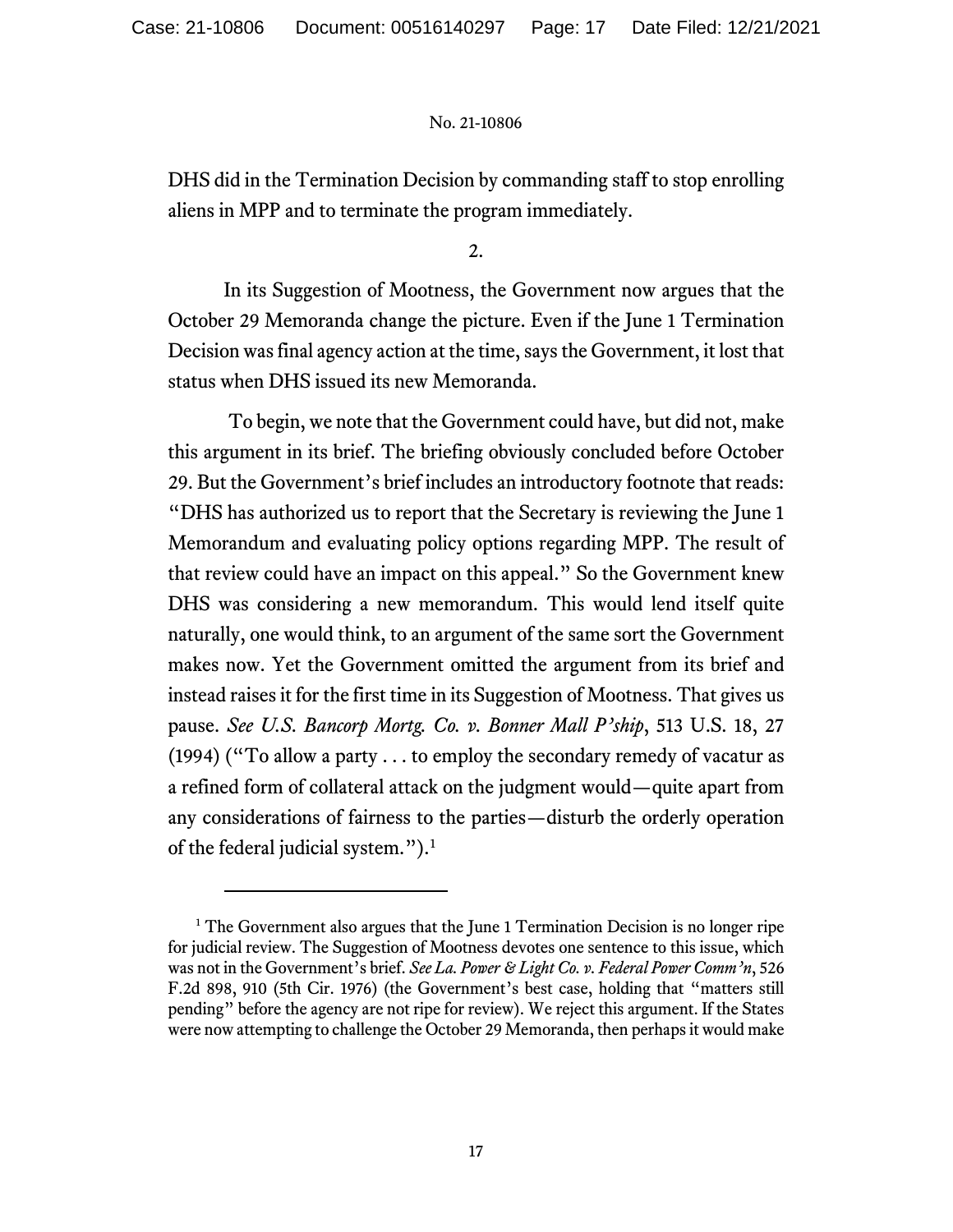Even so, we will consider the argument. That's partly because the finality of agency action is a jurisdictional issue. And it's partly because the October 29 Memoranda, which were merely possible at the briefing stage, now actually exist.

First, we explain that the Government misunderstands the States' challenge. The States are challenging DHS's *Termination Decision*—not any particular memo that DHS might have written in the past or might write in the future. Second, we hold that DHS's October 29 Memoranda did not reopen the actionable Termination Decision and are therefore not themselves final agency action. Third, we hold subsequent events can't render a final agency action retroactively nonfinal.

a.

Begin with the Government's framing of the issue. The Government treats the June 1 Memorandum as the challenged action. It then assumes that the October 29 Memoranda are a final agency action of their own. Thus, it says, the new Memoranda "demonstrate that the June 1 memorandum no longer represents the consummation of the agency's decisionmaking process." So even if the June 1 Memorandum was final at the moment of issuance, the October 29 Memoranda have since supplanted it as DHS's final action under 5 U.S.C. § 704.

sense to argue about the ripeness of that *new* challenge. But the States are challenging the same Termination Decision they have been challenging all along. Further, it's nonsensical to suggest, as the Government does, that the Termination Decision is at once moot (*i.e.*, the time for review has come and gone) *and* unripe (*i.e.*, the time for review has not yet arrived).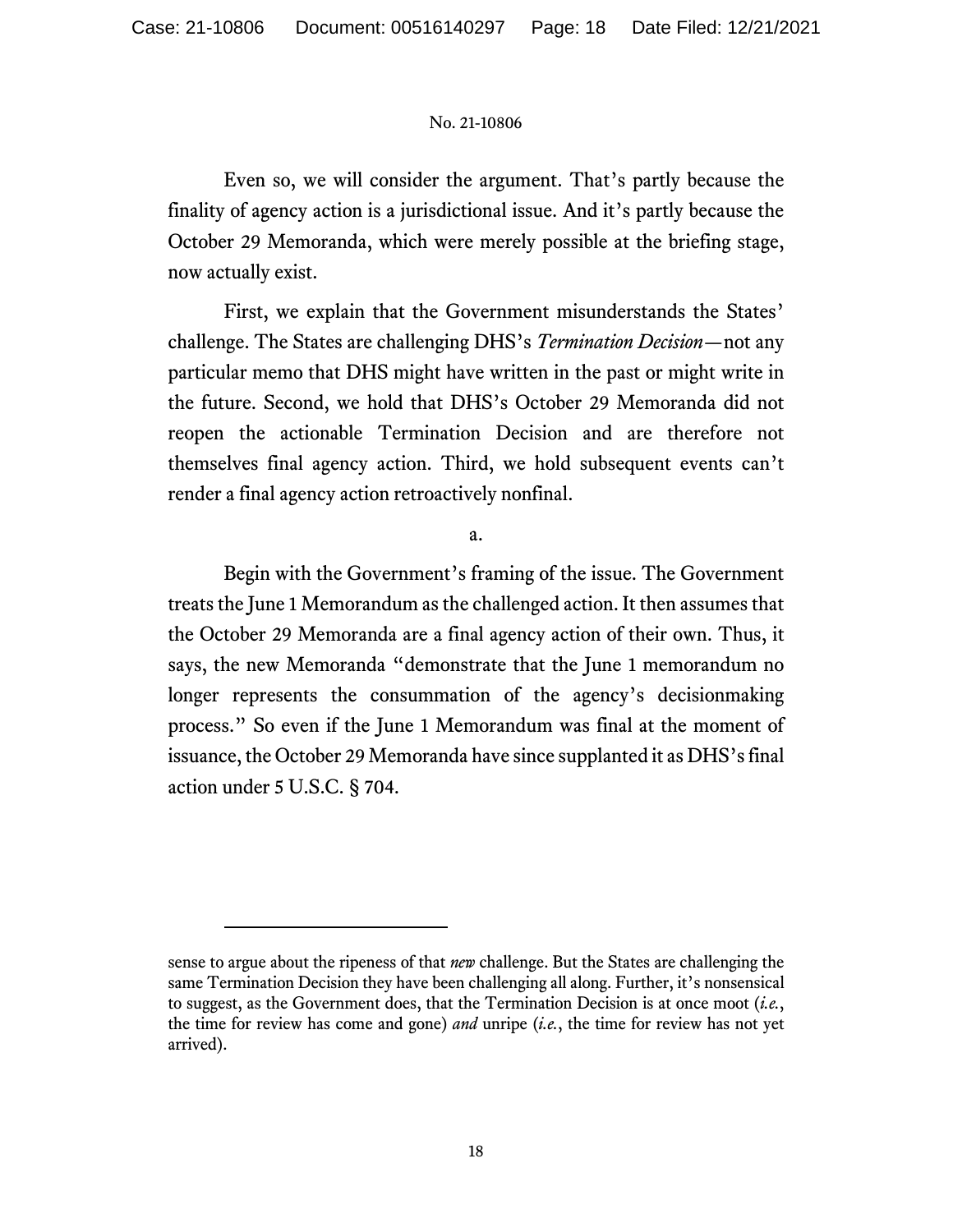For one thing, that framing misunderstands the nature of the challenged action.[2](#page-18-0) The States are challenging the *Termination Decision*—not the June 1 Memorandum, the October 29 Memoranda, or any other memo. DHS's Termination Decision is analogous to the judgment of a court, and its memos are analogous to a court's opinion explicating its judgment. A judgment, not the opinion announcing that judgment, has a binding effect that settles the dispute before the court. *See* William Baude, *The Judgment Power*, 96 GEO. L.J. 1807, 1844 (2008) (describing the "historical answer" to this question: "*Judgments* become binding law, not *opinions*. Opinions merely explain the grounds for judgments, helping other people to plan and order their affairs."). In the same way, DHS's June 1 decision to terminate MPP had legal effect. The June 1 Memorandum—just like the October 29 Memoranda and any other subsequent memos—simply *explained* DHS's decision.

Thus, as common sense would indicate, the Termination Decision itself (not a memo) consummated the agency's decisionmaking process by permanently terminating MPP. *See Bennett*, 520 U.S. at 177–78. The Termination Decision (not a memo) created legal consequences by stripping preexisting discretion from DHS's own staff. *See ibid.*; *EEOC*, 933 F.3d at 443. And so the Termination Decision (not a memo) is the "final agency action" reviewable in court. 5 U.S.C. § 704.

<span id="page-18-0"></span><sup>&</sup>lt;sup>2</sup> To be fair, both the States and the district court appear at times to fall into this same trap. But final agency action is a jurisdictional inquiry. *See Louisiana*, 834 F.3d at 584. And because we're obligated to get jurisdiction right, we are not constrained by the parties' misunderstanding of the issue. *See, e.g.*, *Steel Co. v. Citizens for a Better Env't*, 523 U.S. 83, 95 (1998) (noting we must decide jurisdiction first, even when the parties concede it). Nor are we constrained by the district court's misunderstanding. *See, e.g.*, *Cranor v. 5 Star Nutrition, LLC*, 998 F.3d 686, 689 (5th Cir. 2021) (review of a district court's ruling on subject-matter jurisdiction is *de novo*).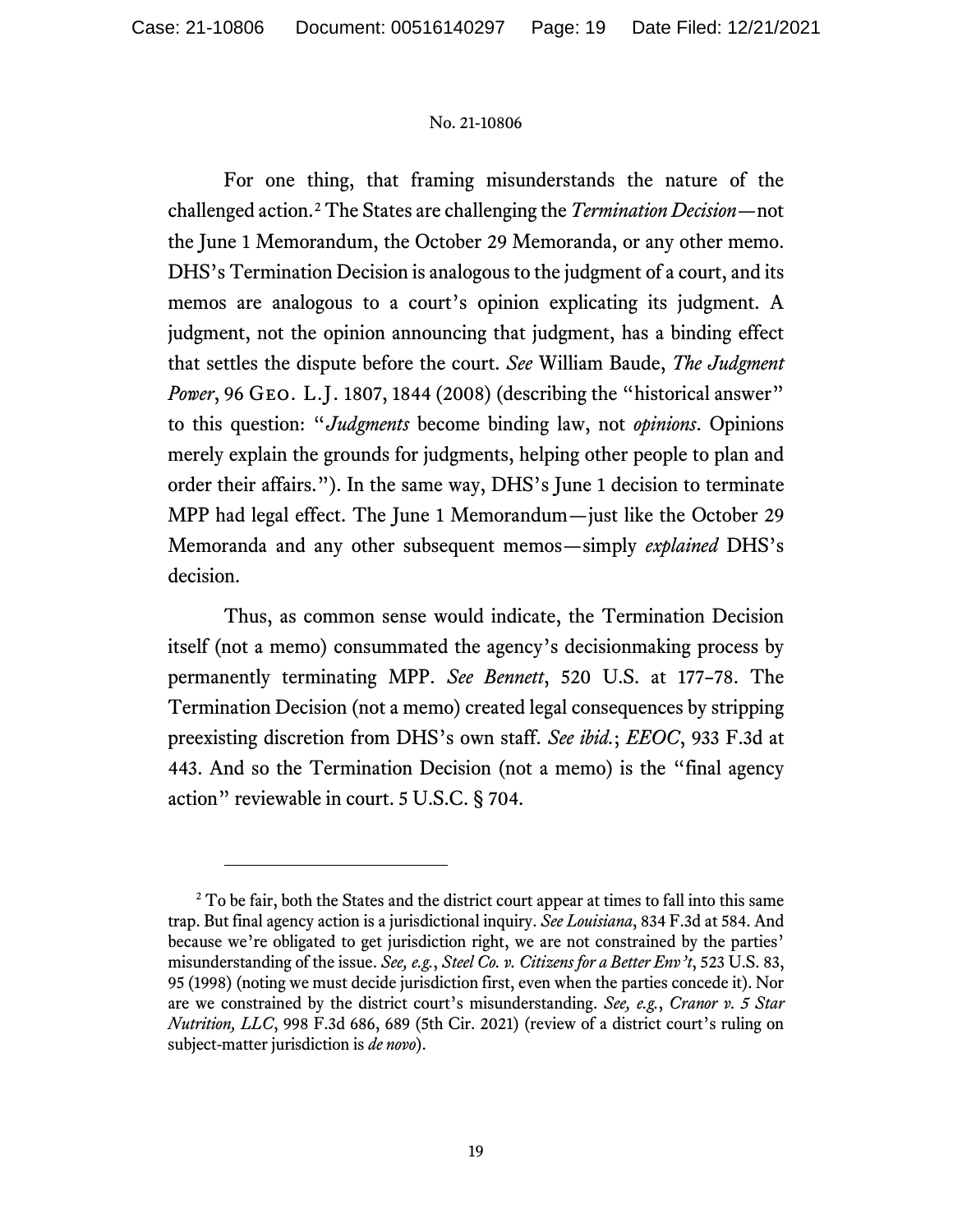b.

The October 29 Memoranda did not constitute a new and separately reviewable "final agency action." Our holding to that effect is dictated by the well-established reopening doctrine.

The D.C. Circuit developed the reopening doctrine as a way to pinpoint an agency's final action in cases where the agency has addressed the same issue multiple times. Suppose, for example, "an agency conducts a rulemaking or adopts a policy on an issue at one time, and then in a later rulemaking restates the policy or otherwise addresses the issue again without altering the original decision." *Nat'l Ass'n of Reversionary Prop. Owners v. Surface Transp. Bd.*, 158 F.3d 135, 141 (D.C. Cir. 1998). What happens if the petitioner's challenge to the agency's action would be untimely if measured from the first agency action but timely if measured from the second?[3](#page-19-0)

The reopening doctrine provides the answer. If "the agency opened the issue up anew, and then reexamined and reaffirmed its prior decision," the agency's second action (the reaffirmance) is reviewable. *NRDC v. EPA*, 571 F.3d 1245, 1265 (D.C. Cir. 2009) (per curiam) (quotation omitted); *see also Wash. All. of Tech. Workers v. DHS*, 892 F.3d 332, 342 (D.C. Cir. 2018) (tying reopening to final agency action); *Impro Prods., Inc. v. Block*, 722 F.2d 845, 850–51 (D.C. Cir. 1983) (similar). In that event, the reaffirmance, rather than the original decision, starts the limitation period. *See NRDC*, 571 F.3d

<span id="page-19-0"></span><sup>3</sup> Challenges to agency actions are subject to various statutes of limitations. *See, e.g.*, 28 U.S.C. § 2401 (six-year limit on "every civil action commenced against the United States"); *id.* § 2344 (sixty-day limit on petitions for review of agency actions under the Hobbs Act). Section 2401(a)'s six-year limit, for instance, starts ticking when "the right of action first accrues." And "[t]he right of action first accrues on the date of the final agency action." *Wash. All. of Tech. Workers v. DHS*, 892 F.3d 332, 342 (D.C. Cir. 2018) (quoting *Harris v. FAA*, 353 F.3d 1006, 1010 (D.C. Cir. 2004)). Thus, the key step in the timeliness inquiry is to determine when the agency took its "final action."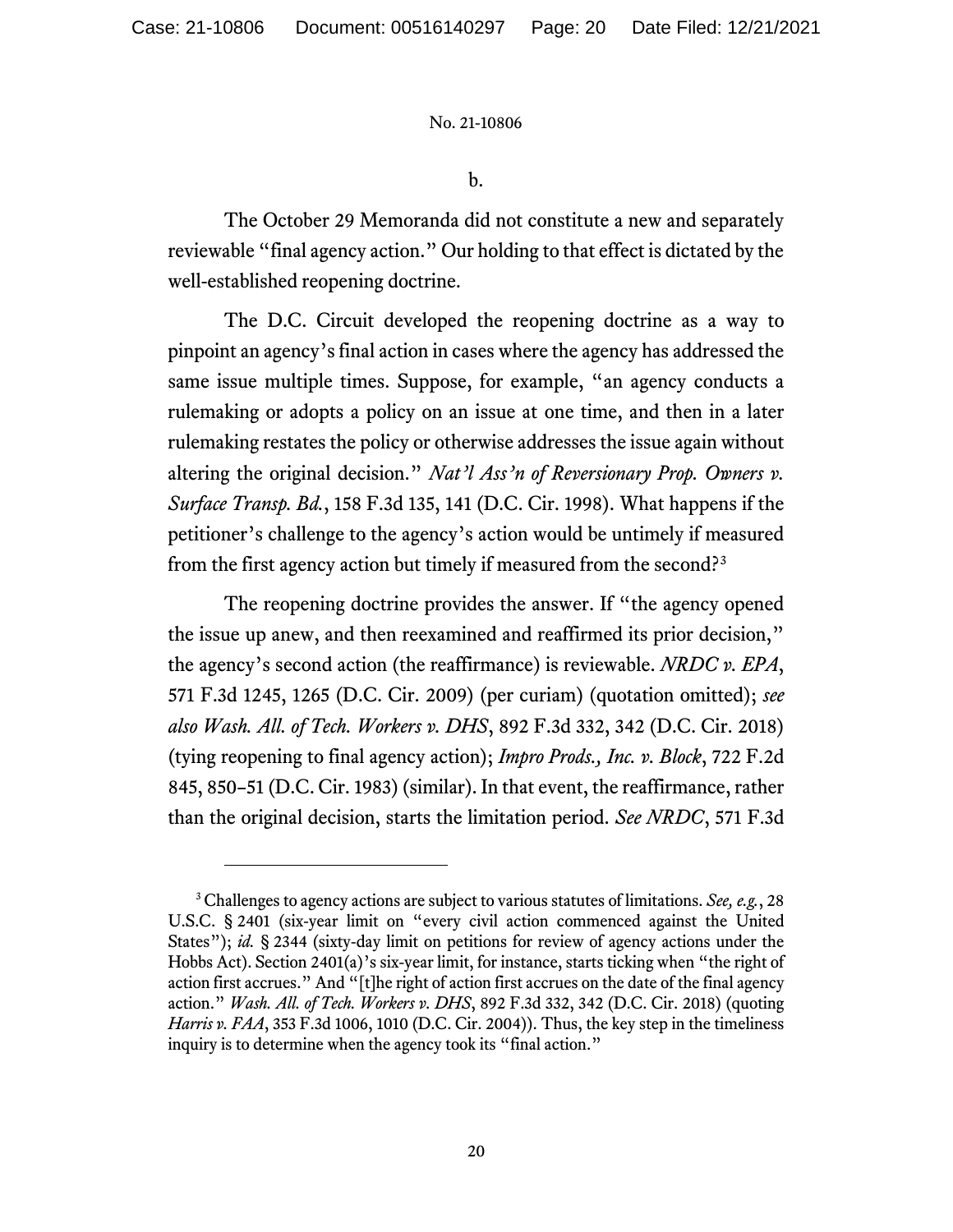at 1265; *Impro*, 722 F.2d at 850–51. But if the agency merely reaffirmed its decision without *really* opening the decision back up and reconsidering it, the agency's initial action is the only final agency action to review—so the limitation period runs from the first decision by the agency. *See, e.g.*, *Growth Energy v. EPA*, 5 F.4th 1, 21–22 (D.C. Cir. 2021) (per curiam). A reopening has occurred *only* if "the entire context demonstrates that the agency has undertaken a serious, substantive reconsideration of the existing rule." *Id.* at 21 (quotation omitted).

*Reversionary Property Owners v. Surface Transportation Board*, 158 F.3d 135 (D.C. Cir. 1998), is the seminal case. *See, e.g.*, *CTIA—The Wireless Ass'n v. FCC*, 466 F.3d 105, 110 (D.C. Cir. 2006) (treating it as such). *Reversionary Property Owners* concerned the Interstate Commerce Commission (the "ICC") and its successor agency, the Surface Transportation Board (the "STB"). 158 F.3d at 137–40. Rather than owning whole railroad corridors in fee simple, railroads often hold mere rights-of-way that allow them to run tracks over others' property. *Id.* at 137–38. Sometimes, railroads abandon those rights-of-way. *Ibid.* Before they can do so, they must get agency permission and notify the public at large by filing a "Notice of Intent." *Ibid.*  Sometimes, abandonments cause reversionary property interests to vest in third parties. *Id.* at 137, 139.

In 1986, after notice and comment, the ICC adopted a "rails to trails" rule that allowed some otherwise-abandonable corridors to become public trailsinstead. *Id.* at 139. Turning a right-of-way into a trail extinguishes thirdparty reversionary interests in it. *Ibid.* (explaining this is a compensable taking). Even so, the 1986 rule didn't require anyone to notify the holders of reversionary interests directly beforehand. *Id.* at 138–39. Instead, it simply required railroads to publicize a generalized notice in the Federal Register. *See id.* at 139.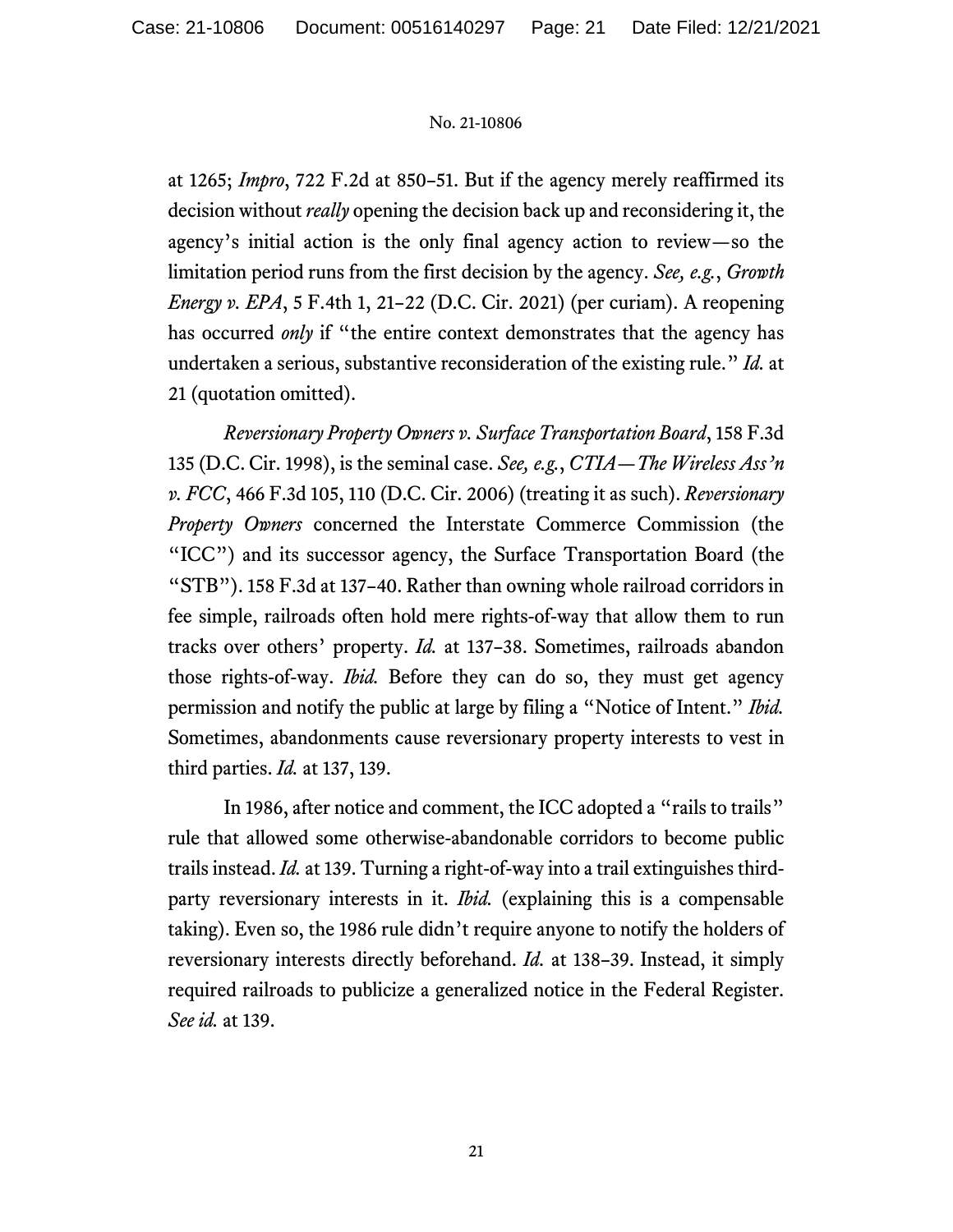The National Association of Reversionary Property Owners ("NARPO") believed each owner of a reversionary interest should get individualized notice before an abandonment or a rails-to-trails conversion. So NARPO asked the ICC to reopen the 1986 notice-and-comment rulemaking and reconsider that issue. *Id.* at 139–40. The ICC did so, but it decided not to implement the change. *Ibid.* And in 1990, the ICC denied NARPO's petition for reconsideration. *Ibid.*All sides agreed: That was a final agency action. *See id.* at 141.

But in 1996, after the ICC had denied NARPO's request for a new rulemaking on the individualized-notice issue, the STB took the reins from the now-defunct ICC and issued a new Notice of Proposed Rulemaking ("NPRM") regarding abandonment procedures. *See id.* at 140–41. After notice and comment, the STB's Final Rule made some changes—but it refused to implement an individualized-notice requirement. *Id.* at 145–46.

Thus, the D.C. Circuit had to determine whether the 1996 NPRM reopened the individualized-notice issue. The court considered three factors and held the 1996 NPRM was not a reopening. First, the court asked whether the NPRM contained either "[a]n explicit invitation to comment on a previously settled matter" or at least "[a]mbiguity" about whether the individualized-notice issue was on the table. *Id.* at 142. The court acknowledged the NPRM had proposed three changes to abandonmentnotice procedures—including one that would require railroads to *directly* notify NARPO (and one other group) before abandoning a right-of-way. *Id.* at 141–44. It also noted the NPRM's specific invitation for comments on "improving notice to the public." *Id.* at 145 (quotation omitted). And the court acknowledged the NPRM's broader invitation for "public comments on these proposals, and on any other areas where changes might be made . . . to streamline our abandonment regulations." *Ibid.* (quotation omitted). Despite all that, the court concluded the NPRM's text *unambiguously*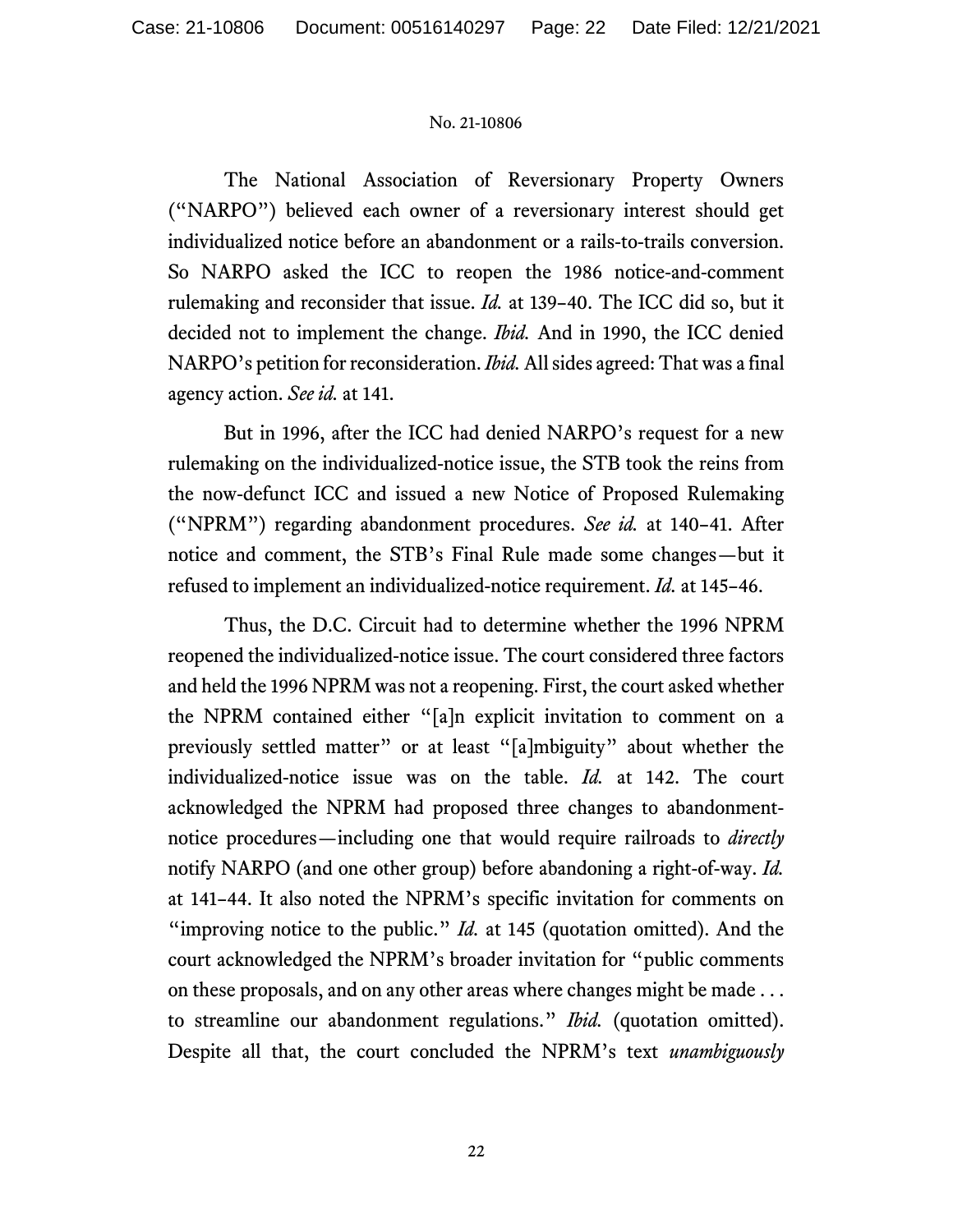*excluded* the issue of individualized notice. *See ibid.*; *see also Growth Energy*, 5 F.4th at 21–22 (an NPRM inviting comments on "any aspect of [the] rulemaking . . . did not suggest that the agency was undertaking a reconsideration of the relevant matter" (quotation omitted)).

Second, the court considered the "agency's response to comments filed by parties during [the] rulemaking." *Reversionary Prop. Owners*, 158 F.3d at 142. When an agency's "discussion of its policies and rules" regarding a given topic comes "only in response to . . . unsolicited comments," there has likely been no reopening. *Id.* at 143 (quotations omitted). This is especially true when the response "merely reiterate[s]" the agency's "longstanding policies." *Ibid.* (quotation omitted) (discussing *United Transp. Union-Ill. Legis. Bd. v. Surface Transp. Bd.*, 132 F.3d 71 (D.C. Cir. 1998)). Accordingly, the court noted that STB's Final Rule offered "basically the same rationale" the ICC and STB had given multiple times before. *Id.* at 145. For that reason, the Final Rule's response to NARPO's comments did not "reflect a genuine reconsideration" of the individualized-notice issue. *Ibid.*; *see also CTIA*, 466 F.3d at 112 (reaching the opposite conclusion because, among other things, the final order in question offered "two new justifications" that "constituted the [agency's] first legal rationales for its action to date").

The third factor, and arguably the court's most important, was "the entire context of the rulemaking." *Reversionary Prop. Owners*, 158 F.3d at 144 (quotation omitted) (explaining the preeminence of this consideration); *see also Growth Energy*, 5 F.4th at 21 ("entire context" includes "all relevant proposals and reactions of the agency" (quotation omitted)). Taken as a whole, the context did not suggest the STB was genuinely reconsidering the individualized-notice issue. Instead, the context "was one of making incremental adjustments to existing regulations and updating in light of a statute that did not call the STB's notice provisions into question." *Reversionary Prop. Owners*, 158 F.3d at 145; *see also Am. Rd. & Transp. Builders*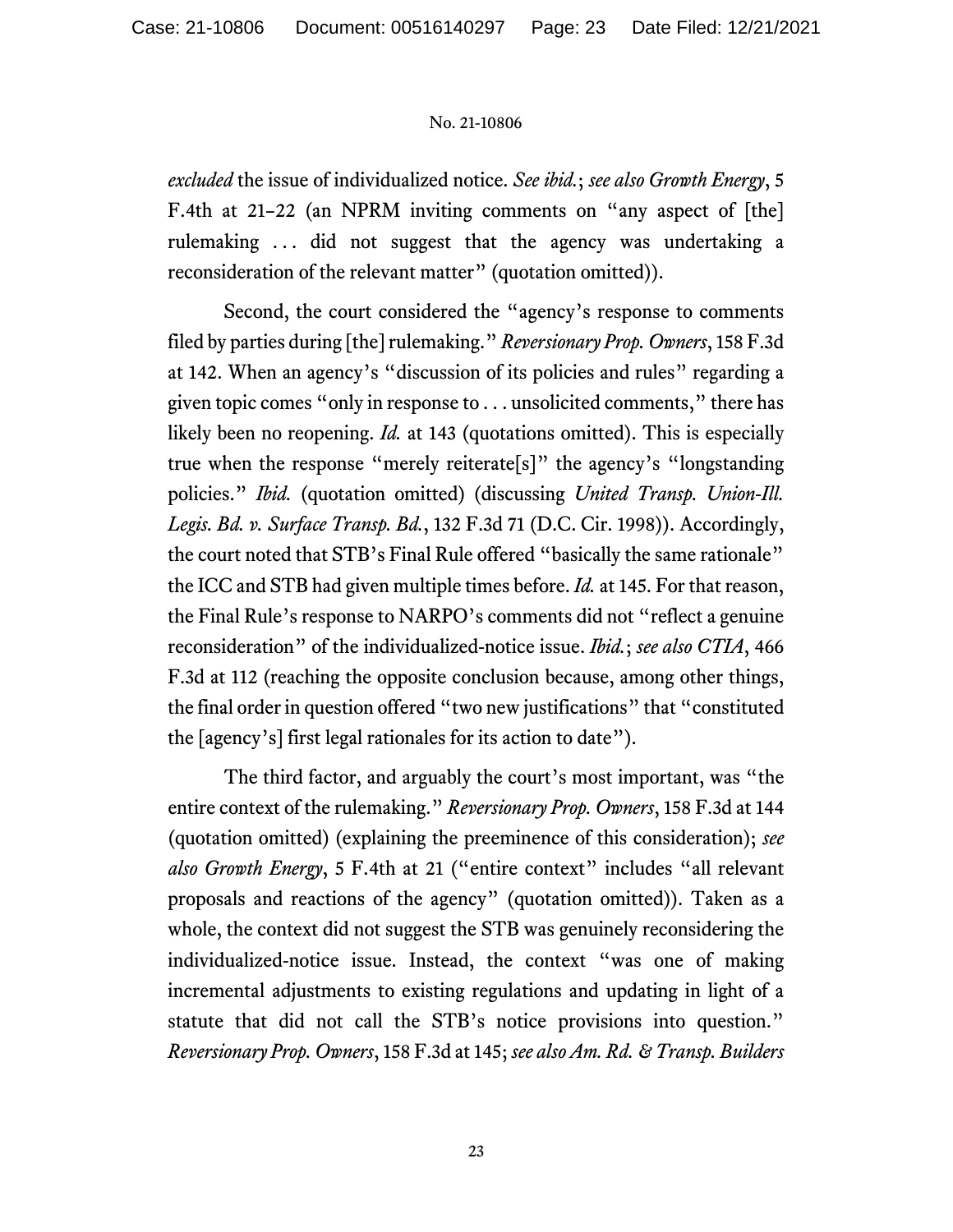*Ass'n v. EPA*, 588 F.3d 1109, 1115 (D.C. Cir. 2009) (conducting a similarly commonsense inquiry into "the entire context of the rulemaking" and finding no reopening (quotation omitted)).

The conclusion: There was no reopening, the 1996 Final Rule wasn't a final agency action on the individualized-notice issue, and NARPO's suit was untimely. *See Reversionary Prop. Owners*, 158 F.3d at 146.

Under *Reversionary Property Owners* and the reopening doctrine, the October 29 Memoranda did not come close to reopening DHS's Termination Decision. First, we look for "ambiguity" in the closest thing this case has to an NPRM: DHS's September 29 announcement of an intention to issue a new memorandum. *See id.* at 141–45; *P & V Enters. v. U.S. Army Corps of Eng'rs*, 516 F.3d 1021, 1023–27 (D.C. Cir. 2008) (demonstrating the flexibility of the *Reversionary Property Owners* factors by adapting them to the combination of an Advance Notice of Proposed Rulemaking and a press release). Here is a screenshot for reference: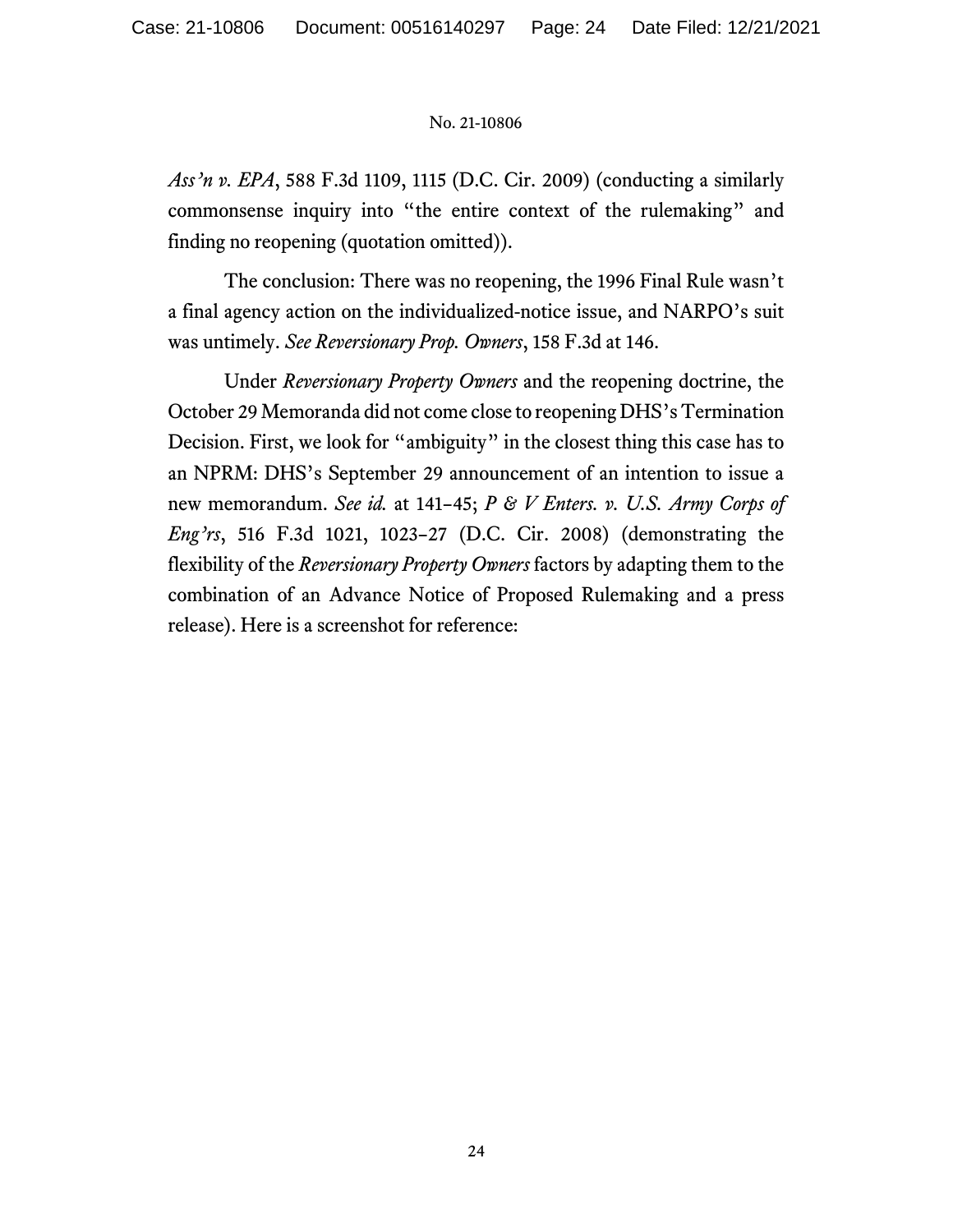| Homeland<br>Security                                                                                                                                                                                                                                                                                                                                                                                                                                                                                                                                                                                                                                                                                                                                                                                                                   |
|----------------------------------------------------------------------------------------------------------------------------------------------------------------------------------------------------------------------------------------------------------------------------------------------------------------------------------------------------------------------------------------------------------------------------------------------------------------------------------------------------------------------------------------------------------------------------------------------------------------------------------------------------------------------------------------------------------------------------------------------------------------------------------------------------------------------------------------|
| $=$ Menu<br>Search                                                                                                                                                                                                                                                                                                                                                                                                                                                                                                                                                                                                                                                                                                                                                                                                                     |
|                                                                                                                                                                                                                                                                                                                                                                                                                                                                                                                                                                                                                                                                                                                                                                                                                                        |
| DHS Announces Intention to Issue New Memo Terminating MPP                                                                                                                                                                                                                                                                                                                                                                                                                                                                                                                                                                                                                                                                                                                                                                              |
| $f \times \ln  \mathbf{Z} $                                                                                                                                                                                                                                                                                                                                                                                                                                                                                                                                                                                                                                                                                                                                                                                                            |
| Release Date: September 29, 2021                                                                                                                                                                                                                                                                                                                                                                                                                                                                                                                                                                                                                                                                                                                                                                                                       |
| The Department of Homeland Security intends to issue in the coming weeks a new memorandum terminating the Migrant Protection Protocols<br>(MPP). Although the Department issued a June 2021 memorandum that terminated MPP, a Texas district court vacated that prior termination<br>determination and issued an injunction that requires the Department to work in good faith to re-start MPP. The Department has appealed that<br>injunction.                                                                                                                                                                                                                                                                                                                                                                                        |
| A new memorandum terminating MPP will not take effect until the current injunction is lifted by court order. In issuing a new memorandum<br>terminating MPP, the Department intends to address the concerns raised by the courts with respect to the prior memorandum.                                                                                                                                                                                                                                                                                                                                                                                                                                                                                                                                                                 |
| In the meantime, while the court injunction remains in effect, the Department has been working in good faith to re-start MPP in compliance with the<br>order, and it will continue to do so. To that end, the Department, working with the Department of State, is engaged in ongoing and high-level<br>diplomatic discussions with Mexico. Simultaneously, the Department has instituted an interagency Task Force to efficiently rebuild the infrastructure<br>and reapportioning the staffing that will be needed to restart MPP once that concurrence has been obtained. Among many other steps, the Task Force<br>is updating policies and procedures to account for COVID-19 and preparing to put in place contracts to rebuild the soft-sided Immigration Hearing<br>Facilities used for court proceedings associated with MPP. |
| The Department remains committed to building a safe, orderly, and humane immigration system that upholds our laws and values. The Department<br>also continues to process individuals in accordance with U.S. law and our mission.                                                                                                                                                                                                                                                                                                                                                                                                                                                                                                                                                                                                     |
| <b>Keywords: Migrant Protection Protocols (MPP)</b>                                                                                                                                                                                                                                                                                                                                                                                                                                                                                                                                                                                                                                                                                                                                                                                    |
| Last Published Date: September 29, 2021                                                                                                                                                                                                                                                                                                                                                                                                                                                                                                                                                                                                                                                                                                                                                                                                |

This was DHS's first public announcement since June 1 intimating an intention to issue any new document about MPP. The title leaves nothing to the imagination, and neither does the text: Rather than announcing an intention to *reconsider* its Termination Decision, the announcement set forth DHS's *conclusion* in unmistakable terms. The *Reversionary Property Owners* court found no ambiguity in an NPRM that both suggested open-mindedness about issues closely related to the one at hand and contained an explicit, broadly worded request for comments from the public. *See* 158 F.3d at 141– 45. So how could there be any ambiguity about DHS's September 29 announcement, which did neither? *See ibid.*

The outcome is the same even if, *arguendo*, we take into account the Government's brief. The brief notified our court on September 20 "that the Secretary is reviewing the June 1 Memorandum and evaluating policy options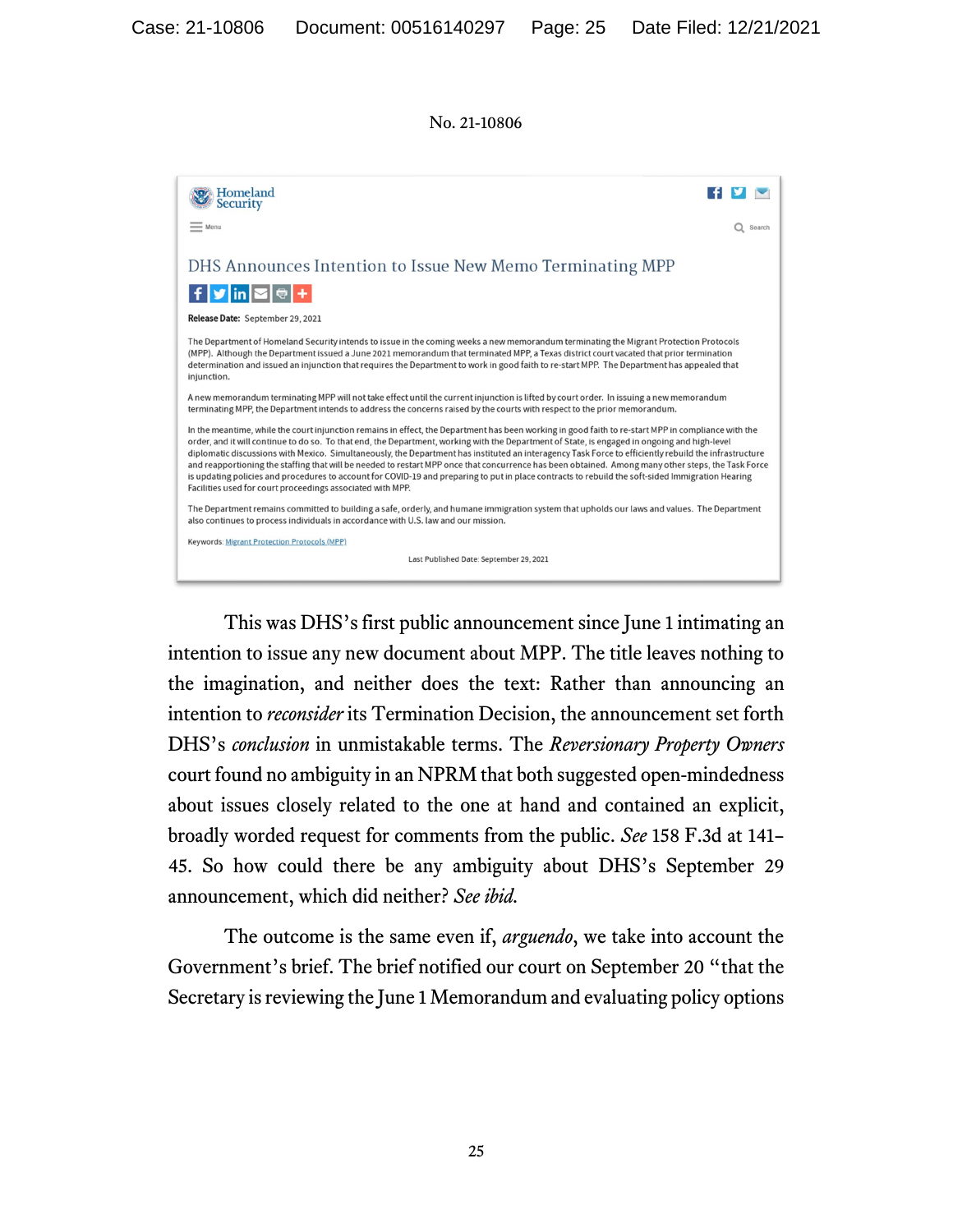regarding MPP." That's just the kind of broad language that does *not* suggest a reopening. *See Growth Energy*, 5 F.4th at 21–22.

Second, if we could, we would consider the October 29 Memoranda's response to comments. *See Reversionary Prop. Owners*, 158 F.3d at 142. We can't do that because DHS never *asked* for comments. That alone is enough to conclude this factor weighs against a finding of reopening. *See ibid.* True, the new Memoranda did respond to the *Biden I* court's criticisms. *See* October 29 Explanation Memorandum 11–29, 36–38 (responding to the district court's reasoning). But even if we pretended those responses were addressing comments rather than a judicial opinion, the first and third factors would outweigh this one. *Cf. Am. Rd. & Transp. Builders Ass'n*, 588 F.3d at 1115 (agency response given "in answer to comments received pursuant to the publication of petitioner's own call for revisions . . . is not, without much more, sufficient to trigger the reopener doctrine" (emphasis omitted) (quotation omitted)).

Third, the overall context establishes beyond doubt that DHS didn't reopen the Termination Decision. The district court remanded to DHS "for further consideration" and went on to hold that DHS must "enforce and implement MPP . . . *until such a time as it has been lawfully rescinded in compliance with the APA*," among other things. *Biden I*, 2021 WL 3603341, at \*27 (emphasis added). In light of that decretal language, DHS announced its unambiguous intention to re-terminate MPP—without a hint of an intention to put the Termination Decision back on the chopping block and rethink things. Then its October 29 Memoranda followed through. Thus, all of DHS's "proposals and reactions" in this case, *see Growth Energy*, 5 F.4th at 21–22, establish that DHS never reopened its Termination Decision—it just further defended what it had previously decided, *see Reversionary Prop. Owners*, 158 F.3d at 145–46.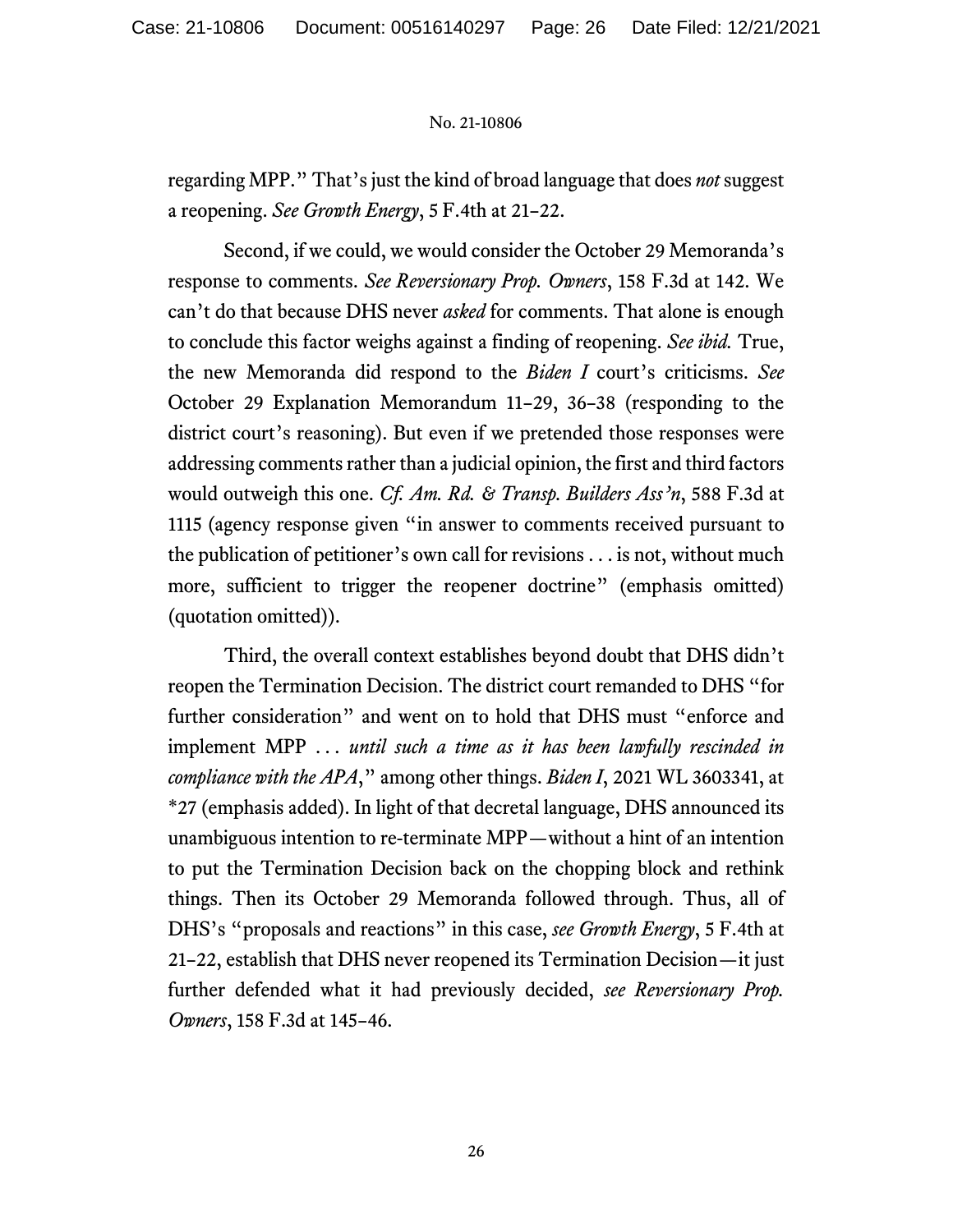Because the October 29 Memoranda merely continued, rather than reopened, the Termination Decision, they did not embody final agency action as to that Decision. *See Wash. All. of Tech. Workers*, 892 F.3d at 342; *Impro*, 722 F.2d at 850–51. So DHS's latest memos cannot render the June 1 Termination Decision nonfinal.

c.

Independently, subsequent events can't un-finalize a final agency action. An action is either final or not, and the mere fact that the agency could—or actually does—reverse course in the future does not change that fact. Were it otherwise, only irrevocable agency actions would be final. That is exactly the rule we rejected, at the Supreme Court's behest, just above. *See* Part II.A.1, *supra* pages 14–17; *Sackett*, 566 U.S. at 127–28 ("The mere possibility that an agency might reconsider in light of 'informal discussion' and invited contentions of inaccuracy does not suffice to make an otherwise final agency action nonfinal."); *see also Wash. All. of Tech. Workers*, 892 F.3d at 342 (explaining that even if the agency's reconsideration is a final action of its own under the reopening doctrine, the agency's original "[r]ule was unquestionably final agency action").

The Government's contrary view would never allow a court to make a final determination that any given agency action is final. We would be stuck in eternal limbo, waiting for the agency to give some carved-in-stone sign that the action in question is here to stay for good. That would have absurd jurisdictional consequences: Because our court views finality as a prerequisite of subject-matter jurisdiction, *see Louisiana*, 834 F.3d at 584, any postjudgment agency action would retroactively deprive the district court of subject-matter jurisdiction. No matter how final an agency action may appear, and no matter how sure the court's jurisdiction to review it, the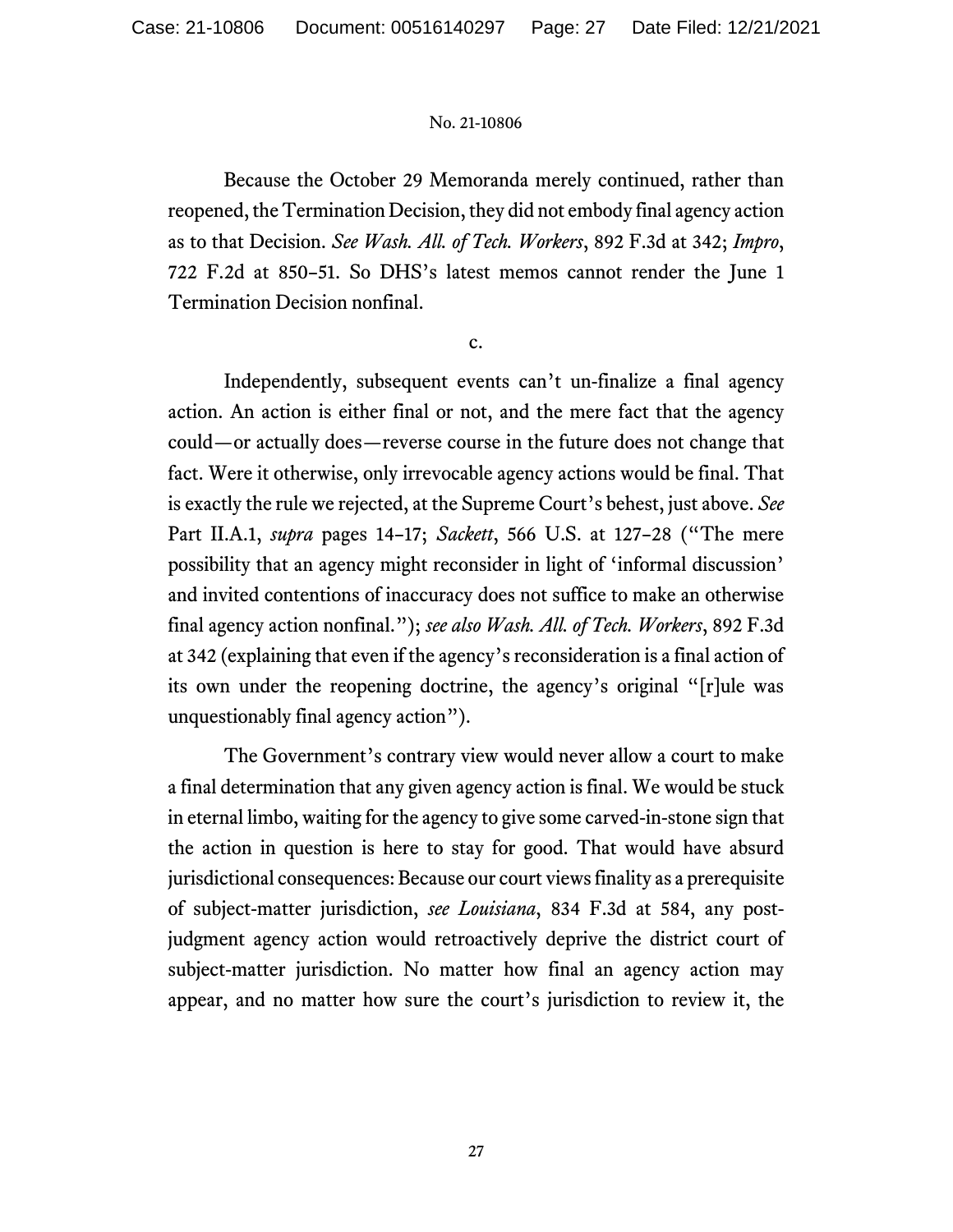slightest agency vicissitude could destroy both finality and jurisdiction at any moment.

This case illustrates the absurdity of the Government's position. As we've already explained, the Termination Decision was final on June 1. *See* Part II.A.1, *supra* pages 14–17. The Termination Decision remained final when the district court reviewed it and held it unlawful on August 13. *See Biden I*, 2021 WL 3603341. The Termination Decision remained final when we refused to stay the district court's decision on August 19. *See Biden II*, 10 F.4th 538. The Termination Decision remained final when the Supreme Court likewise refused a stay. *See Biden III*, 2021 WL 3732667. This tripartite judicial rebuke then prompted DHS to explain the Termination Decision anew by way of the October 29 Memoranda.<sup>[4](#page-27-0)</sup> And those October 29 Memoranda somehow *retroactively* unfinalized the Termination Decision, the finality of which previously gave rise to the entire case (including the October 29 Memoranda themselves). The upshot of it all, the Government says, is that we should go back in time and hold that the district court did not have jurisdiction to start this chain of events by invaliding the Termination Decision in the first place because the future retroactively unfinalized that decision. *Cf.* BACK TO THE FUTURE (Universal Pictures & Amblin Ent.

<span id="page-27-0"></span><sup>4</sup> *See, e.g.*, October 29 Cover Memorandum 2 (framing itself as issuing "[p]ursuant to the District Court's remand"); October 29 Explanation Memorandum 11 (noting that DHS wrote the October 29 Memoranda in response to "the decisions of the *Texas* district court, Fifth Circuit, and Supreme Court"); *id.* at 2, 4, 11–12 (similar); *id.* at 26–29 (responding directly to the district court's 8 U.S.C. § 1225 reasoning); *id.* at 11–29, 36–38 (addressing considerations the district court had faulted DHS for failing to address in the June 1 Memorandum); Oral Argument at 6:34–6:55 ("There was one memorandum in June, and that would have been the only memorandum, had the district court not identified issues it had with that memorandum. . . . And so the . . . new memorandum is based entirely and solely on the district court's findings under the APA and its remand . . . to the agency.").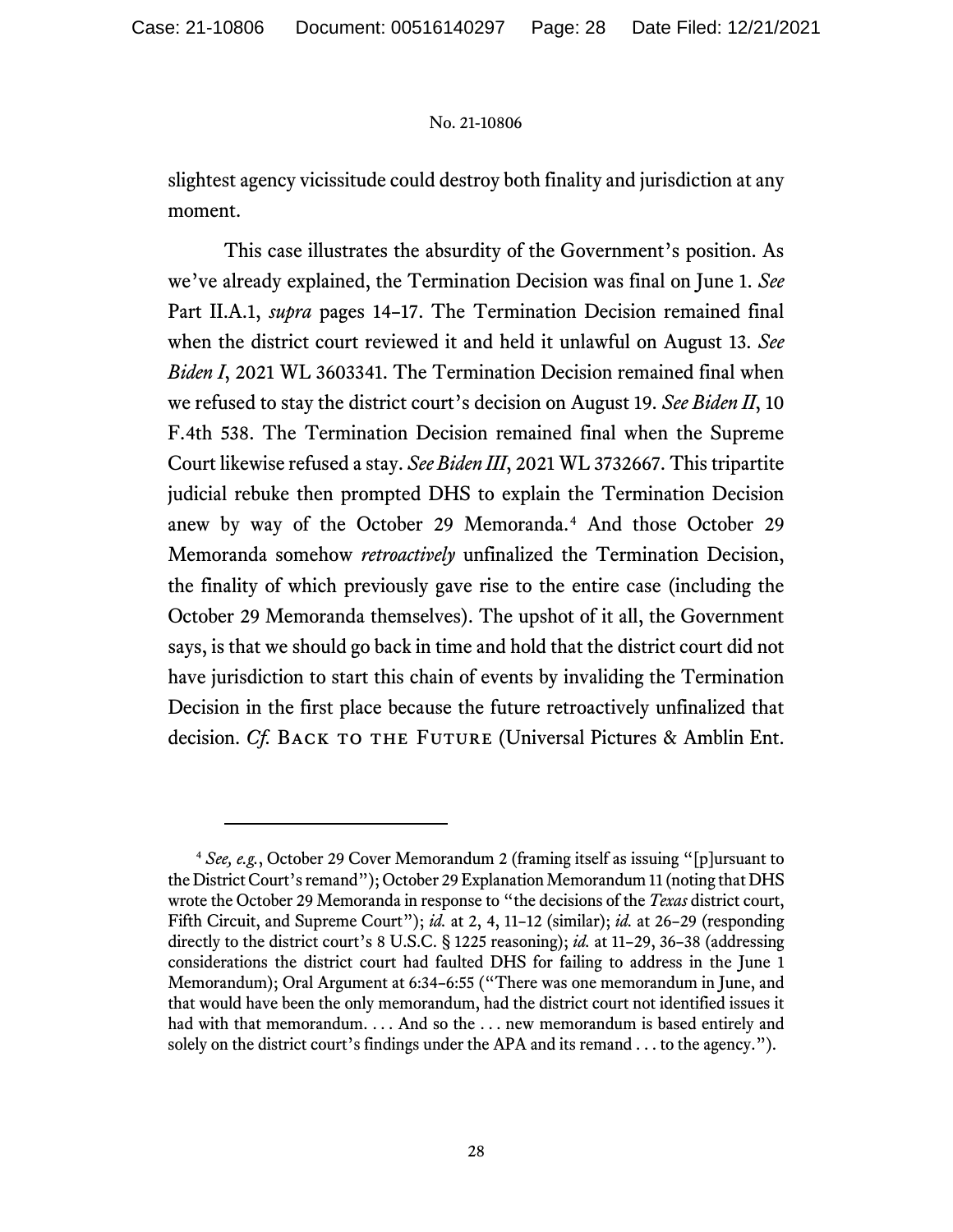1985). We are aware of no case from any court that supports the Government's theory. Today we reject it.[5](#page-28-0)

B.

Our jurisdictional inquiry also requires us to consider whether this case is moot. *See Lewis v. Cont'l Bank Corp.*, 494 U.S. 472, 477–78 (1990) (holding mootness destroys subject-matter jurisdiction). It's not.

The Government's Suggestion of Mootness—operating on the mistaken assumption that the agency action under review is the June 1 *Memorandum* rather than the underlying *Termination Decision*—argues as follows. The States' supposed harms were caused by the legal defects (if any) of the June 1 Memorandum. The October 29 Memoranda superseded and rescinded the June 1 Memorandum. Just as a legislature can moot a pending appeal by amending a statute in a way that cures the statute's defect, *see id.* at 478–82, so too did DHS's October 29 Memoranda cure any legal defects in the June 1 Memorandum. *See United States v. Microsoft Corp.*, 138 S. Ct. 1186, 1187–88 (2018) (per curiam) (holding, like *Lewis*, that an intervening change in a statute mooted a case). So any challenge to the June 1

<span id="page-28-0"></span><sup>&</sup>lt;sup>5</sup> The Government cites only one case in support of its understanding of retroactive unfinalization: *Shrimpers & Fishermen of the RGV v. U.S. Army Corps of Engineers*, 849 F. App'x 459 (5th Cir. 2021) (per curiam). There, the "Army Corps of Engineers issued a permit for a natural gas pipeline." *Id.* at 461. Some petitioners sought review of that permit in our court. *Ibid.* But before we could consider it, the Corps suspended the permit to reconsider it and then vitiate it. *Ibid.* We held the original permit no longer constituted "final agency action." *Id.* at 462. *Shrimpers* was an unpublished and non-precedential decision. *See, e.g.*, *Ballard v. Burton*, 444 F.3d 391, 401 n.7 (5th Cir. 2006) ("An unpublished opinion issued after January 1, 1996 is not controlling precedent, but may be persuasive authority."). And we hold it was wrong because it conflicts with the authorities discussed above. In any event, *Shrimpers* is easily distinguishable. The thing that rendered the permit nonfinal was the Corps's reconsideration and vitiation of it. *See Shrimpers*, 849 F. App'x at 462. As we've already explained above, DHS did not reconsider the Termination Decision and certainly did not vitiate it.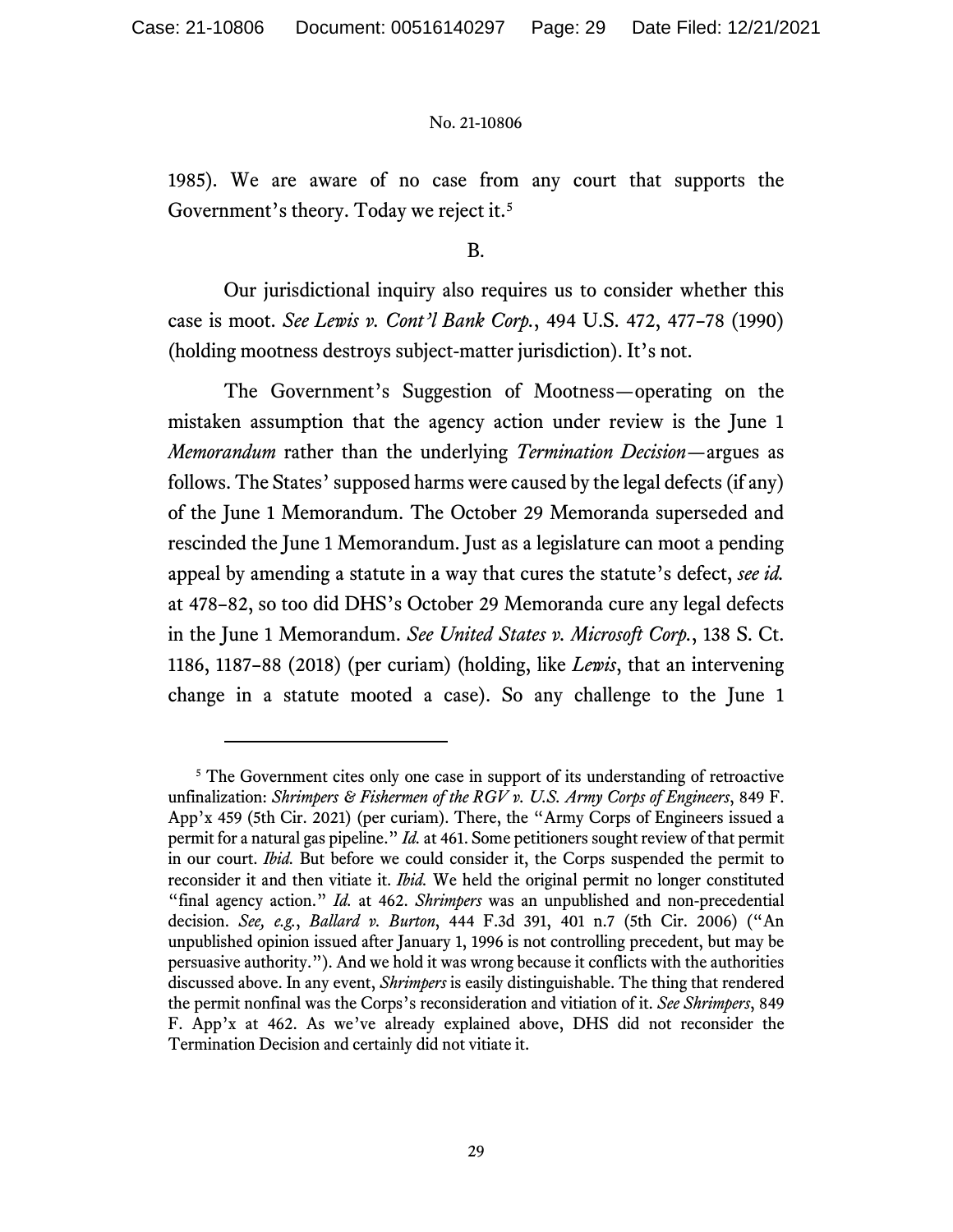Memorandum must now be moot, and the appeals court has no choice but to vacate the district court's judgment.

The Government's stance, in more colloquial terms, is this: DHS can write a memo, litigate a case to final judgment, lose, and then immediately moot the dispute by writing a new memo overnight. Never mind that *Lewis* and *Microsoft* involved statutes instead of memos: In the Government's view, posting a new PDF document on the internet can moot a case as easily as a statute that's undergone bicameralism and presentment. Even better, that mootness *requires* this court to vacate the district court's judgment, thus giving DHS the same relief it would have received if it had won on the merits—without the inconvenience of having to actually do so. To describe the Government's position is to demonstrate its absurdity.

We nonetheless address each of the Government's mootness arguments in turn. We first explain that the October 29 Memoranda, on their own terms, have no present legal effect. It necessarily follows that they cannot have the legal effect of mooting this case. Second, even if the October 29 Memoranda had legal effect, the Government has not shown they cure the unlawfulness of the Termination Decision. Third, even if the October 29 Memoranda did have legal effect and did cure that unlawfulness, the new memos would constitute (at very most) voluntary cessation that does not moot the dispute. Fourth and finally, our review of the October 29 Memoranda is barred by several independent appellate principles.

1.

The October 29 Memoranda cannot have the legal effect of mooting this case because those memos presently have *zero* legal effect. Perhaps more precisely, the memos' legal effect is one part nullity and one part impending. The Memoranda purported to do two things: (1) "immediately supersede[] and rescind[] the June 1 Memorandum," and (2) terminate MPP, with that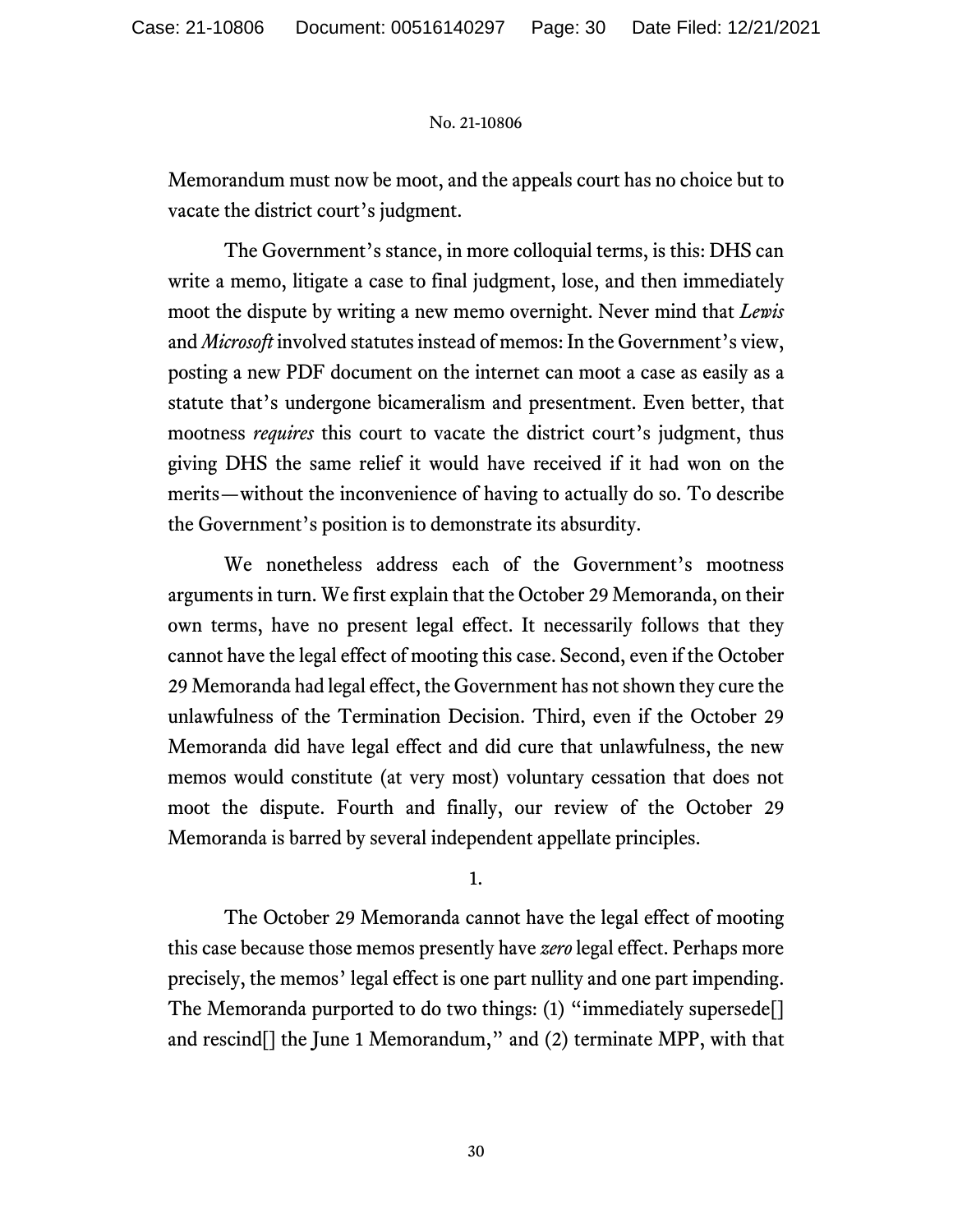termination "to be implemented as soon as practicable after a final judicial decision to vacate the . . . injunction that currently requires good faith implementation and enforcement of MPP." October 29 Cover Memorandum 4; *see also* October 29 Explanation Memorandum 4–5.

The October 29 Memoranda's supposed rescission of the June 1 Termination Decision was a nullity. The district court had *already* vacated the Termination Decision under 5 U.S.C. § 706, which empowers and commands courts to "set aside" unlawful agency actions. *See Biden I*, 2021 WL 3603341, at \*23–24 & n.12. That statutory empowerment means that, unlike a court's decision to hold a statute unconstitutional, the district court's vacatur rendered the June 1 Termination Decision void. *See* Jonathan F. Mitchell, *The Writ-of-Erasure Fallacy*, 104 Va. L. Rev. 933, 1014–16 (2018) (explaining this point); *see also Driftless Area Land Conservancy v. Valcq*, 16 F.4th 508, 522 (7th Cir. 2021) ("Vacatur [of an agency action] retroactively undoes or expunges a past [agency] action."). So the October 29 Memoranda may have attempted to rescind DHS's rationale for the Termination Decision, but that attempt had no effect because there was nothing to rescind. A nullity can't moot a case.

That leaves the Memoranda's second purported effect: the retermination of MPP. The October 29 Memoranda expressly state that the retermination will have no effect until after the district court's injunction has been lifted. *See* October 29 Explanation Memorandum 4–5. The Government offers no explanation for how a legal effect *that has yet to occur* could moot this case *now*. True, the new memos use equivocal phrasing to describe their legal effect, and sometimes this involves present-tense language. *See, e.g.*, October 29 Cover Memorandum 4 ("I am hereby terminating MPP."). But the fact remains that the Memoranda don't purport to actually do anything until the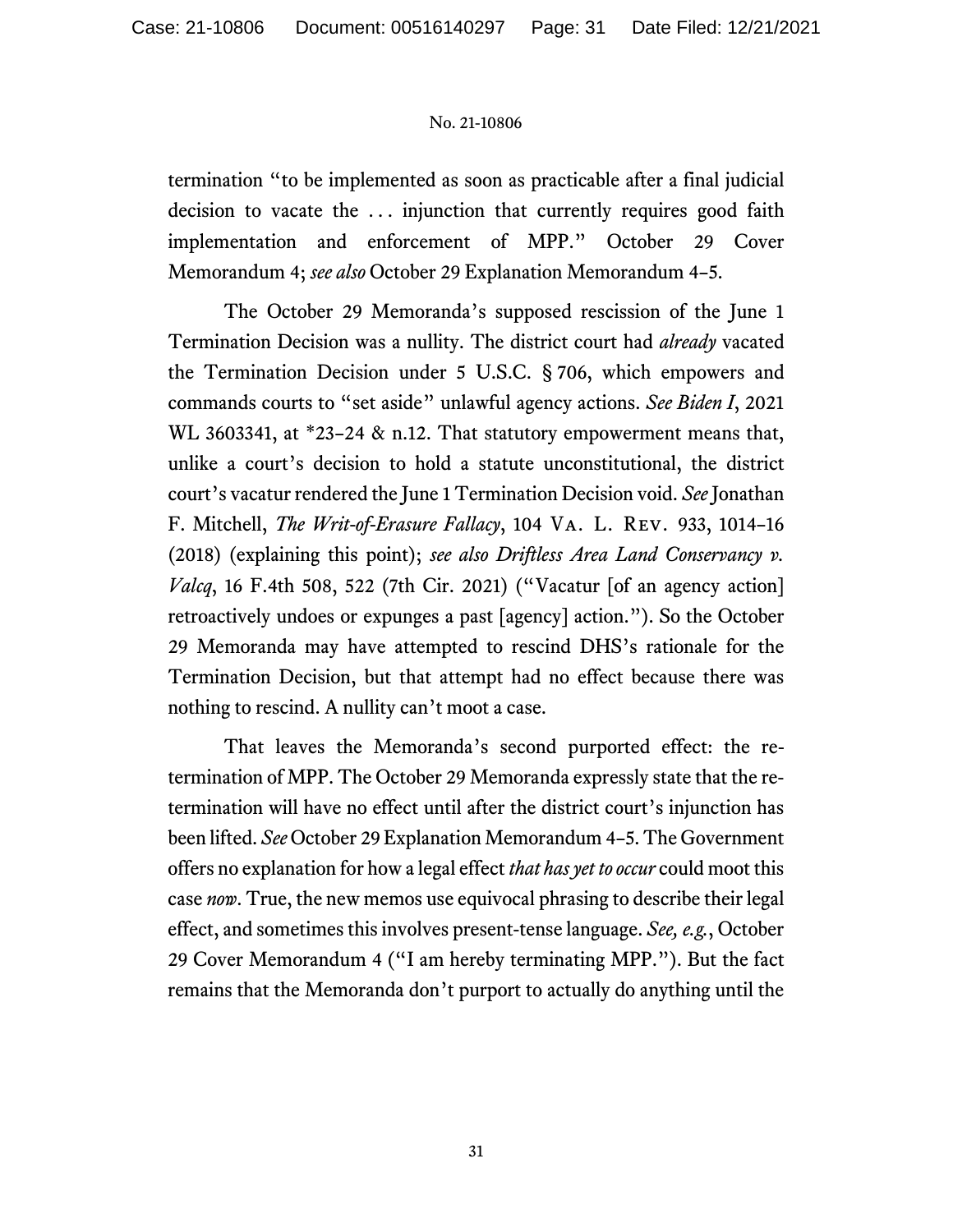injunction ends. Just as a nullity can't spring forth from the void to moot a case, a prophesied legal effect can't leap backward from the future to do so.[6](#page-31-0)

The Government objects that it would be strange to fault DHS for postponing its re-termination until the future. How else, the Government asks, could it have framed the October 29 Memoranda without risking contempt of the district court's injunction?

The answer, of course, is that the Government made the bed it's attempting to not sleep in. The Government chose to (a) appeal this case, (b) act as though it's returning to the district court under Federal Rule of Civil Procedure 60(b) (even though the appeal means the case is *not* before the district court), and (c) moot the very case it appeals, not by doing what the district court ordered it to do, but by refusing to confess error—all at the same time. The Government cannot use this have-its-cake-and-eat-it-too strategy to moot the case. *See* Part V.A, *infra* pages 106–09 (discussing that strategy in more detail).

2.

Let's nonetheless assume that the October 29 Memoranda have present legal effects. Even if such effects existed (they don't), the Government has not shown the effects would cure the unlawfulness of the Termination Decision. Nor that they would eliminate the States' ongoing injuries from that decision. Nor that they would remove our judicial power to

<span id="page-31-0"></span><sup>6</sup> Our approach is consistent with the venerable principle that, "if subsequent to the judgment and before the decision of the appellate court, a law intervenes and positively changes the rule which governs, the law must be obeyed, or its obligation denied." *United States v. Schooner Peggy*, 5 U.S. (1 Cranch) 103, 110 (1801); *accord Thorpe v. Housing Auth. of Durham*, 393 U.S. 268, 281 (1969) ("The general rule . . . is that an appellate court must apply the law in effect at the time it renders its decision."). This principle applies only to changes in "the rule which *governs*." *Schooner Peggy*, 5 U.S. at 110 (emphasis added). The October 29 Memoranda do nothing to change the rule which governs.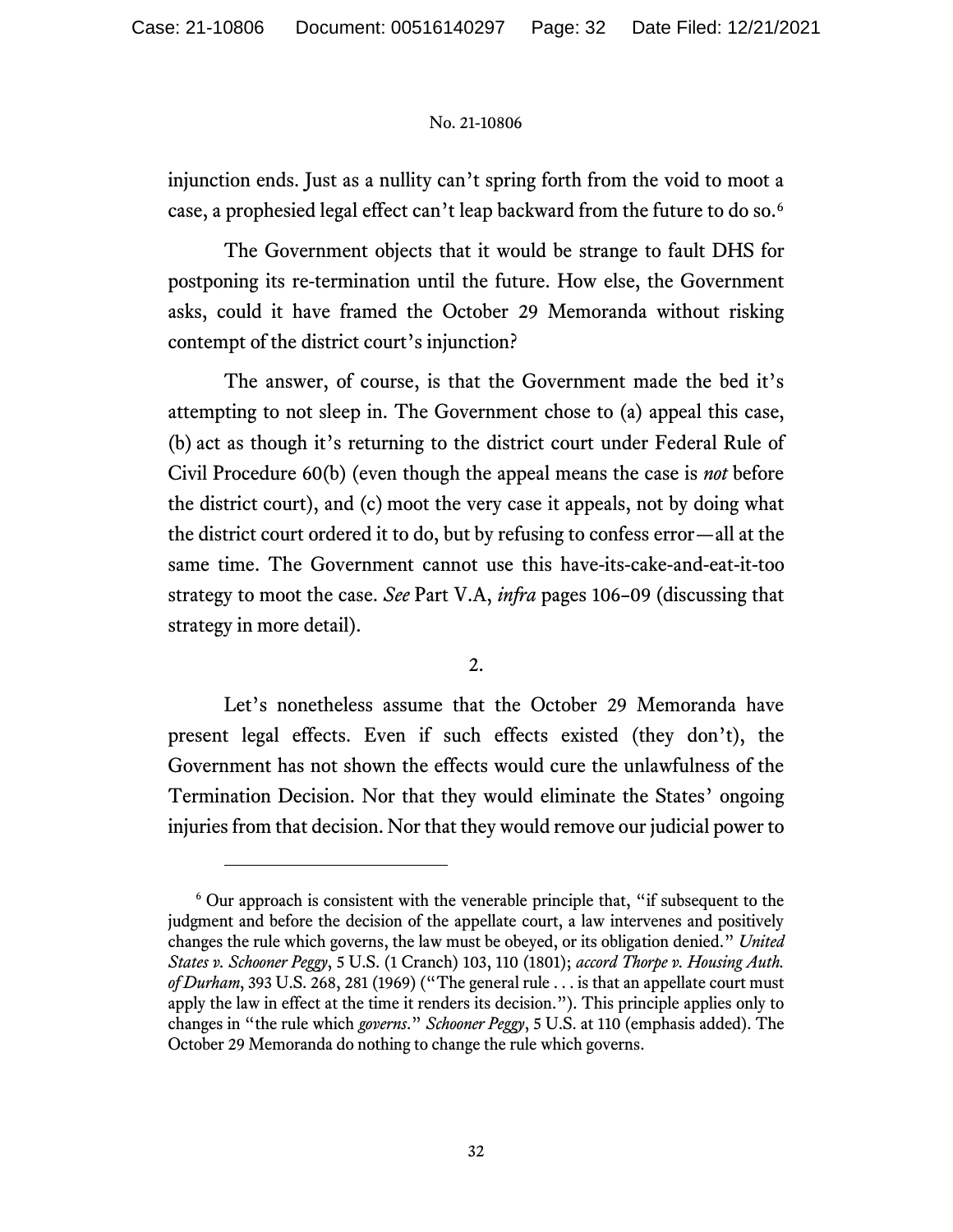grant relief against DHS. That's an independent basis for concluding the case is not moot.

A case is moot if "it is impossible for a court to grant any effectual relief whatever to the prevailing party." *Knox v. Serv. Emps. Int'l Union, Local 1000*, 567 U.S. 298, 307 (2012) (quotation omitted). For challenges to governmental actions, that means "a case challenging a statute, executive order, or local ordinance usually becomes moot if the challenged law has expired or been repealed." *Spell v. Edwards*, 962 F.3d 175, 179 (5th Cir. 2020). In *Spell*, we accordingly held moot a challenge to gubernatorial COVID-19 stay-at-home orders after those orders "expired by their own terms." *Ibid.* With the orders expired, there was simply "nothing for us to enjoin." *Id.* at 177. Likewise, the Supreme Court held moot a challenge to New York City gun rules after the City amended those rules in a way that gave the petitioners "the precise relief [they had] requested in the prayer for relief in their complaint." *N.Y. State Rifle & Pistol Ass'n v. City of New York*, 140 S. Ct. 1525, 1526 (2020) (per curiam). But when a government repeals the challenged action and replaces it with something substantially similar, the injury remains. In such a case, the court can still "grant . . . effectual relief . . . to the prevailing party," *Knox*, 567 U.S. at 307 (quotation omitted), and the case is not mooted.

Consider *Northeastern Florida Chapter of Associated General Contractors of America v. City of Jacksonville*, 508 U.S. 656 (1993). There, Jacksonville adopted a "Minority Business Enterprise Participation" ordinance that required 10% of the city's contracting budget to be "set aside" for deals with minority-owned contractors. *Id.* at 658–59. Non-minority contractors brought a Fourteenth Amendment challenge. *See id.* at 658–60 (describing the case's procedural history). After the Court granted certiorari, the city "repealed its . . . ordinance and replaced it with an ordinance entitled 'African–American and Women's Business Enterprise Participation.'" *Id.* at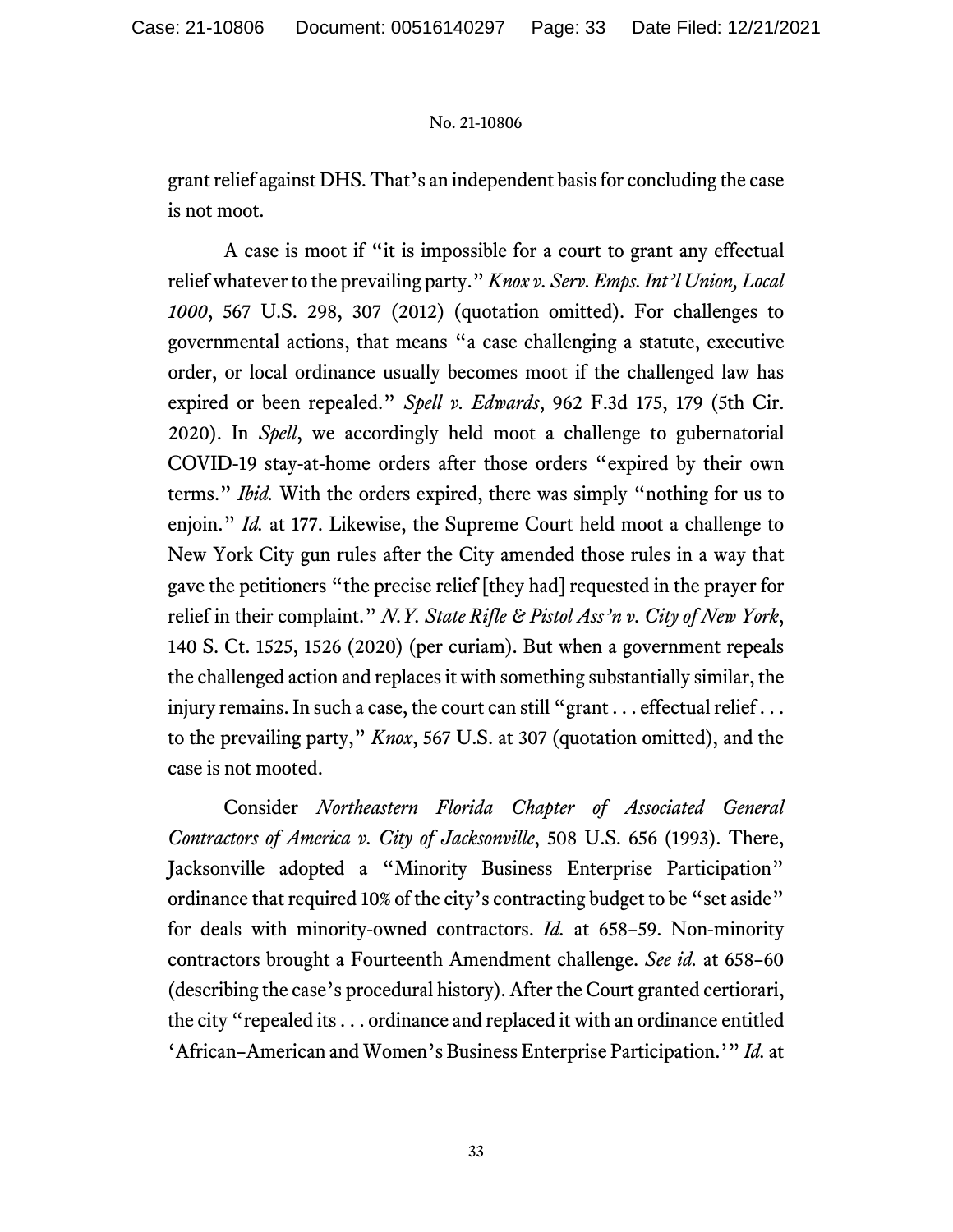660. That program was slightly narrower and more flexible than the original, and it allowed for set-asides above or below 10%. *Id.* at 660–61. The city argued it had mooted the case by repealing and replacing the original ordinance. *Id.* at 661.

The Court saw right through the city's gamesmanship. The Court first explained that a defendant generally may not moot a case by voluntarily ceasing the challenged conduct. *Id.* at 661–62. But then it explained that the case at hand was even more obvious than that—because the defendant city *hadn't really ceased anything*:

This is an *a fortiori* case. There is no mere risk that Jacksonville will repeat its allegedly wrongful conduct; it has already done so. Nor does it matter that the new ordinance differs in certain respects from the old one. [The relevant voluntary-cessation precedent] does not stand for the proposition that it is only the possibility that the *selfsame*statute will be enacted that prevents a case from being moot; if that were the rule, a defendant could moot a case by repealing the challenged statute and replacing it with one that differs only in some insignificant respect. The gravamen of petitioner's complaint is that its members are disadvantaged in their efforts to obtain city contracts. The new ordinance may disadvantage them to a lesser degree than the old one, but insofar as it accords preferential treatment to black- and female-owned contractors—and, in particular, insofar as its "Sheltered Market Plan" is a "set aside" by another name—it disadvantages them in the same fundamental way.

*Id.* at 662.[7](#page-33-0)

<span id="page-33-0"></span><sup>7</sup> *City of Jacksonville* is probably best read as a corollary to the voluntary-cessation rule. *See* Part II.B.3, *infra* pages 39–45. A defendant who merely modifies her injurious behavior obviously can't show "the allegedly wrongful behavior could not reasonably be expected to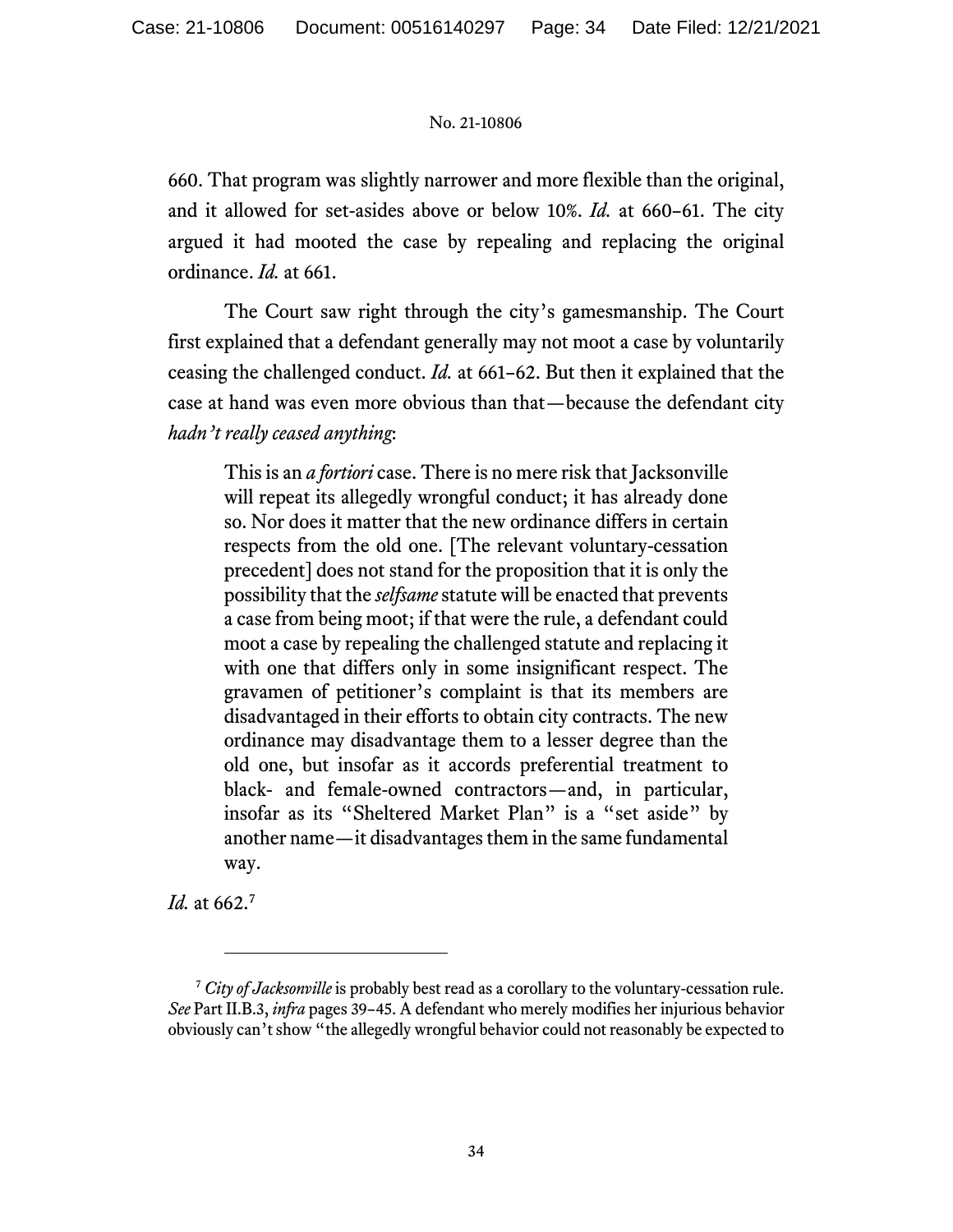Our court first applied *City of Jacksonville* in *Cooper v. McBeath*, 11 F.3d 547 (5th Cir. 1994). Faced with a challenge to its three-year residency requirement for liquor licenses, Texas repealed the relevant statute and replaced it with a one-year requirement. *Id.* at 549–50. *City of Jacksonville*, we held, was a perfect fit. Texas could not moot the case simply by tweaking its challenged law. *See id.* at 550–51. ("[T]he new one-year residency/citizenship requirement may lessen the burden placed on the Plaintiffs, but ... the amendments' practical effect remains the same: Plaintiffs, as non-Texans, are treated differently.").

Likewise in *Opulent Life Church v. City of Holly Springs*, 697 F.3d 279 (5th Cir. 2012). There, the city's zoning ordinance allegedly "singled out churches for unfavorable treatment." *Id.* at 281–82 (quotation omitted). The day before oral argument, the city repealed the challenged provision and replaced it with one that banned churches from certain properties outright. *Id.* at 284–85. We applied *City of Jacksonville* and held the case was not moot. *Id.* at 285–86; *see also Big Tyme Invs., LLC v. Edwards*, 985 F.3d 456, 464–65 (5th Cir. 2021) (holding an Equal Protection challenge to a COVID-19 bar closure not mooted even by the adoption of more lenient restrictions because the new rules "continue[d] to differentiate between bars and restaurants" (quotation omitted)).

The same principle governs here. The Government says DHS's October 29 Memoranda mooted this whole case by rescinding the June 1 Memorandum and replacing it with a *new* explanation for terminating MPP. As we've explained, the Termination Decision is at issue here, not the June 1 Memorandum. And even aside from that, the Government's purported line

recur." *Already, LLC v. Nike, Inc.*, 568 U.S. 85, 91 (2013) (quotation omitted). The rationale is intuitive: If the injury perdures, the court can still grant relief. So the case cannot be moot. *See Knox*, 567 U.S. at 307–08.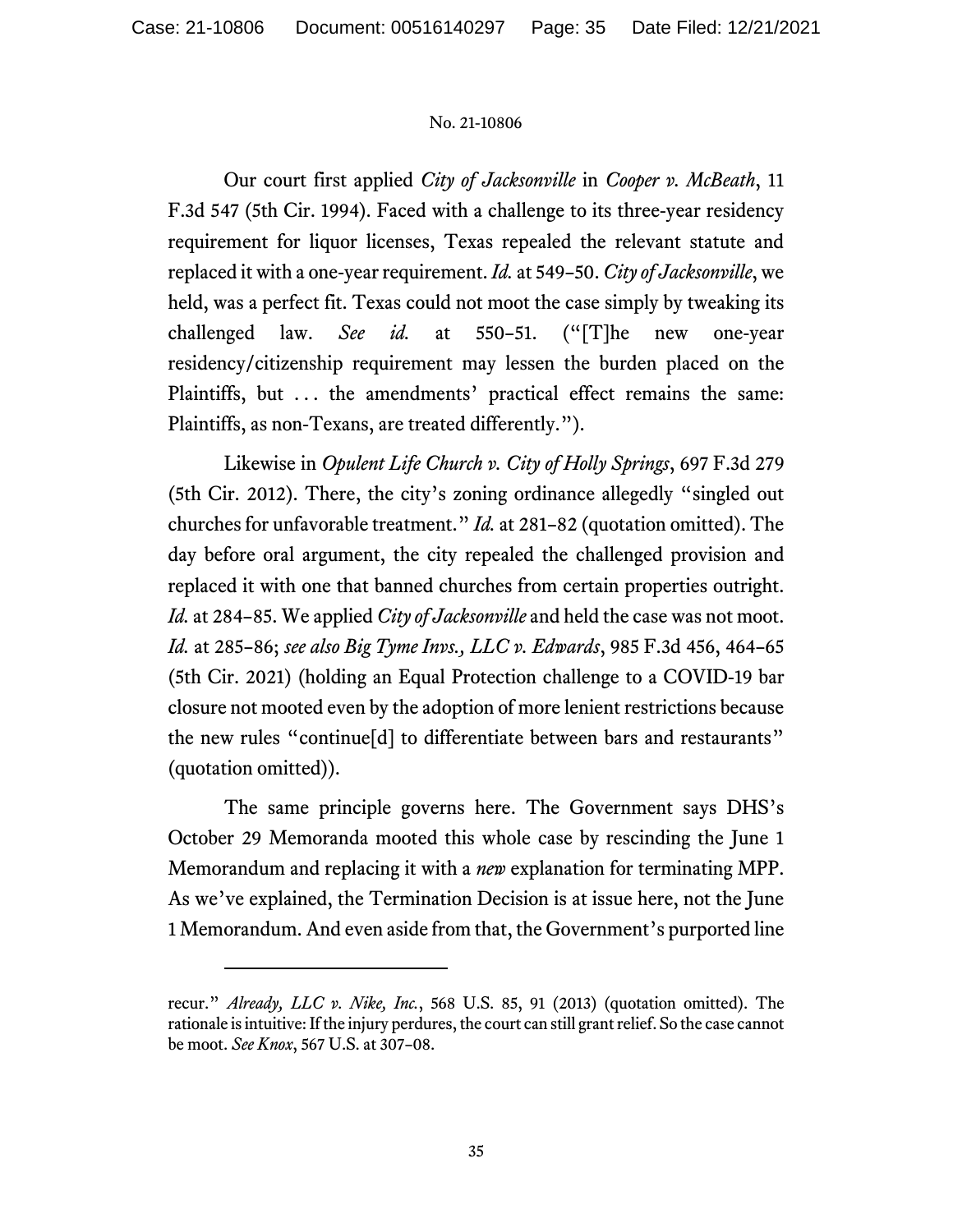between harms-caused-by-the-June-1-Memorandum and harms-caused-bythe-October-29-Memoranda is a distinction without a difference. This kind of faux-metaphysical quibbling ignores the "gravamen" of the States' challenge to the Termination Decision. *See City of Jacksonville*, 508 U.S. at 662. DHS cannot moot this case by reaffirming and perpetuating the very same injury that brought the States into court.

The Government offers two lines of response. First, it relies heavily on the Supreme Court's order in *Mayorkas v. Innovation Law Lab*, 141 S. Ct. 2842 (2021) (mem.). That order concerned the mirror image of this case—a challenge to the creation of MPP rather than its termination. The district court enjoined MPP, and the Ninth Circuit affirmed. *Innovation Law Lab v. Wolf*, 951 F.3d 1073, 1095 (9th Cir. 2020). But on June 1, of course, DHS terminated MPP. So the Court vacated the Ninth Circuit's judgment and remanded the case "with instructions to direct the District Court to vacate as moot the . . . order granting a preliminary injunction." *Innovation Law Lab*, 141 S. Ct. at 2842.

That reliance is very much misplaced. DHS's policy change in *Innovation Law Lab* obviously gave the plaintiffs "the precise relief [they had] requested," leaving the injunction with no work to do. *See N.Y. State Rifle & Pistol*, 140 S. Ct. at 1526. So it made sense for the Supreme Court to hold the case moot. *See Innovation Law Lab*, 141 S. Ct. at 2842. In this case, DHS's October 29 Memoranda did nothing less than vow faithful adherence to the June 1 Termination Decision. Unlike the plaintiffs in *Innovation Law Lab*, the States are left with none of the relief they requested. That leaves the injunction with just as much work to do as ever.

Next, the Government focuses on each of the States' two merits challenges to the Termination Decision (based on 8 U.S.C. § 1225 and the APA). *See Biden I*, 2021 WL 3603341, at \*22–23 (district court's discussion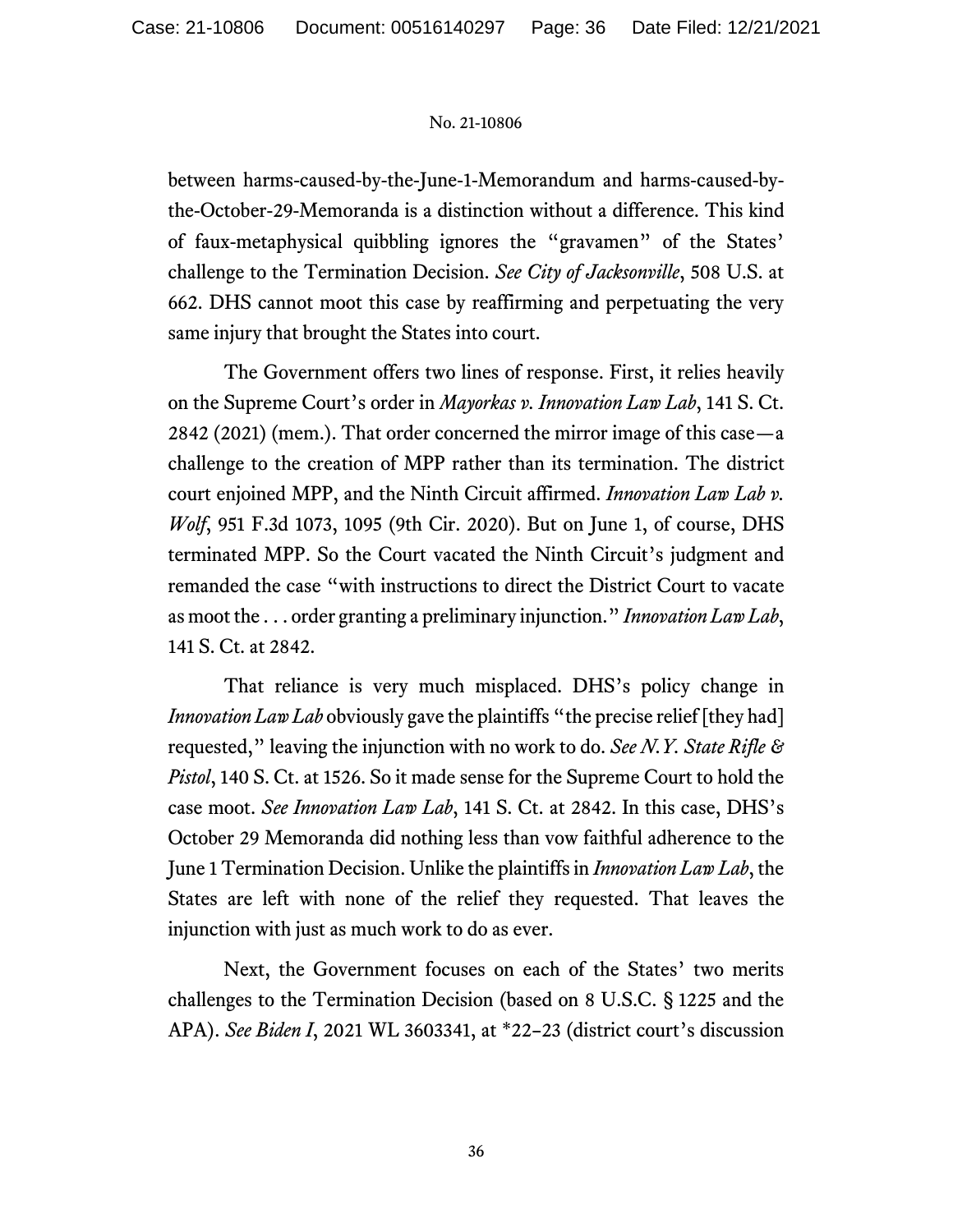of § 1225); Part IV.B, *infra* pages 98–106 (our analysis of § 1225); *see also Biden I*, 2021 WL 3603341, at \*17-22 (district court's discussion of the APA); Part IV.A, *infra* pages 88–97 (our discussion of the APA). It argues the October 29 Memoranda change the situation enough to moot the case.

As for § 1225, the Government points out that DHS's new Memoranda invoke deference under *Chevron, USA, Inc. v. NRDC*, 467 U.S. 837 (1984), to justify paroling any and every alien DHS lacks the capacity to detain. *See* October 29 Explanation Memorandum 28 (citing *Chevron*). So *Chevron* deference, which wasn't at play before, is relevant now. And because the district court's § 1225 reasoning relied in part on the idea that paroling all above-capacity aliens would be impermissible under § 1182(d)(5)(A), *see Biden I*, 2021 WL 3603341, at \*22 n.11, the Government argues, the § 1225 issue is now moot.

A creative move, but *Chevron* was as available before October 29 as it is today. The Government's own brief points out that "*DHS has long interpreted* Section 1182(d)(5) to authorize parole of noncitizens who present neither a security risk [n]or a risk of absconding and whose continued detention is not in the public interest." (Emphasis added and quotation omitted.) In fact, the American Civil Liberties Union (the "ACLU") raised *Chevron* deference in an August 17 *amicus curiae* brief filed in our court. The brief pointed to the longstanding DHS regulation in 8 C.F.R. § 212.5(b), arguing that the regulation is a broad, deference-worthy interpretation of 8 U.S.C. § 1182(d)(5)'s parole power. And if the district court had properly deferred to that interpretation, said the ACLU, it would have realized that releasing all over-capacity aliens fits within the statutory "case-by-case basis" limitation on parole.

The Government thus forfeited the *Chevron* issue by failing to mention it in its brief. *See HollyFrontier Cheyenne Refin., LLC v. Renewable*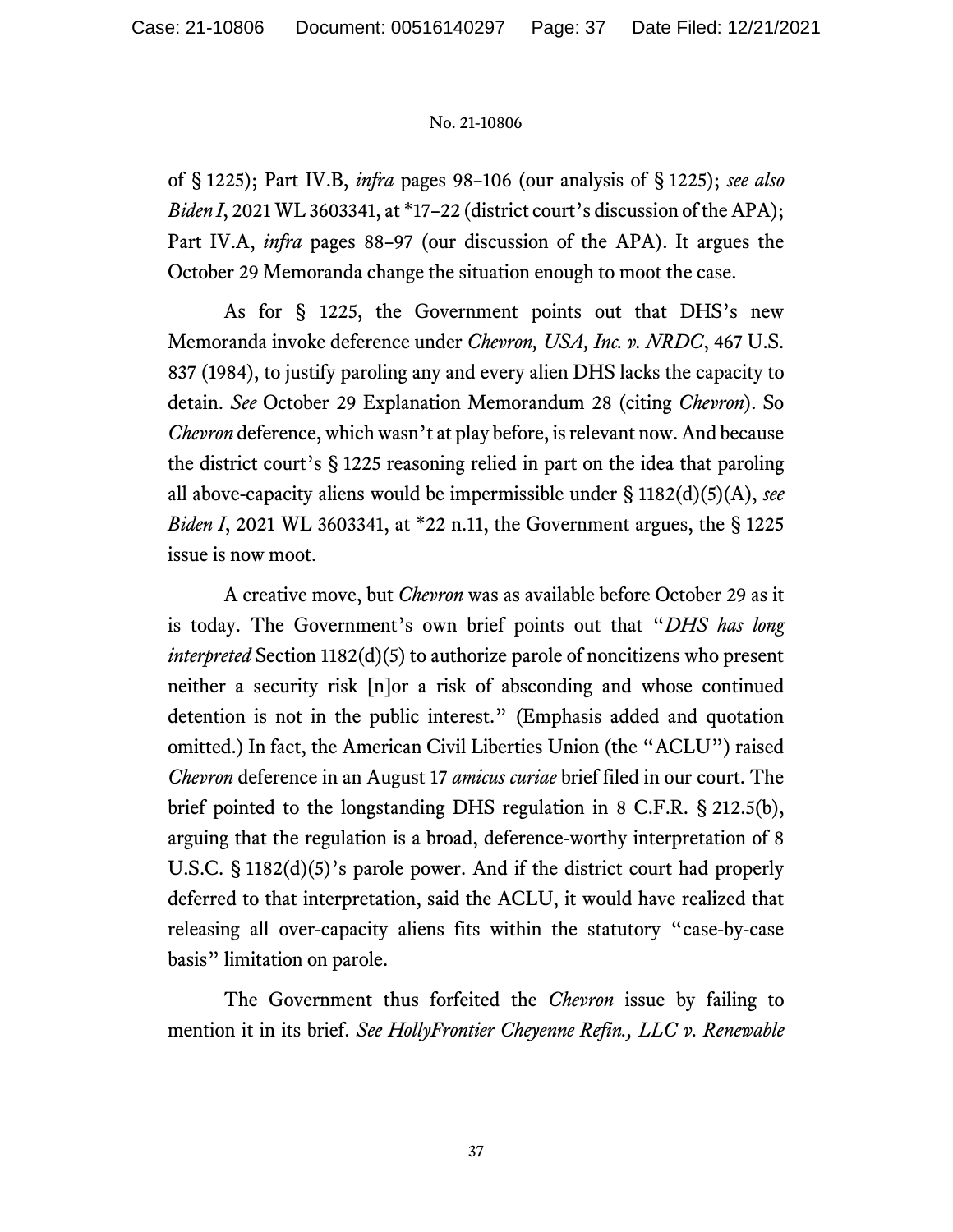*Fuels Ass'n*, 141 S. Ct. 2172, 2180 (2021) ("[T]he government is not invoking *Chevron*. We therefore decline to consider whether any deference might be due its regulation." (quotation omitted)); *Tiger Lily, LLC v. HUD*, 5 F.4th 666, 669 (6th Cir. 2021) ("Notably, the government does not ask us to grant *Chevron* deference to its interpretation of the relevant statute. 'We therefore decline to consider whether any deference might be due.'" (quoting *HollyFrontier*, 141 S. Ct. at 2180)); *cf. Ortiz v. McDonough*, 6 F.4th 1267, 1275– 76 (Fed. Cir. 2021) (applying the same rule to deference under *Auer v. Robbins*, 519 U.S. 452 (1997)). In fact, it did not even raise the issue before the district court. *See generally Biden I*, 2021 WL 3603341. It now seeks to use the Suggestion of Mootness as a back door to undo those omissions. It may not do so. *See Bancorp*, 513 U.S. at 27 (concluding that a motion for *Munsingwear* vacatur is not a means to "collateral<sup>[1</sup>] attack" the judgment); *accord Hous. Chron. Publ'g Co. v. City of League City*, 488 F.3d 613, 619 (5th Cir. 2007); *see also* Part IV.B, *infra* pages 98–106 (analyzing the statutory issue without regard to *Chevron*). And because *Chevron* was relevant to this case, if at all, before the October 29 Memoranda, the doctrine has no bearing at all on mootness.

As for the APA, the Government argues the October 29 Memoranda alleviate the States' injuries. The idea is that, even if the June 1 Termination Decision was arbitrary and capricious, the October 29 Memoranda are not. Thus, says the Government, DHS has fixed the problem the States complain of.

Again, no. The Government has not shown the October 29 Memoranda actually cure the States' APA-based injuries. For example, the Suggestion of Mootness's glowing description of the October 29 Memoranda offers no analysis whatsoever on whether they are *post hoc* rationalizations under the demanding standard announced by the Supreme Court. *See DHS v. Regents of the Univ. of Cal.*, 140 S. Ct. 1891, 1904–05, 1907–09 (2020)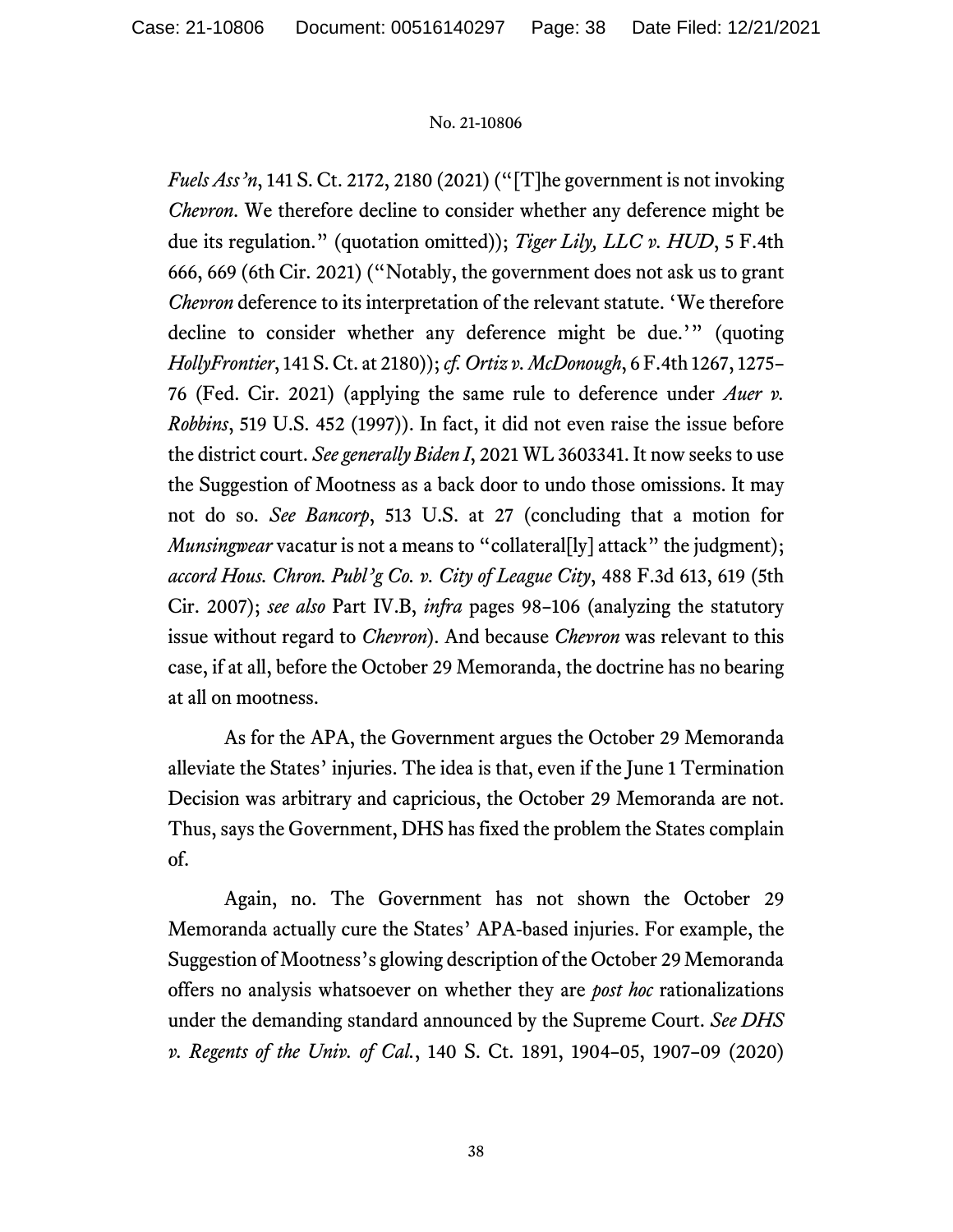(describing a multiple-memorandum agency process strikingly similar to the process here and concluding the later memorandum could "be viewed only as impermissible *post hoc* rationalization[]"). Nor does the Government explain how the October 29 Memoranda, which are not final agency action of their own under the reopening doctrine, can be anything more than *post hoc* rationalizations of the Termination Decision.

If the October 29 Memoranda are *post hoc* rationalizations, they are powerless to cure the June 1 Termination Decision's problems. *See* Part IV.A, *infra* pages 88–97 (explaining the Termination Decision was arbitrary and capricious under *Regents*); *Regents*, 140 S. Ct. at 1907–09 (explaining "*post hoc* rationalizations ... are not properly before us"). We need not decide that issue here. We hold only that the Government has not carried its "formidable burden" of showing that the October 29 Memoranda remove the States' injuries by curing the Termination Decision's APA defects. *See Already, LLC v. Nike, Inc.*, 568 U.S. 85, 90–91 (2013) (quotation omitted) (laying out the burden for a party attempting to show its injurious conduct will not recur); *City of Jacksonville*, 508 U.S. at 662 (explaining that a showing that the injury is no longer occurring is a prerequisite to showing injurious conduct will not recur).

3.

Even if the October 29 Memoranda had legal effects, and even if those legal effects cured the unlawfulness of the Termination Decision, the new memos would constitute at most a voluntary cessation of unlawfulness. Again, that's an independent basis for holding the case is not moot.

The voluntary-cessation rule is well settled: "[A] defendant cannot automatically moot a case simply by ending its allegedly unlawful conduct once sued." *Spell*, 962 F.3d at 179 (quotation omitted). Were it otherwise, the Supreme Court has explained, "a defendant could engage in unlawful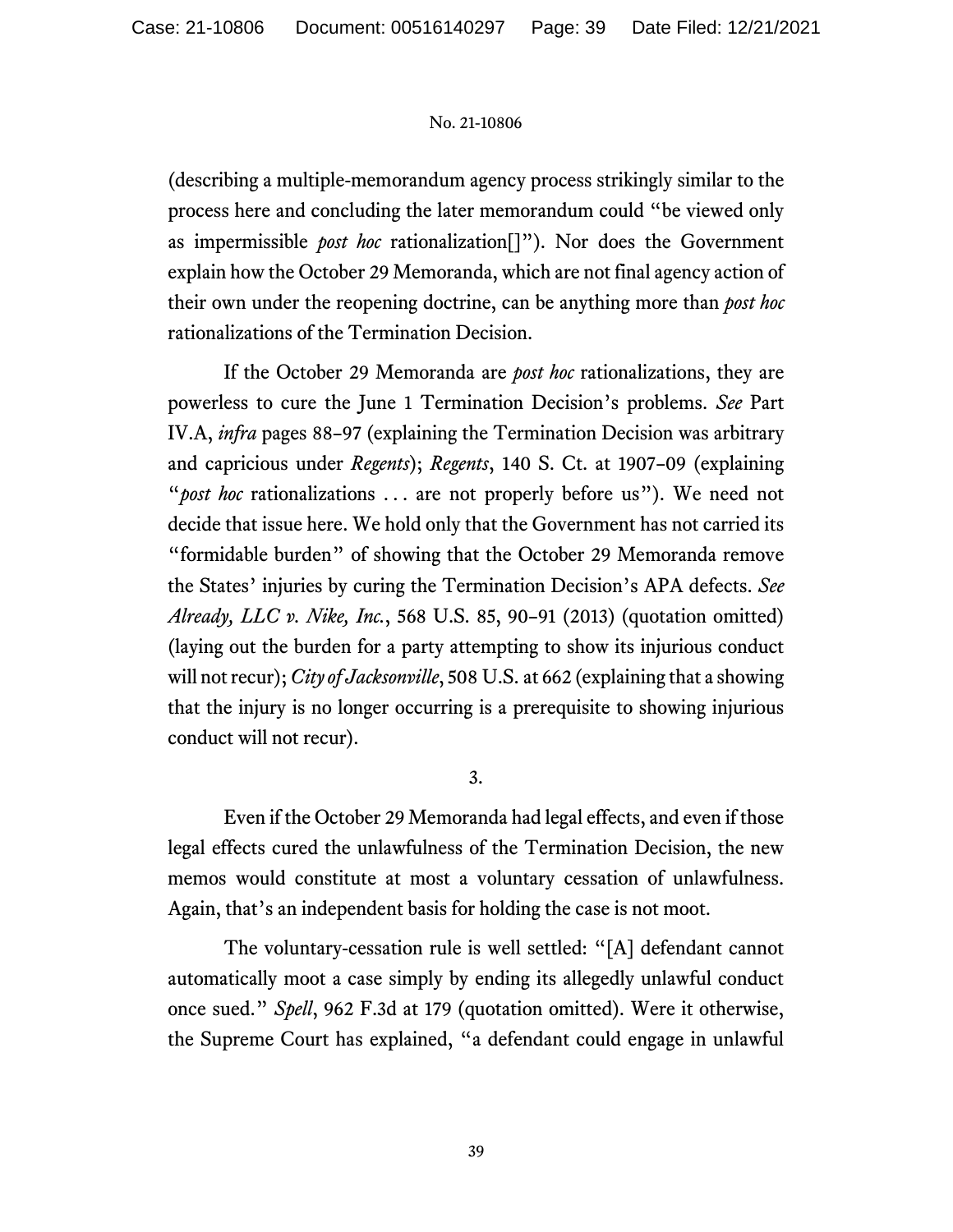conduct, stop when sued to have the case declared moot, then pick up where he left off, repeating this cycle until he achieves all his unlawful ends." *Nike*, 568 U.S. at 91. And "a defendant claiming that its voluntary compliance moots a case bears the formidable burden of showing that it is absolutely clear the allegedly wrongful behavior could not reasonably be expected to recur." *Ibid.* (quotation omitted). The inquiry centers on "whether the defendant's actions are 'litigation posturing' or whether the controversy is actually extinguished." *Yarls v. Bunton*, 905 F.3d 905, 910 (5th Cir. 2018).

Our court applies this same test in a slightly modified way when the defendant is a governmental entity. In such cases, "[w]ithout evidence to the contrary, we assume that formally announced changes to official governmental policy are not mere litigation posturing." *Sossamon v. Lone Star State of Tex.*, 560 F.3d 316, 325 (5th Cir. 2009), *aff'd on other grounds sub nom. Sossamon v. Texas*, 563 U.S. 277 (2011). In *Speech First, Inc. v. Fenves*, we explained three factors that can overcome the presumption. 979 F.3d 319 (5th Cir. 2020); *see alsoid.* at 328–29 (assuming "*arguendo*" that the presumption applies to public universities and analyzing accordingly). They are: "(1) the absence of a controlling statement of future intention [not to repeat the challenged policy]; (2) the suspicious timing of the change; and (3) the [governmental entity's] continued defense of the challenged polic[y]" after the supposedly mooting event. *Id.* at 328. If all three factors obtain, the case isn't moot. *See id.* at 328–29 (declining to decide whether fewer than three will suffice).

This case fits *Fenves* like a glove. DHS has repeatedly exhibited gamesmanship in its decisionmaking. DHS first announced it was suspending MPP on Inauguration Day 2021. *See Biden I*, 2021 WL 3603341, at \*7 (noting the suspension went into effect the next day, on January 21). As the district court pointed out: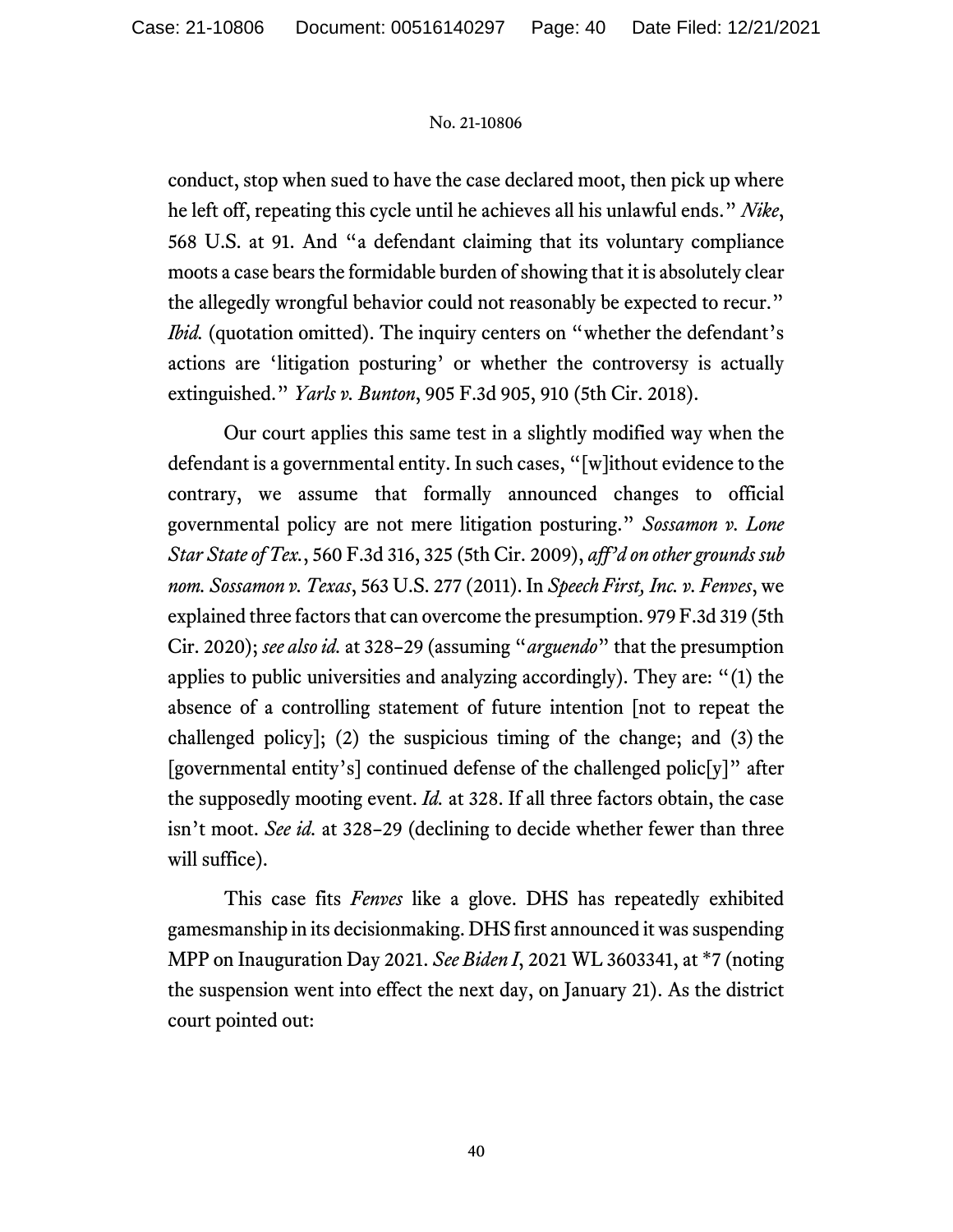Since that day, DHS has not offered a single justification for suspending new enrollments in the program during the period of [its review of MPP]. Indeed, when the original administrative record was filed [in district court] prior to the June 1 Memorandum's issuance, *it contained only a single document — the January 20 Memorandum*. There was no costbenefit analysis or any sort of reasoned decisionmaking for a court to review.

*Id.* at \*8 (citation omitted) (emphasis added). The States challenged that Suspension Decision on April 13. They "alleged that DHS's two-sentence, three-line memorandum" violated the APA and § 1225, among other things. *Id.* at \*1 (quotation omitted). On May 14, the States moved for a preliminary injunction against the Suspension Decision. *Ibid.*

In the midst of briefing, DHS tried—successfully—to moot that challenge. This by way of its June 1 Termination Decision, which permanently ended MPP. *See ibid.* The district court held this mooted the States' challenge to the Suspension Decision, thus allowing the Government to avoid any responsibility for its completely unreasoned, two-sentence decision that started this whole case. *Ibid.*

After the district court allowed the States to replead a challenge to the Termination Decision, DHS threw another last-minute wrench into the bench trial. *See id.* at \*2. At least three weeks before the trial was scheduled to begin, DHS became aware the administrative record was missing a key document: DHS's own 2019 assessment of MPP, which judged the policy to be a success. *Ibid.*; *id.* at \*5 (describing the assessment). Despite the advance notice, DHS waited until *two days* before the one-day bench trial to add it to the record. *Id.* at \*2.

The States claimed unfair surprise and moved to have the addition excluded, *see* ECF No. 80, but the district court denied that motion, *see* ECF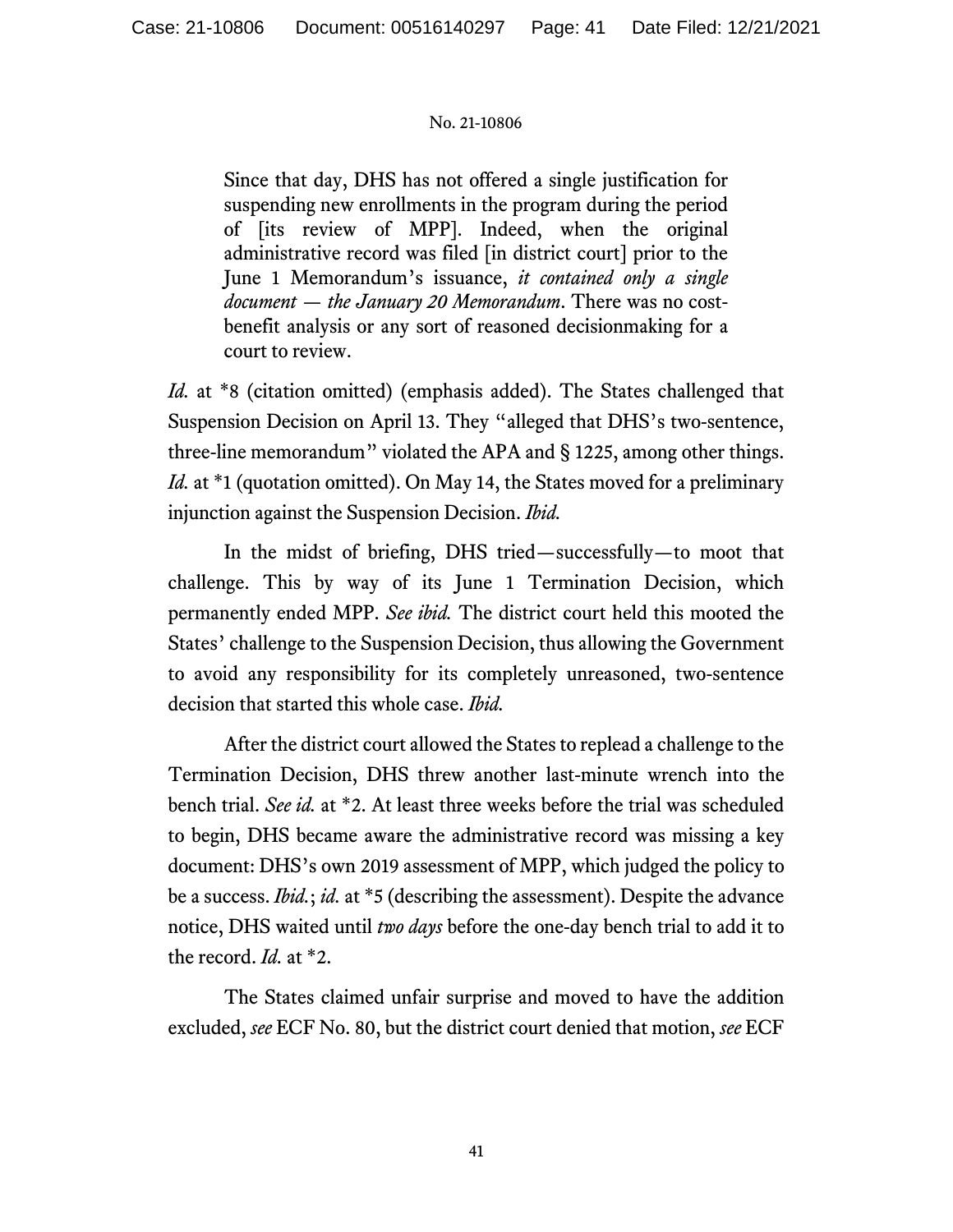No. 85. It pointed out: "Defendants even waited until 3:27pm two days before the [trial] to file the corrected Administrative Record, despite the declaration of the custodian [explaining that DHS had noticed the omission] being electronically signed at 5:14 p.m. Eastern time *the day before*." *Id.* at 2. This behavior, said the district court, came "perilously close to undermining the presumption of administrative regularity" courts normally accord to agency procedures. *Biden I*, 2021 WL 3603341, at \*2 (quoting ECF No. 85 at 3). In the end, despite the States' limited opportunity to tailor their case to the inclusion of the 2019 assessment, the assessment played a significant role in the district court's analysis. *See id.* at \*19 ("By ignoring its own previous assessment on the importance of deterring meritless asylum applications without a reasoned analysis for the change, [DHS] acted arbitrarily and capriciously." (quotation omitted)).

DHS continued its tactics on appeal. After we denied its motion for a stay, DHS announced its intention to issue a new memorandum. *See Biden II*, 10 F.4th 538 (decided August 19); DHS ANNOUNCES INTENTION TO Issue New Memo Terminating MPP (posted September 29), screenshotted at *supra* page 25. On the Friday before oral argument— October 29—DHS issued its new Memoranda. Around 4:30 p.m. that Friday, the Government filed its 26-page Suggestion of Mootness.

Those facts easily satisfy all three *Fenves* factors. First, DHS "has not issued a controlling statement of future intention" to refrain from repeating MPP's termination. *Fenves*, 979 F.3d at 328–29. In *Fenves*, the University president, "in his official capacity, represent[ed] in his brief that the University has no plans to, and will not, reenact the [challenged] policies." *Id.* at 328 (quotation omitted). The court held that wasn't enough: Only "sworn testimony" from someone with "control" over the relevant policy choice would suffice. *Id.* at 328–29 (quotation omitted). This case is even more clear-cut. The Government's Suggestion of Mootness doesn't even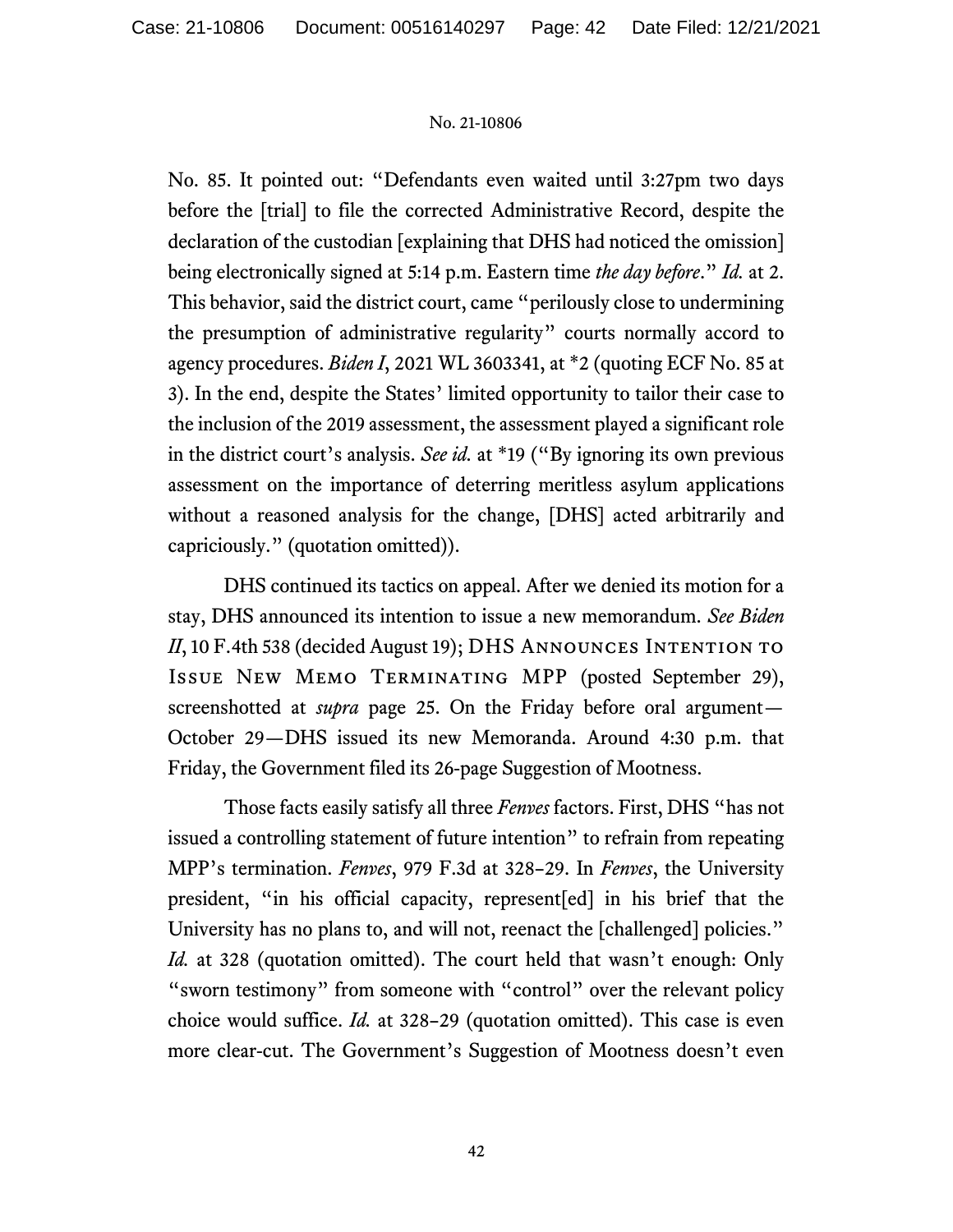*claim* that DHS has forsworn further memos on this topic. And there's certainly nothing close to "sworn testimony" establishing such a commitment.

Second, "the timing of [DHS's] policy amendments is at least as suspicious as was the timing of the changes in" *Fenves*. *Id.* at 329. In *Fenves*, the timing was "suspicious" because the University only began reviewing its policies after it lost in district court. *Ibid.* And the "changes were first announced only in the University's appellate brief." *Ibid.* Here, as in *Fenves*, DHS started reviewing its policy only after losing in district court. And unlike *Fenves*, DHS made the change the Friday before oral argument—long after briefing had concluded. That timing, combined with DHS's pattern of belated shifts and its eleventh-hour mooting of the States' original challenge, is more than a little "suspicious." *Ibid.*

Third, DHS "continues to defend the original policies . . . as it did in the district court." *Ibid.* DHS's original stance, expressed in its briefing, was that the June 1 Termination Decision was entirely defensible and legal. In no way does the Suggestion of Mootness alter that stance. Nor do the October 29 Memoranda themselves. And if any doubt remained on this score, oral argument would remove it. When asked whether "the Government believe[s] that the June 1 Memo was a lawful exercise of government power," the Government's counsel responded: "Yes, your honor." Oral Argument at 55:46–55:54.

Even after giving DHS "some solicitude" in the voluntary-cessation analysis, *Sossamon*, 560 F.3d at 325, we hold this case is not moot. Each of the three *Fenves* factors is at least as obvious here as in *Fenves* itself. DHS has therefore not borne its "formidable burden of showing that it is absolutely clear the allegedly wrongful behavior could not reasonably be expected to recur." *Nike*, 568 U.S. at 91 (quotation omitted).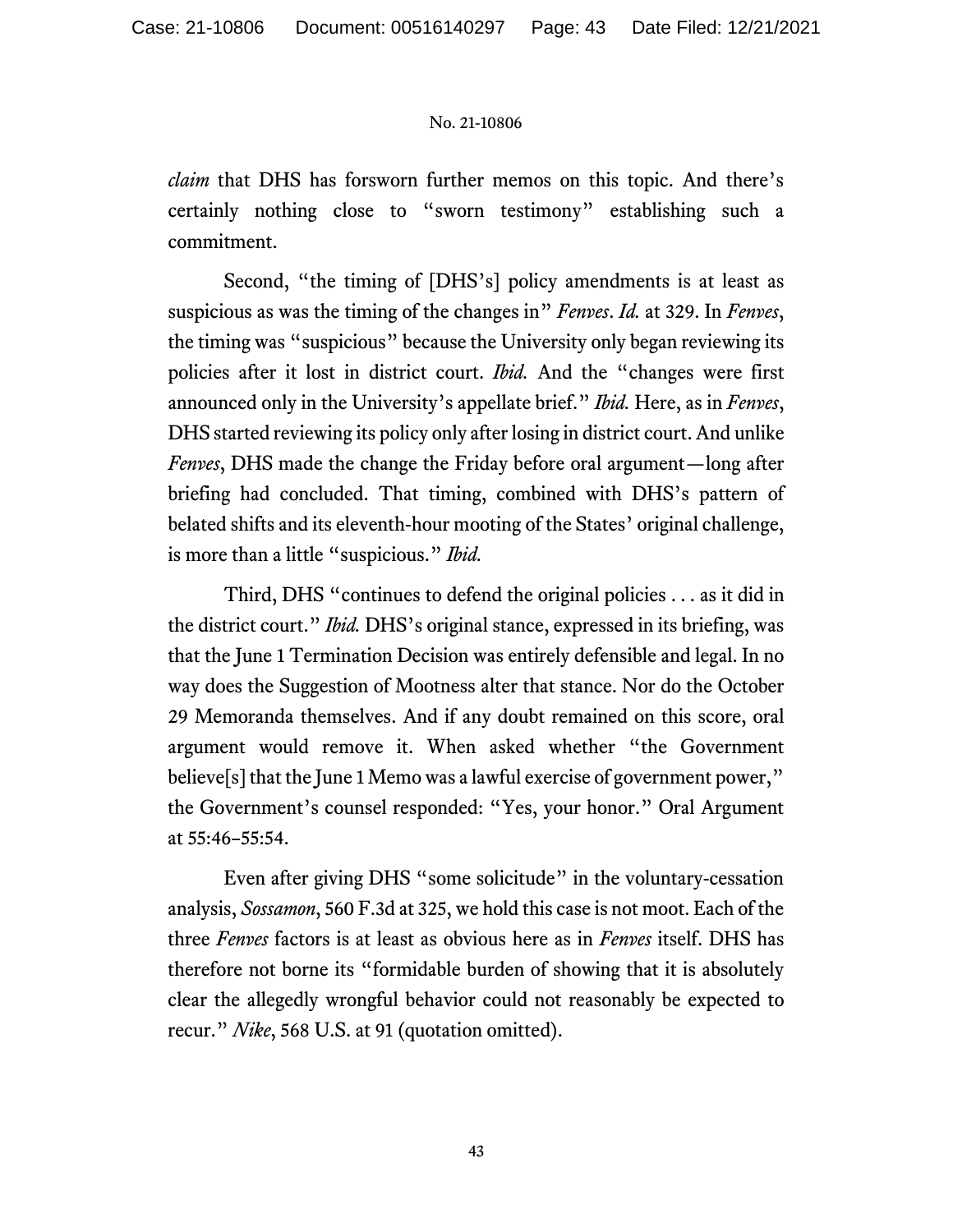Instead of trying to shoulder that burden, the Government asserts the Memoranda can't possibly fit into the voluntary-cessation doctrine because DHS issued them in response to the district court's remand order. That's incorrect because it ignores the fundamental one-court-at-a-time rule. "The general rule is that a case can exist only in one court at a time, and a notice of appeal permanently transfers the case to us until we send it back." *United States v. Lucero*, 755 F. App'x 384, 386 (5th Cir. 2018) (per curiam); *see also Griggs v. Provident Consumer Disc. Co.*, 459 U.S. 56, 58 (1982) (per curiam) ("The filing of a notice of appeal is an event of jurisdictional significance—it confers jurisdiction on the court of appeals and divests the district court of its control over those aspects of the case involved in the appeal.").

That same principle applies when an agency notices an appeal instead of accepting a remand order. Thus, if the Government wanted the October 29 Memoranda to be assessed as a response to *the district court's* remand, it should have voluntarily dismissed this appeal and asked *the district court* for relief from the judgment. *See* FED. R. APP. P. 42(b) (allowing for voluntary dismissal); FED. R. CIV. P.  $60(b)$  (providing a mechanism for a party to seek relief from a judgment); Part V.A, *infra* pages 106–09 (discussing DHS's attempt to have it both ways at once in this case). That court's disposition of such a motion, of course, would have been an appealable final decision. *See, e.g.*, *Brumfield v. La. State Bd. of Educ.*, 806 F.3d 289, 296 (5th Cir. 2015) ("[T]he district court's denial of the  $60(b)(4)$  motion amounts to a refusal to dissolve an injunction, making the denial appealable under this court's precedent."). Such an approach would have run parallel to DHS's path in *Regents* itself, where a post-remand DHS returned to the district court with its second memorandum, waited for the district court's ruling, and appealed that ruling. 140 S. Ct. at 1904–05 (explaining that, before appealing, "[t]he Government asked the D. C. District Court to revise its prior order in light of [the new memorandum], but the court declined"). That's what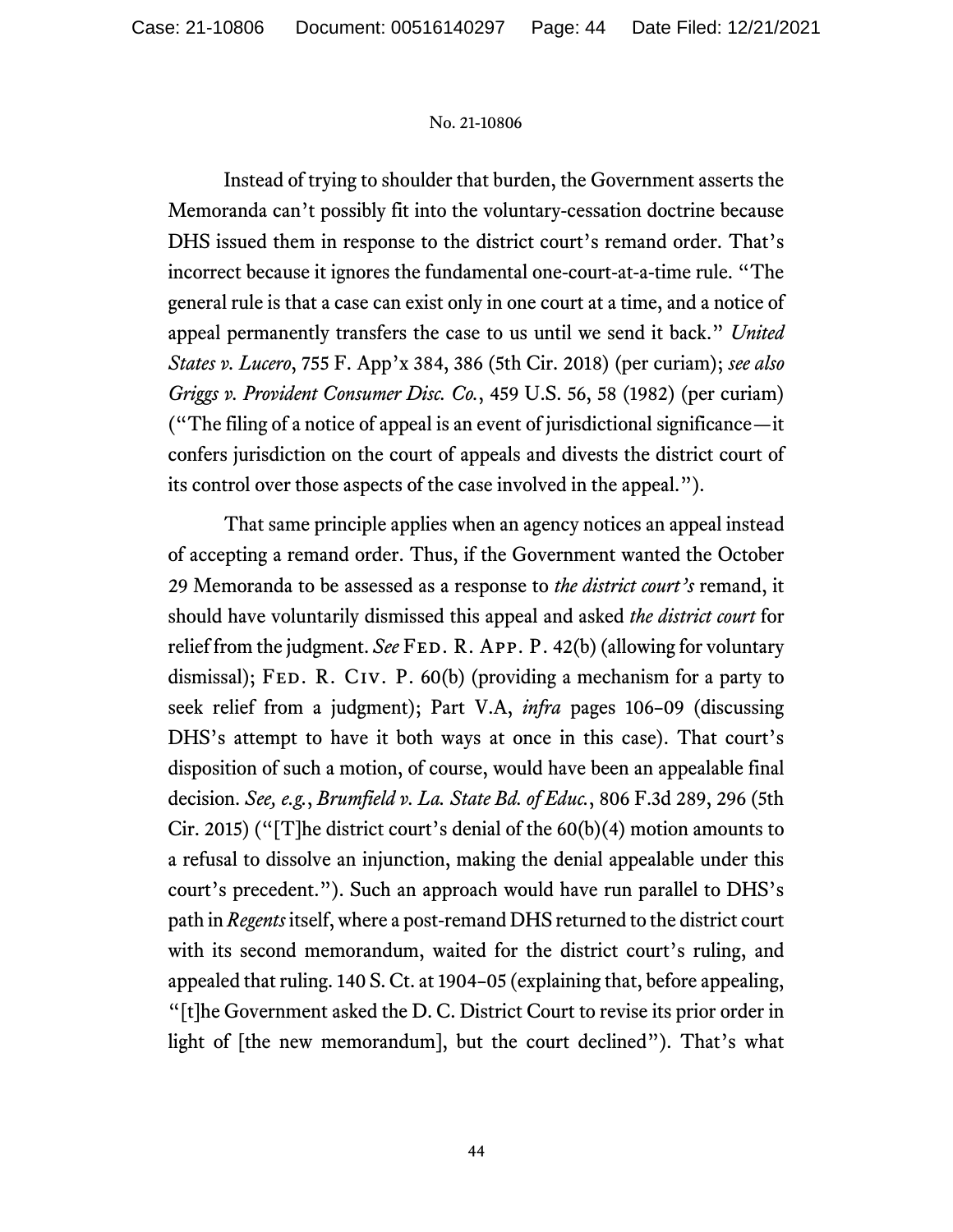allowed the appeals courts in the *Regents* litigation to proceed with the benefit of full, first-instance review from the district court on the merits of both sets of agency documents.

The Government was entirely free, of course, to appeal when it did. But it may not invoke the timing of its own appeal to avoid the voluntarycessation doctrine. Just as a litigant cannot notice an appeal and then continue litigating the case in the district court, an agency cannot notice an appeal and then act as if it had accepted the remand order.

4.

Finally, and in any event, independent principles of appellate law prohibit the Government's efforts to inject the October 29 Memoranda into this case at the eleventh hour. Three bear emphasis.

First and foremost is the record rule. Immediately after empowering courts to review agency action, the APA commands: "In making the foregoing determinations, the court shall review the whole record or those parts of it cited by a party." 5 U.S.C. § 706; *SEC v. Chenery Corp.*, 318 U.S. 80, 87 (1943) ("The grounds upon which an administrative order must be judged are those upon which the record discloses that its action was based."). That rule applies not only to arbitrary-and-capricious review, *see* § 706(2)(A), but also to review for compliance with statutes, *see* § 706(2)(C). Thus, we will apply the law to the facts based on the agency record as it stood on the date of the Termination Decision—June 1.

Second, the States challenged the June 1 Termination Decision in district court. They did not challenge the October 29 Memoranda, which obviously did not exist at the time of the district court proceedings. This is an appeal from the district court's disposition of the States' challenge, and the merits of DHS's actions on October 29 are not before us. Indeed, because the reopening doctrine establishes that the October 29 Memoranda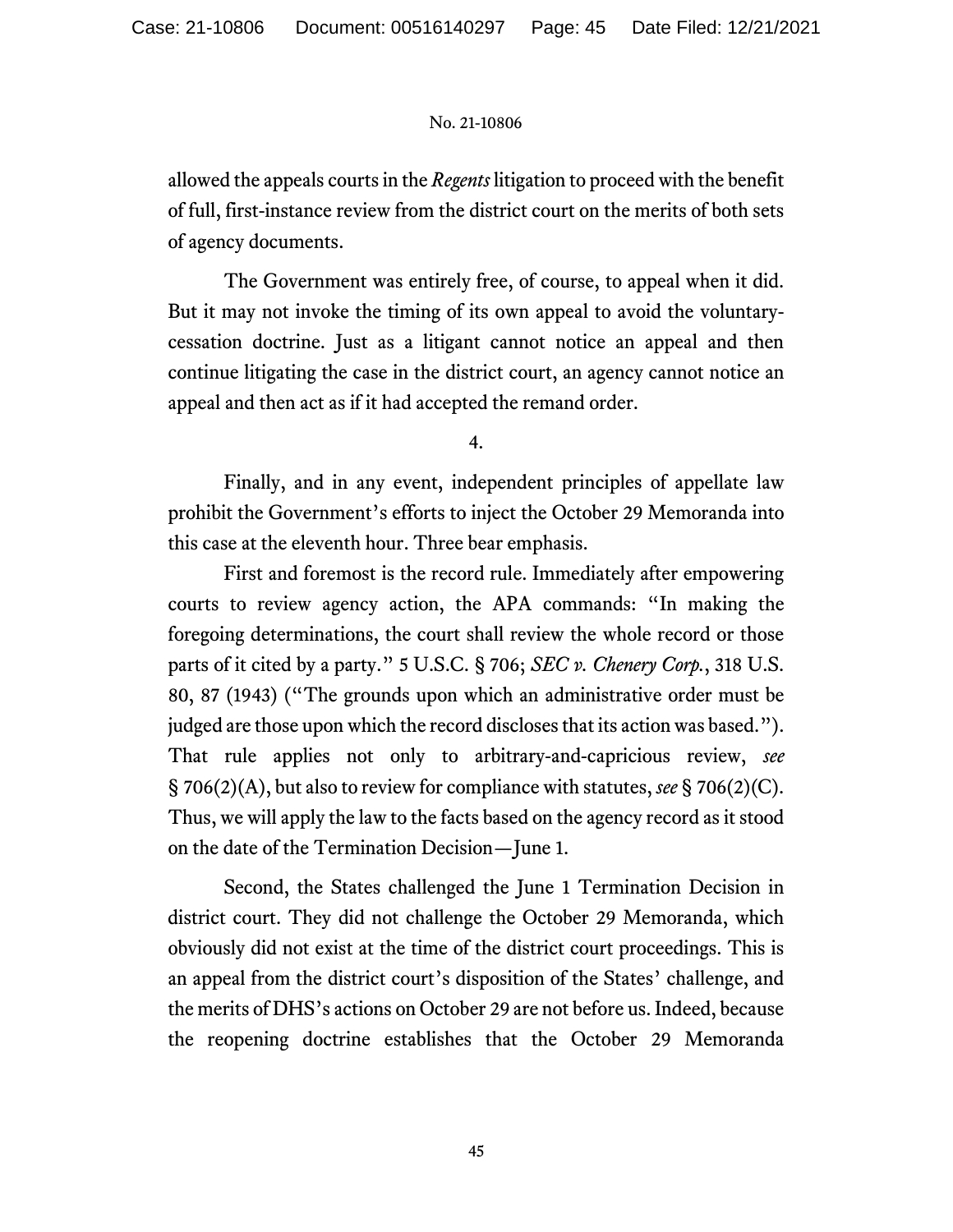embodied no final agency action, *see* Part II.A.2.b, *supra* pages 20–27, we do not have *jurisdiction* to decide those merits.

Third, the general rule is that "we are a court of review, not of first view." *Cutter v. Wilkinson*, 544 U.S. 709, 718 n.7 (2005); *see also Landry's, Inc. v. Ins. Co. of the State of Pa.*, 4 F.4th 366, 372 n.4 (5th Cir. 2021). That rule counsels against considering the merits of the October 29 Memoranda before a district court has done so. *Cf. Planned Parenthood of Greater Wash. & N. Idaho v. HHS*, 946 F.3d 1100, 1110–15 (9th Cir. 2020) (holding a 2019 agency funding allocation didn't moot a challenge to the 2018 version of the same allocation, deciding the merits without regard to the 2019 allocation, and declining to address most issues not considered by the district court).<sup>[8](#page-45-0)</sup>

# C.

Now, standing. Several factual findings were central to the district court's standing analysis, and they will be central to ours as well. So we begin by reviewing those findings for clear error, and we find none. Then we conclude the States have standing to bring this suit.

# 1.

Under clear-error review, "[i]f the district court's view of the evidence is plausible in light of the entire record, an appellate court may not reverse even if it is convinced that it would have weighed the evidence differently in the first instance." *Brnovich v. Democratic Nat'l Comm.*, 141 S.

<span id="page-45-0"></span><sup>8</sup> While we cannot and will not consider the *merits* of the October 29 Memoranda, we obviously can, must, and already have addressed the memos' effect on our *jurisdiction* (which is none, as it turns out). "This court necessarily has the inherent jurisdiction to determine its own jurisdiction." *Camsoft Data Sys., Inc. v. S. Elecs. Supply, Inc.*, 756 F.3d 327, 333 (5th Cir. 2014) (quotation omitted). As explained above in Part II.A.2, *supra* pages 17–29, and in Part II.B.1–3, *supra* pages 30–45, the October 29 Memoranda do nothing to destroy our jurisdiction.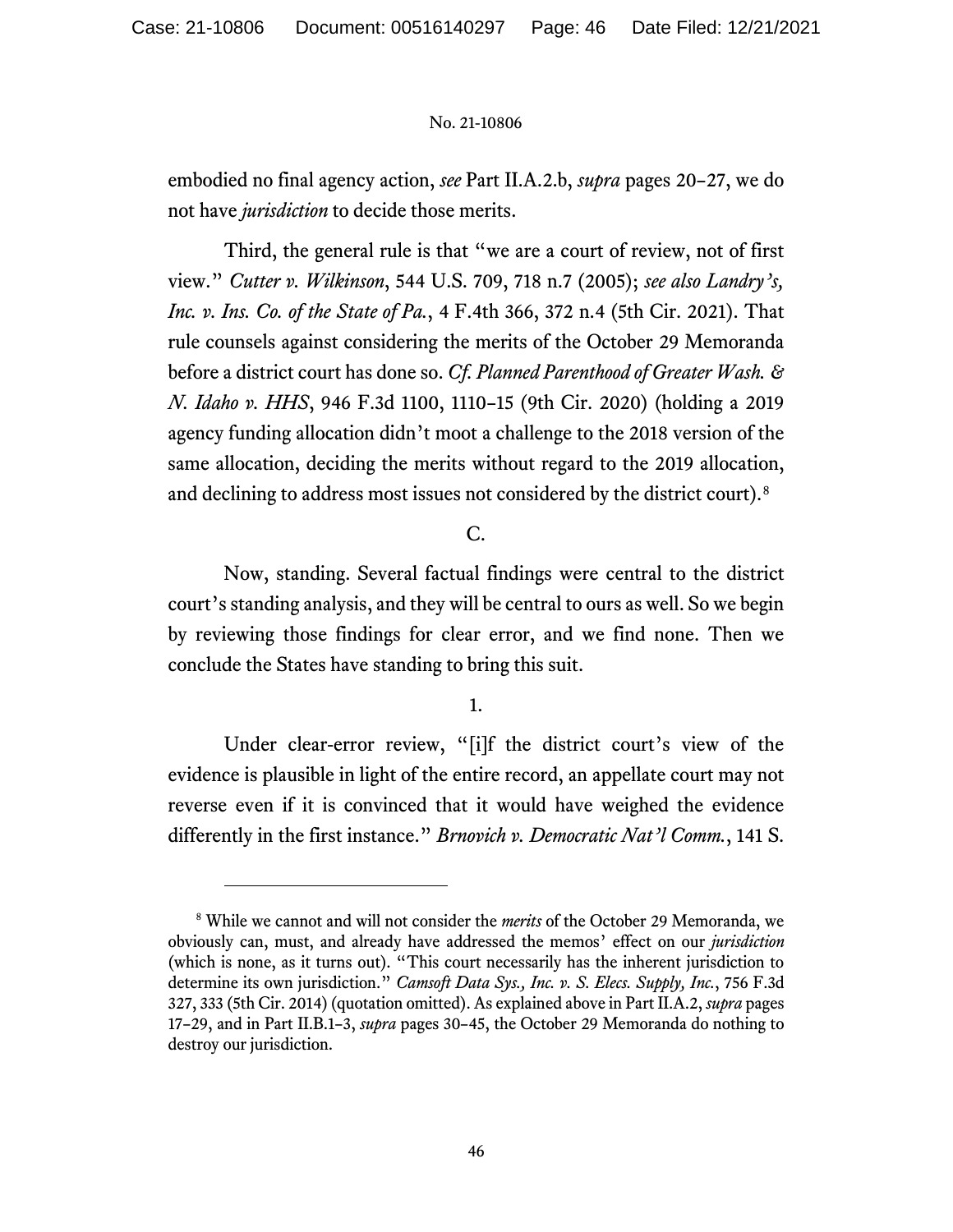Ct. 2321, 2349 (2021). That same standard applies to facts that underlie jurisdictional issues like standing. *See Env't Tex. Citizen Lobby, Inc. v. ExxonMobil Corp.*, 968 F.3d 357, 367 (5th Cir. 2020) ("Because this case was tried, Plaintiffs needed to prove standing by a preponderance of the evidence. A factual finding that a plaintiff met that burden is reviewed for clear error." (citation omitted)); *DeJoria v. Maghreb Petroleum Expl., S.A.*, 935 F.3d 381, 390 (5th Cir. 2019) ("[J]urisdiction is a legal question. But the facts that underlie a jurisdictional determination are still reviewed only for clear error.").

a.

The district court's most important finding was that MPP's termination has increased the number of aliens released on parole into the United States, including Texas and Missouri. *See Biden I*, 2021 WL 3603341, at \*8 ("Without MPP, Defendants are forced to release and parole aliens into the United States because Defendants simply do not have the resources to detain aliens as mandated by statute."); *see also* 8 U.S.C. § 1182(d)(5) (laying out parole procedures).

The court rooted that finding firmly in the evidence before it. The court noted DHS's inadequate detention capacity, citing both a record declaration and some of DHS's own publications on the matter. *Biden I*, 2021 WL 3603341, at \*8–9. So it's unsurprising that on appeal, even the Government admits DHS is "detaining at or near its capacity limits." Next, the court pointed to evidence that "the termination of MPP has contributed to the current border surge." *Biden I*, 2021 WL 3603341, at \*9 (citing DHS's own previous determinations that MPP had curbed the rate of illegal entries). And it pointed out that the number of "enforcement encounters"—that is, instances where immigration officials encounter immigrants attempting to cross the southern border without documentation—had "skyrocketed"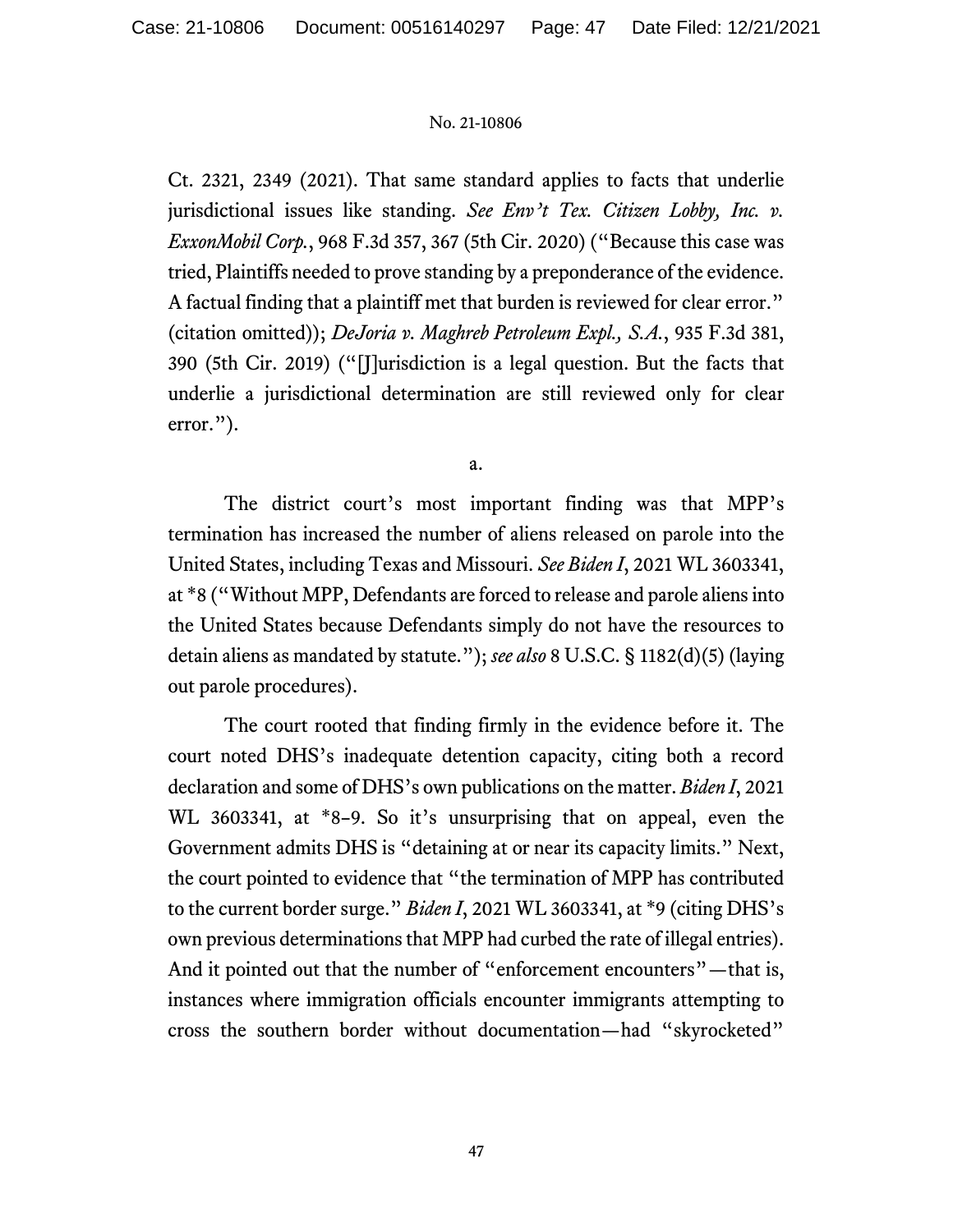since MPP's termination. *Ibid.*; *see also id.* at \*9 n.7 (noting a sworn statement of David Shahoulian, then the Assistant Secretary for Border and Immigration Policy at DHS, who predicted that "total [border] encounters this fiscal year [2021] are likely to be the highest ever recorded" (emphasis omitted)). Those pieces of record evidence make it eminently "plausible" that DHS's termination of MPP has increased the total number of aliens paroled into the United States. *Brnovich*, 141 S. Ct. at 2349.

The Government contests this fact in several ways—none of which persuades us the district court committed clear error. Broadly, the Government insists that "[t]he court cited no record evidence demonstrating that terminating MPP in fact led to an increase in the number of noncitizens released." The district court's record citations belie this claim. *See Biden I*, 2021 WL 3603341, at \*8–9. So does the Government's own brief. As discussed below, that brief faults the district court for giving DHS only two options: either detain aliens (8 U.S.C. § 1225(b)(2)(A)) or return them to Mexico (8 U.S.C. § 1225(b)(2)(C)). *See* Part IV.B, *infra* pages 98–106. Instead, says the Government, DHS has the third option of paroling aliens under 8 U.S.C.  $\S$  1182(d)(5)(A). Thus, for any given alien whose nondetention would otherwise violate § 1225, DHS can comply with the law (and was complying, before the district court's injunction) simply by paroling that alien under § 1182.

Put differently, the Government first denies DHS's policy will increase the number of paroled aliens. Then it argues DHS is complying with the law precisely by paroling the aliens it lacks the capacity to detain rather than returning them to Mexico. That litigating position confirms the district court's extensive record citations: MPP's termination, combined with the lack of detention capacity, has increased and (without an injunction) will increase the total number of parolees. *See Biden I*, 2021 WL 3603341, at \*9 ("Even if the termination of MPP played *no* role in the increasing number of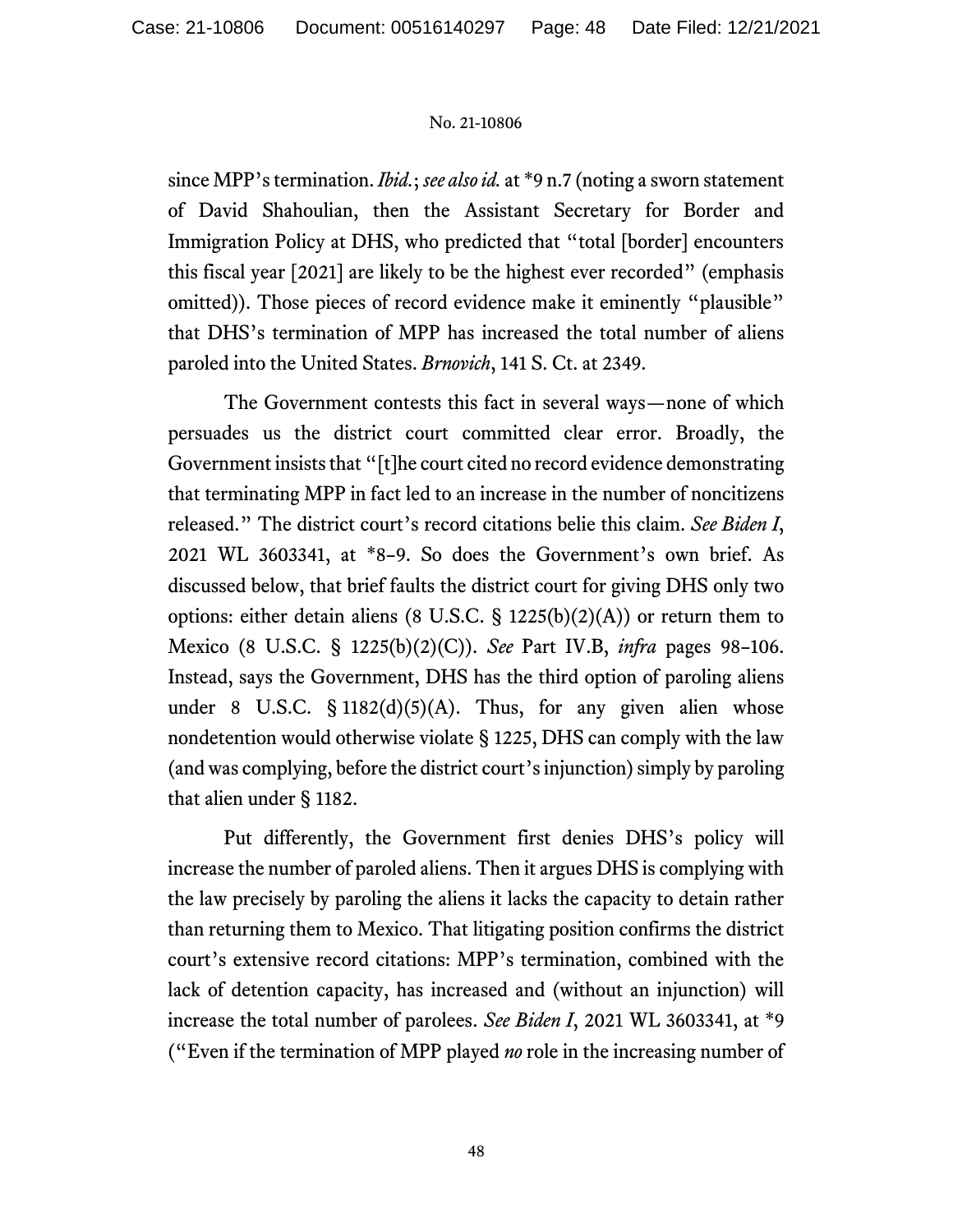migrants, the lack of MPP as a tool to manage the influx means that more aliens will be released and paroled into the United States as the surge continues to overwhelm DHS's detainment capacity.").

The Government nonetheless contests the district court's statistics as to capacity limits and offers its own statisticsin their place. This is effectively a request that we re-weigh the evidence that was before the district court, and we will not do that. *See Brnovich*, 141 S. Ct. at 2349. The task of evaluating competing statistics is precisely the kind of task a district court is best situated to undertake. *Cf. Woodfox v. Cain*, 772 F.3d 358, 380 (5th Cir. 2014) ("Again, given the fact-intensive nature of the statistical inquiry, we can find no clear error in the district court's opting to use the one-tailed and twotailed tests.").

Third, the Government faults the district court for considering the number of encounters between immigration officials and would-be entrants at the border (called "border encounters"). The Government points out that officials might be arresting the same would-be entrants multiple times. And that could artificially inflate the number of *encounters*, even while the rate of *illegal entries* itself remains constant. So, the argument goes, the district court clearly erred by citing border encounters to conclude MPP's termination has contributed to the border surge. This misses the mark entirely. The district court's point was just that MPP's termination has caused an increase in attempted illegal crossings. And the court quite reasonably used the rate of border encounters as a proxy for that rate. If illegal entry attempts increase, it's irrelevant how many times a given entrant has tried *in the past*. As in any other context, a repeat offender is an offender just the same. And in all events, the Government's false-positive theory makes sense only if the incidence of repeat entrants has increased since MPP's termination. But it offers no such evidence, and the June 1 Memorandum itself suggests DHS made the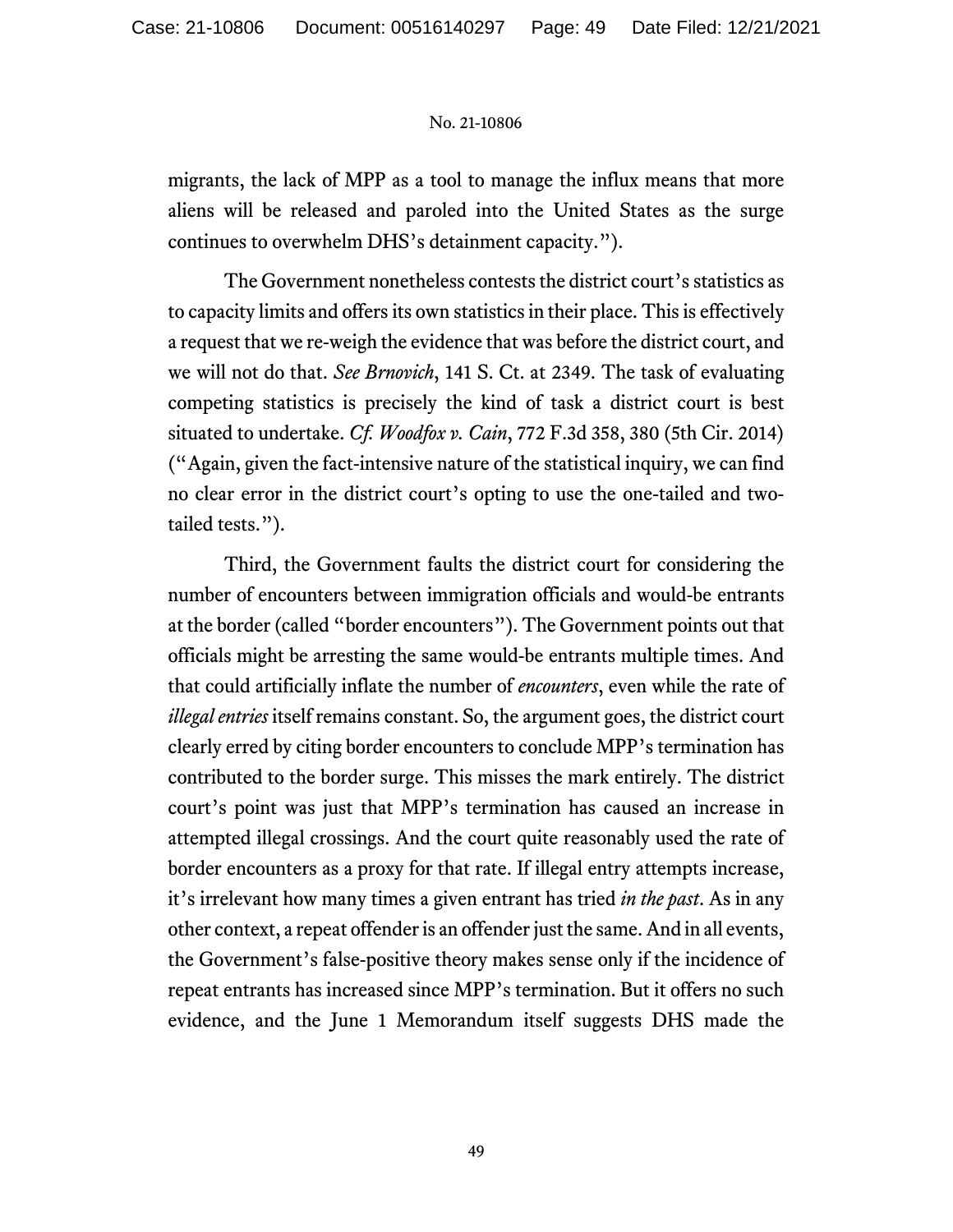Termination Decision with the hope that doing so would *decrease* the rate of repeat entry.

Fourth, the Government denies that DHS ever acknowledged MPP's effectiveness. The district court supported this proposition by reference to a DHS document that said, "MPP implementation contributes to decreasing the volume of inadmissible aliens arriving in the United States on land from Mexico." *Biden I*, 2021 WL 3603341, at \*5, \*9 (quotation omitted). The Government points out that this quote came under the header "Metric," and says the document was therefore doing nothing more than proposing a metric for measuring MPP's effectiveness—not touting that effectiveness.

Yes, the quote comes from a sub-header labeled "Metric." But the prior page explains that "[t]he following are the intended goals of MPP and measurements of how those goals *are currently being met*." (Emphasis added.) And just after the metric is a "Data measurement" sub-header, measuring the "Number of Aliens Enrolled in MPP." That suggests the document was doing more than just proposing future measurements—and that instead, it was actually carrying out measurements itself. So one "plausible" "view of the evidence" is that DHS was not just proposing a metric but in fact concluding MPP had already successfully reduced illegal entries. *See Brnovich*, 141 S. Ct. at 2349. The district court did not clearly err by interpreting the DHS document the way it did.

Last and related, the Government argues MPP was an ineffective deterrent, and that its termination therefore could not have caused an increase in illegal entries. But the district court made the contrary finding after its own consideration of the record and weighing of the evidence. *See Biden I*, 2021 WL 3603341, at \*8–9. That finding is "plausible in light of the entire record," *Brnovich*, 141 S. Ct. at 2349, and we will not disturb it on appeal. And even if the Government were correct that MPP was an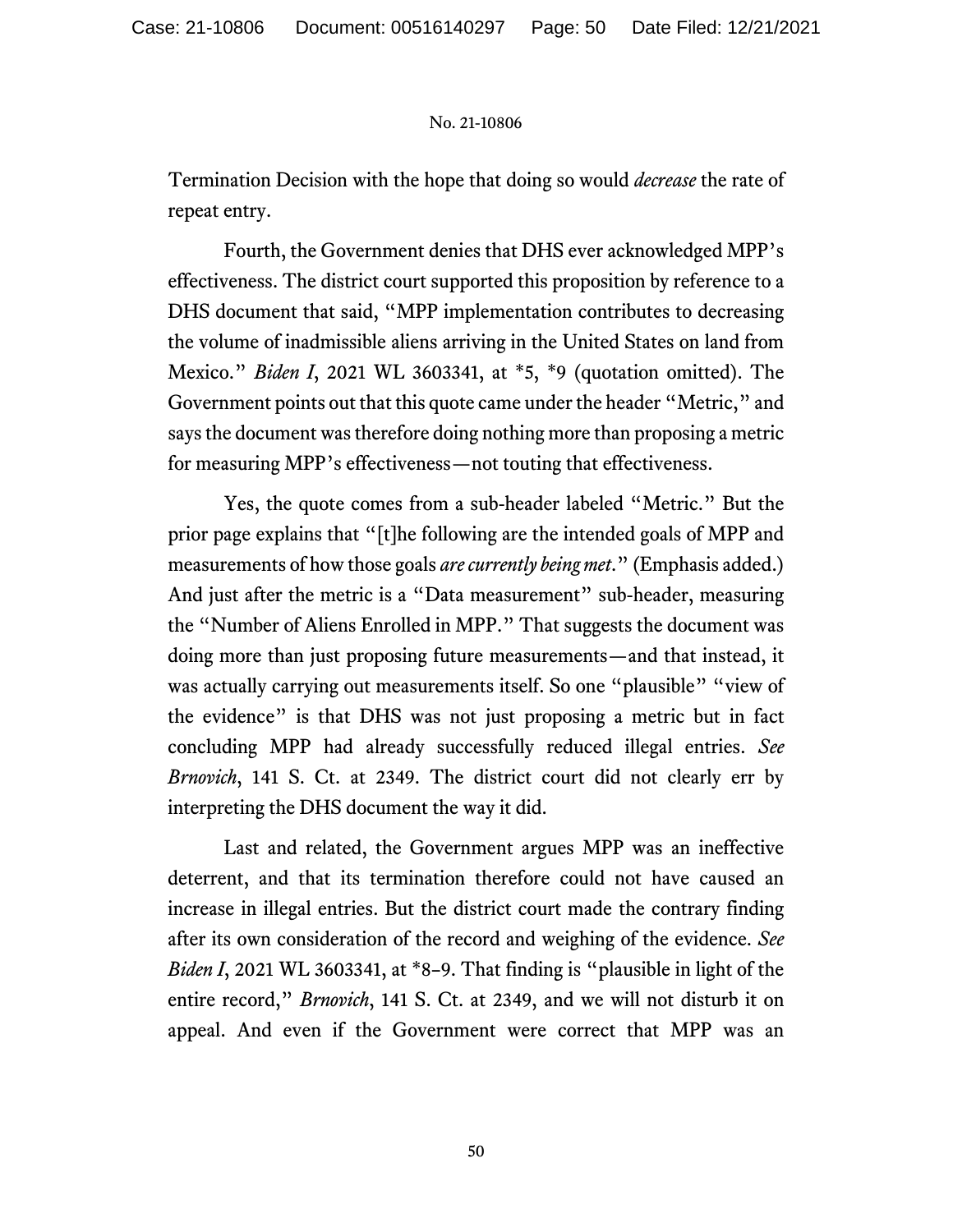ineffective deterrent, the fact remains that, according to both the record and the Government's own brief, MPP's termination drastically increases the proportion of incoming aliens who are paroled rather than returned to Mexico. And it is precisely that increase in paroles that causes the States' harms.

b.

The district court found that the increase in parolees causes the States financial harm by way of driver's license applications. *Biden I*, 2021 WL 3603341, at \*9–10. More specifically, the court found both that "[a]s a result of the termination of MPP, some aliens who would have otherwise been enrolled in MPP are being released or paroled into the United States and will obtain Texas driver's licenses" at a cost to Texas, and that "[e]ach additional customer seeking a Texas driver's license imposes a cost on Texas." *Id.* at \*9.

Neither finding was clearly erroneous. In *DAPA*, we observed that "driving is a practical necessity in most of" Texas. 809 F.3d at 156. For that reason, we explained, it was "hardly speculative" that individuals would apply for driver's licenses upon becoming eligible to do so. *Id.* at 160. This case is indistinguishable. Among other things, eligibility for a Texas driver's license requires both residence in Texas and lawful status. And under Texas law, immigration parole under § 1182(d)(5) suffices. *See* Part II.C.2.b, *infra* pages 54–57 (explaining this). Thus, just as in *DAPA*, it is here "hardly speculative" that many newly paroled individuals will apply for Texas licenses. 809 F.3d at 160. Further, the district court found—with support from the record—that Texas incurs a cost for each driver's license application it reviews. *Biden I*, 2021 WL 3603341, at \*10 (citing a declaration of the Chief of the Texas Department of Public Safety Driver License Division, which explains, "DPS estimates that for an additional 10,000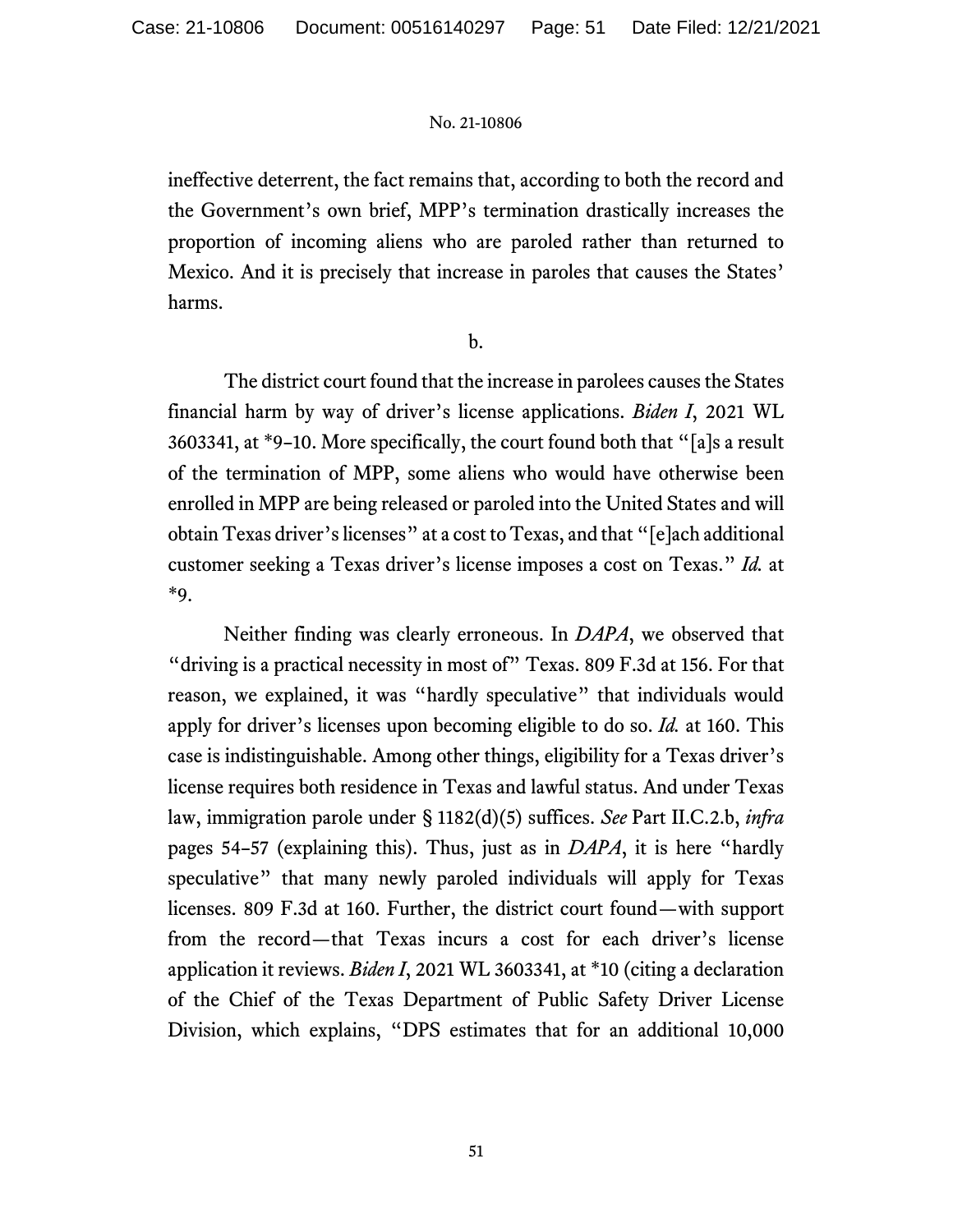driver['s] license customers seeking a limited term license, DPS would incur a biennial cost of approximately \$2,014,870.80"). And of course, the record shows the State incurs a cost for actually granting licenses.

c.

Finally, the district court found that the increase in releases and paroles will increase the States' healthcare costs. *See Ibid.* (citing a record deposition for the proposition that "[t]he total costs to the State will increase as the number of aliens within the state increases"). [9](#page-51-0) That's because both Texas and Missouri subsidize healthcare for immigrants, regardless of immigration status. *See ibid.* Federal law affirmatively *requires* the States to make some of those expenditures. *See* 42 C.F.R. § 440.255(c) (Emergency Medicaid).

The Government appears to concede the obvious—that *if* the total number of in-State aliens increases, the States will spend more on healthcare. The Government's objection, instead, boils down to repeating its claim that MPP's termination can't have caused either an increase in entries or an increase in parolees. Because *those* district court findings were not clearly erroneous, this objection goes nowhere.

2.

To establish standing, the States "must show an injury that is 'concrete, particularized, and actual or imminent; fairly traceable to the challenged action; and redressable by a favorable ruling.'" *DAPA*, 809 F.3d at 150 (quoting *Clapper v. Amnesty Int'l USA*, 568 U.S. 398, 409 (2013)). And

<span id="page-51-0"></span><sup>&</sup>lt;sup>9</sup> The district court also made findings about educational and criminal-justice costs. *Ibid.* We do not address those findings here because nothing turns on them.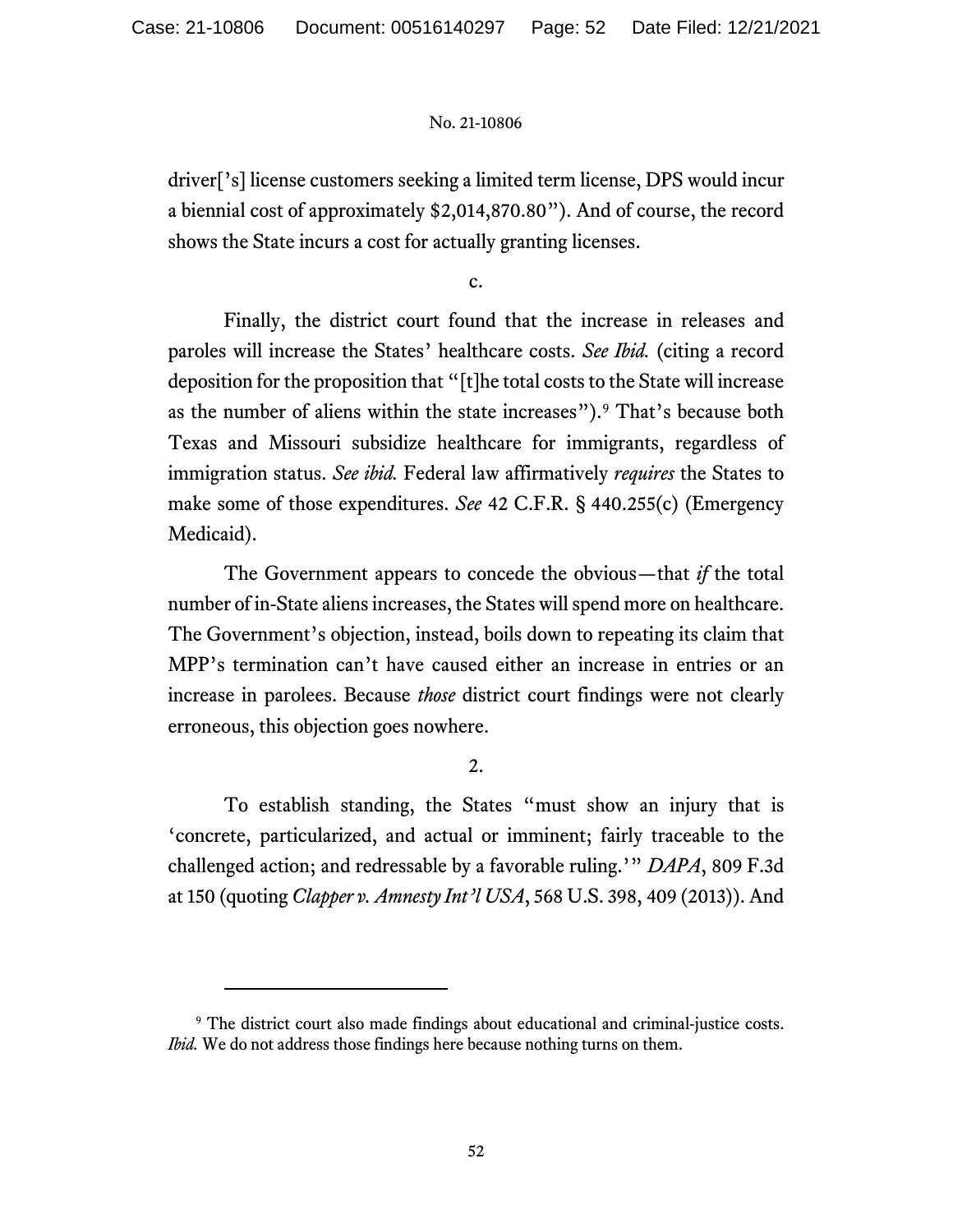because there was a trial, the States "needed to prove standing by a preponderance of the evidence." *Env't Tex. Citizen Lobby*, 968 F.3d at 367.

Texas and Missouri each contend they have standing. But because only one of the States must have standing, we focus on Texas. *See Massachusetts v. EPA*, 549 U.S. 497, 518 (2007); *accord NRA v. McCraw*, 719 F.3d 338, 344 n.3 (5th Cir. 2013). We begin with (a) the special solicitude that Texas is owed in the standing analysis. Then we hold Texas (b) incurred an injury in fact that (c) was traceable to the Termination Decision, and that (d) can be redressed by a favorable judicial decision. Finally, we hold (e) the Government's counterarguments are foreclosed by precedent.

a.

At the outset, we note that Texas is entitled to "special solicitude" in the standing analysis. *Massachusetts*, 549 U.S. at 520; *see also DAPA*, 809 F.3d at 151 (beginning with the special-solicitude question). Special solicitude has two requirements: (1) the State must have a procedural right to challenge the action in question, and (2) the challenged action must affect one of the State's quasi-sovereign interests. *Id.* at 151–52 (citing *Massachusetts*, 549 U.S. at 516– 20). In both *Massachusetts* and *DAPA*, the first prong was satisfied because a State challenged an agency action as invalid under a statute. 549 U.S. at 516– 17 (Clean Air Act); 809 F.3d at 152–53 (APA). And in both cases, the second prong was satisfied because a State's challenge involved an agency's alleged failure to protect certain formerly "sovereign prerogatives [that] are now lodged in the Federal Government." *Massachusetts*, 549 U.S. at 519–20; *see also DAPA*, 809 F.3d at 152–54. Particularly relevant here is *DAPA*, where we held that DAPA, by authorizing the presence of many previously unlawful aliens in the United States, affected "quasi-sovereign interests by imposing substantial pressure on them to change their laws, which provide for issuing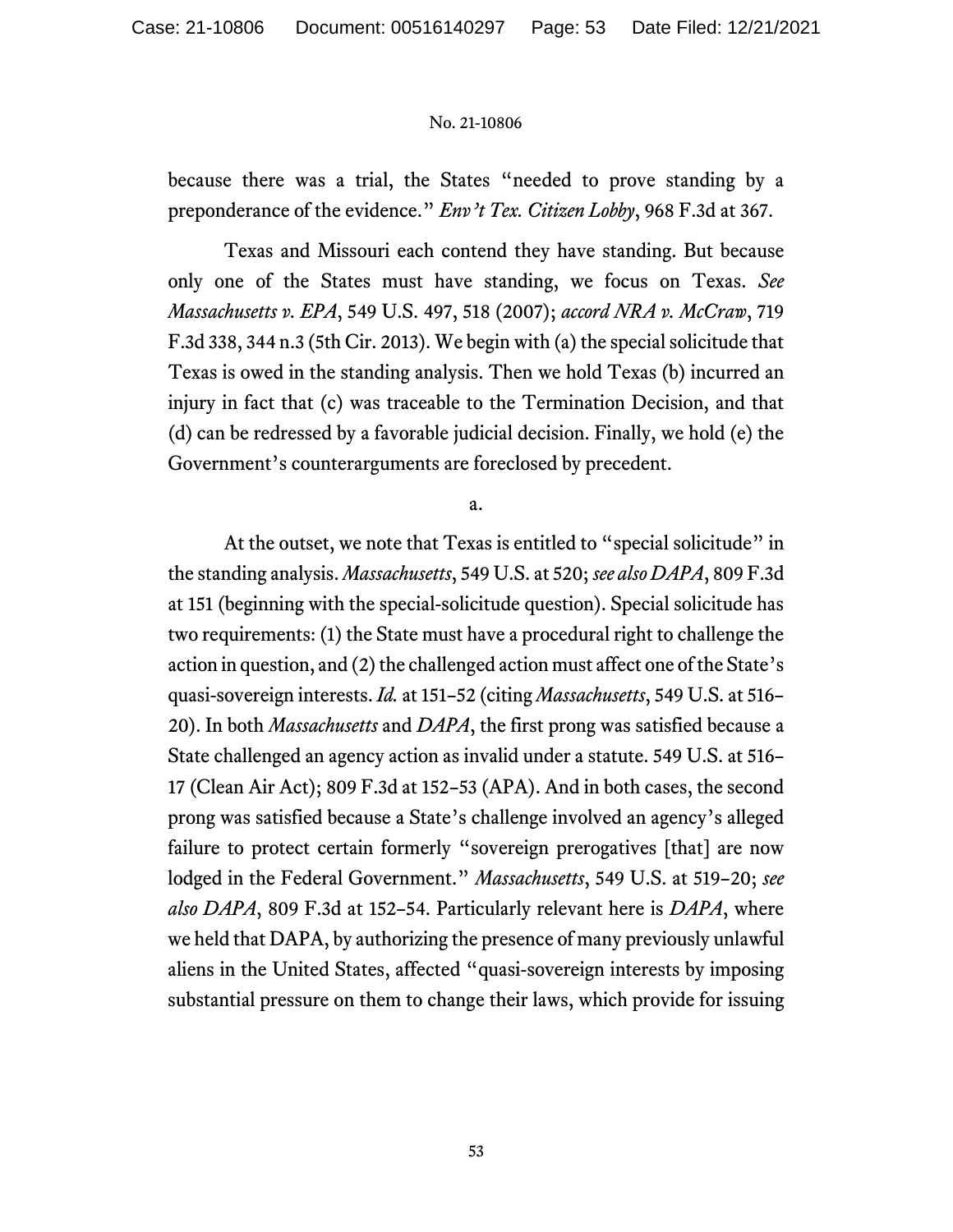driver's licenses to some aliens and subsidizing those licenses." 809 F.3d at 153 (quotation omitted).

This case is no different. First, just as in the *DAPA* suit, Texas is asserting a procedural right under the APA to challenge an agency action. *See id.* at 152 ("In enacting the APA, Congress intended for those 'suffering legal wrong because of agency action' to have judicial recourse, and the states fall well within that definition." (quoting 5 U.S.C. § 702)). And second, Texas asserts precisely the same driver's-license-based injury here that it did there. *See id.* at 153–54 (explaining that DAPA, by greatly increasing the class of people to whom existing Texas law would entitle a subsidized driver's license, pressured Texas to change its own law—thus affecting a quasisovereign interest). Thus, Texas is entitled to special solicitude in the standing inquiry. If nothing else, that means imminence and redressability are easier to establish here than usual. *See Massachusetts*, 549 U.S. at 517–18 (holding a State "can assert [its] right[s] without meeting all the normal standards for redressability and immediacy" (quotation omitted)).<sup>[10](#page-53-0)</sup>

b.

Texas has suffered actual injury already, and it faces additional costs if the district court's injunction ends. MPP's termination has increased the number of immigrants paroled into Texas under 8 U.S.C. § 1182(d)(5). And as *DAPA* discussed at length, Texas law requires the issuance of a license to any qualified person—including aliens who "present . . . documentation

<span id="page-53-0"></span><sup>&</sup>lt;sup>10</sup> The Government's sole response is to assert that *only* a notice-and-comment claim under 5 U.S.C. § 553—like the claim Texas asserted in *DAPA*—suffices for special solicitude. And because the States are making an arbitrary-and-capricious claim under 5 U.S.C. § 706, they don't qualify. Supreme Court precedent forecloses this argument: *Massachusetts* itself recognized a procedural right to bring arbitrary-and-capricious challenges. *See* 549 U.S. at 520 (recognizing "a . . . procedural right to challenge the rejection of [a State's] rulemaking petition as arbitrary and capricious").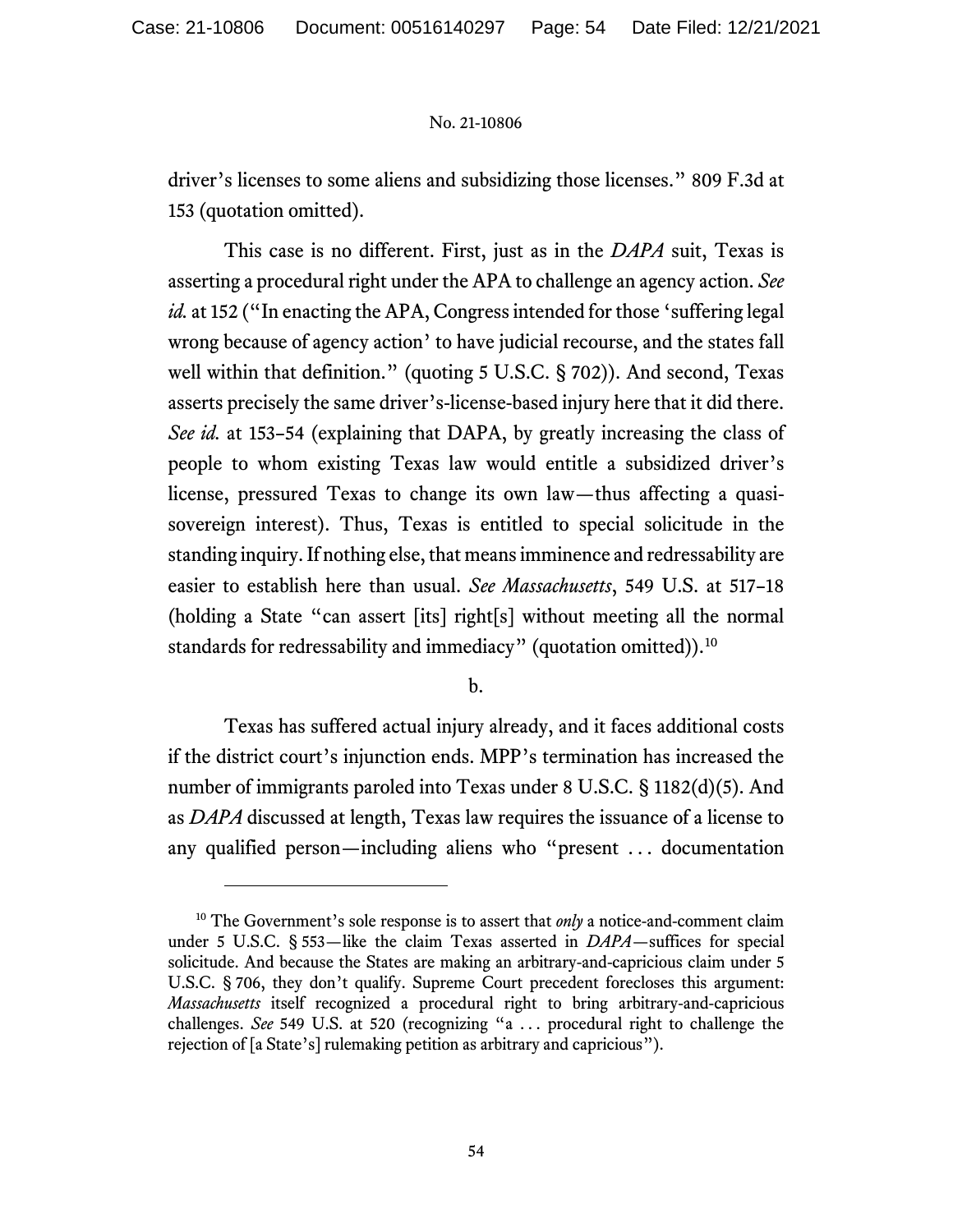issued by the appropriate United States agency that authorizes the applicant to be in the United States." 809 F.3d at 155 (alteration in original) (quoting Tex. Transp. Code § 521.142(a)); *see also* Tex. Transp. Code § 521.181. Parole under 8 U.S.C. § 1182 satisfies that requirement. *See* Tex. Dep't of Pub. Safety, Verifying Lawful Presence 4 (2013), https://perma.cc/Z55H-GHBH (listing an acceptable document for "parolees" as "[i]mmigration documentation with an alien number or I-94 number," and going on to explain that "[t]his can include but is not limited to an I-94 with annotation 'parole' or 'paroled pursuant to [8 U.S.C. § 1182(d)(5)]'"); *see also* Tex. Dep't of Pub. Safety, U.S. CITIZENSHIP OR LAWFUL PRESENCE REQUIREMENT (2021), https://perma.cc/5AWR-HVPF (including a hyperlink to the VERIFYING LAWFUL PRESENCE document). Likewise, parole (or any other form of release into the state, as opposed to return to Mexico) satisfies Texas's residency requirement for driver's licenses. *See* TEX. TRANSP. CODE § 521.1426(a) ("The department may not issue a driver's license or a personal identification certificate to a person who has not established a domicile in this state.").

Because driving is a "practical necessity in most of the state," there's "little doubt" many newly paroled aliens have applied—and without the district court's injunction, will apply in the future—for Texas driver's licenses. *See DAPA*, 809 F.3d at 156. And the district court found, without a hint of clear error, that each granted license (and each *reviewed application* for a license, even if not granted) costs Texas money. It follows that Texas has been actually injured—or at the least, that it faces imminent injury without the district court's injunction. Likewise with healthcare costs.

The Government says that's not enough because Texas has not shown it has already issued any licenses to immigrants who became eligible because of MPP's termination. Tellingly, however, it offers no hint as to how Texas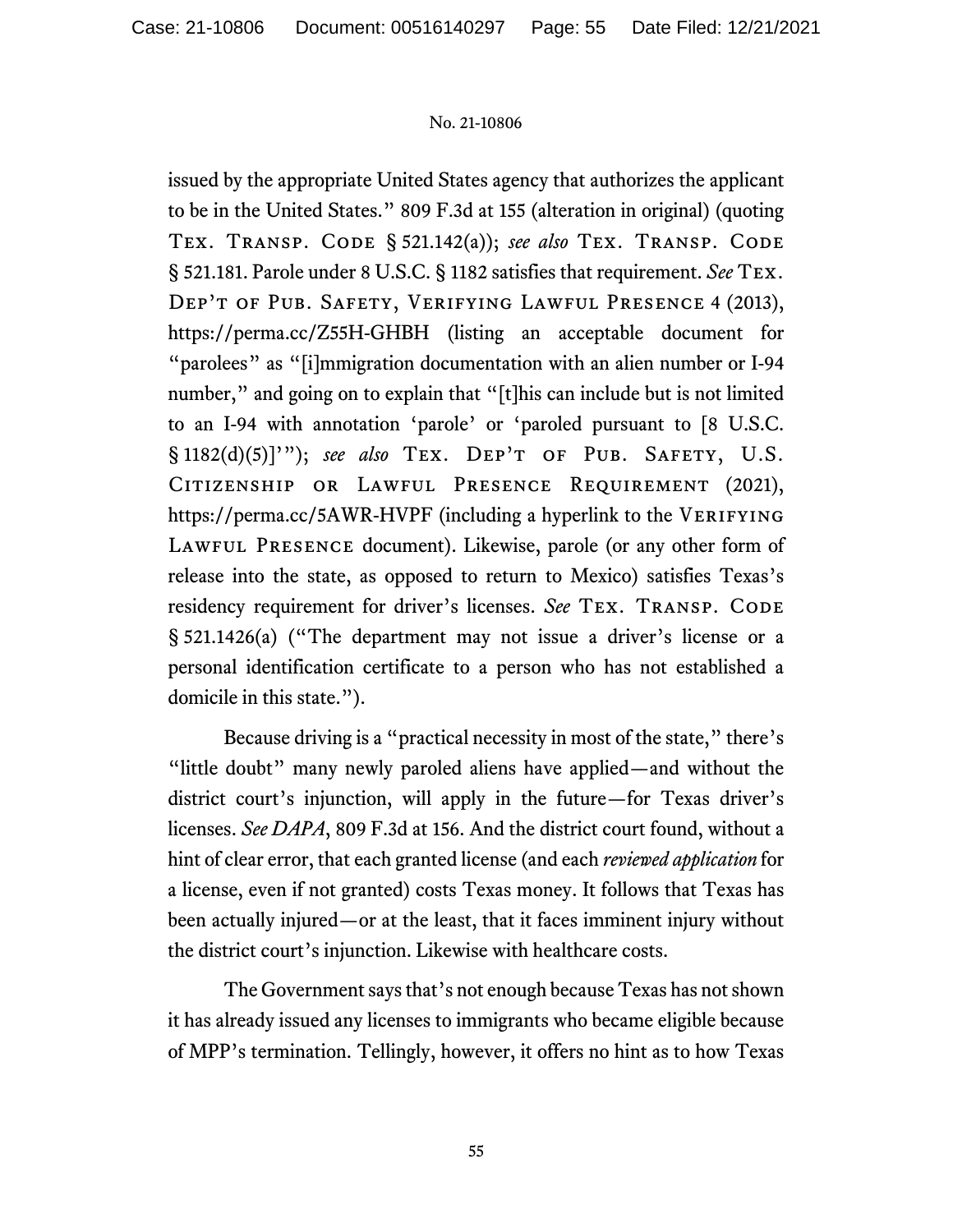could make that showing—nor why we should require it to do so. Imagine Texas had produced copies of driver's license applications from paroled aliens. Would that have counted as evidence that Texas had, in the Government's words, "issued a single additional driver's license as a result" of MPP's termination? Of course not: There would always remain some possibility that *any given parolee* would have been paroled even under MPP. MPP is precisely the sort of large-scale policy that's amenable to challenge using large-scale statistics and figures, rather than highly specific individualized documents. And Texas's standing is robustly supported by just such big-picture evidence. There is nothing "conjectural" or "hypothetical" about that. *Steel Co. v. Citizens for a Better Env't*, 523 U.S. 83, 103 (1998) (quotation omitted); *cf. DAPA*, 809 F.3d at 161–62 ("The state must allege an injury that has already occurred or is certainly impending; it is easier to demonstrate that some DAPA beneficiaries would apply for licenses than it is to establish that a particular alien would." (quotation omitted)). To the contrary, given both MPP's effect of increasing the number of parolees and the fact that many of those parolees will apply for Texas licenses, it's impossible to imagine how the Government could terminate MPP *without* costing Texas any money. *See Clapper*, 568 U.S. at 409 ("[T]hreatened injury must be certainly impending to constitute injury in fact." (emphasis omitted)). And in all events, *Massachusetts* countenanced a far less obvious injury than this one. 549 U.S. at 522–23.

Second, the Government resorts to *Crane v. Johnson*, 783 F.3d 244 (5th Cir. 2015), where this court held Mississippi lacked standing to challenge the Deferred Action for Childhood Arrivals ("DACA") program. *Id.* at 252. Mississippi produced neither "evidence that any DACA eligible immigrants resided in the state," nor "evidence of costs it would incur if some DACA-approved immigrants came to the state." *Ibid.* Instead, Mississippi cited nothing more than a nine-year-old study regarding the costs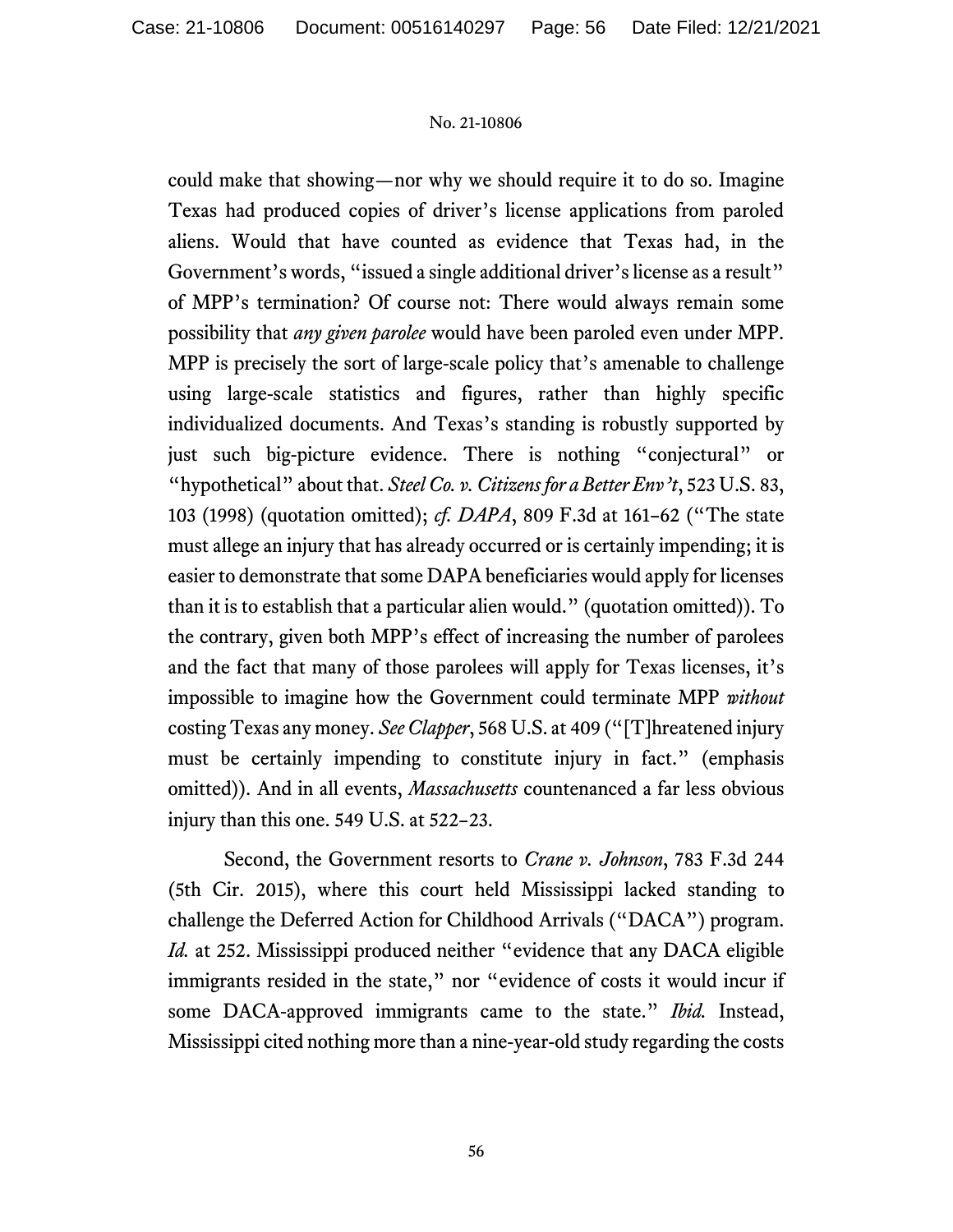of illegal immigration as a whole (not the costs imposed by DACA in particular). *Id.* at 249, 252. We concluded that "Mississippi's claim of injury [was] not supported by any facts." *Id.* at 252. This case is worlds apart. Texas *has*, of course, supported its claim of injury with facts. And that includes precisely the kind of facts Mississippi was missing: "evidence of costs it would incur" if MPP increased the number of parolees in the state. See ibid.; *Biden I*, 2021 WL 3603341, at \*9–10 (citing record evidence of projected costs to issue additional driver's licenses, projected costs to evaluate additional driver's license applications, and projected healthcare costs).

Third, the Government points out that there's been a full bench trial here, unlike the preliminary-injunction posture of *DAPA*. That is a distinction, and it means Texas must show standing by a preponderance of the evidence rather than that it's merely "likely" to establish standing. *See Lujan v. Defs. of Wildlife*, 504 U.S. 555, 562 (1992) (concluding the standing burden of proof varies with the stages of litigation); *Fenves*, 979 F.3d at 329 (explaining the standard at the preliminary-injunction stage). Yet the distinction changes nothing. The district court's factual findings are not clearly erroneous. And as just explained, those findings do indeed suffice to show Texas's actual or imminent injury by a preponderance of the evidence.

Finally, the Government says Texas's injuries are self-inflicted and therefore entirely irrelevant to the standing inquiry. *See Pennsylvania v. New Jersey*, 426 U.S. 660, 664 (1976) (per curiam). Our court addressed and rejected precisely this argument in *DAPA*. *See* 809 F.3d at 157–60 (citing *Wyoming v. Oklahoma*, 502 U.S. 437 (1992)). The Government does not acknowledge that exhaustive, precedent-based treatment of the issue, and it offers no reason at all for holding that Texas's injury is self-inflicted in this case when it was not in *DAPA*. Here, as there, Texas is injured by the "Hobson's choice of spending millions of dollars to subsidize driver's licenses or changing its statutes." *Id.* at 163.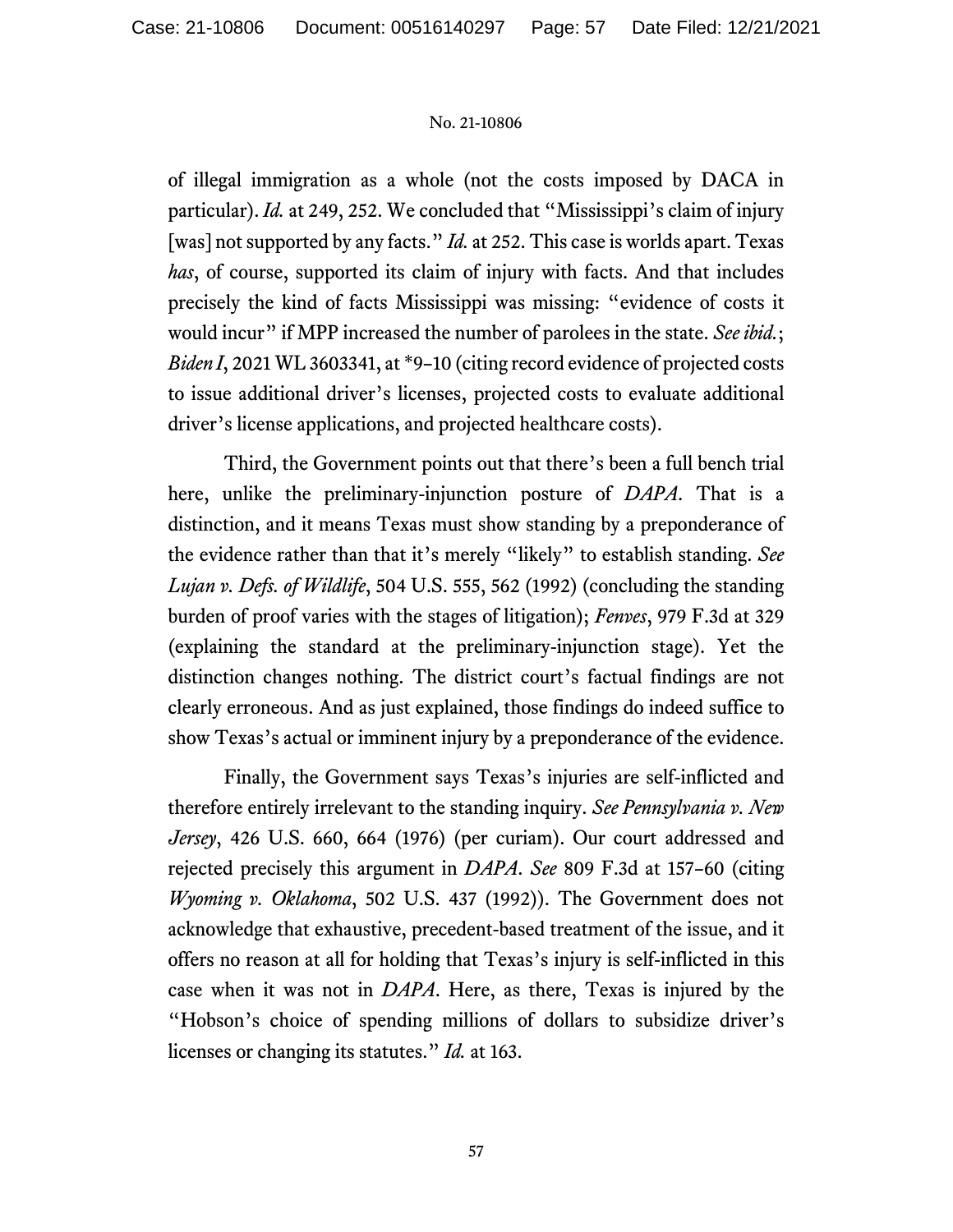c.

Texas's injury is also traceable to DHS's termination of MPP. The district court found that MPP's termination has caused, and will continue to cause, an increase in immigrants paroled into Texas. Many new parolees are certain to apply for driver's licenses—and evaluating each application will impose costs on Texas. *Cf. DAPA*, 809 F.3d at 160 (noting that new immigrants—in that case, DAPA recipients—"have strong incentives to obtain driver's licenses, and it is hardly speculative that many would do so if they became eligible"). Not to mention actually granting licenses. Likewise, at least some MPP-termination-caused immigrants will certainly seek healthcare services from the State. The causal chain is easy to see. *See Massachusetts*, 549 U.S. at 523 (finding traceability where the EPA's challenged action may have caused people to drive less fuel-efficient cars, which may in turn contribute to a prospective rise in sea levels, which may in turn cause the erosion of Massachusetts's shoreline).

The Government nonetheless argues that, when "a causal relation between injury and challenged action depends upon the decision of an independent third party . . . standing is not precluded, but it is ordinarily substantially more difficult to establish." *California v. Texas*, 141 S. Ct. 2104, 2117 (2021) (quotation omitted). And the district court's causal reasoning relies on mere speculation about "complex decisions made by non-citizens . . . before they risk[] life and limb to come here." *Arpaio v. Obama*, 797 F.3d 11, 21 (D.C. Cir. 2015). Thus, says the Government, Texas's injury (if any) can be traced back to immigrants' choices, not to MPP's termination.

But the court was not speculating. It did not merely prognosticate that, sometime in the future, MPP's termination would influence aliens' decisions whether to immigrate illegally. Instead, the court surveyed the record and found the relevant cause-and-effect had already been taking place (even if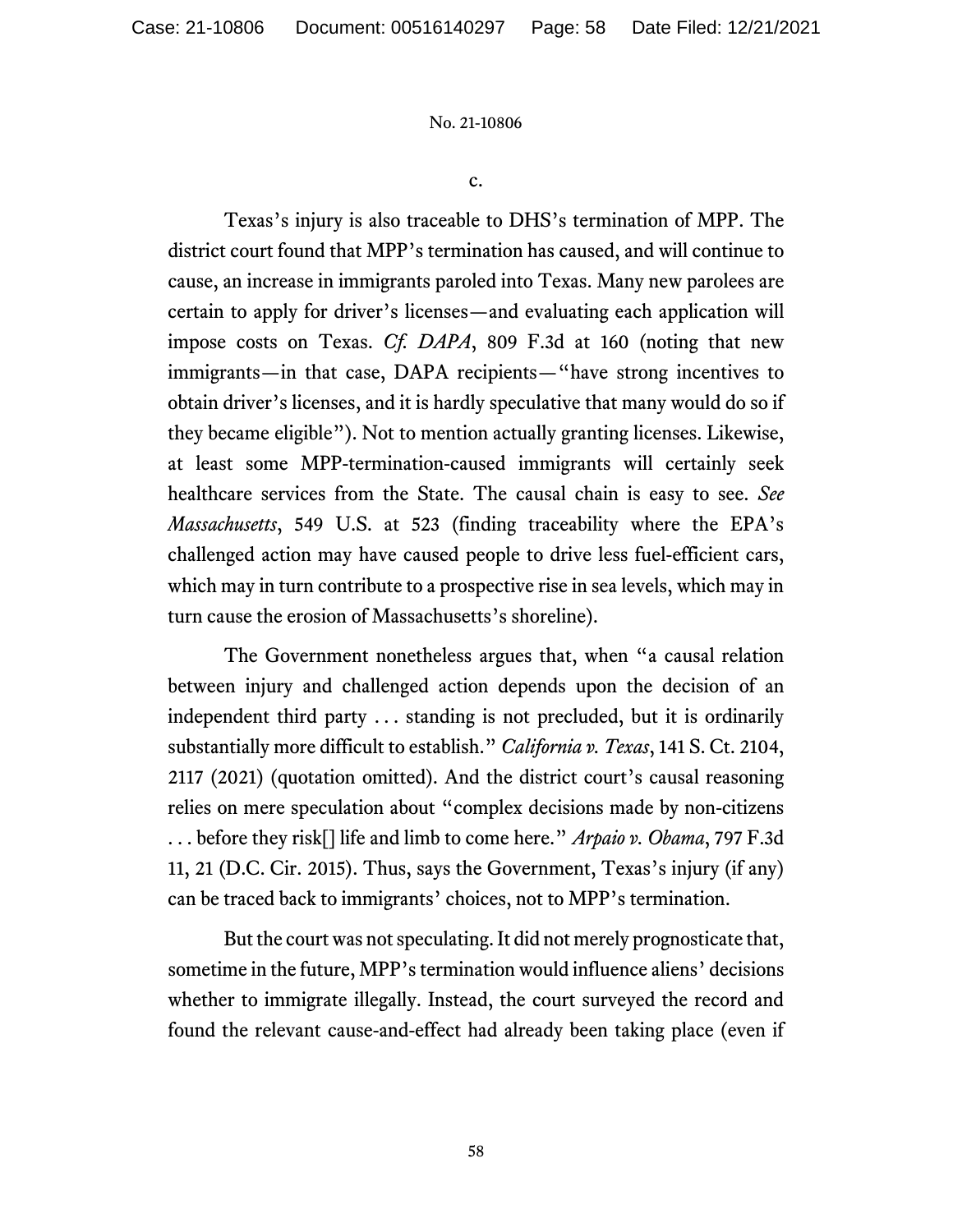some of its impacts on Texas were still imminent rather than actual). *See Biden I*, 2021 WL 3603341, at \*9–10. In other words, MPP's termination has already increased the rate of illegal entries and the number of parolees. That means the States have met their burden "to adduce facts showing that [the choices of the relevant third parties] have been or will be made in such manner as to produce causation." *Lujan*, 504 U.S. at 562. Those same findings of *past and present* facts differentiate this case from others where the Supreme Court has refused to base standing on speculation about the *future* choices of third parties. *See, e.g.*, *California*, 141 S. Ct. at 2118–19 ("The state plaintiffs have failed to show that the challenged minimum essential coverage provision, without any prospect of penalty, *will* harm them by leading more individuals to enroll in these programs." (emphasis added)); *Allen v. Wright*, 468 U.S. 737, 758 (1984) ("[I]t is entirely speculative . . . whether withdrawal of a tax exemption from any particular school would lead the school to change its [racially discriminatory] policies. It is just as speculative whether any given parent of a child attending such a private school would decide to transfer the child to public school as a result of any changes in educational or financial policy made by the private school once it was threatened with loss of tax-exempt status." (citation omitted)); *Clapper*, 568 U.S. at 413 ("[E]ven if respondents could show that the Government will seek the Foreign Intelligence Surveillance Court's authorization to acquire the communications of respondents' foreign contacts . . . respondents can only speculate as to whether that court *will* authorize such surveillance." (emphasis added)). Here, unlike in those cases, MPP's termination has already increased the rate of illegal entries into Texas. The only relevant third-party choice that remains, then, is the alien's choice to apply for a license once in Texas.

And in that regard, this case fits comfortably within the reasoning of *Department of Commerce v. New York*, 139 S. Ct. 2551 (2019). There, the Court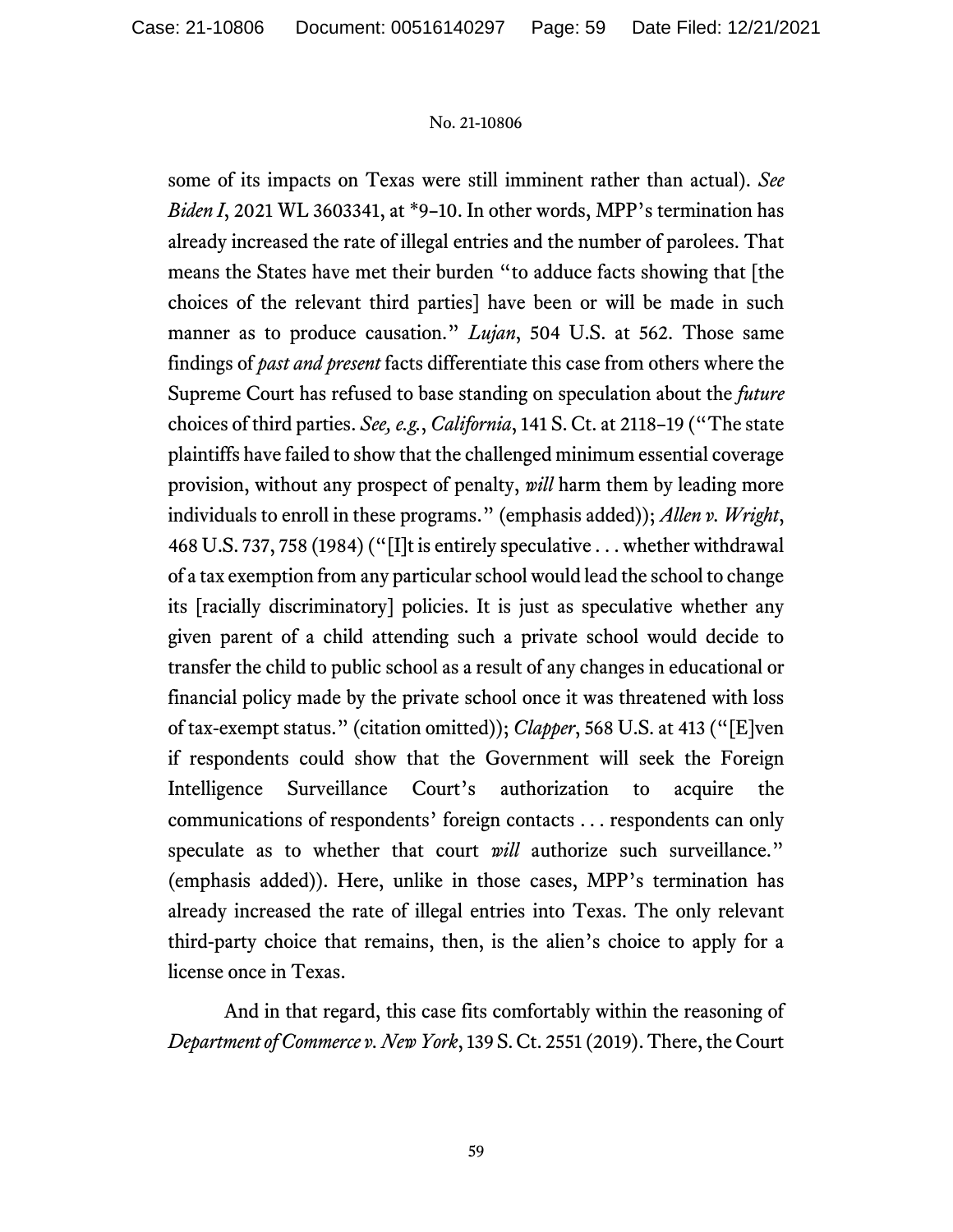concluded traceability was satisfied, even when it hinged on foreseeing "that third parties will likely react in predictable ways to the citizenship question, even if they do so unlawfully." *Id.* at 2566. That's because (a) the district court found that noncitizens' lower response rates to the census were "likely attributable at least in part to noncitizens' reluctance to answer a citizenship question," and (b) common sense showed that inference to be a reasonable prediction rather than "mere speculation." *Ibid*. In short, the Court held it's entirely permissible to rest traceability "on the predictable effect of Government action on the decisions of third parties." *Ibid.*

Here, likewise, the district court found that many newly arrived aliens will apply for licenses upon becoming eligible. *See Biden I*, 2021 WL 3603341, at \*9–10; *DAPA*, 809 F.3d at 160. That is a simple causal inference based on a simple change in incentives. The district court was not speculating but instead describing "the predictable effect of Government action on the decisions of third parties." *Dep't of Com.*, 139 S. Ct. at 2566; *see also Massachusetts*, 549 U.S. at 523 (finding traceability where the EPA's challenged action may have caused people to drive less fuel-efficient cars, which may in turn contribute to a prospective rise in sea levels, which may in turn cause the erosion of Massachusetts's shoreline).

d.

An injunction would redress Texas's injury by requiring reinstatement of MPP. And with MPP back in place, immigration officers would once again have discretion to return certain aliens to Mexico. That would help to alleviate Texas's driver's license- and healthcare-based injuries. *Cf. Massachusetts*, 549 U.S. at 525 ("While it may be true that regulating motor-vehicle emissions will not by itself *reverse* global warming, it by no means follows that we lack jurisdiction to decide whether EPA has a duty to take steps to *slow* or *reduce* it.").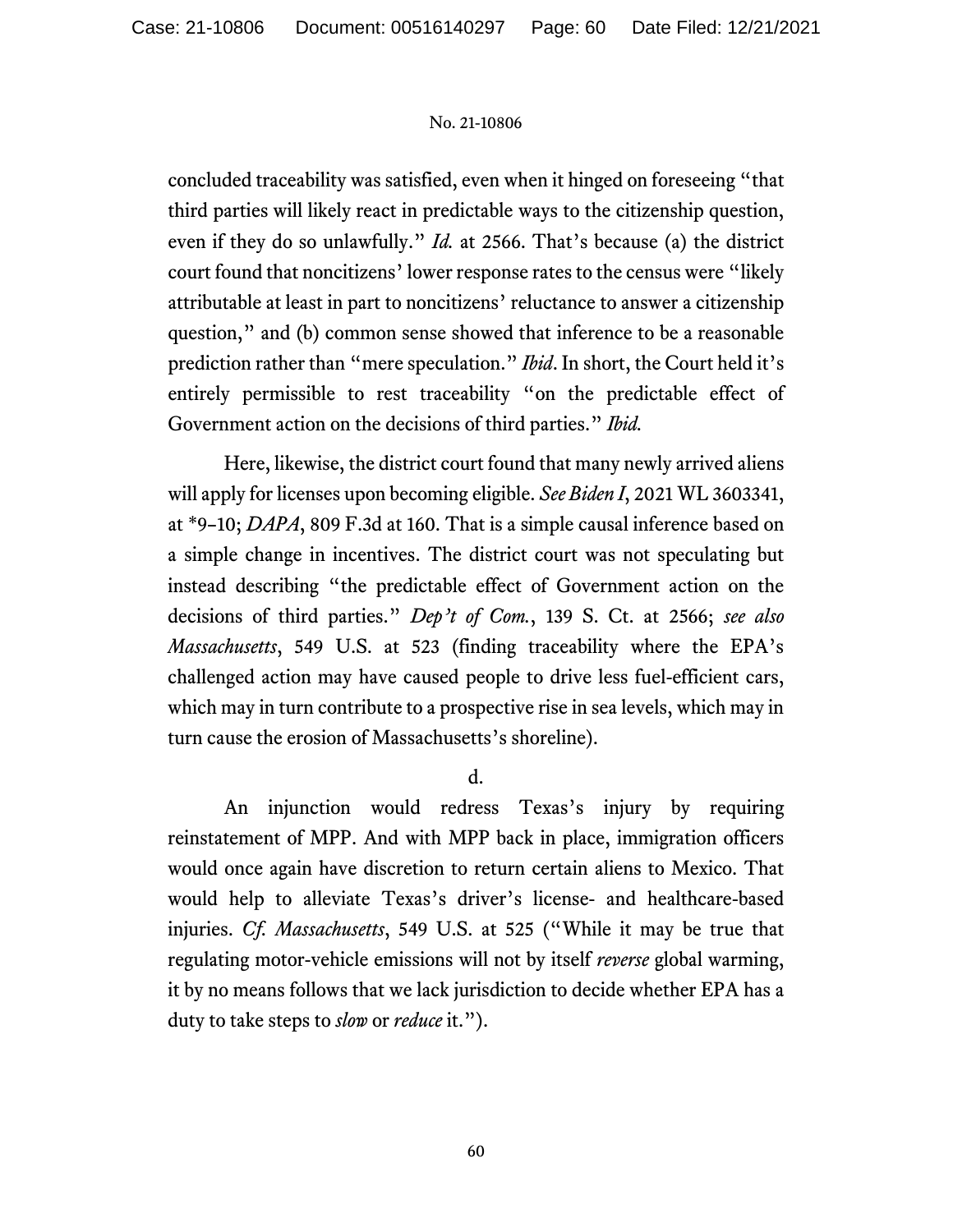The Government makes two arguments that it says undercut redressability. First, it says an injunction would provide no redress because immigration officers under MPP would have discretion not to return any given immigrant to Mexico. This argument ignores the fact that DHS "returned more than 55,000 aliens to Mexico under MPP." *Biden I*, 2021 WL 3603341, at \*5 (quotation omitted). True, those were exercises of discretion—discretion the June 1 Termination Decision withdrew by explicitly requiring "DHS personnel, effective immediately, to take all appropriate actions to terminate MPP, including taking all steps necessary to rescind implementing guidance and other directives issued to carry out MPP." The Government offers no basis to conclude that a renewed MPP, by restoring that discretion, would do *anything but* increase the number of aliens returned to Mexico. And that would decrease the number of aliens released into Texas, thereby redressing Texas's injuries.

Second, the Government argues there is no redressability because aliens cannot be returned to Mexico without Mexico's consent. This argument fails because for at least some aliens, DHS can refuse admission at ports of entry in the first place. *See* 8 U.S.C. § 1225(b)(2)(C) (allowing the Attorney General to "return [an] alien" "who is arriving on land (whether or not at a designated port of arrival) from a foreign territory contiguous to the United States . . . to that territory pending a" removal proceeding). Part of MPP's function was to exercise that authority on a programmatic, widespread basis. And DHS can do *that* unilaterally.

e.

The Government argues that this theory of standing lacks a limiting principle. It says our reasoning would allow states to object whenever DHS exercises its discretion not to remove even one noncitizen. *See DAPA*, 809 F.3d at 161 (explaining that its rationale would not allow standing in such a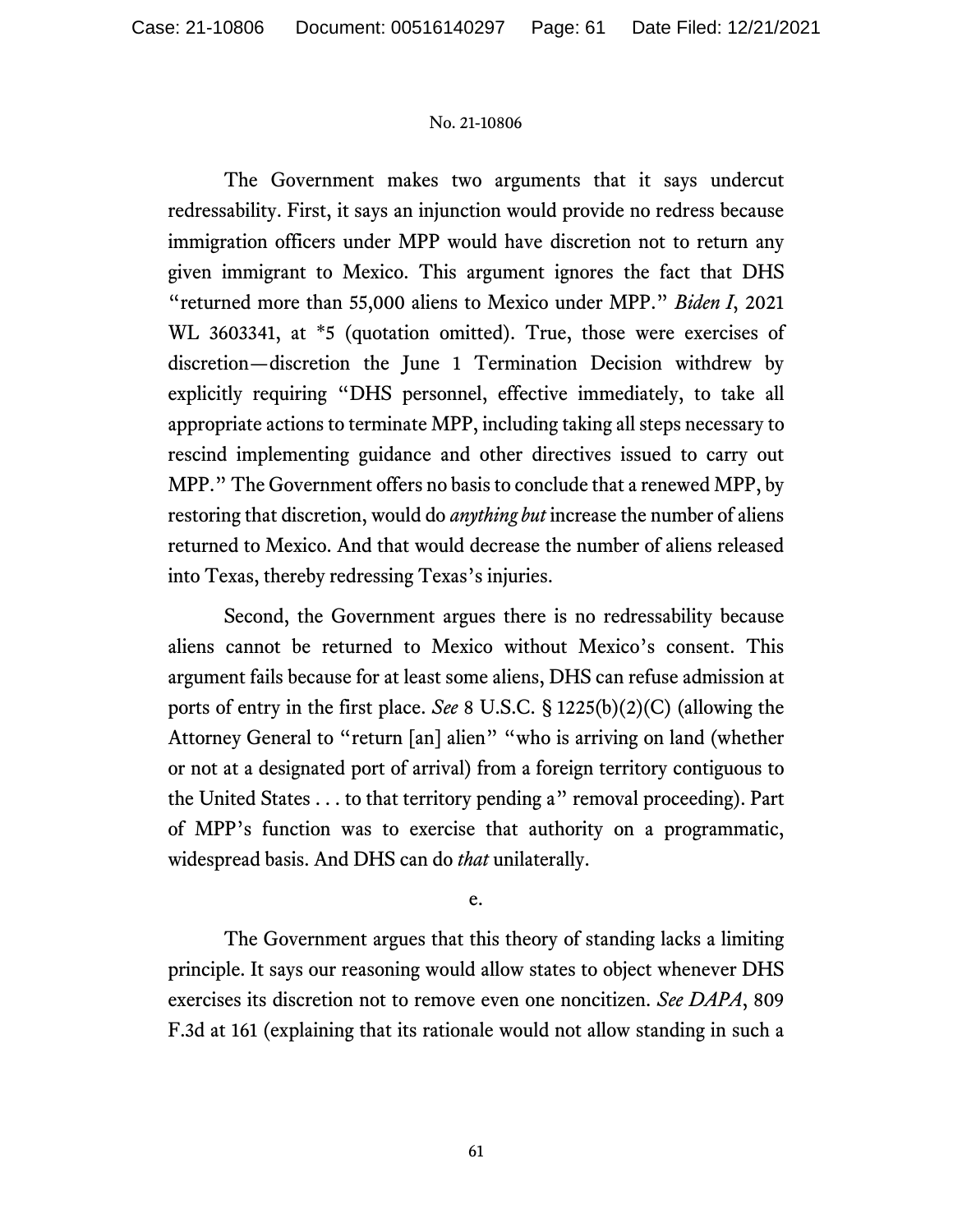case). It also says our reasoning would let states challenge *any* federal policy with an effect on state populations, since such a policy might have some effect on a state's fisc.

As we explained in *DAPA*, the Supreme Court considered precisely these risks in *Massachusetts* and found them unpersuasive. *DAPA*, 809 F.3d at 161; *Massachusetts*, 549 U.S. at 546 (Roberts, C.J., dissenting) (raising similar concerns, evidently without persuading the majority). "After *Massachusetts v. EPA*, the answer to those criticisms is that there are other ways to cabin policy disagreements masquerading as legal claims." *DAPA*, 809 F.3d at 161. And our reasoning leaves precisely the same safeguards in effect as did *DAPA*. A litigant must have a cause of action to sue. *Id.* at 161 (citing *Clarke v. Sec. Indus. Ass'n*, 479 U.S. 388, 396 (1987)). The litigant must avoid the dual nonreviewability provisions in 5 U.S.C. § 701(a). *Id.* at 161–62. The litigant must show it has standing—a feasible task when a broad, class-based policy makes it a practical certainty that some aliens will apply for licenses (as in *DAPA* and here), but not so feasible if the litigant seeks to challenge an *individual* immigration decision. *See ibid.* And most litigants will not be entitled to special solicitude in the standing inquiry—not even states, unless a "quasi-sovereign" interest is at stake. *Id*. at 162 (quoting *Massachusetts*, 549 U.S. at 520). The Government's "parade of horribles" is, for that reason, purely speculative. *Ibid.* True, the States have managed to clear every standing and reviewability hurdle in this case. But it does not follow that those hurdles have suddenly ceased to exist.

The Government also seeks to differentiate this case from *DAPA* on grounds of magnitude—it seems to suggest there's no standing here because the damages may not total to millions of dollars. Our court noted that Texas's injuries in that case largely depended on its "need to hire employees, purchase equipment, and obtain office space"—"steps that would be unnecessary" with smaller numbers of new applicants. *DAPA*, 809 F.3d at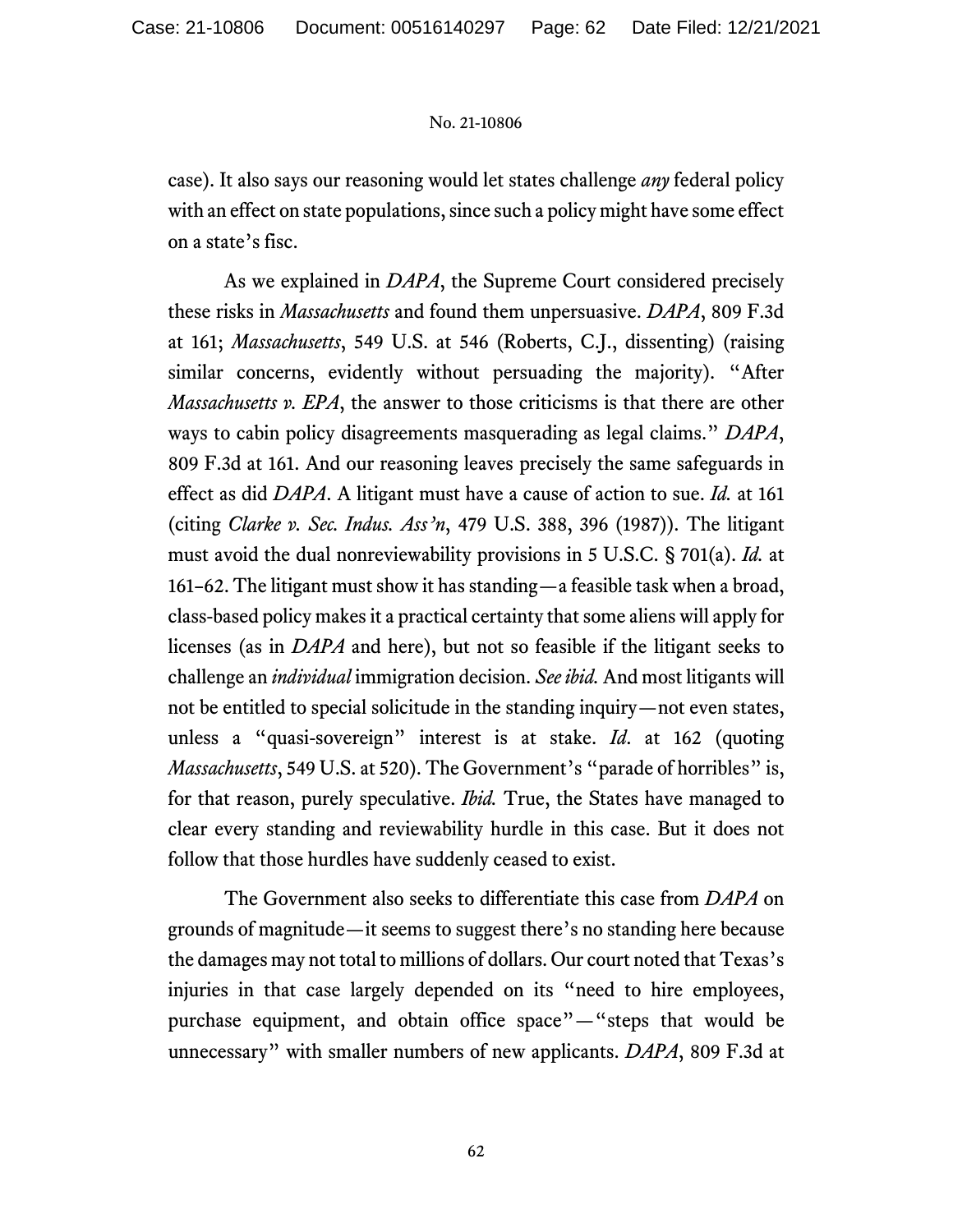162. Regardless of what *DAPA* had to say on the magnitude of injury required for standing, the Supreme Court has since clarified that "[f]or standing purposes, a loss of even a small amount of money is ordinarily an injury." *Czyzewski v. Jevic Holding Corp.*, 137 S. Ct. 973, 983 (2017) (quotation omitted); *see also Uzuegbunam v. Preczewski*, 141 S. Ct. 792, 801–02 (2021) (nominal damages sufficient for standing's redressability prong).

# III.

We've arrived at page 63 of this opinion, but we're still not ready for the merits. Two more non-jurisdictional threshold questions remain. First, do the States have a cause of action to bring this suit? Yes. Second, does the APA nonetheless shield DHS's Termination Decision from judicial review? No.

# A.

The States must have a cause of action to sue. And because this is an APA case, the States' claims must fall within the zone of interests of the INA. *See Match-E-Be-Nash-She-Wish Band of Pottawatomi Indians v. Patchak*, 567 U.S. 209, 224–25 (2012). The Supreme Court has repeatedly explained that the zone-of-interests inquiry is "not especially demanding." *See, e.g.*, *Lexmark Int'l, Inc. v. Static Control Components, Inc.*, 572 U.S. 118, 130 (2014) (quotation omitted). To satisfy the test, the States must show only that their asserted interest is "arguably within the zone of interests to be protected or regulated by" the statutes they claim have been violated. *Patchak*, 567 U.S. at 224–25 (quotation omitted) (going on to emphasize the word "arguably" and the lenience it confers). And though the test is rooted in legislative intent, the States need not point to "any indication of congressional purpose to benefit" them. *Id.* at 225 (quotation omitted). Instead, "[t]he test forecloses suit only when a plaintiff's interests are so marginally related to or inconsistent with the purposes implicit in the statute that it cannot reasonably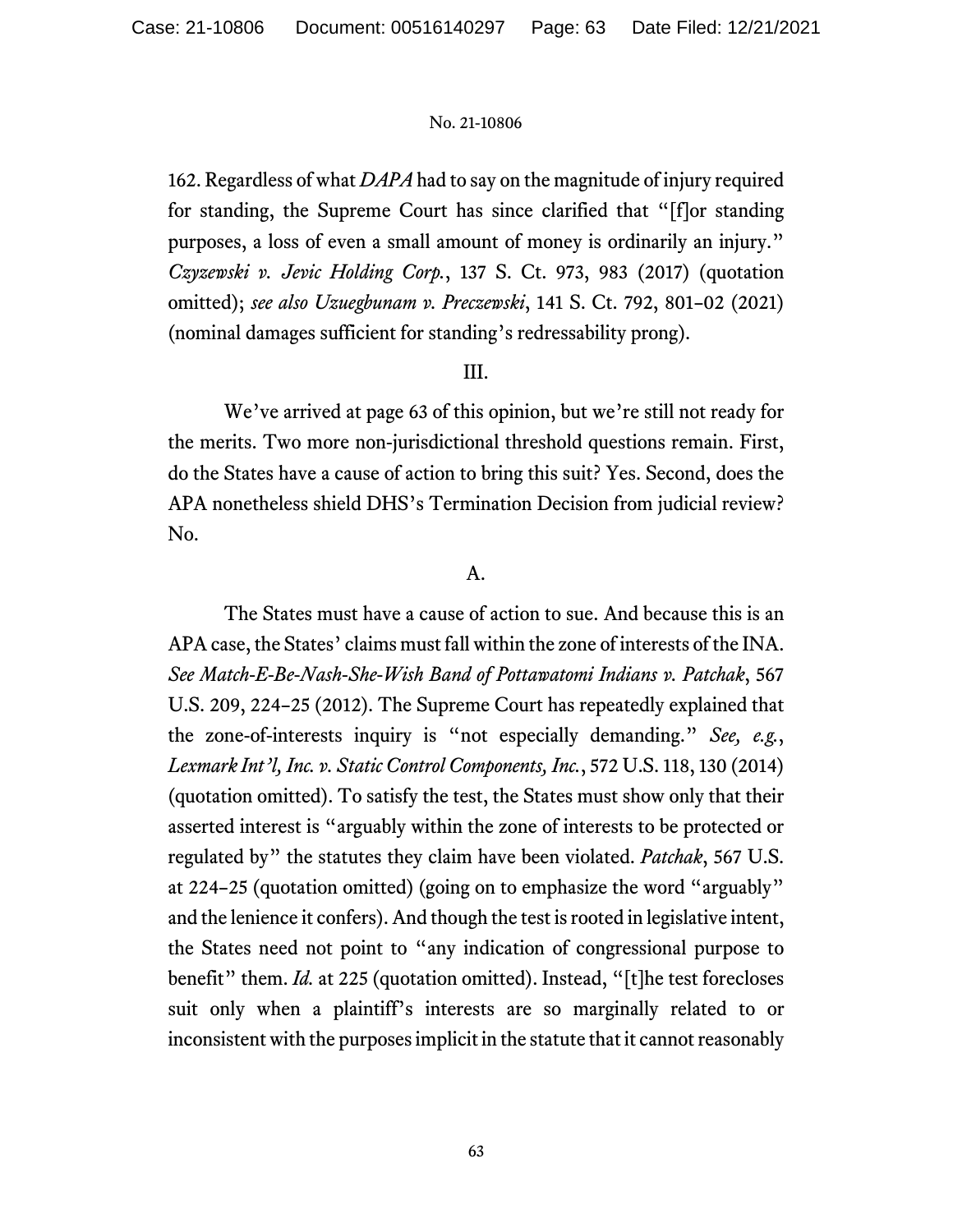be assumed that Congress intended to permit the suit." *Ibid.* (quotation omitted).

The States easily clear this low bar. As discussed above, MPP's termination poses imminent and actual harm to Texas's fisc. *See* Part II.C.2.b, *supra* pages 54–57. It's clear that the INA aimed, at least in part, to protect States from just those kinds of harms. *Cf. Demore v. Kim*, 538 U.S. 510, 517–22 (2003) (discussing the policy concerns animating Congress's 1996 amendments to the INA). And that's exactly what our court concluded in *DAPA*, where we explained Texas was within the INA's zone of interests because "Texas seeks to participate in notice and comment before the Secretary changes the immigration classification of millions of illegal aliens in a way that forces the state to the Hobson's choice of spending millions of dollars to subsidize driver's licenses or changing its statutes." 809 F.3d at 163. Under the Supreme Court's lenient test for APA cases, that is more than enough. *See Patchak*, 567 U.S. at 224–25.

The Government nonetheless argues the States lack a cause of action because their claims fall outside the zone of interest of  $\S 1225(b)(2)(A)$  and (C). Note the shift—the Government focuses on the zone of interests of *two subparagraphs* in § 1225(b)(2) rather than that of the INA (or even  $\S$  1225(b)(2)) as a whole. That particular form of jiu-jitsu is at odds with both Fifth Circuit and Supreme Court precedent. *See DAPA*, 809 F.3d at 163 (analyzing the INA's zone of interests, not the zone of one particular provision); *Clarke*, 479 U.S. at 401 ("In considering whether the 'zone of interest' test provides or denies standing in these cases, we first observe that the Comptroller's argument focuses too narrowly on 12 U.S.C. § 36, and does not adequately place § 36 in the overall context of the National Bank  $Act."$ ).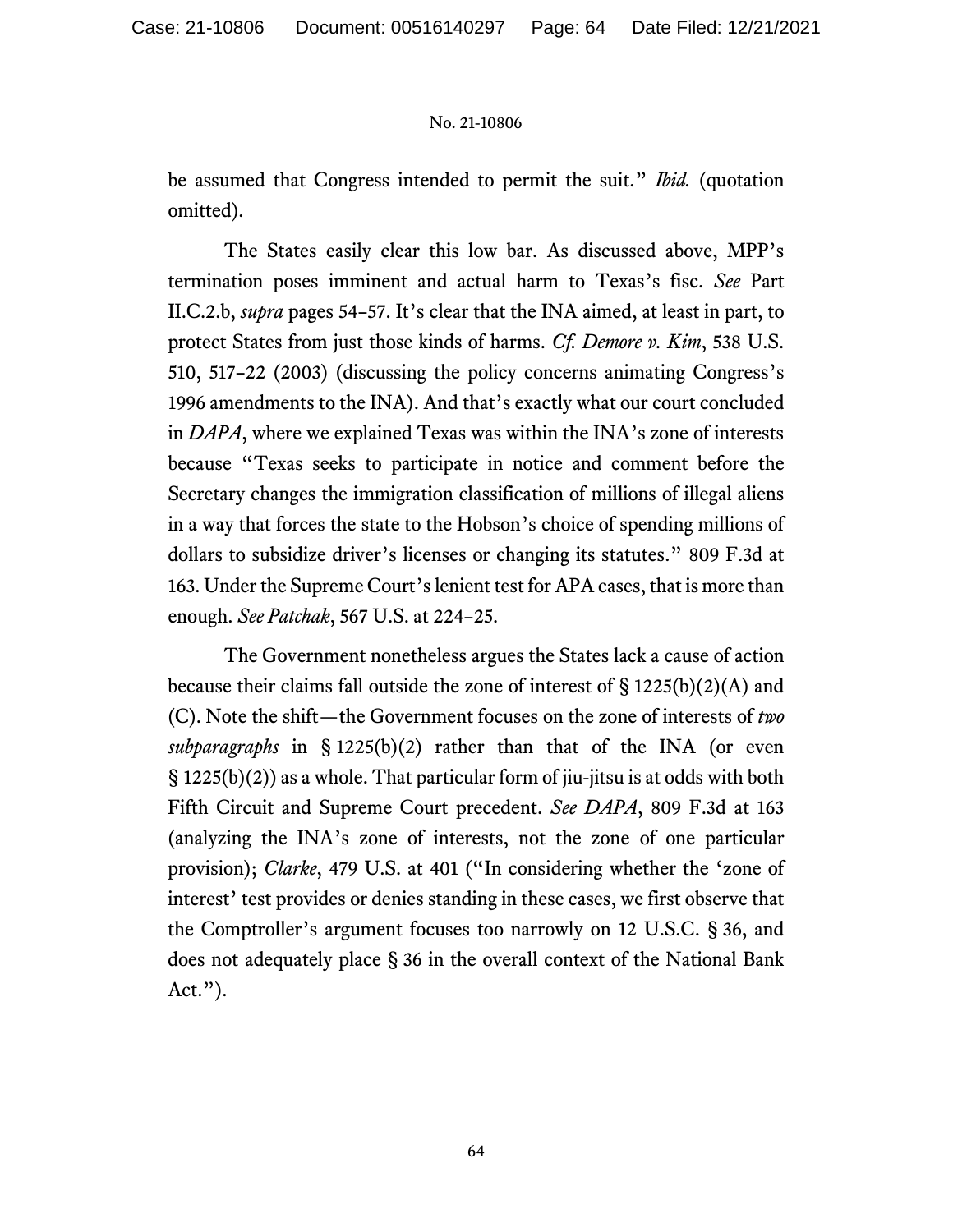The Government also argues "Congress said nothing in Section 1225 about benefiting States or saving them from attenuated financial burdens." That argument likewise focuses too narrowly on § 1225, *see Clarke*, 479 U.S. at 401, and in any event it's nothing more than a rehash of the Government's failed standing arguments, rejected above. *See* Part II.C.2, *supra* pages 52–63. And the Government's cases to the contrary are entirely inapposite. *See Fed'n for Am. Immigr. Reform, Inc. v. Reno*, 93 F.3d 897, 900–01 (D.C. Cir. 1996) (holding the test unsatisfied, but decided before *Patchak* and *Lexmark* clarified the test's leniency); *INS v. Legalization Assistance Project*, 510 U.S. 1301, 1302, 1305 (1993) (O'Connor, J., in chambers) (discussing a different immigration statute in a suit that did not involve States).

We therefore hold the APA affords the States a cause of action.

# B.

The next reviewability question is whether Congress gave with one hand and took away with the other. The Government argues that, even if the APA gives the plaintiff States a cause of action to review some agency actions, it doesn't extend to this particular one. Why? Because, in the Government's view, Congress's enactment of 5 U.S.C. § 701(a) gave DHS the power to make the Termination Decision without *any* review by *any* court, at *any* time, in *any* way. This is perhaps the Government's most ambitious claim in a case that does not want for ambitious assertions of governmental power. And if the Government were correct, it would have far-reaching implications for the separation of powers and would herald a new era of lawmaking-by-PDFdocument. We hold the Government is wrong.

The APA creates a "basic presumption of judicial review": Any proper plaintiff aggrieved by final agency action may presumptively challenge that action in federal court. *Regents*, 140 S. Ct. at 1905; *see* 5 U.S.C. § 702. This presumption is "strong" and "well-settled." *DAPA*, 809 F.3d at 163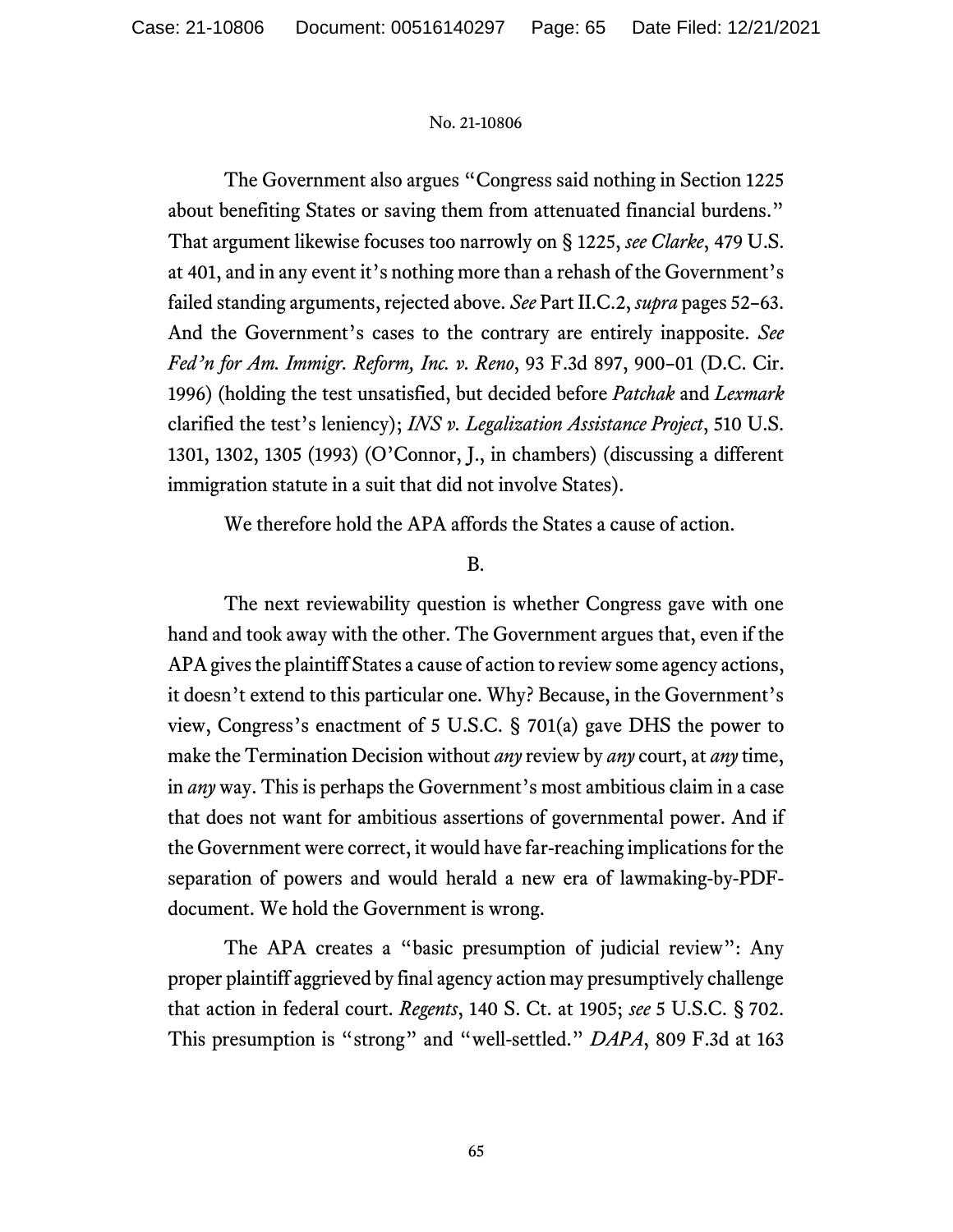(going on to note that rebutting the presumption requires "clear and convincing evidence"). The presumption can be rebutted "by a showing that [1] the relevant statute precludes review,  $\S 701(a)(1)$ , or [2] that the agency action is committed to agency discretion by law, § 701(a)(2)." *Regents*, 140 S. Ct. at 1905 (quotation omitted). We address each in turn.

1.

The Government halfheartedly suggests that the INA is a statute that "preclude<sup>[s]</sup> judicial review." 5 U.S.C. § 701(a)(1). In particular, the Government points to this text in the INA:

[A]ny other decision or action of the Attorney General or the Secretary of Homeland Security the authority for which is specified under this subchapter to be in the discretion of the Attorney General or the Secretary of Homeland Security, other than the granting of relief under section 1158(a) of this title.

8 U.S.C. § 1252(a)(2)(B)(ii). This restriction, says the Government, combines with  $\S 1225(b)(2)(C)$  (which provides the Secretary "may return" certain aliens to contiguous territories) to deny judicial review of the Termination Decision.

We disagree for three reasons. For starters, this reviewability argument succeeds only if the Government prevails on the statutory interpretation argument itself, discussed below. Because we conclude § 1225 does indeed restrain DHS's discretion, *see* Part IV.B, *infra* pages 98–106, this reviewability argument must fail.

Second and more fundamentally, the Government misconstrues the two relevant statutory provisions. Under  $\S$  1225(b)(2)(C), the Attorney General "may return" "*an alien*"—that is, a certain specified person—to Mexico pending her removal proceeding. *Id.* (emphasis added). So perhaps the Government's discretionary decision to return one specific person to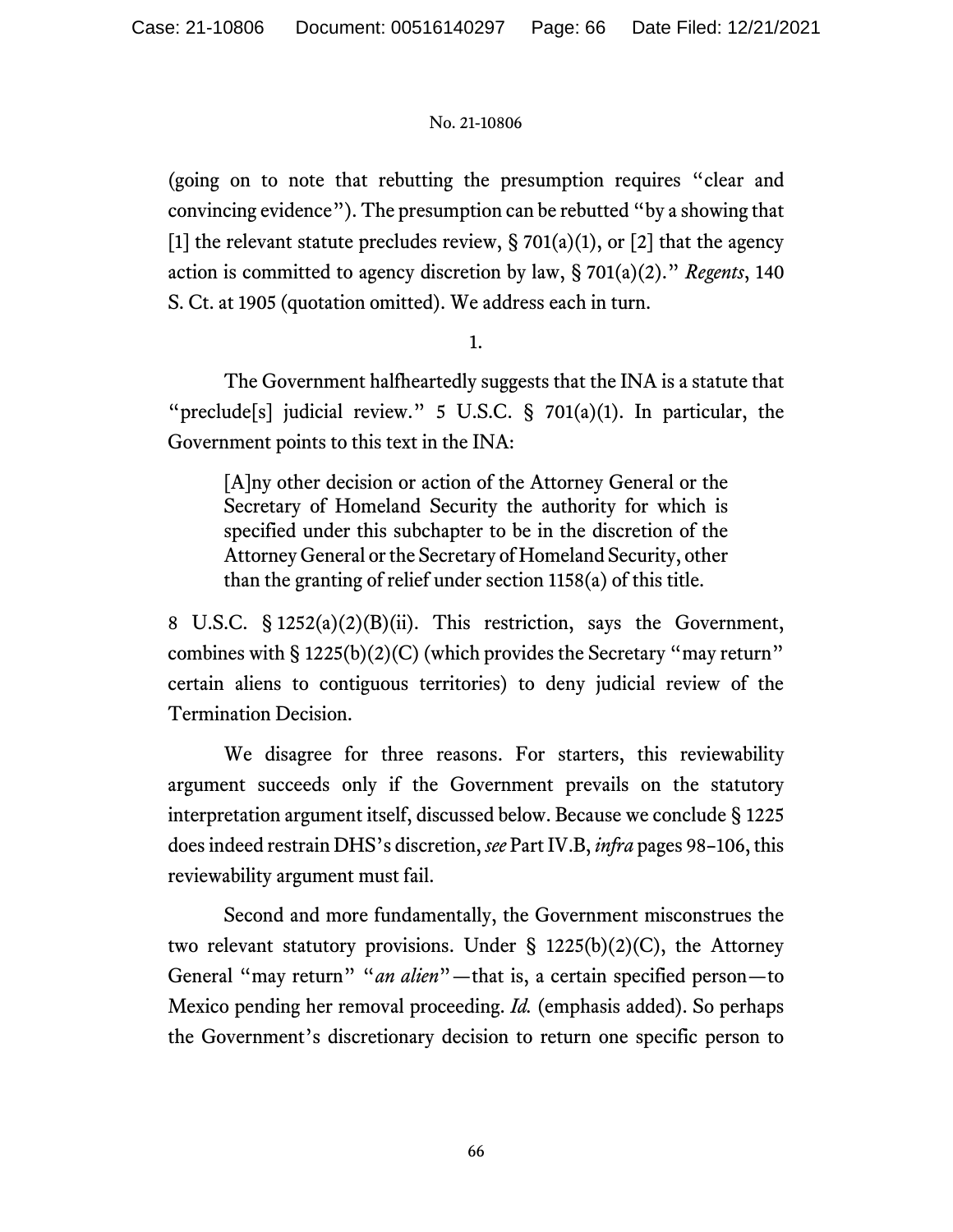Mexico is affected by the discretion-insulating, jurisdiction-stripping provision in  $\S 1252(a)(2)(B)(ii)$ . But that's not what this case is about. The question here is whether DHS's decision to terminate an *entire program* operating across an international border and affecting thousands or millions of people and dollars—is rendered unreviewable by  $\S$  1252(a)(2)(B)(ii). And there's nothing in that clause to suggest Congress embraced the latter proposition. To the contrary, the entirety of the text and structure of § 1252 indicates that it operates only on denials of relief for individual aliens.[11](#page-66-0) The Government's reading of it would bury an awfully large elephant in a really small mousehole. *Cf. Am. Bar Ass'n v. FTC*, 430 F.3d 457, 469 (D.C. Cir.

<span id="page-66-0"></span><sup>&</sup>lt;sup>11</sup> At the risk of belaboring an obvious point, we note three features of  $\S$  1252 in support. First, § 1252 is titled "[j]udicial review of orders of removal," which indicates the section applies to individual aliens (who are subject to orders of removal) rather than programmatic decisions. Second, the provisions surrounding § 1252(a)(2)(B) apply to individual removal decisions and not broad programmatic decisions. Section 1252(a)(2)(A) repeatedly refers to an "individual determination,"  $\S$  1252(a)(2)(A)(i), "individual aliens,"  $\S$  1252(a)(2)(A)(iii), and to the provisions of  $\S$  1225(b)(1) that apply to inspection and asylum for individual aliens. Obviously none of that contemplates DHS decisions to create or terminate entire governmental programs outside of individualized removal proceedings. Subparagraph (C) refers to "any final order of removal against an alien," yet again describing an individual removal order and not broad programmatic decisions like the Termination Decision. Subparagraph (D) refers to a "petition for review" filed by, yet again, an individual alien. Thus all of the subparagraphs surrounding  $\S 1252(a)(2)(B)$ —and hence the structure of the statute—suggest it applies to removal decisions affecting individual aliens and not broad programmatic decisions made by the Secretary of DHS. Third, there's the text of  $\S 1252(a)(2)(B)$  itself. It begins by stripping jurisdiction to review "any judgment regarding the granting of relief" under five INA provisions—all of which affect only individual aliens.  $\S 1252(a)(2)(B)(i)$ . And it preserves judicial review over certain asylum decisions—again, affecting individual aliens. The text invoked by the Government ("any other decision . . . the authority for which is specified under this subchapter to be in the discretion of [DHS]") is nestled into this litany of individualized decisions affecting only single aliens.  $\S$  1252(a)(2)(B)(ii). The best reading of the "any other decision" language, then, is that it "appl[ies] only to persons or things of the same general kind or class specifically mentioned (*ejusdem generis*)." Antonin Scalia & BRYAN A. GARNER, READING LAW: THE INTERPRETATION OF LEGAL TEXTS 199 (2012).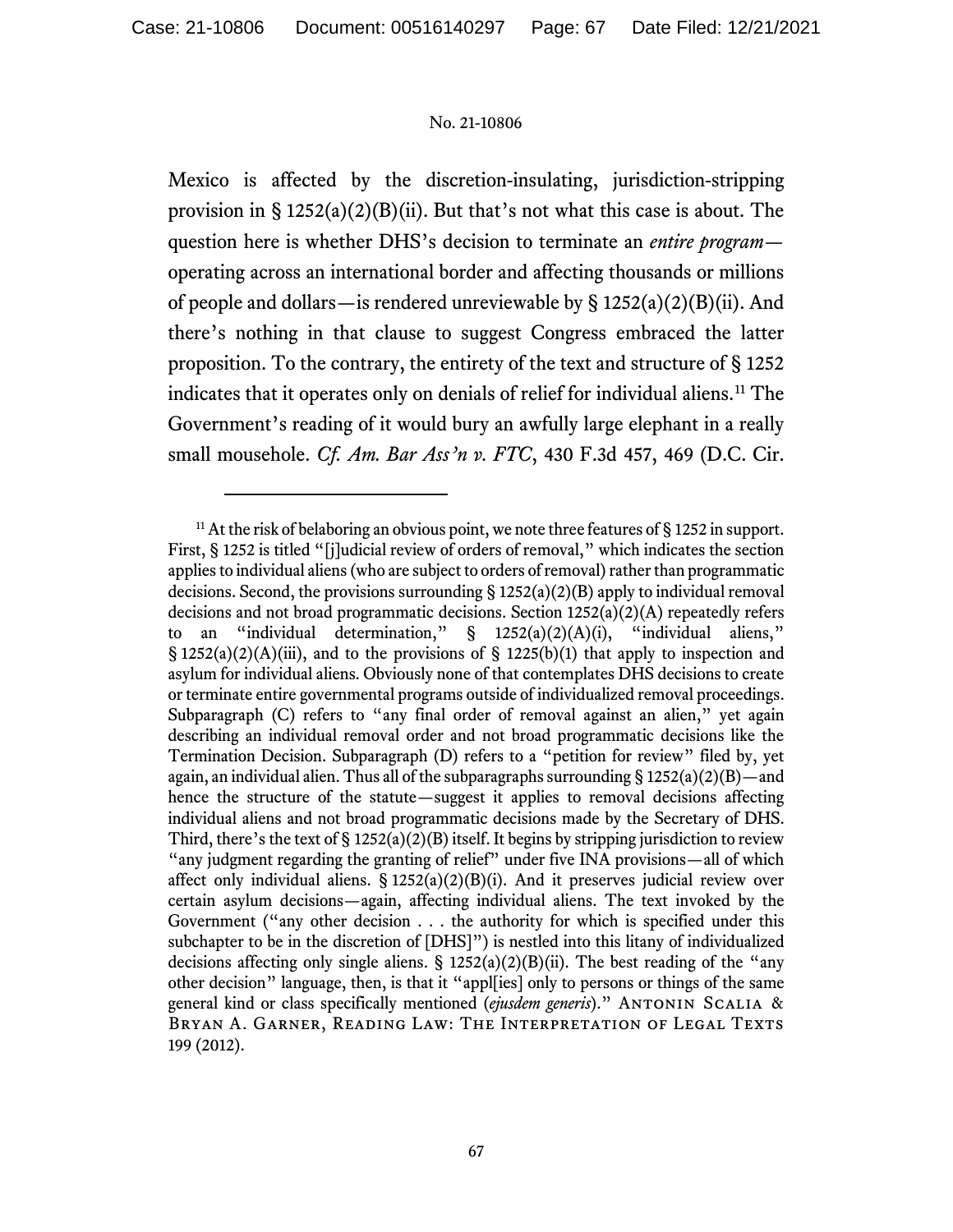2005) (Sentelle, J.) ("To find [the agency's view] deference-worthy, we would have to conclude that Congress not only had hidden a rather large elephant in a rather obscure mousehole, but had buried the ambiguity in which the pachyderm lurks beneath an incredibly deep mound of specificity, none of which bears the footprints of the beast or any indication that Congress even suspected its presence.").

Third, the Government wrongly focuses on  $\S$  1225(b)(2)(C) in isolation. When read in context,  $\S$  1225(b)(2) comes nowhere close to giving the Government unreviewable discretion to terminate MPP and release undocumented immigrants into the United States *en masse*. Section 1225(b)(2)(A) provides that, under certain circumstances, "the alien shall be detained" during her removal proceeding. That's obviously a mandatory statutory command—not a commitment to agency discretion. Then  $\S$  1225(b)(2)(C) gives the Government the discretion to return certain otherwise-detainable aliens to Mexico. Those provisions cannot be read together to give the Government unreviewable discretion to release anyone. *Cf. Hawkins v. HUD*, 16 F.4th 147, 155 (5th Cir. 2021) ("Whereas the first sentence in the regulation employs discretionary language when the two conditions are present (HUD 'may' undertake certain actions), the second sentence uses quintessential mandatory language (HUD 'shall' provide assistance) when a third condition is established in addition to the first two.").

2.

Next is 5 U.S.C. § 701(a)(2), which disallows judicial review of "agency action  $\dots$  committed to agency discretion by law." The Supreme Court has held that "an agency's decision not to institute enforcement proceedings [is] presumptively unreviewable under § 701(a)(2)." *Lincoln v. Vigil*, 508 U.S. 182, 191 (1993) (citing *Heckler*, 470 U.S. at 831). We conclude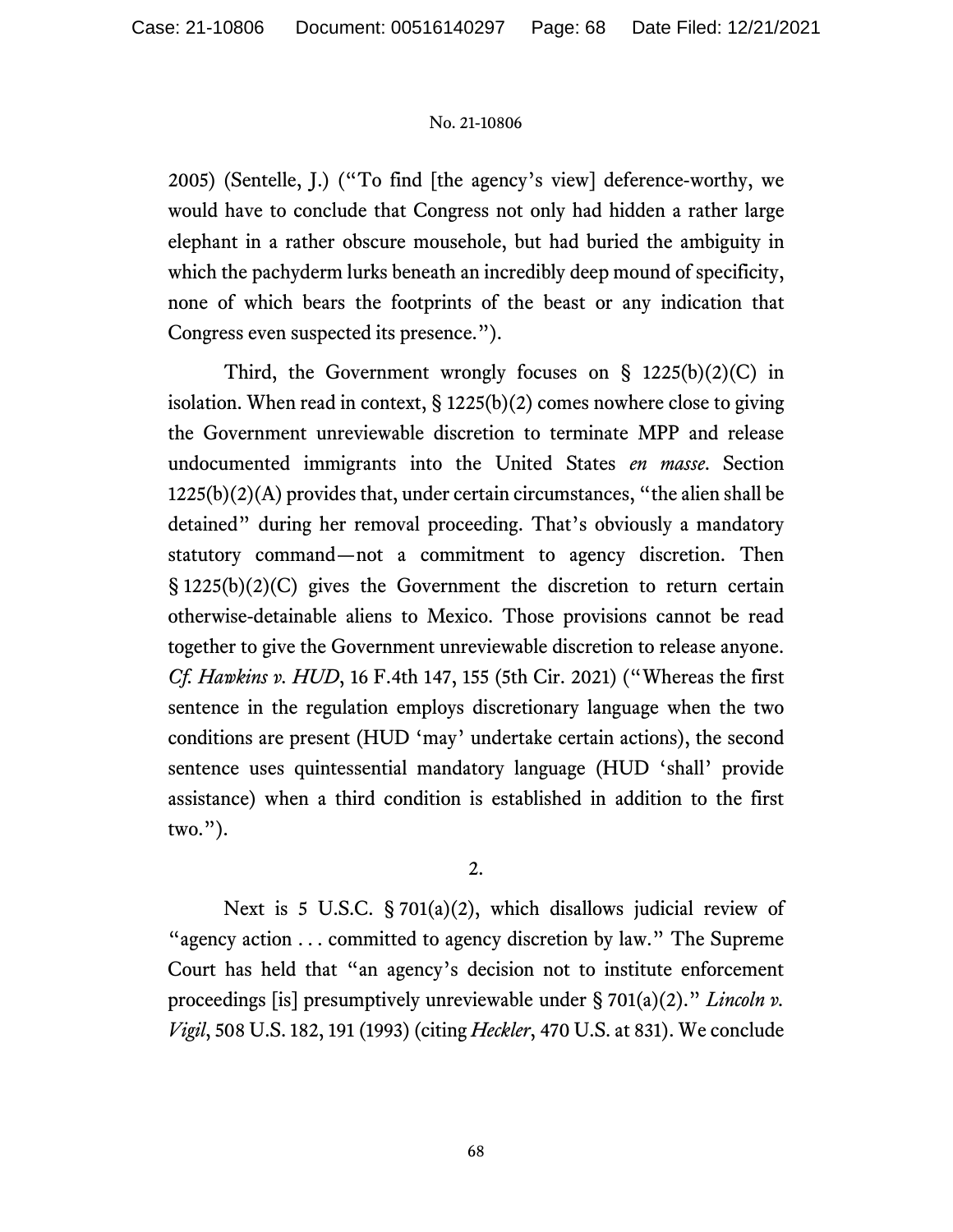*Heckler* does not bar judicial review in this case. The first reason is that *Heckler* does not apply to agency rules. Second, even if it did, it would not apply to *this* agency rule. And third, even if the presumption applied to rules, the clear statutory text would override it here.

Before we explain, take careful note of the APA's presumption structure. By default in APA cases, we presume reviewability. *See, e.g.*, *Regents*, 140 S. Ct. at 1905. That presumption flips if *Heckler* applies, *see, e.g.*, *Lincoln*, 508 U.S. at 191, but not before then. Thus, it's perfectly correct to presume nonreviewability once we know we're in *Heckler*'s domain. But it's perfectly incorrect to presume we're in *Heckler*'s domain at the outset. That would be question-begging of the worst sort, and it would fly in the face of Supreme Court precedent. *See, e.g.*, *Regents*, 140 S. Ct. at 1905.

# a.

*Heckler* does not apply to agency rules. To understand why, we must start with the English constitutional tradition against which the Founders framed our Constitution's executive power and against which the Supreme Court decided *Heckler*. We (i) explain the background principles of English law. Then we (ii) explain our Constitution's executive power. Next we (iii) turn to *Heckler* and (iv) its progeny. Then (v) we apply these principles to this case and hold that, far from barring our review, *Heckler* powerfully supports it. And finally, (vi) we reject the Government's counterarguments.

# i.

We begin with English law's struggle against royal prerogative. The word "prerogative" refers to powers that are vested in the executive and not governed by law. *See* John Locke, Two Treatises of Government 375 (Peter Laslett ed. 1988) ("This power to act according to discretion, for the public good, without the prescription of the law, and sometimes even against it, is that which is called prerogative."). It also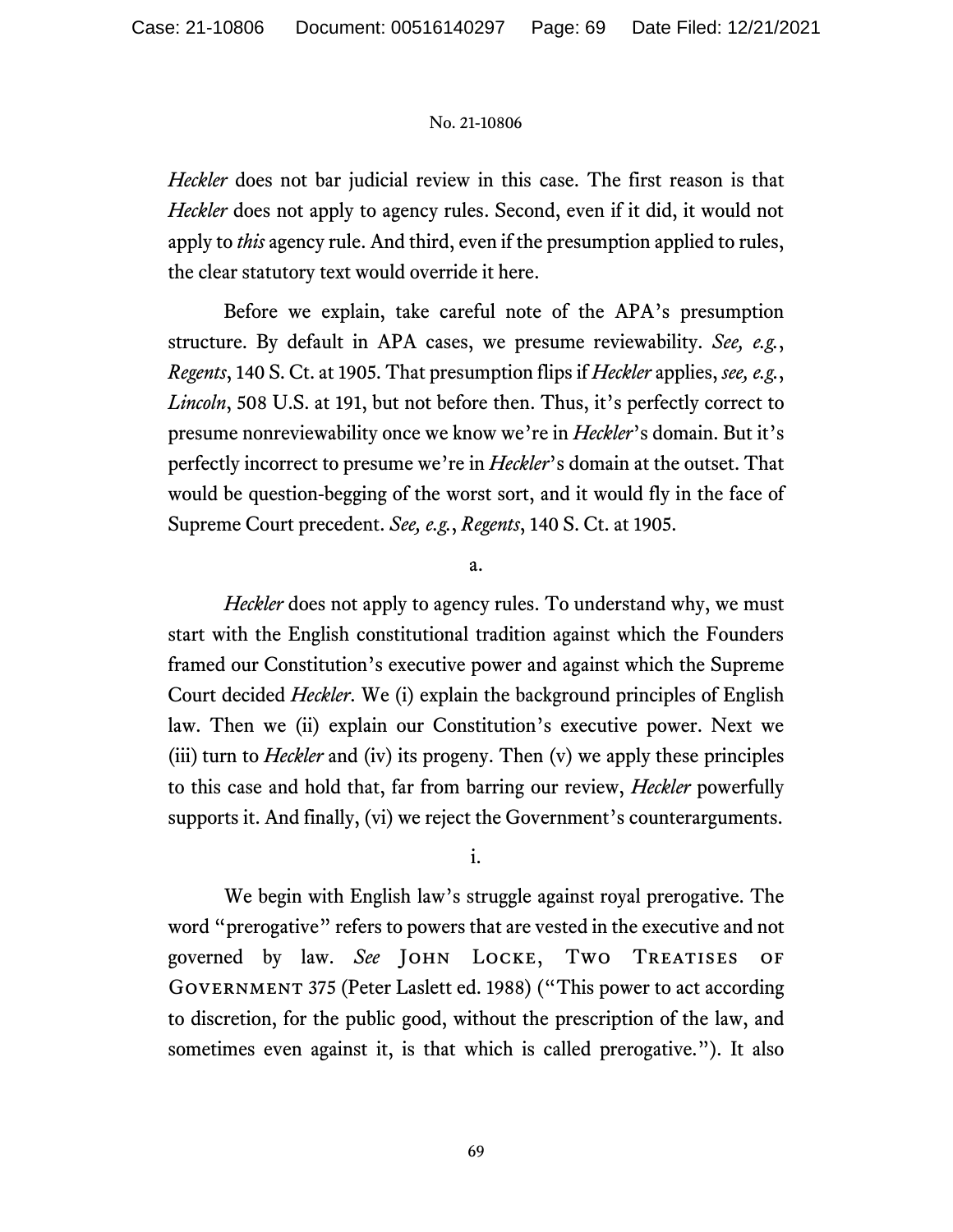connotes powers that inhere in the king by virtue of his kingship. *See* Michael W. McConnell, *Tradition and Constitutionalism Before the Constitution*, 1998 U. ILL. L. REV. 173, 178 (1998).

Most relevant here are the *suspending* and *dispensing* prerogatives wielded by the Stuart Kings Charles II and James II. *See* Michael W. McConnell, The President Who Would Not Be King: Executive Power Under the Constitution 115–19 (2020) (discussing the life and death of these powers). These prerogatives were closely related to one another, but they were not identical. As one historian put it, "[t]he power to suspend a law was the power to set aside the operation of a statute for a time. It did not mean, technically, the power to repeal it. The power to dispense with a law meant the power to grant permission to an individual or a corporation to disobey a statute." LOIS G. SCHWOERER, The Declaration of Rights, 1689, at 59–60 (1981); *see also* Carolyn A. Edie, *Tactics and Strategies: Parliament's Attack upon the Royal Dispensing Power 1597–1689*, 29 Am. J. Legal Hist. 197, 198–99 (1985) (similar explanation, including distinguishing the dispensing power from the pardoning power on the ground that the former "made the act or thing prohibited lawful to be done by him who hath" the dispensation (quotation omitted)).

As Catholic kings governing a Protestant nation, the Stuarts focused their prerogatives most fiercely on laws that excluded Catholics from certain offices and positions. *See* McConnell, *supra*, at 116 (discussing). For instance, in 1661, Parliament required certain officials to swear an "Oath of Allegiance and Supremacy" to profess faith in the Church of England and renounce Catholicism. Corporation Act of 1661, 13 Car. II, st. 2 c. 1. Charles II eventually responded by suspending all such laws. He said: "We do . . . declare our will and pleasure to be, that the execution of all, and all manner of penal laws in matters ecclesiastical, against whatsoever sort of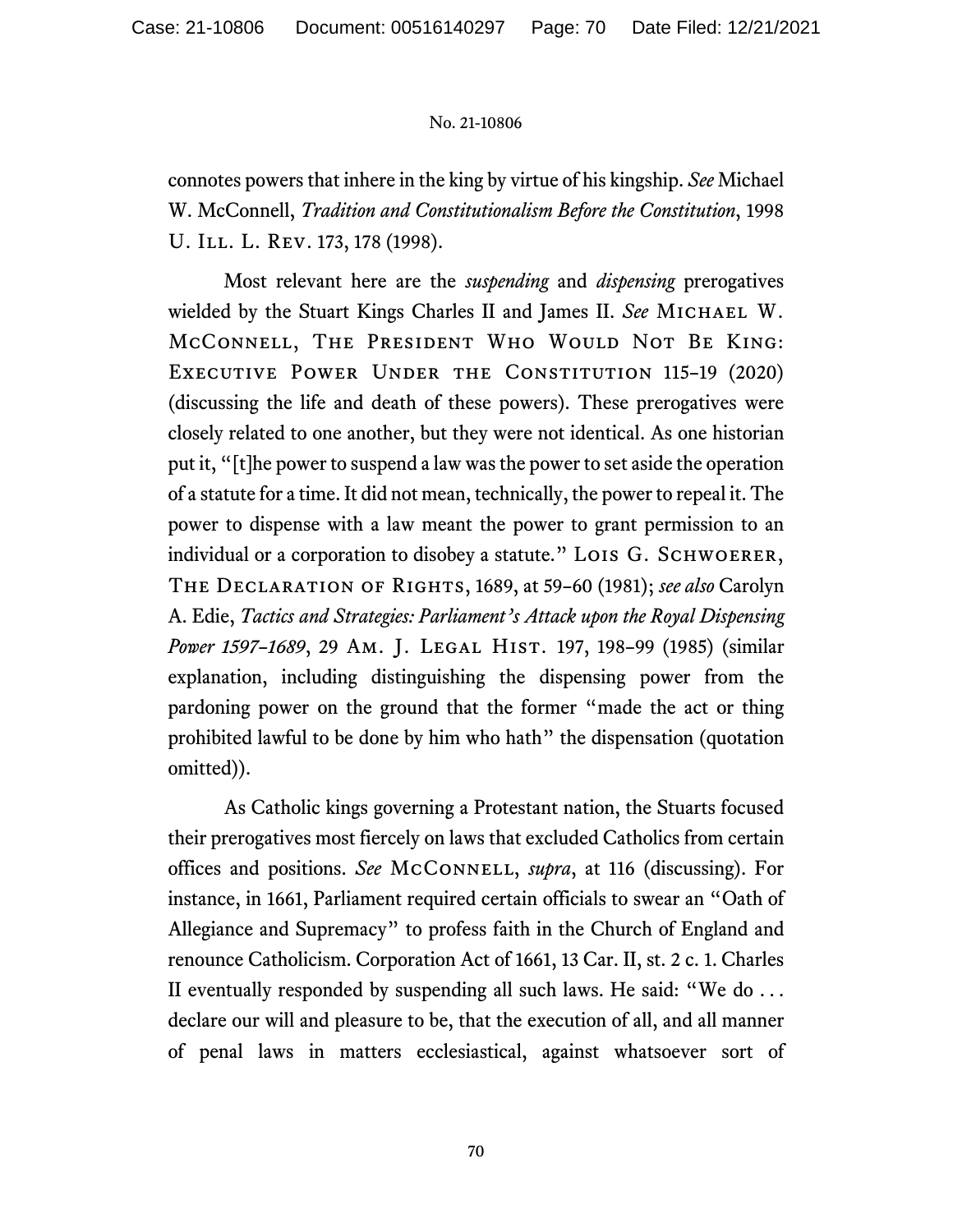nonconformists, or recusants, be immediately suspended, and they are hereby suspended." King Charles II, Declaration of Indulgence (Mar. 15, 1672). Thus, Charles purported to set aside the laws entirely—literally, to suspend their operation. Parliament ended up forcing Charles II to rescind that declaration. Parliament also enacted the Test Act of 1672, 25 Car. II c. 2, and the Test Act of 1678, 30 Car. II, st. 2. These Acts (together the "Test Act") excluded Catholics from public office. See 2 HENRY HALLAM, Constitutional History of England from the Accession of Henry VII to the Death of George II 149–50 (1827).

Charles II died in 1685, and his brother James II assumed the throne that same year. "Not trusting Protestant militias and gentry to protect him from rebellion, James II tried to create an enlarged standing army under the control of Catholic officers, and to put Catholic peers in key positions in the Privy Council and the government." McConnell, *supra*, at 116. The Test Act stood in his way, so he granted dispensations from it—thereby allowing certain Catholics to hold high-ranking civil and military offices in defiance of Parliament. After various political intrigues (all interesting but none relevant here), a court sided with James II and held "that the King had a power to dispense with any of the laws of Government as he saw necessity for it." *Godden v. Hales*, 2 Show. 475, 478 (K.B. 1686). Score one for prerogative.

Flush with victory, James II decided to go further, suspending the Test Act *in toto*. He declared "that from henceforth the execution of all and all manner of penal laws in matters ecclesiastical . . . be immediately suspended; and the further execution of the said penal laws and every of them is hereby suspended." King James II, Declaration of Indulgence (Apr. 4, 1687). The following year, James II reissued that same Declaration, requiring Anglican clergy to read it aloud from their pulpits. Seven bishops petitioned the King to withdraw the order. So the King charged them with seditious libel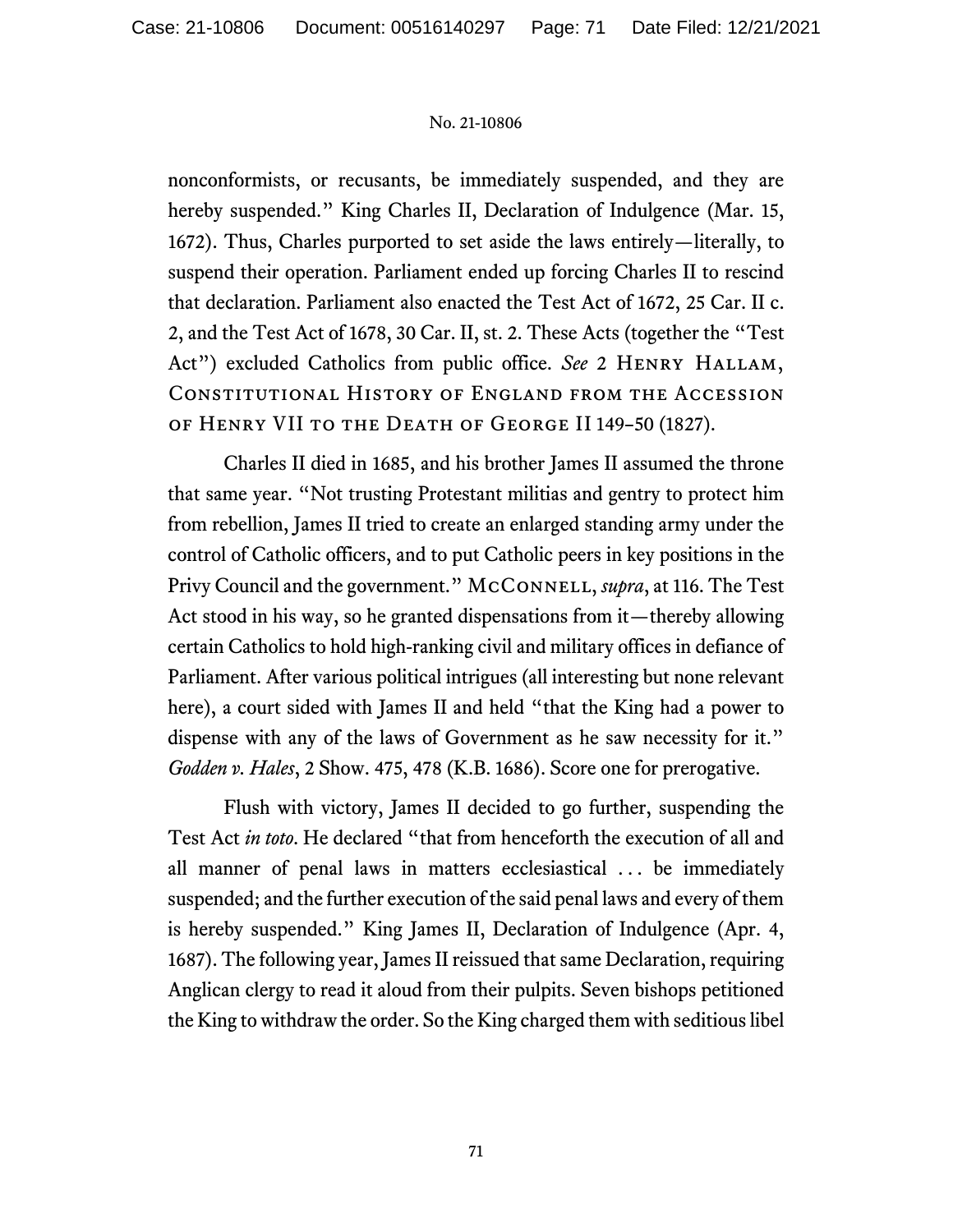on the theory that they had falsely denied his suspension and dispensation powers.

This gave rise to the celebrated *Case of the Seven Bishops*, 12 How. St. Tr. 183 (K.B. 1688). The King's Bench split 2-2 and sent the case to a jury to break the tie.[12](#page-71-0) The jury acquitted the bishops, and all of London exploded into celebration. Edie, 29 AM. J. LEGAL HIST. at 229. "The charge had been one of libel, but the verdict was against the prerogative." *Ibid.*; *see also* McConnell, *supra*, at 116 (explaining the case's impact).

After William of Orange deposed James II—in part because of James's abuse of the suspending and dispensing powers—Parliament drafted the English Bill of Rights. Its very first declaration reads: "That the pretended Power of Suspending of Laws, or the Execution of Laws, by regal Authority, without Consent of Parliament, is illegal." An Act Declaring the Rights and Liberties of the Subject and Settling the Succession of the Crown (1689). Its second declaration reads: "That the pretended power of dispensing with laws or the execution of laws by regal authority, as it hath been assumed and

12 How. St. Tr. at 183.

<span id="page-71-0"></span> $12$  Justice John Powell, who voted against the King, explained his reasoning:

Gentlemen, I do not remember, in any case in all our law (and I have taken some pains upon this occasion to look into it), that there is any such power in the king, and the case must turn upon that. In short, if there be no such dispensing power in the king, then that can be no libel which they presented to the king, which says, that the declaration, being founded upon such a pretended power, is illegal.

Now, gentlemen, this is a dispensation with a witness: it amounts to an abrogation and utter repeal of all the laws; for I can see no difference, nor know of none in law, between the king's power to dispense with laws ecclesiastical, and his power to dispense with any other laws whatever. If this be once allowed of, there will need no parliament; all the legislature will be in the king, which is a thing worth considering, and I leave the issue to God and your consciences.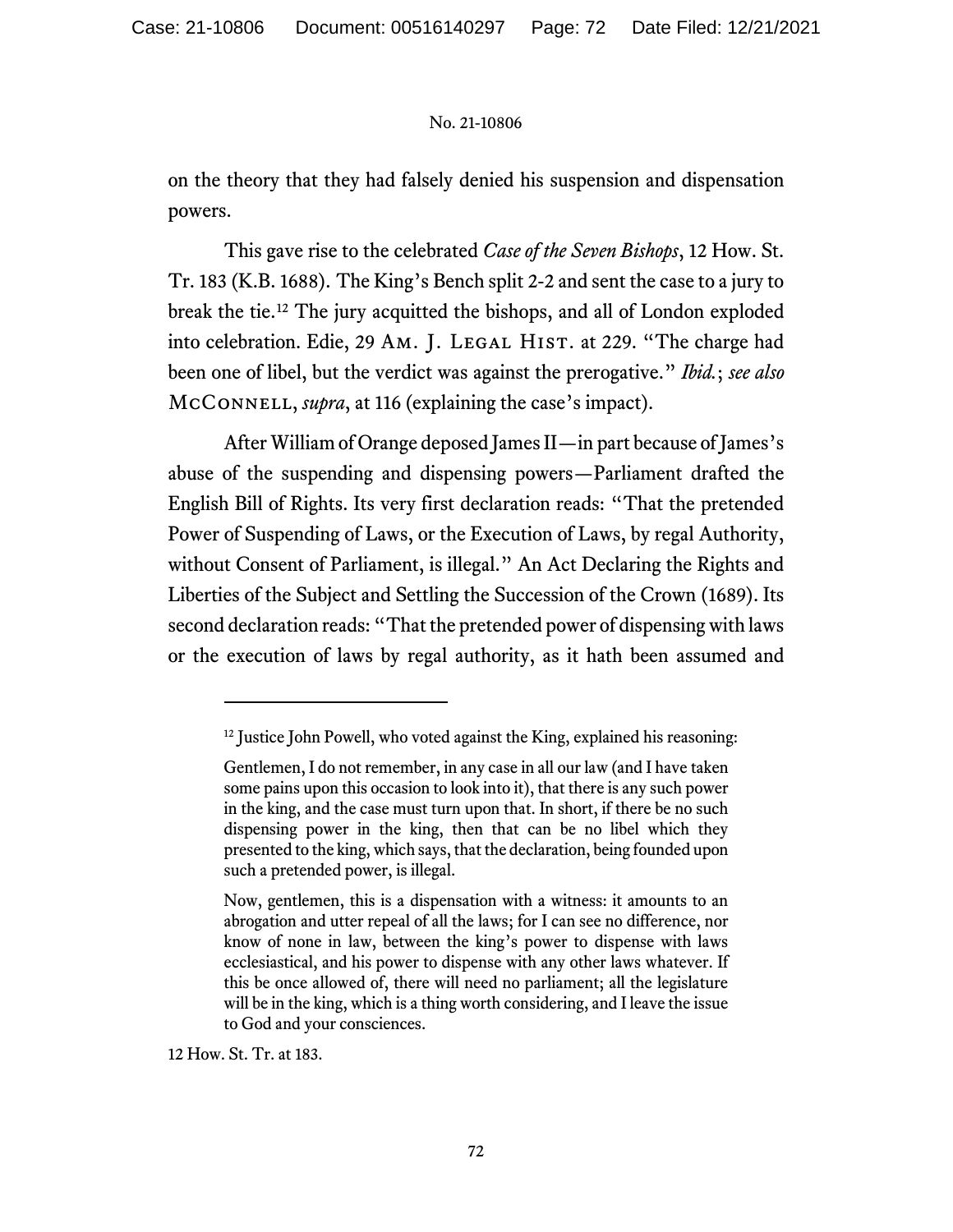exercised of late, is illegal." Thus, the English Bill of Rights codified the celebrated verdict from the *Case of the Seven Bishops*.

This became a fundamental tenet of English law. MCCONNELL, *supra*, at 117. As Blackstone explained, "it was formerly held, that the king might, in many cases, dispense with penal statutes." 1 WILLIAM Blackstone, Commentaries on the Laws of England \*186 (1753) [*hereinafter* Blackstone's Commentaries]. But by Blackstone's time, he noted, the English Bill of Rights had "declared, that the suspending or dispensing with laws by regal authority, without consent of parliament, is illegal." *Ibid.* Or as Lord Mansfield put it in 1766, "I can never conceive the prerogative to include a power of any sort to suspend or dispense with laws." 16 THE PARLIAMENTARY HISTORY OF England 267 (T.C. Hansard ed. 1813) (going on to explain that "the duty of [the executive] is to see the execution of the laws, which can never be done by dispensing with or suspending them").

# ii.

The Framers agreed that the executive should have neither suspending nor dispensing powers. And they framed our Constitution against the backdrop of that belief. The delegates to the Constitutional Convention voted "[o]n question 'for giving this suspending power'" to the President. 1 The Records of the Federal Convention of 1787 104 (Max Farrand ed. 1911). Madison recorded that the vote was a unanimous no. *Ibid.* Further, the amended Virginia Plan originally gave a "single person" the "power to carry into execution the national laws." *Id.* at 67. That text passed through the Committee on Detail, which was chaired by John Rutledge—a major critic of royal prerogatives. *Id.* at 65. The Committee changed the text to read more or less as the Take Care Clause does now: "he shall take care that the laws of the United States be duly and faithfully executed." *Id.* at 185;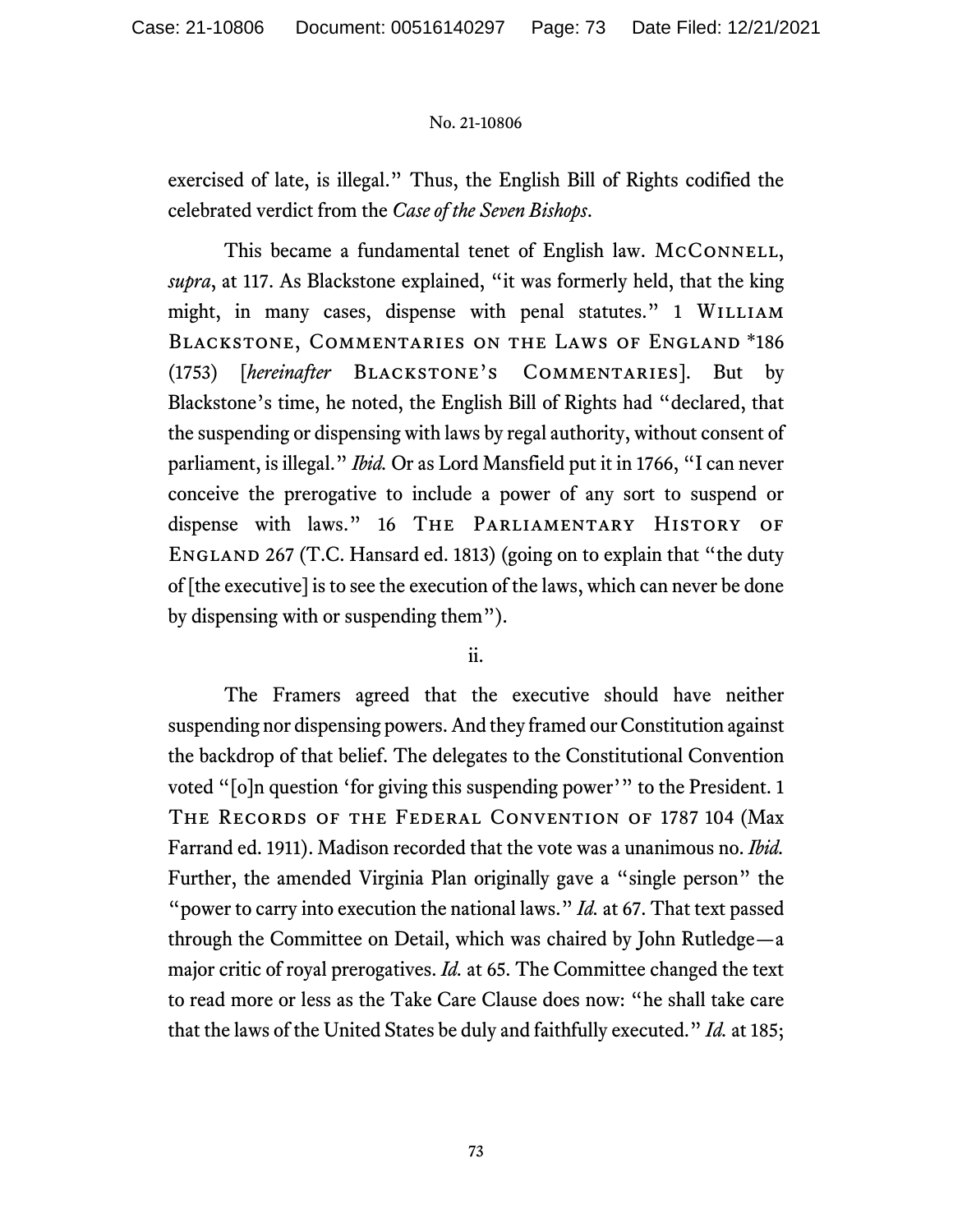*see also* McConnell, *supra*, at 118 ("[T]he significance [of the wording change] is that the President has the duty, not just the authority, to carry the laws of the nation into execution."). Hence, George Nicholas could conclude during Virginia's ratification debate that "[t]he English Bill of Rights provides that no laws shall be suspended. The Constitution provides that no laws shall be suspended, except one, and that in time of rebellion or invasion, which is the writ of *habeas corpus.*" 3 JONATHAN ELLIOT, DEBATES IN the Several State Conventions on the Adoption of the FEDERAL CONSTITUTION 246 (2d ed. 1881).

And since then, both courts and the executive branch itself have recognized the president's inability to suspend or dispense with the law. Consider *United States v. Smith*, 27 F. Cas. 1192 (C.C.D.N.Y. 1806). There, the defendants claimed President Thomas Jefferson had authorized them to violate the Neutrality Act. President Jefferson's lawyers responded that such an authorization would be either suspension or dispensation—and therefore unconstitutional under the Take Care Clause. *Id.* at 1203 (explaining the president "cannot suspend [a statute's] operation, dispense with its application, or prevent its effect . . . . If he could do so, he could repeal the law, and would thus invade the province assigned to the legislature"). Supreme Court Justice William Paterson, riding circuit, agreed and concluded the Take Care Clause "explicitly" denies the president's power to dispense with laws. *Id.* at 1229.

Consider also President Andrew Jackson's attempt to convince the Supreme Court that he, and only he, got to decide whether the laws were being faithfully executed. *See Kendall v. United States ex rel. Stokes*, 37 U.S. (12 Pet.) 524, 612–13 (1838). The Court forcefully responded that presidents have no power to suspend the law: "To contend that the obligation imposed on the President to see the laws faithfully executed, implies *a power to forbid*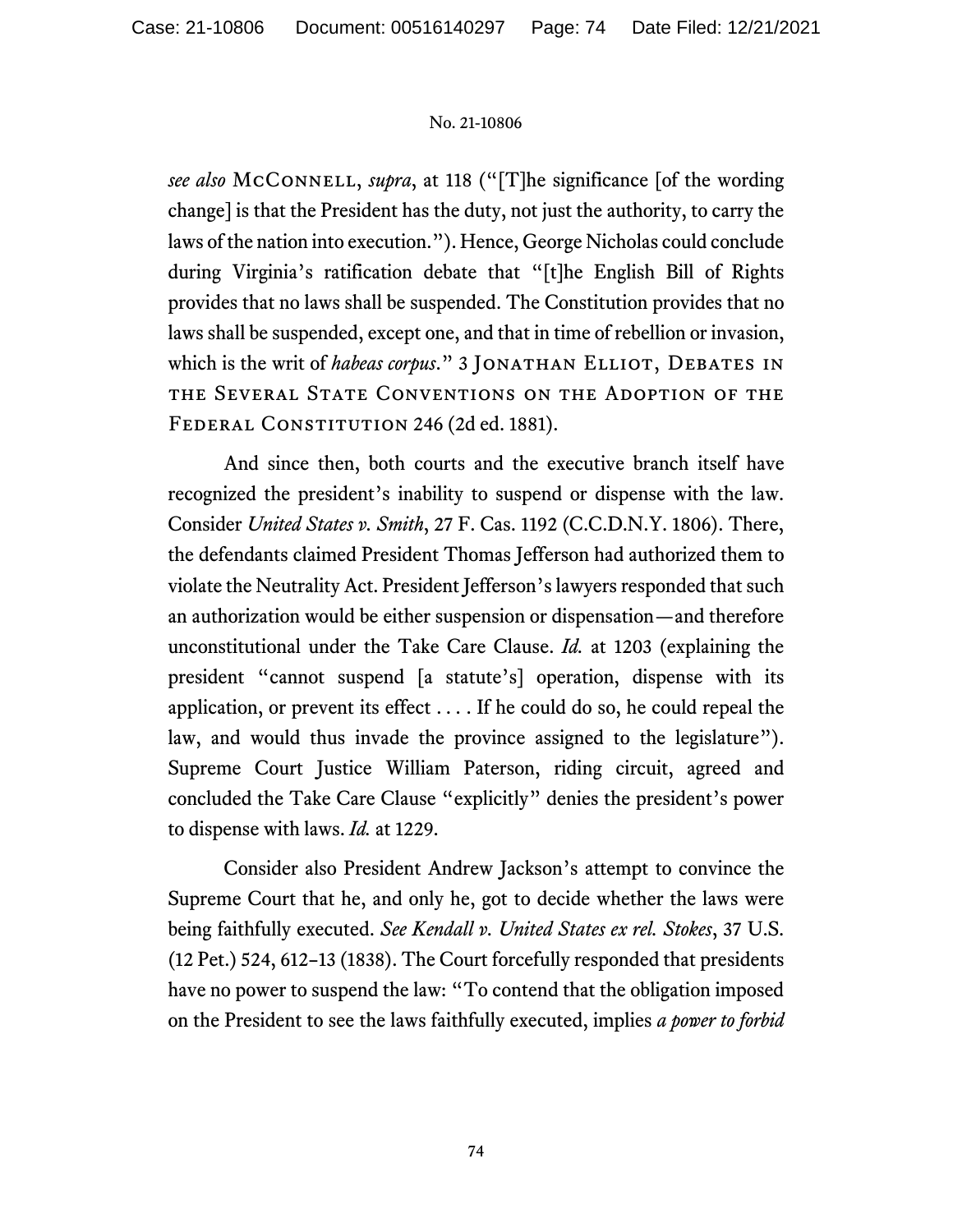*their execution*, is a novel construction of the constitution, and entirely inadmissible." *Id.* at 613 (emphasis added).

Scholars also broadly agree that the Constitution ruled out the suspending and dispensing powers. As one professor explained it:

The duty to execute laws "faithfully" means that American presidents may not—whether by revocation, suspension, dispensation, inaction, or otherwise—refuse to honor and enforce statutes that were enacted with their consent or over their veto. Many scholars have agreed that the Take Care Clause was meant to deny the president a suspending or dispensing power.

Christopher N. May, Presidential Defiance of "Unconstitutional" Laws 16 (1998); *id.* at 160 n.58 (collecting sources); *see also* McCONNELL, *supra*, at 118 ("[I]t would be hard to imagine language that would preclude those prerogatives more effectively" than does the language in the Take Care Clause.); David Gray Adler, *George Bush and the Abuse of History: The Constitution and Presidential Power in Foreign Affairs*, 12 UCLA J. Int'l L. & Foreign Affs. 75, 99–100 (2007); Saikrishna Bangalore Prakash, *The Great Suspender's Unconstitutional Suspension of the Great Writ*, 3 ALB. GOV'T L. REV. 575 (2010) (arguing Lincoln's suspension of habeas corpus was unconstitutional).

# iii.

*Heckler* is best understood as a recognition of these principles. There, death-row inmates had asked the Food and Drug Administration (the "FDA") to "take various enforcement actions" against states and drug companies regarding lethal-injection drugs. 470 U.S. at 823. The FDA refused, and the inmates sued under the APA. *Ibid.* The Court held the FDA's decision unreviewable under § 701(a)(2). It explained that "an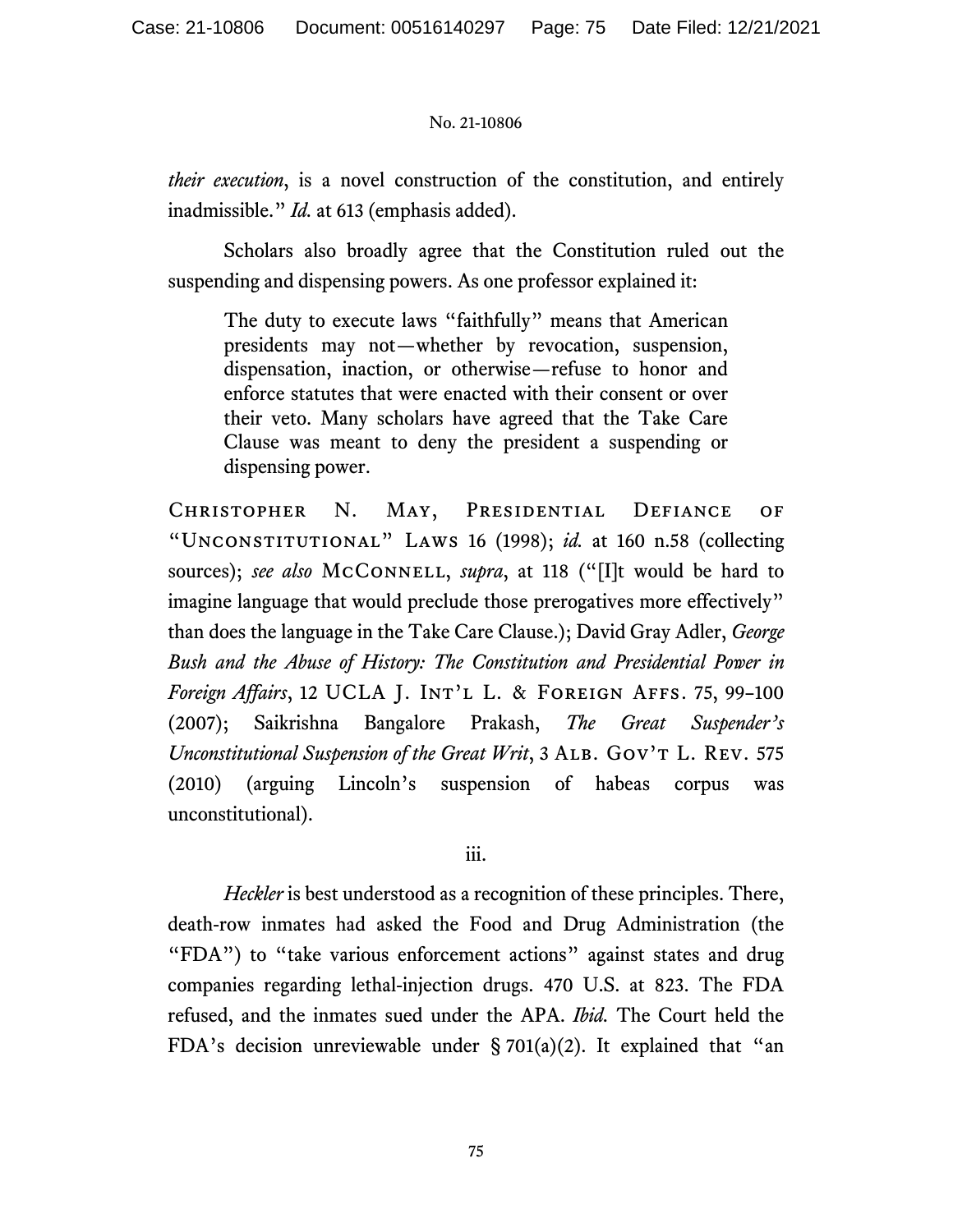agency's decision not to prosecute or enforce, whether through civil or criminal process, is a decision generally committed to an agency's absolute discretion." *Id.* at 831–32 ("[A]n agency's decision not to take enforcement action should be presumed immune from judicial review under §  $701(a)(2)$ ."). In other words, a litigant may not waltz into court, point his finger, and demand an agency investigate (or sue, or otherwise enforce against) "that person over there." Thus, *Heckler* recognized and carried forward the executive's longstanding, common-law-based discretion to do nothing in a particular case. *See id.* at 831 (citing *Confiscation Cases*, 74 U.S. (7 Wall.) 454 (1869)).

But the Court also carried forward the executive's duty to faithfully execute the laws. Thus, the Court recognized that Congress *can* rebut the common-law presumption that nonenforcement discretion is unreviewable. Specifically, "the presumption may be rebutted where the substantive statute has provided guidelines for the agency to follow in exercising its enforcement powers." *Id.* at 832–33. In other words, the executive *cannot* look at a statute, recognize that the statute is telling it to enforce the law in a particular way or against a particular entity, and tell Congress to pound sand. So *Heckler* expressly embraces the common law's condemnation of the dispensing power. *Compare ibid.* (explaining Congress's ability to rebut the nonreviewability presumption), *with Smith*, 27 F. Cas. at 1203 (explaining that the Constitution does not let the president "suspend [a statute's] operation, dispense with its application, or prevent its effect"). Moreover, the Court emphasized that nothing in the *Heckler* opinion should be construed to let an agency "consciously and expressly adopt[] a general policy that is so extreme as to amount to an abdication of its statutory responsibilities." *Heckler*, 470 U.S. at 833 n.4 (quotation omitted). This, of course, is a condemnation of the suspending power. *Compare ibid.*, *with Kendall*, 37 U.S. at 613 ("To contend that the obligation imposed on the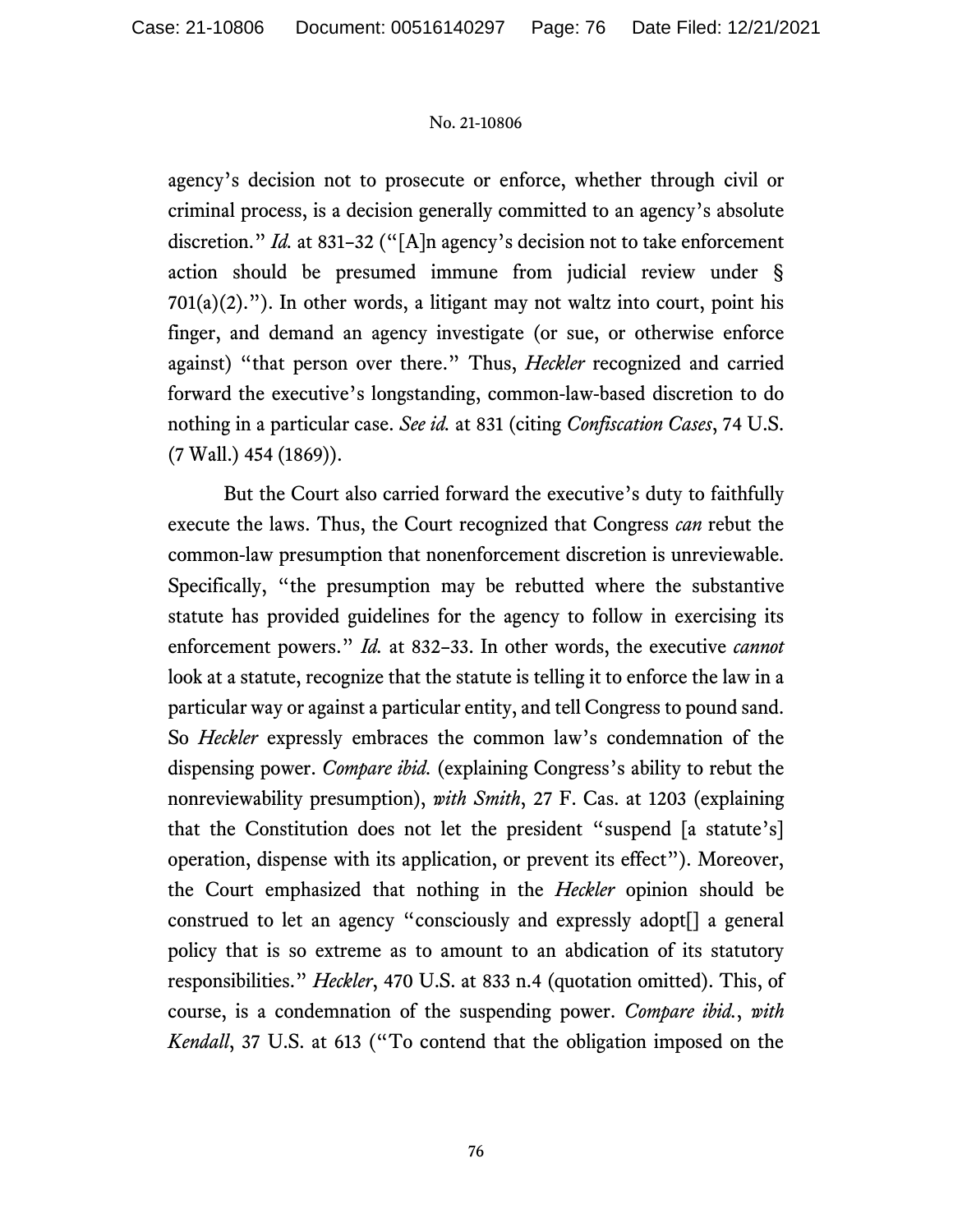President to see the laws faithfully executed, implies a power to forbid their execution, is a novel construction of the constitution, and entirely inadmissible.").

*Heckler*'s two "exceptions," then, were not random.<sup>[13](#page-76-0)</sup> They were instead recognitions of the hoary principle that the executive branch may neither suspend nor dispense with the laws. By recognizing those principles, the Court harmonized the common law's rule *in favor of* enforcement discretion with the common law's (and the Constitution's) rule *against* suspensions and dispensations.

None of that would make any sense if *Heckler* nonenforcement discretion applied to rules. Start with the definition of "rule." Under the APA, that word simply means "the whole or a part of an agency statement of general or particular applicability and future effect designed to implement, interpret, or prescribe law or policy or describing the organization, procedure, or practice requirements of an agency." 5 U.S.C. § 551(4). Courts typically emphasize "general . . . applicability" at the expense of "particular applicability." *E.g.*, *Lujan v. Nat'l Wildlife Fed'n*, 497 U.S. 871, 892 (1990) (concluding, in the § 551 context, that "the individual actions . . . identified in the six affidavits can be regarded as rules *of general applicability*" (emphasis added)). Contrast that with an "order." *See* § 551(6) (defining "order" as "the whole or a part of a final disposition, whether affirmative, negative, injunctive, or declaratory in form, of an agency in a matter other than rule making but including licensing").

<span id="page-76-0"></span><sup>&</sup>lt;sup>13</sup> This does not include the unrelated exception for the case where an agency refuses to enforce "based solely on the belief that it lacks jurisdiction." *Heckler*, 470 U.S. at 833 n.4.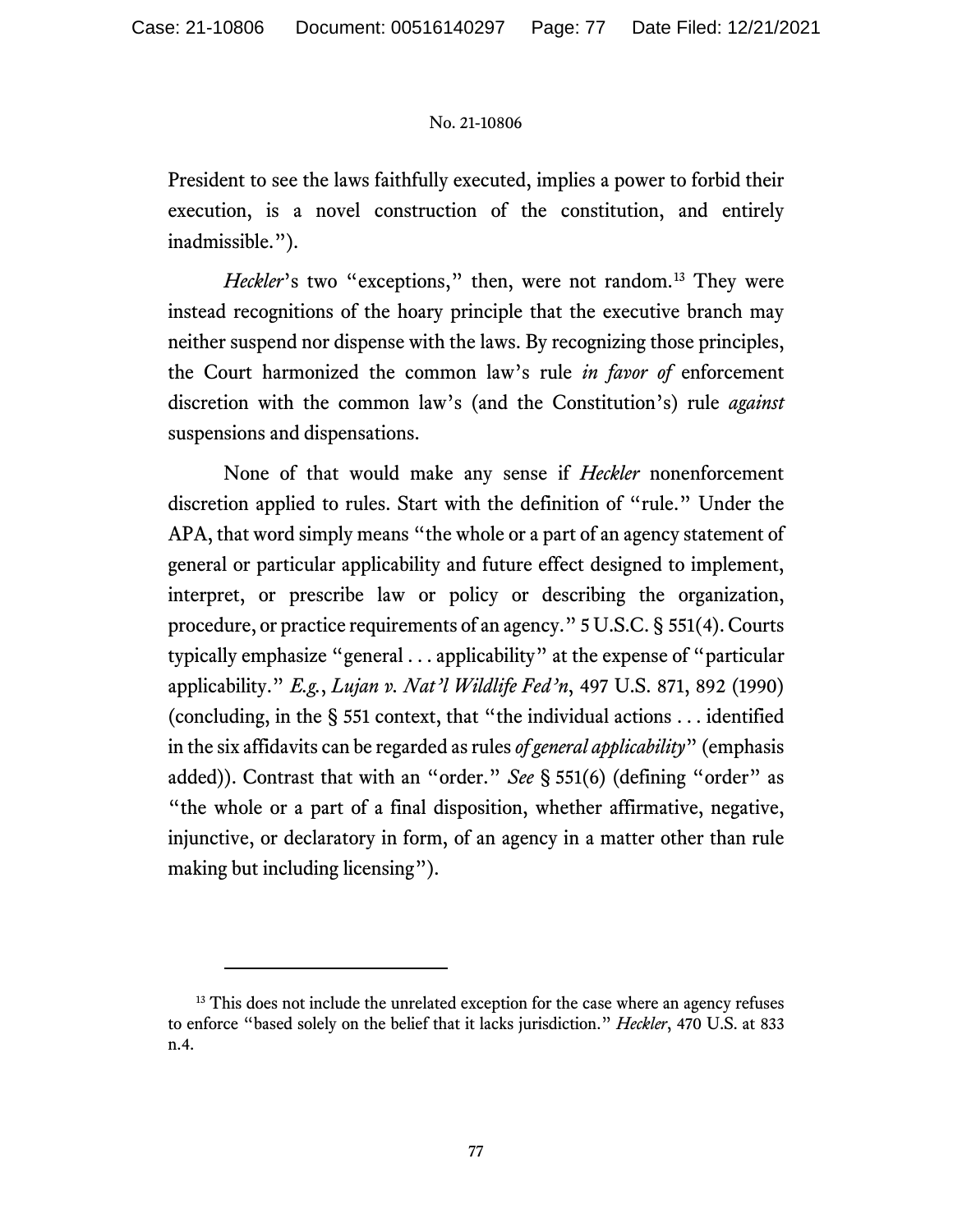The Government's contention that *Heckler* should apply to rules is reminiscent of the Stuarts. The heart of Charles II's 1672 suspension was that "the execution of all, and all manner of penal laws in matters ecclesiastical . . . be immediately suspended." Charles II, Declaration of Indulgence (Mar. 15, 1672). And James II's suspension similarly proclaimed "that from henceforth the execution of all and all manner of penal laws in matters ecclesiastical . . . be immediately suspended." King James II, Declaration of Indulgence (Apr. 4, 1687). Thus, suspending a law is nothing more than (a) announcing a refusal to enforce that law (as per *Heckler*) and (b) applying that refusal on a generalized, prospective basis (*à la* "rule" under § 551(4)). To apply *Heckler* to rules, then, would be to contort the Supreme Court's precedent into a rejection of the English Bill of Rights of 1689. That simply can't be right.

Once we recognize that *Heckler* nonreviewability applies only to *orders* and not *rules*, the problem disappears entirely. The Stuart suspensions are ineligible for the nonreviewability presumption precisely because those suspensions would be, in today's parlance, "rules of general applicability" under the APA. *See Lujan*, 497 U.S. at 892. The common law left the executive free to leave the law unenforced in *particular* instances and at *particular moments* in time. *See, e.g.*, *Confiscation Cases*, 74 U.S. at 457–59, 462 (recognizing the executive's nonreviewable discretion to simultaneously dismiss several civil forfeiture proceedings it had instituted). But the English Bill of Rights, followed by the Constitution, explicitly forbade the executive from nullifying whole statutes by refusing to enforce them on a *generalized* and *prospective* basis.

# iv.

That is why the Supreme Court and the Fifth Circuit have consistently read *Heckler* as sheltering one-off nonenforcement decisions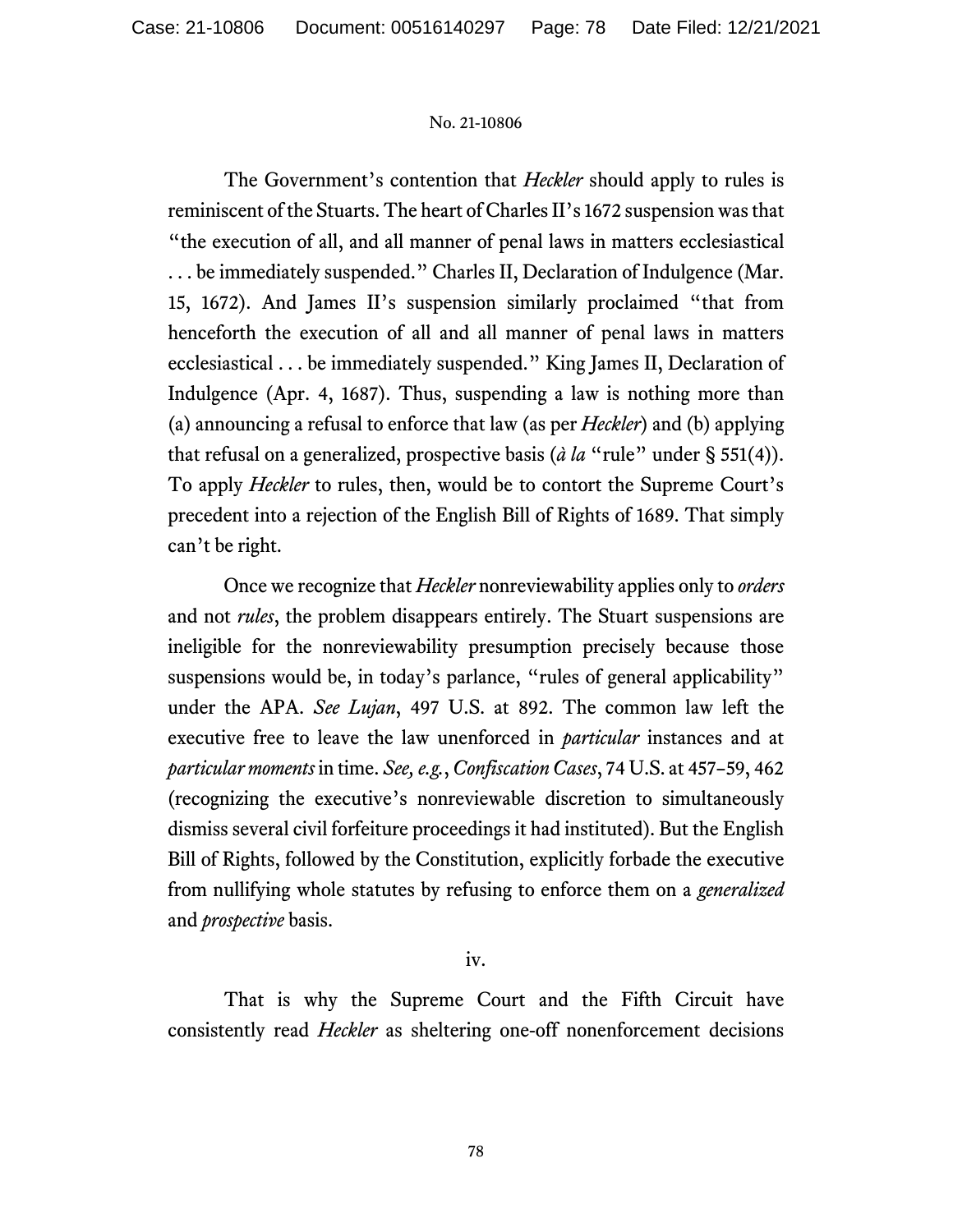rather than decisions to suspend entire statutes. *Heckler*'s progeny never has allowed the executive to affirmatively enact prospective, class-wide rules without judicial review.

*Heckler* itself, as discussed above, contains no hint of an intent to allow such suspension. Likewise with *Motor Vehicle Manufacturers Ass'n of the United States, Inc. v. State Farm Mutual Automobile Insurance Co.*, 463 U.S. 29 (1983). The *State Farm* Court held that an agency rule is reviewable—even when the rule does nothing but remove preexisting legal constraints. *Id.* at 39–41. The National Highway Traffic Safety Administration had previously required (by rule) passive safety restraints in cars. *Id.* at 37. Then it issued a new rule that rescinded that requirement. *Id.* at 38. The Court had no trouble reviewing the new rule. *Id.* at 40–41.[14](#page-78-0)

*Massachusetts* confirms that *Heckler* doesn't apply to rulemaking. The Court there asked whether the *denial* of a petition for rulemaking—the mere decision not to make a rule—was reviewable. 549 U.S. at 527. The answer was a qualified yes: Such decisions are subject to limited review. *Id.* at 527– 28 (going on to explain the relevant differences between nonenforcement decisions and refusals to initiate rulemaking). But if the decision *not* to make a rule is subject to limited review under *Massachusetts*, how could the decision *to* make a rule be entirely exempt from review under *Heckler*?

<span id="page-78-0"></span><sup>14</sup> It's true that the Supreme Court decided *State Farm* before *Heckler*. But the *State Farm* Court acknowledged—and held inapplicable—the longstanding doctrine that "an agency's refusal to take action in the first instance" is nonreviewable. 463 U.S. at 39–41. Indeed, the Court acknowledged that "rescission is not unrelated to an agency's refusal to take action in the first instance," but went on to find the rescission reviewable precisely because the organic statute in question applied the APA's ordinary reviewability rules to the issue at hand. *Ibid.* Thus, applying *Heckler* to rules would seem to entail that *Heckler*  overturned *State Farm sub silentio*. *But see Heckler*, 470 U.S. at 839 (Brennan,J., concurring) (explaining that *Heckler* did not overturn *State Farm sub silentio*).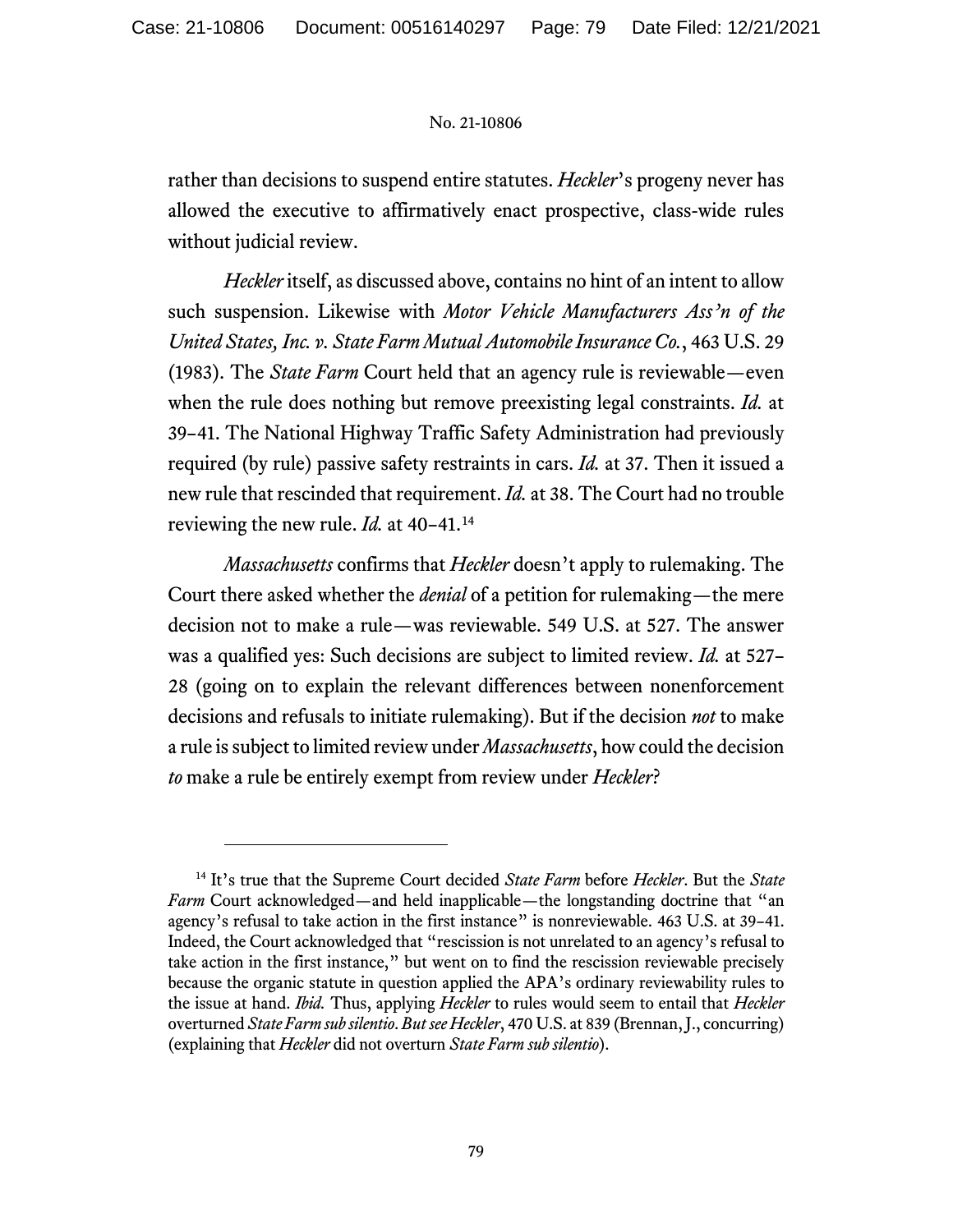And *United States v. Armstrong*, 517 U.S. 456 (1996), further underscores the point. There the Court considered a claim of race-based selective prosecution. *Id.* at 458. Before conducting its due process analysis, the Court noted that "[i]n the ordinary case, 'so long as the prosecutor has probable cause to believe that the accused committed an offense defined by statute, the decision whether or not to prosecute, and what charge to file or bring before a grand jury, generally rests entirely in his discretion.'" *Id.* at 464 (quoting *Bordenkircher v. Hayes*, 434 U.S. 357, 364 (1978)). That canonical formulation has everything to do with the decision whether to enforce a law against a given individual. It has nothing to do with flouting a statutory command as to an entire class of people, as DHS has done here. *See*  Part IV.B, *infra* pages 98–106 (explaining the statutory command). And it has less-than-nothing to do with engaging in APA rulemaking.

Our cases likewise apply *Heckler*, if at all, to one-off agency enforcement decisions rather than to agency rulemakings. *See, e.g.*, *Chao v. Occupational Safety & Health Rev. Comm'n*, 480 F.3d 320, 324 n.3 (5th Cir. 2007) (*Heckler* protected the Secretary of Labor's "prosecutorial discretion to cite only a single willful violation where the facts alleged would support numerous willful violations."); *Ellison v. Connor*, 153 F.3d 247 (5th Cir. 1998) (applying *Heckler* to an agency's decision not to issue an individual permit, where the governing statute provided no standard by which to judge such a decision); *Pub. Citizen, Inc. v. EPA*, 343 F.3d 449, 455 (5th Cir. 2003) (applying *Heckler* to the EPA's "decision not to issue [notices of deficiency] related to four aspects of" a Texas state program).

Apparently, the lone exception in this centuries-old line of cases was the now-vacated *Texas v. United States (Interim Enforcement)*, 14 F.4th 332 (5th Cir. 2021), *vacated by* \_\_ F.4th \_\_, 2021 WL 5578015 (5th Cir. Nov. 30, 2021) (en banc) (mem.). There, a combination of memos from DHS and its subagency Immigration and Customs Enforcement ("ICE") had established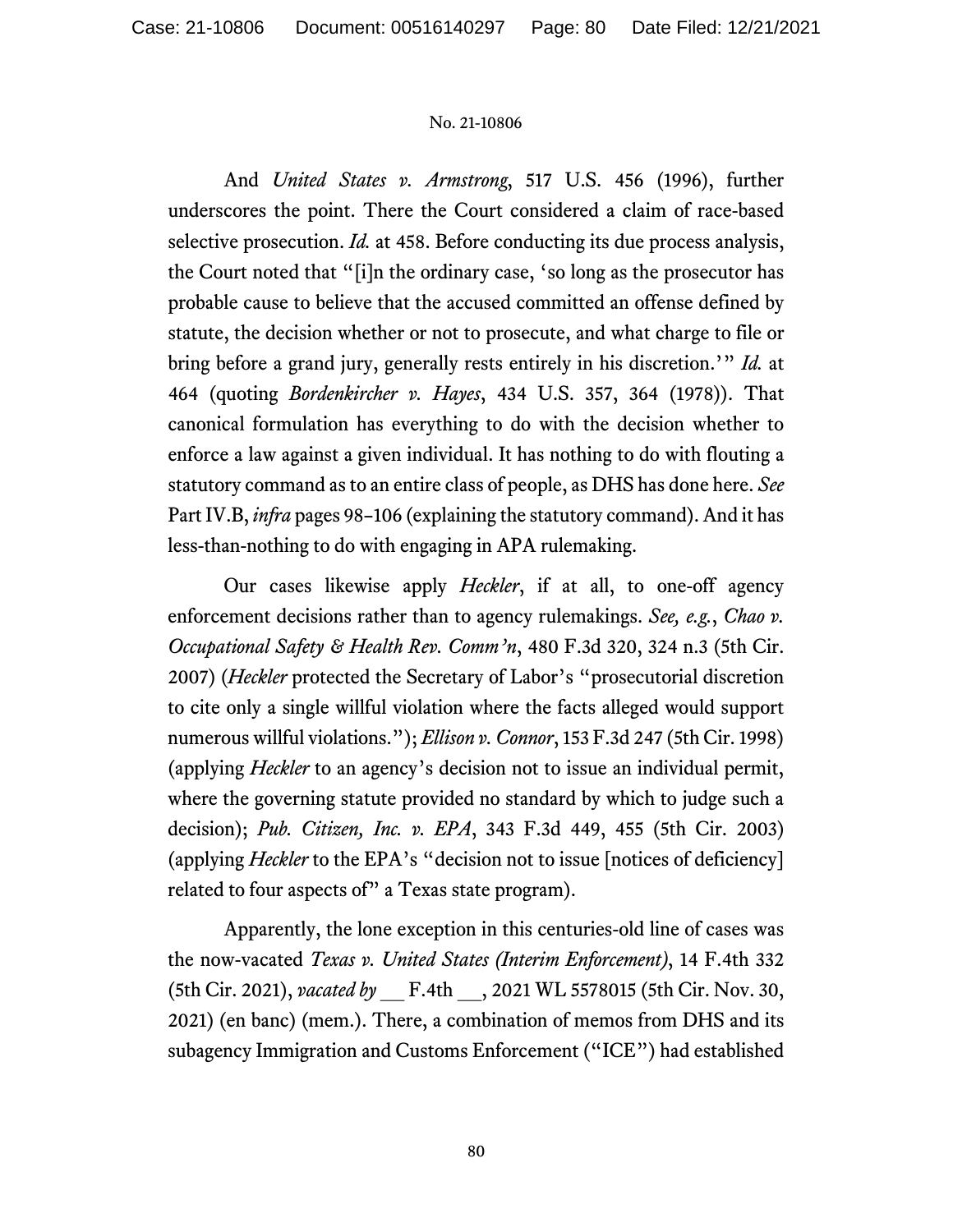new "interim enforcement priorities." *Id.* at 334. Those memos effectively created a class-based priority scheme governing agency decisions to arrest, detain, and remove aliens. *See id.* at 334–35*.* After the district court enjoined those memos' operation, a panel of our court granted the Government a partial stay pending appeal. *Ibid.* The panel, among other holdings, characterized the relevant part of the memos as mere nonenforcement and therefore held that part nonreviewable under *Heckler*. *See id.* at 336–40. It did so even though the memos in question were undisputedly rules. *See Texas v. United States*, 2021 WL 3683913, at \*51 (S.D. Tex. Aug. 19, 2021) ("[N]o Party disputes that the Memoranda are rules of some kind and, therefore, that the rulemaking provisions of the APA apply."). And it did so without any discussion of that fact or any recognition of its significance.

Because our en banc court vacated *Interim Enforcement*, we are left with no cases either in the Supreme Court or in our circuit applying *Heckler* to agency rules. Like Justice John Powell, *see supra* note 12, we conclude: "[We] do not remember, in any case in all our law (and [we] have taken some pains upon this occasion to look into it), that there is any such power in the [agency], and the case must turn upon that." *Seven Bishops*, 12 How. St. Tr. at 183. For all those reasons, we hold that *Heckler* cannot apply to agency actions that qualify as rules under 5 U.S.C. § 551(4).

v.

Now, we apply that principle to this case. The June 1 Termination Decision is a rule under 5 U.S.C. § 551(4). To see why, start with MPP itself. That was obviously a rule; it applied to DHS operations nationwide and on a prospective basis. *See Biden I*, 2021 WL 3603341, at \*5 (describing DHS's nationwide rollout of the program and noting it aimed "to ensure that certain aliens attempting to enter the U.S. illegally or without documentation, including those who claim asylum, *will* no longer be released into the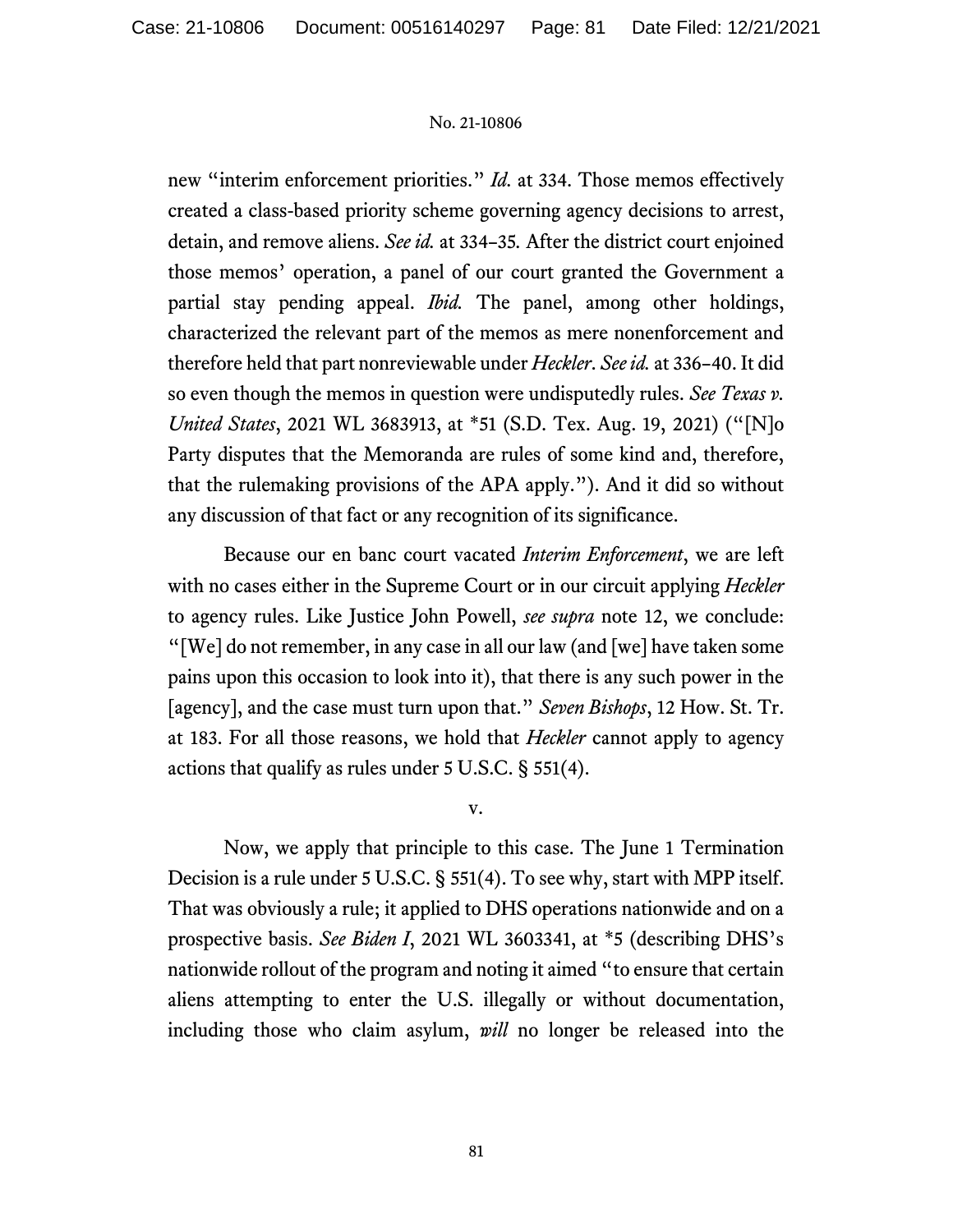country" (quotation omitted) (emphasis added)). So MPP was "an agency statement of general . . . applicability and future effect." § 551(4). And by directing agents to return certain aliens to Mexico, it either "prescribe[d] law or policy" or at the very least "describe[d] the organization, procedure, or practice requirements" of the agency. *Ibid.*; *see also Biden I*, 2021 WL 3603341, at \*5 (describing how MPP worked); *cf. DAPA*, 809 F.3d at 170–77 (holding DAPA required notice and comment on the ground it was a *substantive* rule, which entails *a fortiori* it was a rule).

DHS's June 1 decision to terminate MPP was, therefore, also a rule. As just explained, MPP was "an agency statement of general . . . applicability and future effect" that either "prescribe<sup>[d]</sup> law or policy" or "describe<sup>[d]</sup> [agency] organization, procedure, or practice requirements. § 551(4). And that means terminating the policy necessarily was too. Because it entirely negated MPP's future effect, the Termination Decision was just as general and just as prospective as MPP itself. *See Regents*, 140 S. Ct. at 1933–34 (Kavanaugh, J., dissenting) (using similar reasoning to conclude rescinding DACA was a rule); *id.* at 1909 n.3 (majority opinion) (responding to Justice Kavanaugh's broader point without contesting the rescission's status as a rule). Because the Termination Decision was a rule, *Heckler* does nothing to affect our power to review it.<sup>[15](#page-81-0)</sup>

<span id="page-81-0"></span><sup>&</sup>lt;sup>15</sup> We hasten to underscore the limits of this holding. The parties have not asked us to decide whether this rule requires notice and comment, and we express no view on that issue. Indeed, not all rules *do* require notice and comment. That is why the *DAPA* court, for example, had to dedicate multiple pages to the question whether DAPA (which was undisputedly a rule) was a *substantive* rule that required notice and comment. 809 F.3d at 170–77.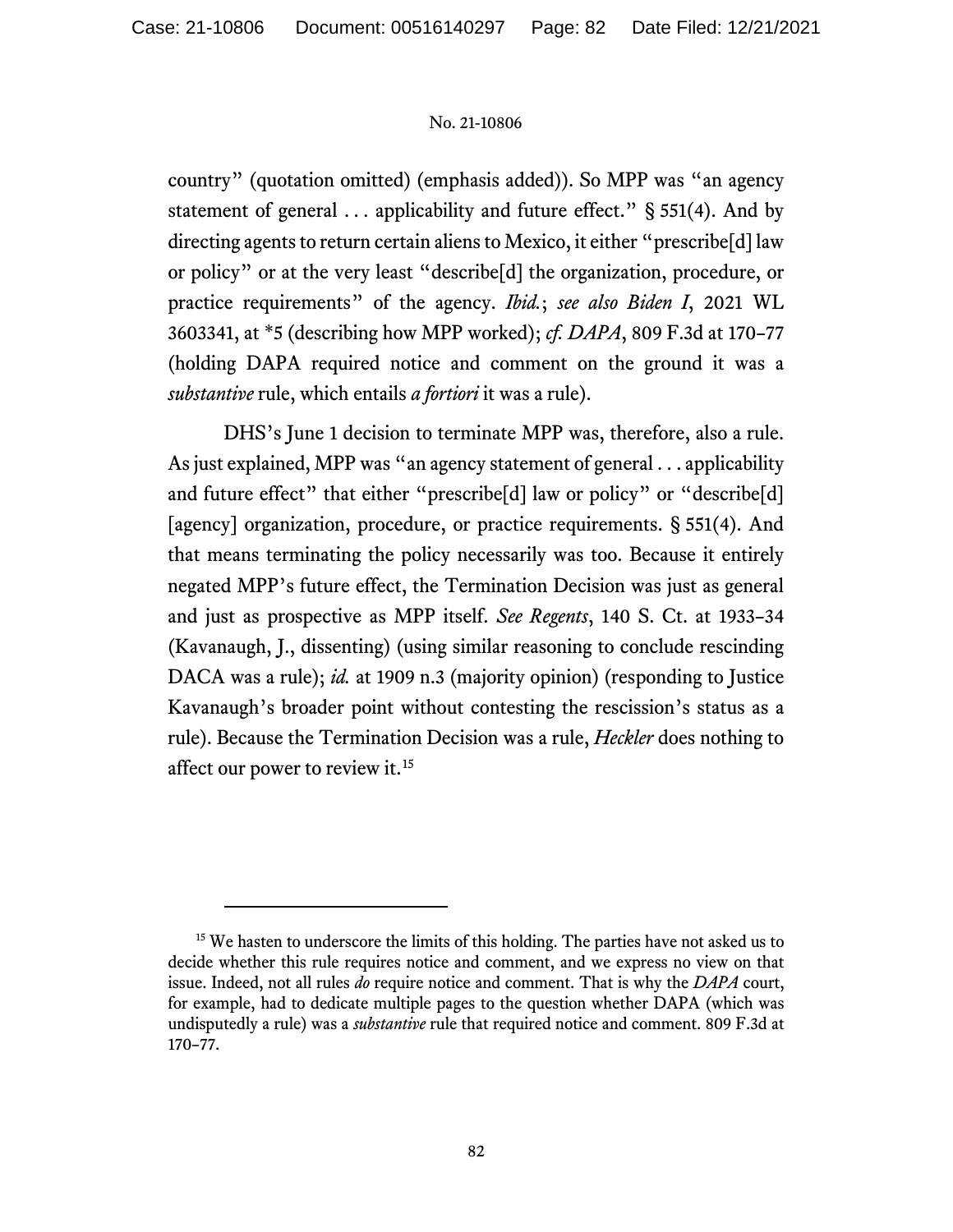vi.

The Government offers two responses, but they are unpersuasive. First, it says *Lincoln* held *Heckler* can apply to rulemakings. But that's wrong. The *Lincoln* Court applied *Heckler* nonreviewability to an agency's "allocation of funds from a lump-sum [congressional] appropriation." *Lincoln*, 508 U.S. at 192. For one thing, the discretionary allocation of funds is not the same as refusing to follow a statute. The Court also explicitly refused to hold that the allocation in question was a rule. *Id.* at 196–97. And the Government's (over)reading of *Lincoln* would set it at odds with the more recent *Massachusetts*—a case whose holding, we reiterate, would make no sense if *Heckler* applied to rules.

The Government next invokes *Heckler* as sound public policy. The idea seems to be that because the policy concerns underlying *Heckler* are in play here, nonreviewability must apply—even though the agency action in question is a rule rather than an order. But this argument is inconsistent with the very opinion it cites.

The *Heckler* Court did indeed list some of the "many" reasons for its rule. 470 U.S. at 831–32. First, "an agency decision not to enforce often involves a complicated balancing of a number of factors which are peculiarly within its expertise." *Id.* at 831. Second, "when an agency refuses to act it generally does not exercise its coercive power over an individual's liberty or property rights, and thus does not infringe upon areas that courts often are called upon to protect." *Id.* at 832 (emphasis omitted). And third, "an agency's refusal to institute proceedings shares to some extent the characteristics of the decision of a prosecutor in the Executive Branch not to indict—a decision which has long been regarded as the special province of the Executive Branch." *Ibid.* 

But immediately after its policy discussion, the Court said this: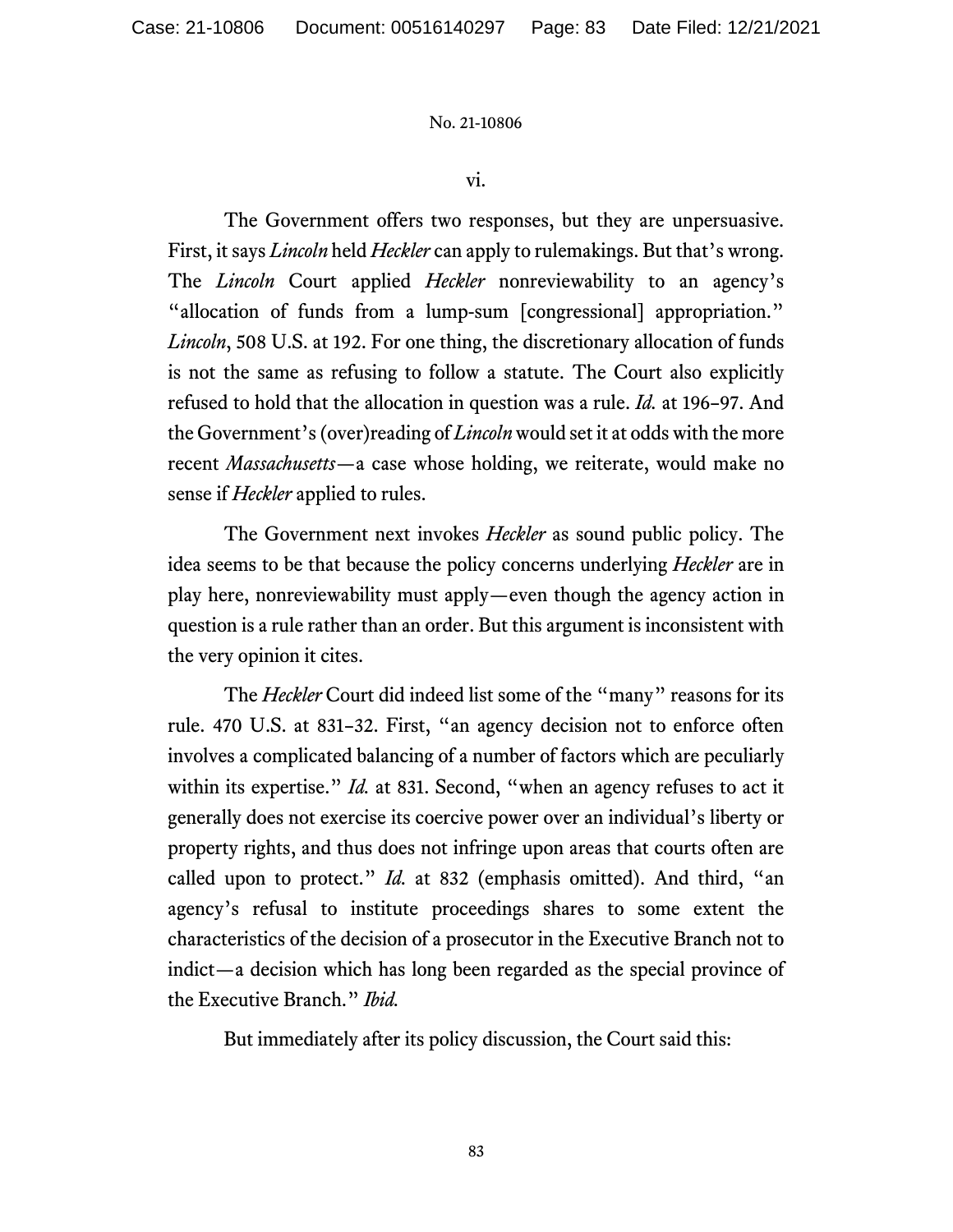We of course *only* list the above concerns to facilitate understanding of our conclusion that an agency's decision not to take enforcement action should be presumed immune from judicial review under § 701(a)(2). For good reasons, such a decision has traditionally been 'committed to agency discretion,' and we believe that the Congress enacting the APA did not intend to alter that tradition.

*Ibid.* (emphasis added); *see also Armstrong*, 517 U.S. at 458–64 (laying out the rule in similar terms, without any suggestion that policy concerns justify its expansion). So the rule, which comes from the common law, is simply that one-off decisions not to act get a presumption of nonreviewability. The policy rationales behind that rule are just that: policy rationales.

And that is how our court has treated them. We consistently lay out and apply the *Heckler* rule in pure nonenforcement terms—and we discuss the underlying policy separately, if at all. *See, e.g.*, *Rollerson v. Brazos River Harbor Navigation Dist. of Brazoria Cnty. Tex.*, 6 F.4th 633, 644–45 (5th Cir. 2021) (laying out the rule and only then discussing its justifications); *Gulf Restoration Network v. McCarthy*, 783 F.3d 227, 233–34 (5th Cir. 2015) (similar); *Pub. Citizen*, 343 F.3d at 464–65 (similar). *But see Texas Interim*, 14 F.4th at 336–40.

Nor does our holding create a slippery slope. One might worry that, if *Heckler* can't apply to rules, every agency document (for example, a nonbinding priority memo) would be *ipso facto* reviewable. But that's mistaken: Most agency memos are not final agency action under 5 U.S.C. § 704. And they are nonreviewable for that reason (or for others)—not because of *Heckler*. The Termination Decision, in contrast, is *both* ineligible for *Heckler and* qualifies as final agency action under § 704. *See* Part II.A.1, *supra* pages 14–17; *accord EEOC*, 933 F.3d at 441–44 (concluding a supposed "Guidance" document was in fact final agency action because it bound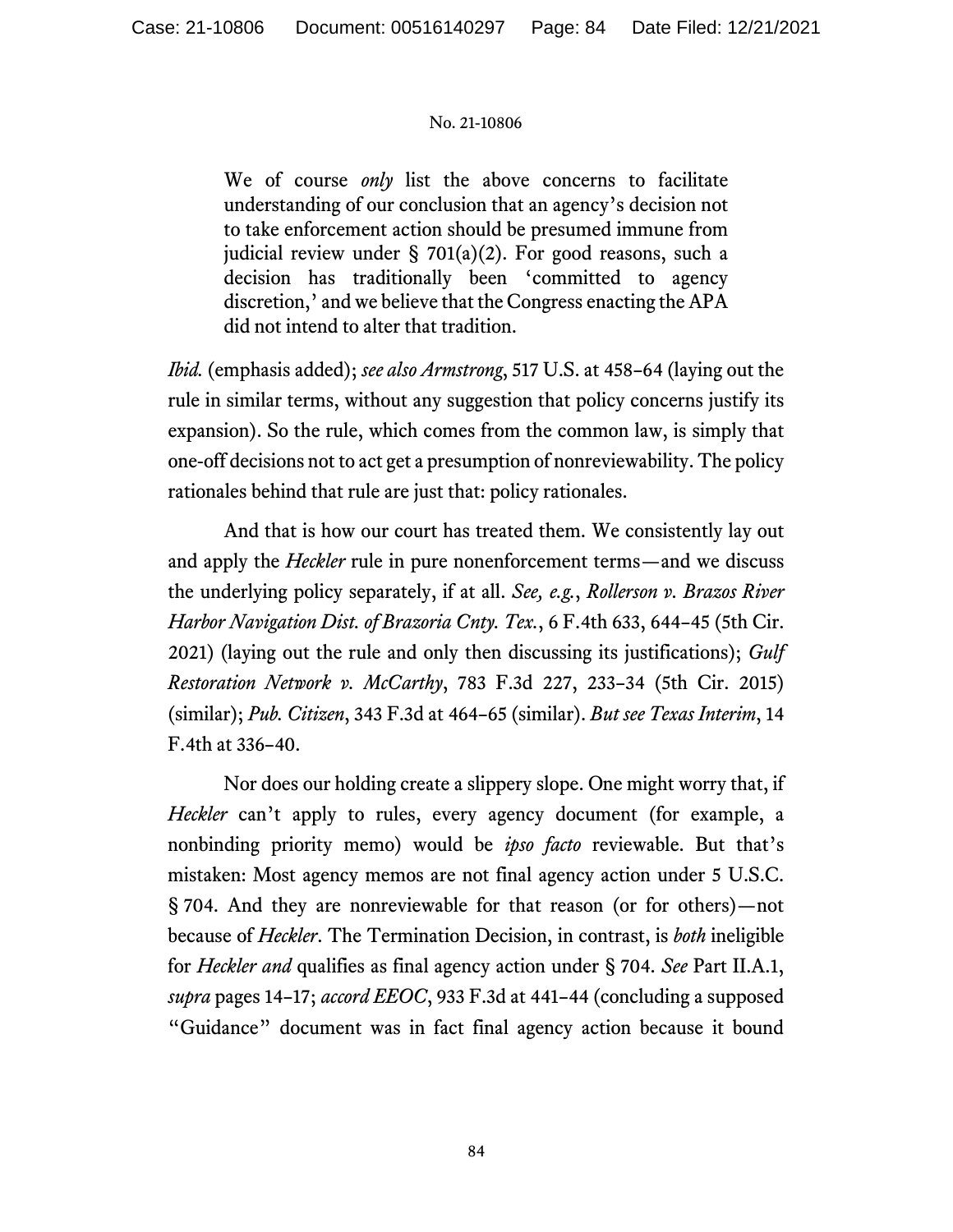EEOC staff). And it's reviewable only because both are true—and because no other reviewability hurdle stands in the way in this case.

b.

In the previous section, we discussed English law, American law, *Heckler*, and *Heckler*'s progeny to show that *Heckler*'s unreviewability holding does not apply to agency rules. But even if every word of that preceding section were wrong—that is, even if *Heckler*'s unreviewability holding *could* apply to agency rules—it still would not apply here. That's for two reasons.

The first reason is simple. As the district court pointed out:

[T]he MPP program is not about enforcement proceedings *at all*. Any alien eligible for MPP has already been placed into enforcement proceedings under Section 1229a. The only question MPP answers is *where* the alien will *be* while the federal government pursues removal — in the United States or in Mexico.

*Biden I*, 2021 WL 3603341, at \*16. That is precisely correct. *See Heckler*, 470 U.S. at 832 (describing "our conclusion that an agency's decision *not to take enforcement action* should be presumed immune from judicial review under § 701(a)(2)" (emphasis added)). Up until this point, we have assumed for the sake of argument that deciding to terminate MPP is nothing more than deciding to leave the INA entirely unenforced against a class of individuals. But that isn't true. Terminating MPP does not leave the INA *un*enforced; it just leaves the INA *mis*enforced—that is, enforced in a way that's inconsistent with the statute itself. The decision is whether to detain aliens while § 1229a proceedings are pending, return aliens to Mexico while § 1229a proceedings are pending, or do something else (like parole) while § 1229a proceedings are pending. No matter which way *that* decision goes, the § 1229a proceeding goes on. The Government is still engaged in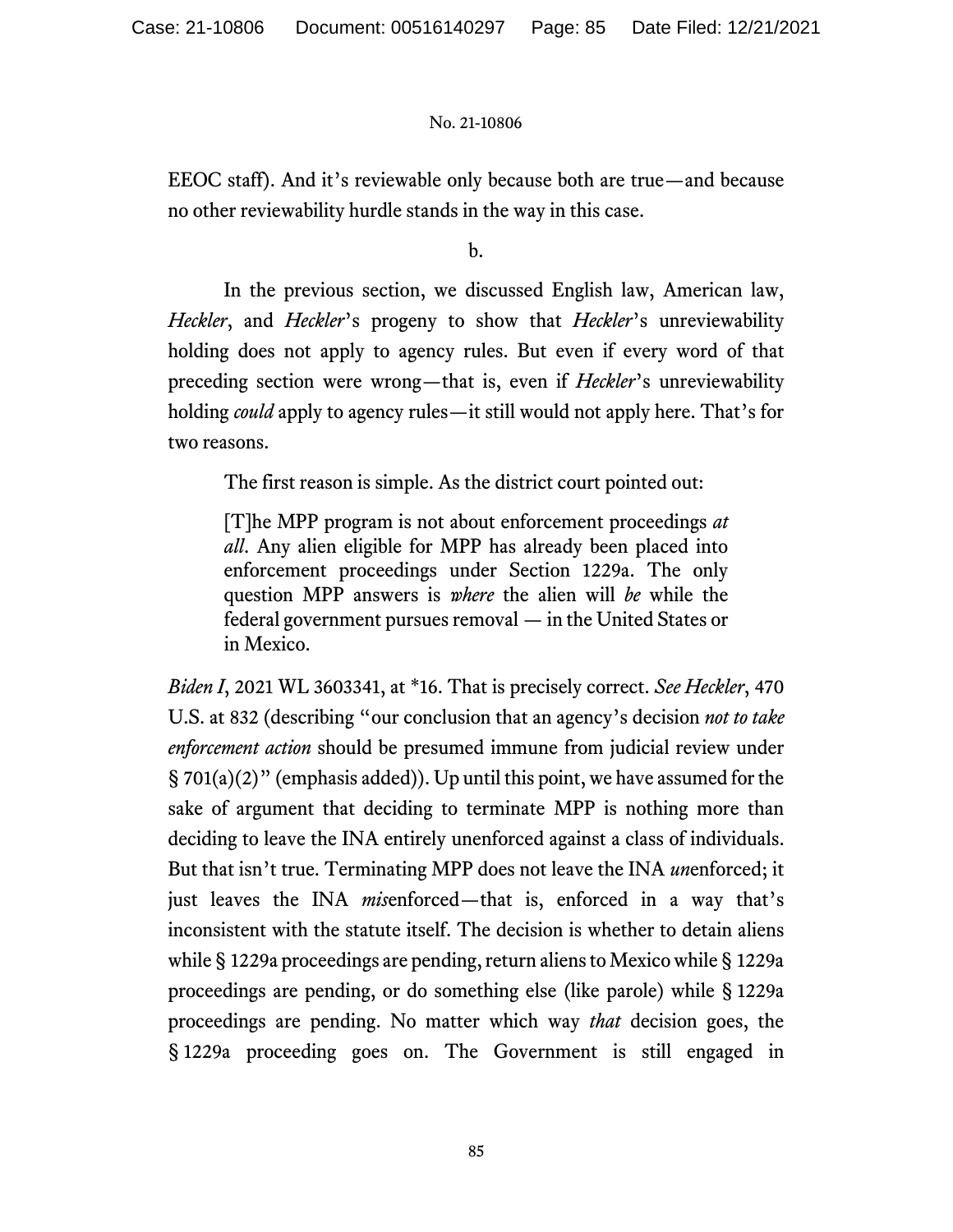enforcement—even if it chooses to do so in a way that ignores the statute. That's obviously not nonenforcement.

Second and independent, we explained in *DAPA* that an agency action "need not directly confer public benefits" to be "more than nonenforcement." 809 F.3d at 166–67. Instead, "removing a categorical bar on receipt of [governmental] benefits and thereby making a class of persons newly eligible for them 'provides a focus for judicial review.'" *Ibid.* (quoting *Heckler*, 470 U.S. at 832). That's so even if the agency retains the ability to undo its decision in any particular case in the future. *Ibid.* (explaining "[r]evocability . . . is not the touchstone for whether agency action is reviewable").

As discussed above, the district court found that MPP's termination will result in the parole of many aliens (under 8 U.S.C. § 1182(d)(5)) whom DHS otherwise would have returned to Mexico. The Government's brief, of course, confirms that the plan is indeed to give widespread parole to the class of aliens whom it can't or won't detain. And under Texas law, § 1182(d)(5) parole satisfies the state's "lawful presence" requirement—which is a prerequisite to obtaining a Texas driver's license. *See* Part II.C.2.b, *supra* pages 54–57. To be sure, status as a § 1182(d)(5) parolee is not *sufficient* for obtaining a license in Texas. But it is one way of satisfying the *necessary* condition of lawful status. Thus, MPP's termination functions to "remov[e] a categorical bar on receipt of [public] benefits and thereby mak[e] a class of persons newly eligible for them." *DAPA*, 809 F.3d at 167. The removal of that bar "provides a focus for judicial review." *Heckler*, 470 U.S. at 832; *accord DAPA*, 809 F.3d at 167.

Indeed, the executive branch has historically used parole *precisely* as a means of removing bars that would otherwise stand between an alien and governmental benefits. As one treatise explains: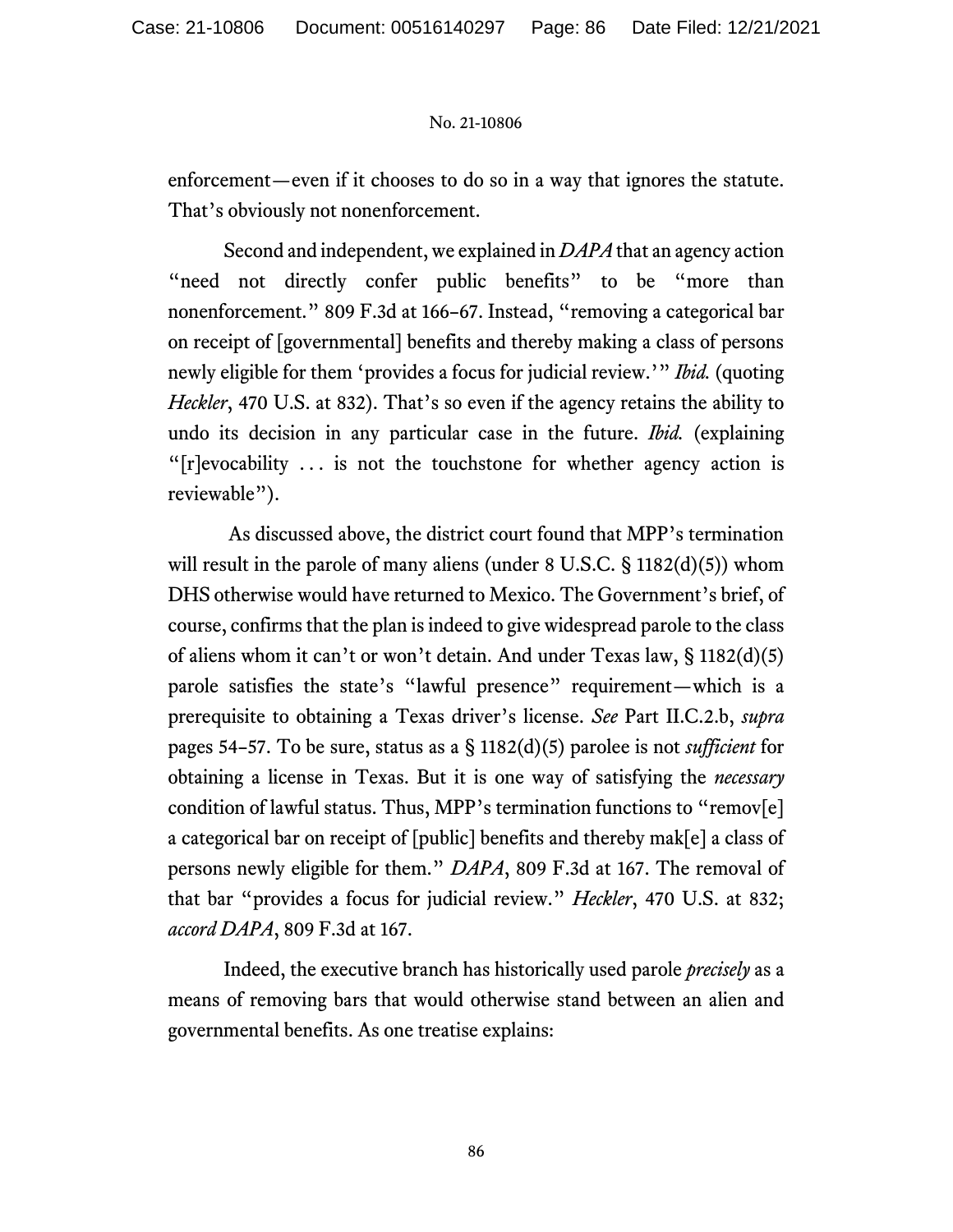Parole under  $\lceil \S 1182(d)(5)(A) \rceil$  has many different uses. The government has granted parole as an alternative to admission, for example for noncitizens who do not qualify for an admission category but have an urgent need for medical care in the United States; or who qualify for a visa but are waiting for it to become available.

Aleinikoff et al., *supra*, at 299 (also explaining that "[*e*]*ven after* a noncitizen's parole ends, the fact that she has been paroled may help make her eligible for adjustment of status to lawful permanent resident" (emphasis added)). So it's easy to see how the termination of MPP—and the Government's substitution of parole—"remov[es] a categorical bar on receipt of [public] benefits." *DAPA*, 809 F.3d at 167.

The Government responds that DHS didn't specifically tell immigration officers how to use the parole power. It adds that not all parolees are eligible for employment authorization. But neither point is responsive. That's because MPP's termination (*i.e.*, DHS's refusal to return abovecapacity aliens to Mexico), coupled with DHS's limited detention capacity and its limited options for handling above-capacity aliens, *necessarily entails* that DHS will parole those aliens. What else could it do? So the Government offers no reason to doubt the Termination Decision, by offering class-wide parole to above-capacity aliens, removes a categorical bar on those aliens' ability to obtain Texas driver's licenses.

c.

Even if *Heckler* could apply in theory, the statute's text would rebut it in actuality. As the *Heckler* Court explained, "the presumption [that nonenforcement decisions are unreviewable] may be rebutted where the substantive statute has provided guidelines for the agency to follow in exercising its enforcement powers." 470 U.S. at 832–33. That is precisely what Congress did when it phrased  $\S$  1225(b)(2)(A) in mandatory terms. We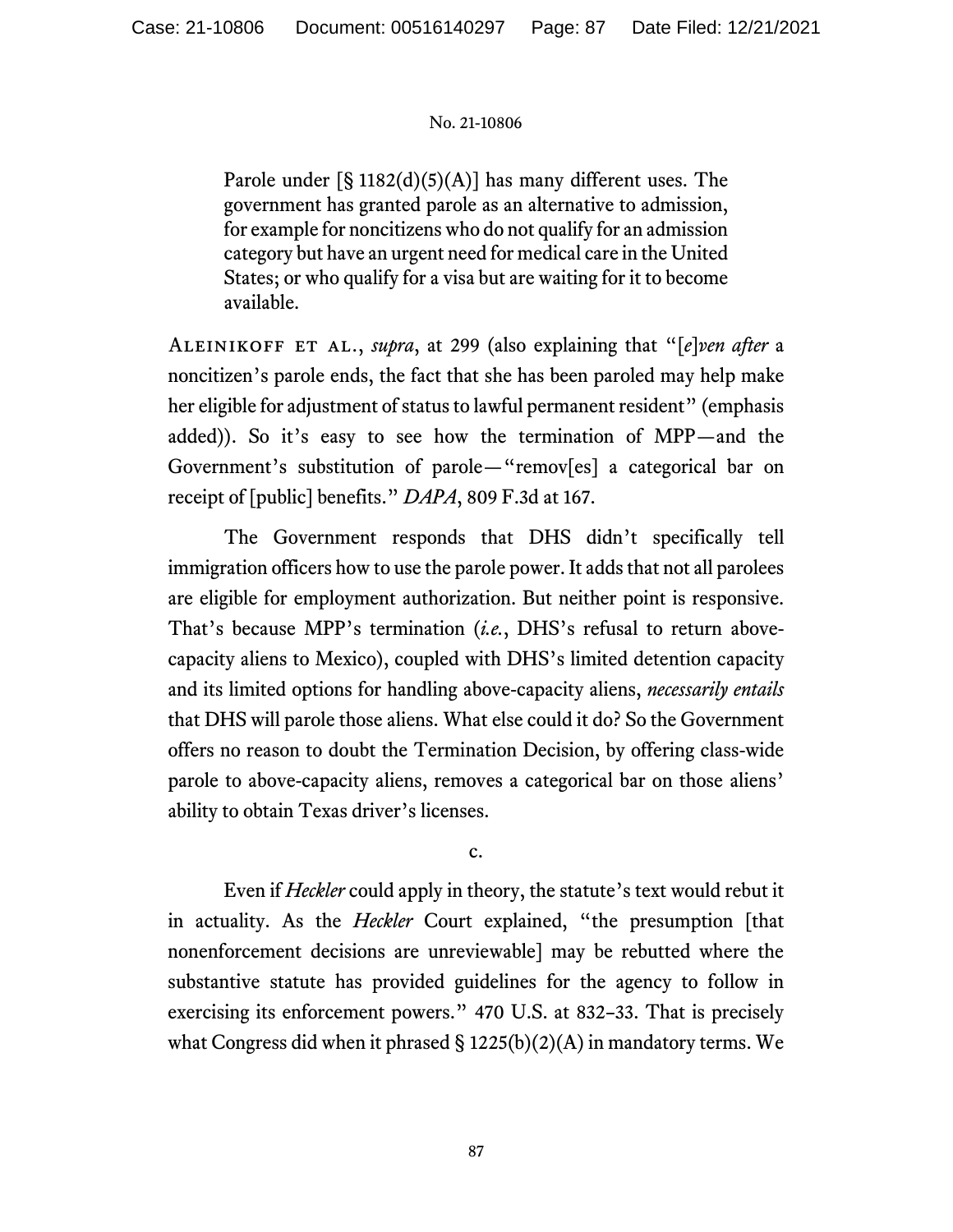discuss the statutory interpretation point below. *See* Part IV.B, *infra* pages 98–106. That discussion will explain exactly the statutory guidelines that would suffice to overcome *Heckler* even if it could in theory apply to something like the Termination Decision. *Cf. Hawkins*, 16 F.4th at 156 (holding over a dissent that regulatory text, which featured a mandatory/permissive distinction less clear than the distinction at issue here, provided the relevant guidelines and thereby overrode *Heckler*).

# IV.

At long last, we've reached the merits. We confront two issues. First, was the Termination Decision arbitrary and capricious under the APA? Yes. Second, was the Termination Decision contrary to the text of 8 U.S.C. § 1225? Again, yes.

# A.

The APA directs courts to "hold unlawful and set aside agency action[s]" that are "arbitrary, capricious, an abuse of discretion, or otherwise not in accordance with law." 5 U.S.C. § 706(2). "The APA's arbitrary-andcapricious standard requires that agency action be reasonable and reasonably explained." *FCC v. Prometheus Radio Project*, 141 S. Ct. 1150, 1158 (2021). While applying this "deferential" standard, we must not "substitute" our "own policy judgment for that of the agency." *Ibid.* But we must ensure that "the agency has acted within a zone of reasonableness and, in particular, has reasonably considered the relevant issues and reasonably explained the decision." *Ibid.* "Put simply, we must set aside any action premised on reasoning that fails to account for relevant factors or evinces a clear error of judgment." *Univ. of Tex. M.D. Anderson Cancer Ctr. v. HHS*, 985 F.3d 472, 475 (5th Cir. 2021) (quotation omitted). This review "is not toothless." *Sw. Elec. Power Co. v. EPA*, 920 F.3d 999, 1013 (5th Cir. 2019). "In fact, after *Regents*, it has serious bite." *Wages & White Lion Invs., LLC v. FDA*, 16 F.4th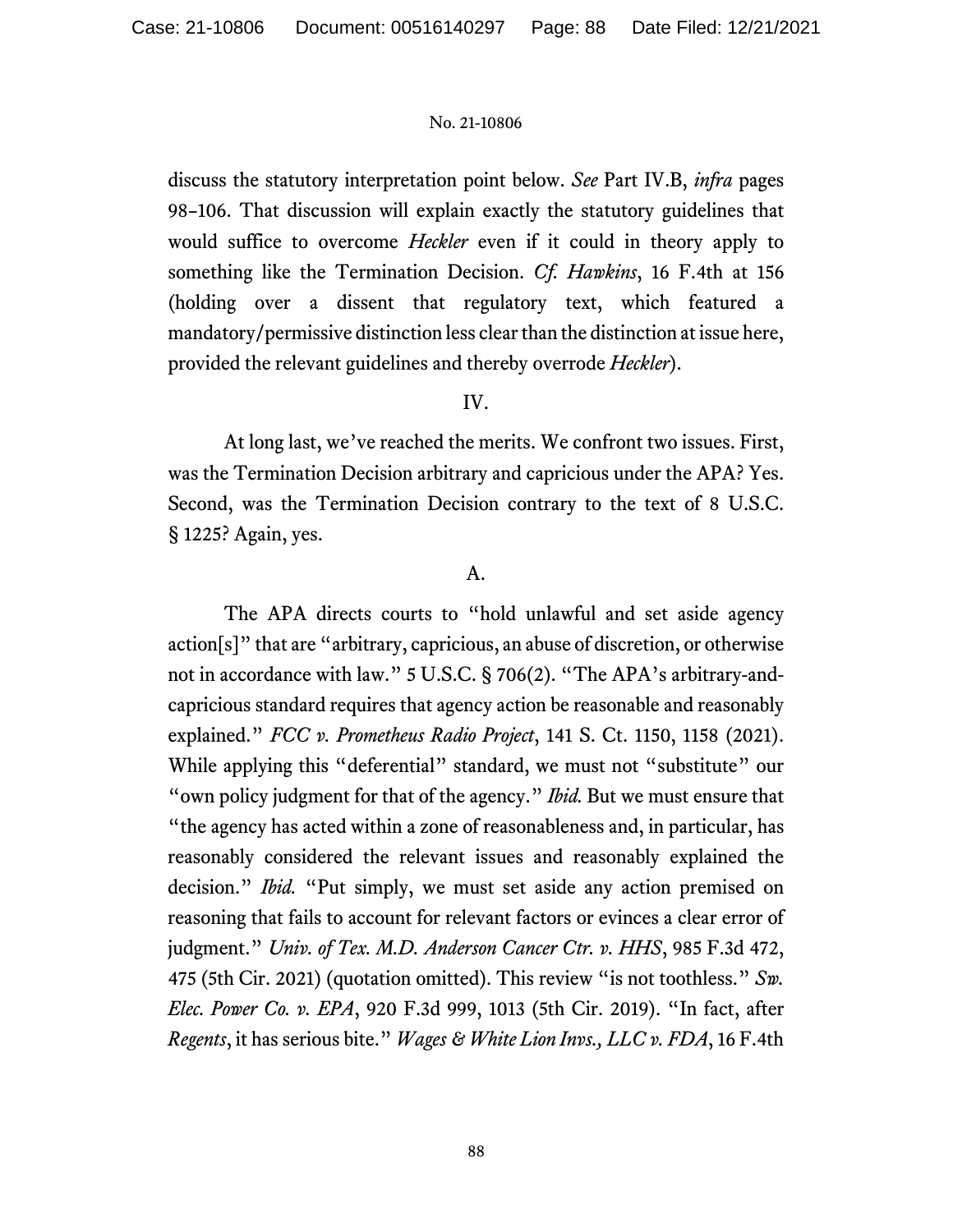1130, 1136 (5th Cir. 2021). And in all events, we can consider only the reasoning "articulated by the agency itself"; we cannot consider *post hoc*  rationalizations. *State Farm*, 463 U.S. at 50; *see also Regents*, 140 S. Ct. at 1909 ("An agency must defend its actions based on the reasons it gave when it acted.").

DHS failed to consider several "relevant factors" and "important aspect[s] of the problem" when it made the Termination Decision. *Michigan v. EPA*, 576 U.S. 743, 750, 752 (2015) (quotations omitted). These include (1) the States' legitimate reliance interests, (2) MPP's benefits, (3) potential alternatives to MPP, and (4) the legal implications of terminating MPP. We address each in turn. Then we (5) address an overarching counterargument from the Government.

1.

DHS "failed to address whether there was legitimate reliance on" MPP. *Regents*, 140 S. Ct. at 1913 (quotation omitted). That alone is fatal. *See ibid.* ("It would be arbitrary and capricious to ignore such matters." (quotation omitted)).

The seven-page memo that accompanied the June 1 Termination Decision didn't directly mention any reliance interests, and certainly not those of the States. The closest it got was a reference to "the impact [terminating MPP] could have on border management and border communities." But it then made clear that "border communities" include *only* "nongovernmental organizations and local officials"—with no mention whatsoever of border states. And the vague reference to "border management" is insufficient to show specific, meaningful consideration of the States' reliance interests. Given the Supreme Court's explanation that border states "bear[] many of the consequences of unlawful immigration," *Arizona v. United States*, 567 U.S. 387, 397 (2012), one would expect a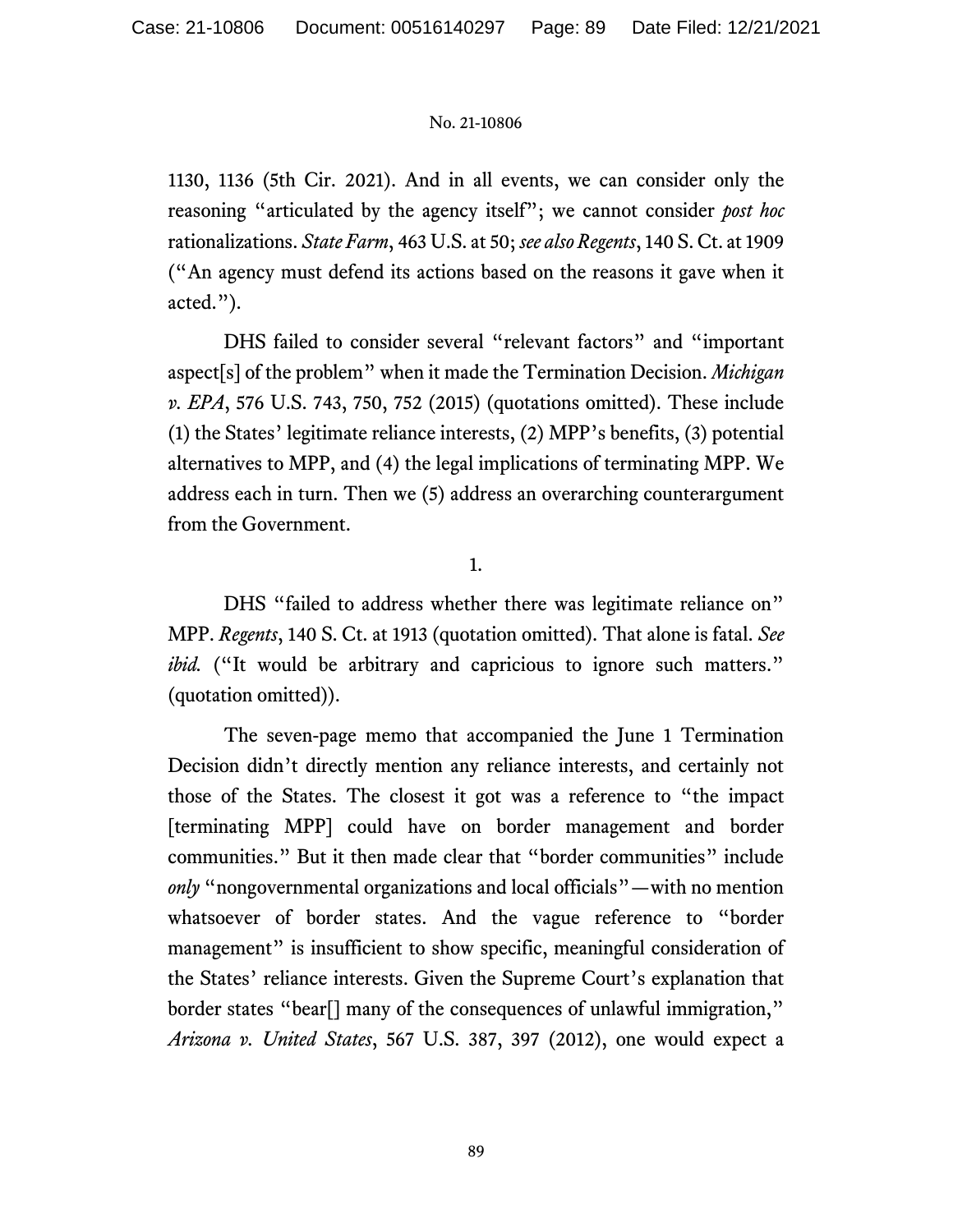"reasonable and reasonably explained" memo to mention the issue at least once, *Prometheus*, 141 S. Ct. at 1158.

The Agreement between DHS and Texas underscores the reliance interests at play—and DHS's awareness of them. The Agreement stipulated, *inter alia*:

- "Texas, like other States, is directly and concretely affected by changes to DHS rules and policies that have the effect of easing, relaxing, or limiting immigration enforcement."
- "The harm to Texas is particularly acute where its budget has been set months or years in advance and it has no time to adjust its budget to respond to DHS policy changes."
- "[A]n aggrieved party will be irreparably damaged."

And the Agreement went on to describe itself as "a binding and enforceable commitment between DHS and Texas." Thus, the Agreement *both* demonstrates DHS's prior knowledge of the States' reliance interests *and* affirmatively created reliance interests all its own. DHS's failure to consider those interests when it terminated MPP was arbitrary and capricious. *See Regents*, 140 S. Ct. at 1913.

Astonishingly, the Government responds that DHS had *no* obligation to consider the States' reliance interests at all. Yet again, that "contention is squarely foreclosed by *Regents*." *Biden II*, 10 F.4th at 553. There, the Supreme Court acknowledged that DACA was a discretionary program. *Regents*, 140 S. Ct. at 1910. Still, the Court faulted DHS for not considering reliance interests. As the Court explained, "[w]hen an agency changes course . . . it must be cognizant that longstanding policies may have engendered serious reliance interests that must be taken into account." *Id.* at 1913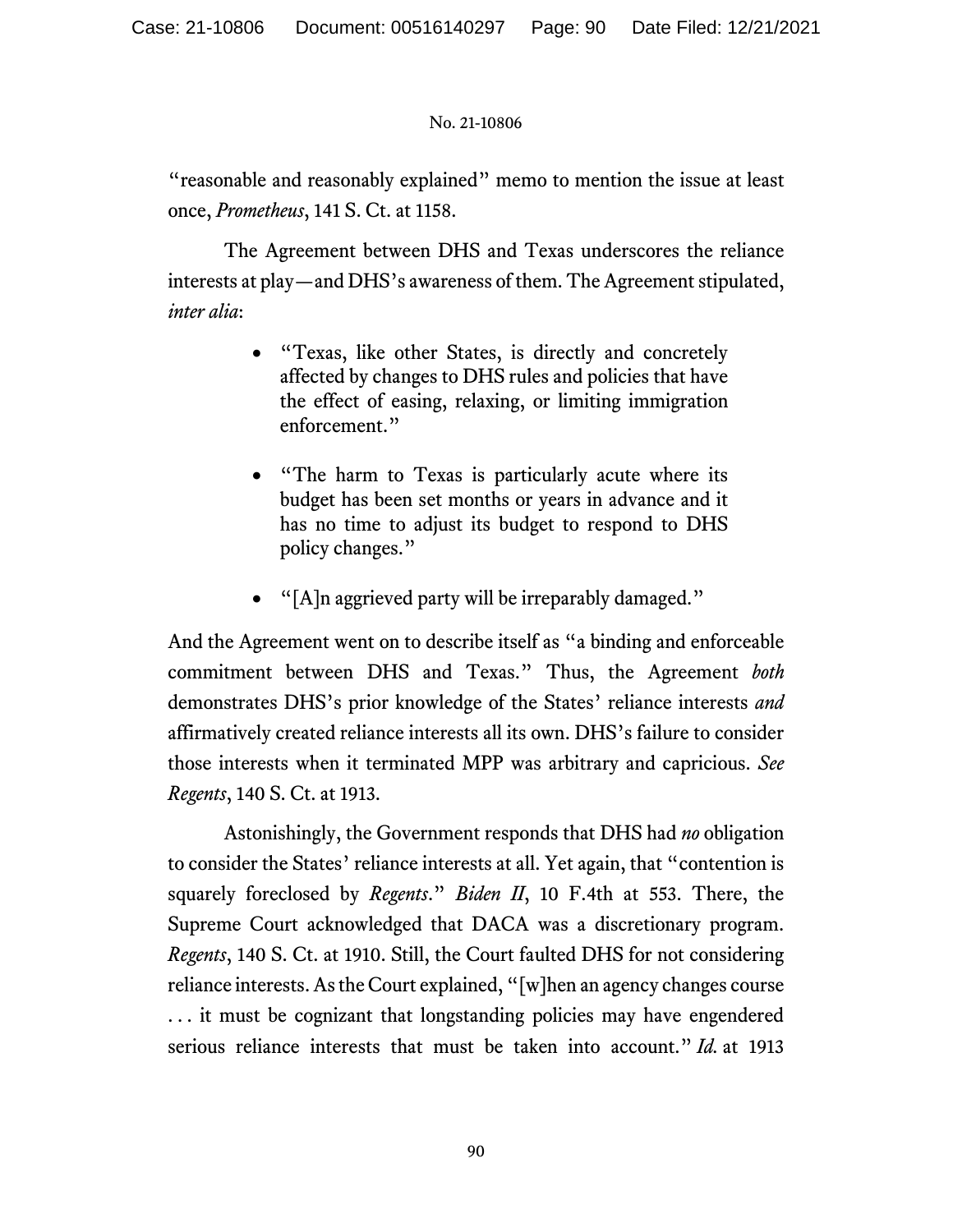(quotation omitted). That included the States' reliance interests. *See id.* at 1914 (highlighting assertions that "States and local governments could lose \$1.25 billion in tax revenue each year"). So if DHS must consider states' reliance interests before terminating DACA—a discretionary immigration program—then it must do so before terminating MPP.

The Government interprets *Regents* differently. On its view, *Regents* "said that legitimate reliance interests were 'one factor to consider' . . . it did not categorically hold that costs to States must be considered in undertaking any and all agency actions." (quoting 140 S. Ct. at 1914). But that's not what *Regents* said. The Court was clear that agencies must consider reliance interests, and that failure to do so is arbitrary and capricious. *See* 140 S. Ct. at 1913 (explaining that "[i]t would be arbitrary and capricious to ignore" reliance interests and that "consideration [of any reliance interests] must be undertaken by the agency in the first instance" (quotation omitted)). And *Regents* contains not one hint that States' reliance interests somehow fall outside the general rule.

The Government next responds that the States lack "any cognizable reliance interests in MPP." And it faults the States for failing to provide a better accounting of the specific actions they took in reliance on MPP. There are three problems with that.

First, the Government's argument reads as if taken straight from the *Regents* dissent. The majority explicitly rejected the dissent's argument that "DACA recipients have no legally cognizable reliance interests." 140 S. Ct. at 1913 (quotation omitted). Instead, explained the majority, agencies "must" assess the strength of reliance interests (even *weak* interests, it seems) "in the first instance." *See ibid.* That's at least as true here as it was there.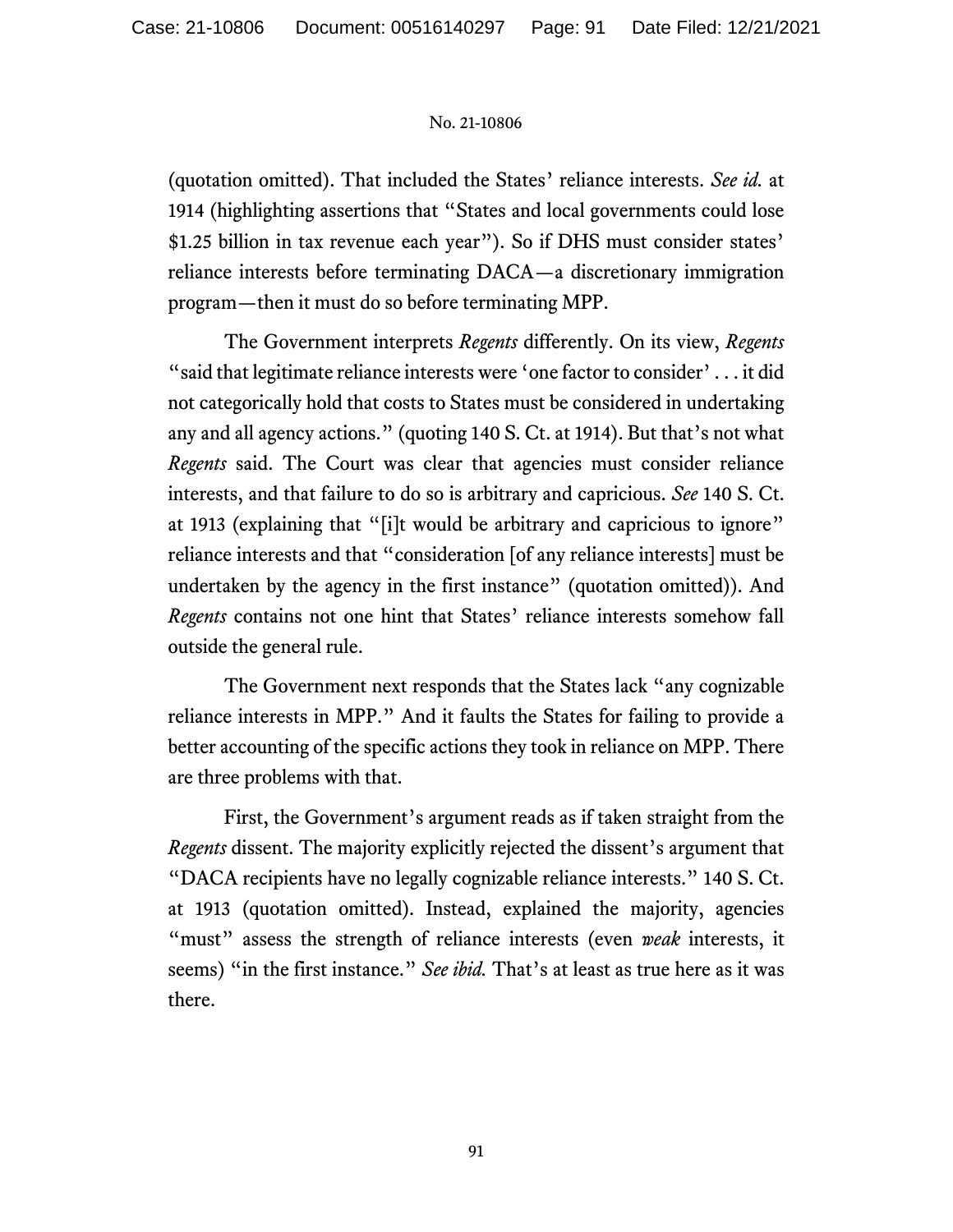Second, the Government premises its cognizability argument on its related contention that the Termination Decision does nothing to injure the States. But of course, we've already held the opposite in the standing discussion above. *See* Part II.C.2, *supra* pages 52–63.

And third, this reasoning depends entirely on ignoring the Agreement—in which DHS explicitly acknowledged, in a manner akin to a liquidated-damages clause, that Texas would be "irreparably damaged" by DHS policy changes that relaxed strictures on illegal border crossings. Obviously, nothing like the Agreement existed in the *Regents* case; in fact, the DACA program expressly told its beneficiaries that their deferred-action status could be revoked for any reason or no reason, at any time, without any notice. *See* 140 S. Ct. at 1930–31 (Thomas, J., concurring in the judgment in part and dissenting in part). If that nonetheless created cognizable reliance interests, the Agreement *a fortiori* does the same.

2.

DHS failed to reasonably consider its own factual findings regarding the benefits of MPP. When a "new policy rests upon factual findings that contradict those which underlay [an agency's] prior policy," the agency must provide "a more detailed justification" than usual to avoid arbitrariness and capriciousness. *Fox*, 556 U.S. at 515. Yet DHS didn't address its own prior factual findings at all when it terminated MPP.

As the district court explained, DHS's October 2019 Assessment of MPP found that "aliens without meritorious claims—which no longer constitute[d] a free ticket into the United States—[were] beginning to voluntarily return home." *Biden I*, 2021 WL 3603341, at \*5 (quotation omitted). DHS also found that MPP addressed the "perverse incentives" created by allowing "those with non-meritorious claims [to] remain in the country for lengthy periods of time." *Id.* at \*6. (quotation omitted). These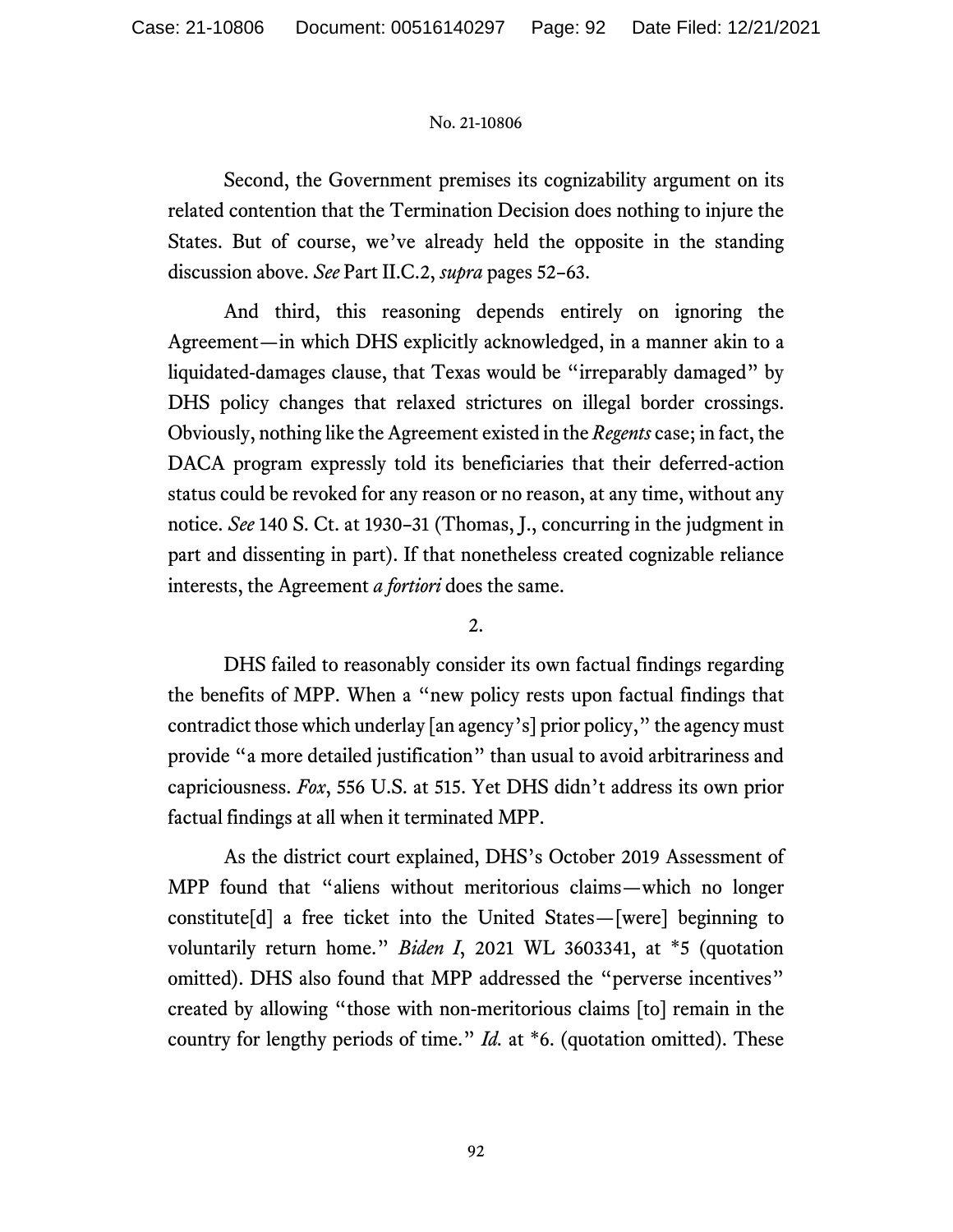benefits, DHS emphasized, were a "cornerstone" of the agency's immigration policy. *Id.* at \*5–6 (quotation omitted).

The Termination Decision "rest[ed] upon factual findings that contradict those which underlay" MPP. *Fox*, 556 U.S. at 515. "As an initial matter," the June 1 Memorandum explained DHS's determinations "that MPP had mixed effectiveness in achieving several of its central goals" and that "MPP does not adequately or sustainably enhance border management" in a cost-effective manner. In other words, DHS began its Termination-Decision analysis by disclaiming its earlier conclusion that MPP had been a resounding success.

Given that setup, one might expect DHS to address its prior factual findings—explaining why they were mistaken, misguided, or the like. And indeed, a "more detailed justification" of that sort is not just a good idea; it's legally required for a decision predicated on contradicting prior agency findings. *See ibid.* DHS nonetheless failed to discuss *any* of its prior factual findings—much less explain why they were wrong. That failure provides another basis for our conclusion that the Termination Decision was arbitrary and capricious. *Ibid.*

The Government, of course, does not contest that DHS made those findings in 2019. It instead spills much ink explaining that it predicated the Termination Decision partly on *other* issues with MPP. That misses the point. The Termination Decision explicitly rested upon 2021 factual findings that contradicted DHS's own 2019 findings. That triggers the arbitrary-andcapricious rule set forth in *Fox*. *See* 556 U.S. at 515. Yet DHS failed to give a "detailed" (or *any*) discussion of the prior findings. *Ibid.* That's that.

Further, some of DHS's discussion of MPP's supposed shortcomings was itself irrational. For example, the June 1 Memorandum partly relied on the notion that MPP resulted in too many *in absentia* removal proceedings: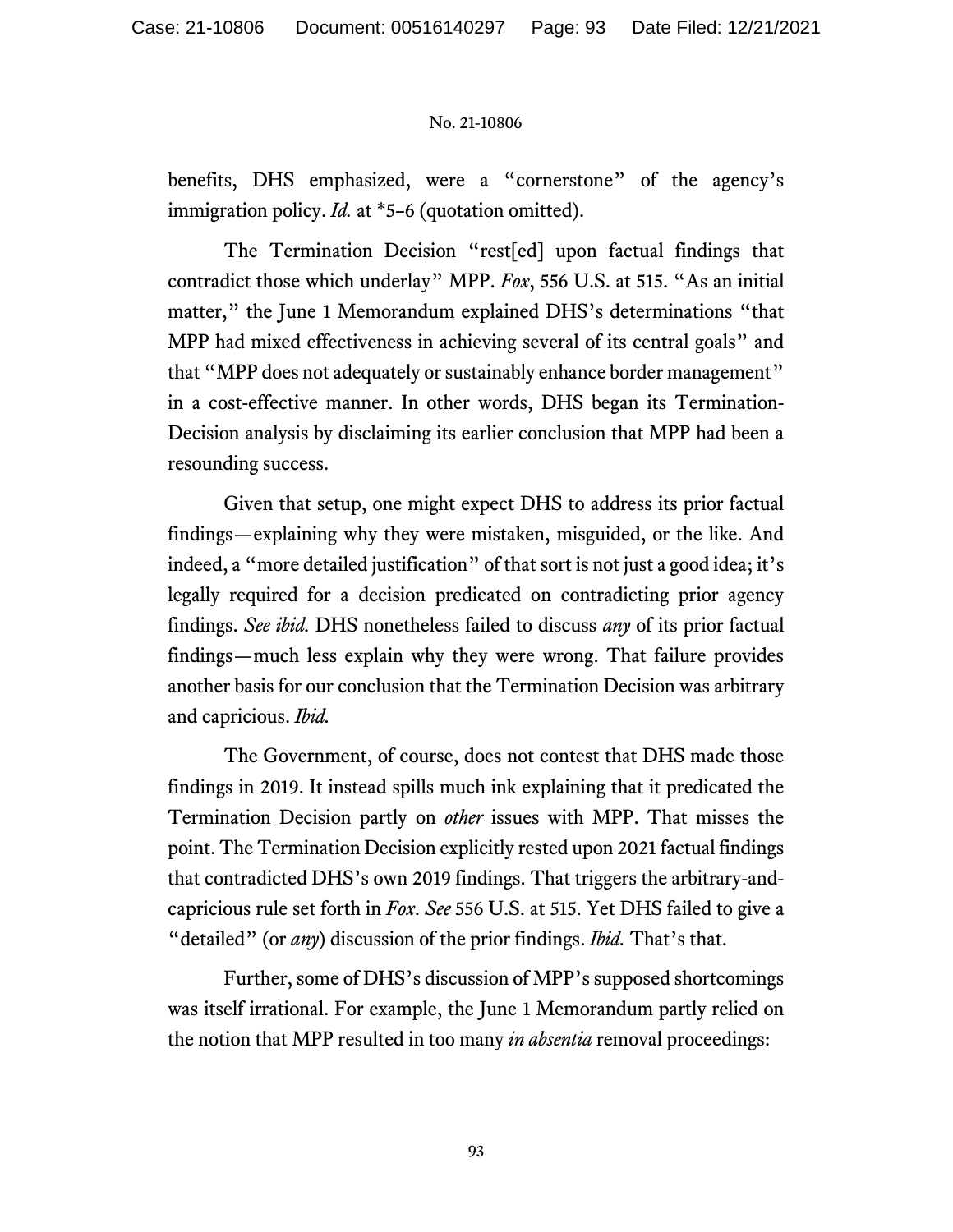The focus on speed was not always matched with sufficient efforts to ensure that conditions in Mexico enabled migrants to attend their immigration proceedings. In particular, the high percentage of cases completed through the entry of *in absentia*  removal orders (approximately 44 percent, based on DHS data) raises questions for me about the design and operation of the program, whether the process provided enrollees an adequate opportunity to appear for proceedings to present their claims for relief, and whether conditions faced by some MPP enrollees in Mexico, including the lack of stable access to housing, income, and safety, resulted in the abandonment of potentially meritorious protection claims.

But the district court found, and the Government does not now contest, that *in absentia* removal rates were similar prior to MPP. *Biden I*, 2021 WL 3603341, at \*20–21. It makes no sense to reject MPP because of its high *in absentia* rate without even mentioning that its predecessor had a similar rate. We therefore cannot conclude DHS "examine[d] the relevant data and articulate[d] a satisfactory explanation" with "a rational connection between the facts found and the choice" to terminate MPP. *State Farm*, 463 U.S. at 43 (quotation omitted).

The Government says this conclusion would require DHS to provide "empirical or statistical studies." *See Prometheus*, 141 S. Ct. at 1160 (explaining studies are not required to avoid arbitrariness). That's incorrect. We do not fault DHS for failing to provide a study. We fault DHS for cherrypicking a *single* statistic from the administrative record and relying on it in an entirely nonsensical fashion. *See Encino Motorcars, LLC v. Navarro*, 579 U.S. 211, 222 (2016) (holding "an unexplained inconsistency in agency policy is a reason for holding an interpretation to be an arbitrary and capricious change from agency practice" (quotation omitted)); *State Farm*, 463 U.S. at 43 ("[T]he agency must examine the relevant data.").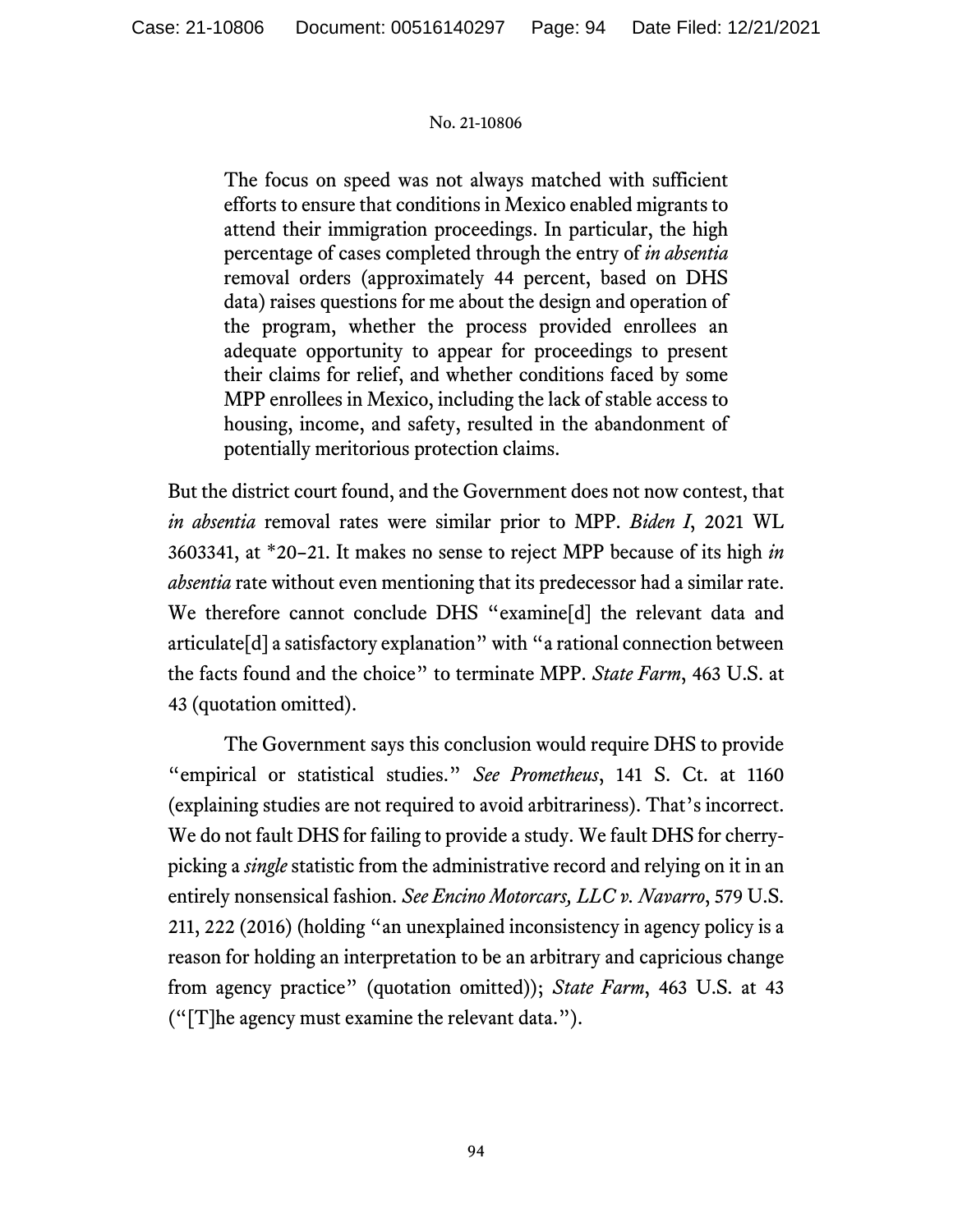3.

DHS also insufficiently addressed alternatives to terminating MPP. The rule is that, "when an agency rescinds a prior policy[,] its reasoned analysis must consider the alternatives that are within the ambit of the existing policy." *Regents*, 140 S. Ct. at 1913 (quotation omitted). In *Regents*, for example, the DACA program had two main components—deferred action ("forbearance") and governmental benefits. *Ibid.* Yet when DHS rescinded DACA, it considered only the yes-no choice whether to retain or terminate the entire program: Its "memorandum contain[ed] no discussion of forbearance *or the option of retaining forbearance without benefits*." *Ibid.* (emphasis added). And "[t]hat omission alone render[ed] [DHS's] decision arbitrary and capricious." *Ibid.* In short, agency action is arbitrary and capricious when it considers *only* the binary choice whether to retain or terminate a program, without also "considering less disruptive alternatives." *Wages & White Lion*, 16 F.4th at 1139.

That is just the situation here. As the Government points out, DHS considered the possibility of retaining MPP as a whole. It also considered the opportunity cost of doing so. But that is not enough under *Regents*: DHS was required to consider, not just the binary decision whether to keep or reject MPP, but also "the alternatives that [were] within the ambit of" MPP. 140 S. Ct. at 1913 (quotation omitted). In *Regents*, that required considering possible *changes* to DACA (such as keeping forbearance while eliminating government benefits). And here, it requires considering possible *changes* to MPP. DHS failed to consider any alternative within the ambit of the policy. "That omission alone renders [DHS's] decision arbitrary and capricious." *Regents*, 140 S. Ct. at 1913.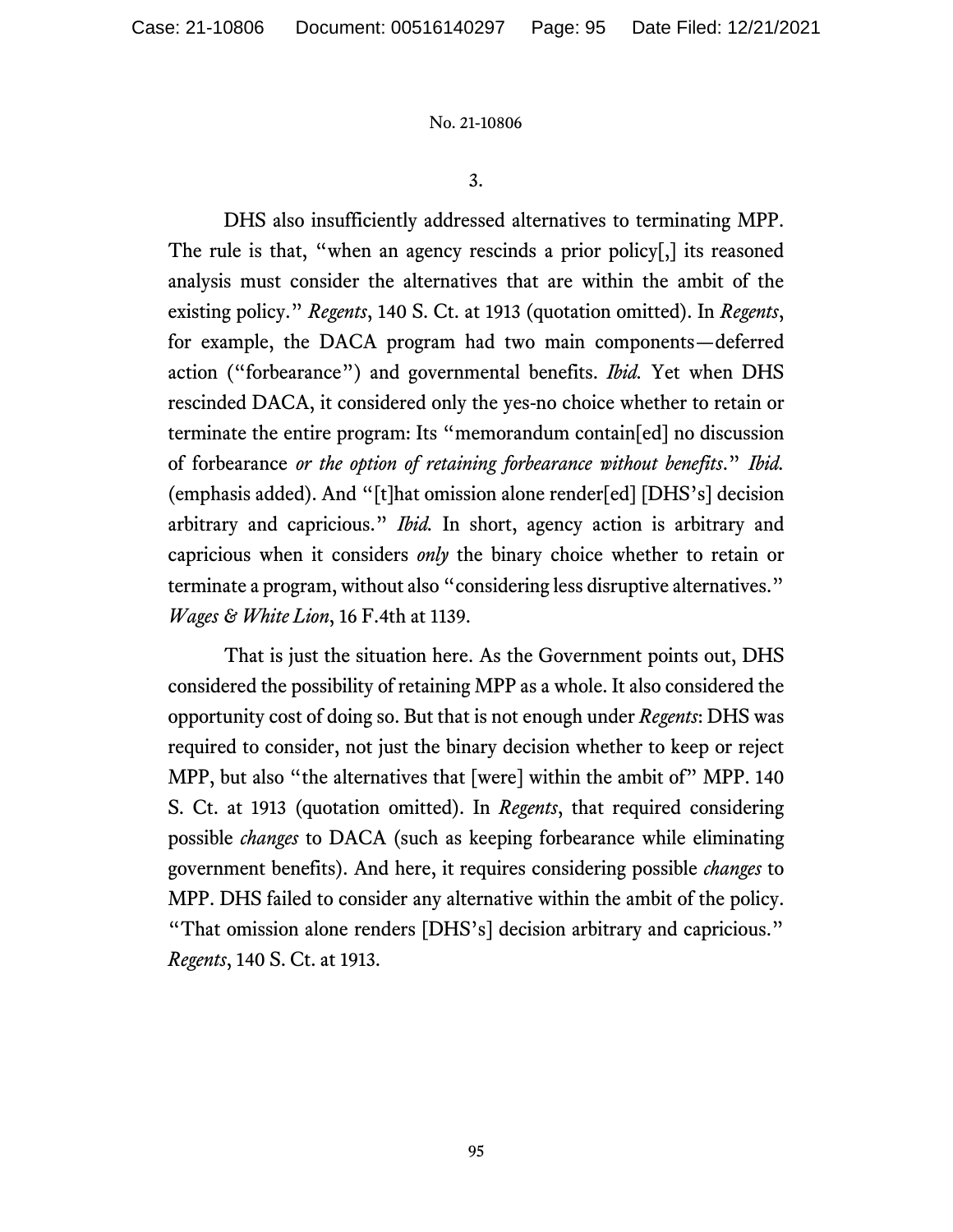4.

DHS also failed to consider the legal implications of terminating MPP. As the district court explained, the States' complaint, filed on April 13, put DHS on notice of these issues (including the § 1225 issue) one and a half months before the Termination Decision. *Biden I*, 2021 WL 3603341, at \*24. One would think the "natural response" to this "newly identified problem" would be to consider the problem—perhaps explaining why DHS thought terminating MPP comported with § 1225. *See Regents*, 140 S. Ct. at 1916. But DHS did not do so. That's one more reason for our conclusion that DHS's action was not the product of "reasoned decisionmaking." *Michigan*, 576 U.S. at 750 (quotation omitted).

The Government's only response on this score is to assert that terminating MPP did not violate § 1225. "But it is a fundamental precept of administrative law that an administrative agency cannot make its decision first and explain it later." *Wages & White Lion*, 16 F.4th at 1140 (quotation omitted). DHS cannot omit any discussion of § 1225 in the Termination Decision and then "cure those deficiencies by offering *post hoc* rationalizations before our court. The very fact that [DHS] perceived the need to rehabilitate its [Termination Decision] with new and different arguments before our court underscores that the [Memorandum] itself omitted a reasoned justification for the agency's action." *Ibid*. (And in any event, as we explain in Part IV.B, *infra* pages 98–106, the Termination Decision did violate § 1225.)

5.

As an overarching matter, the June 1 Memorandum sometimes baldly asserted that DHS considered this or that factor—in lieu of showing its work and actually considering the factor on paper. For example, the June 1 Memorandum said DHS had "carefully evaluated [MPP's] implementation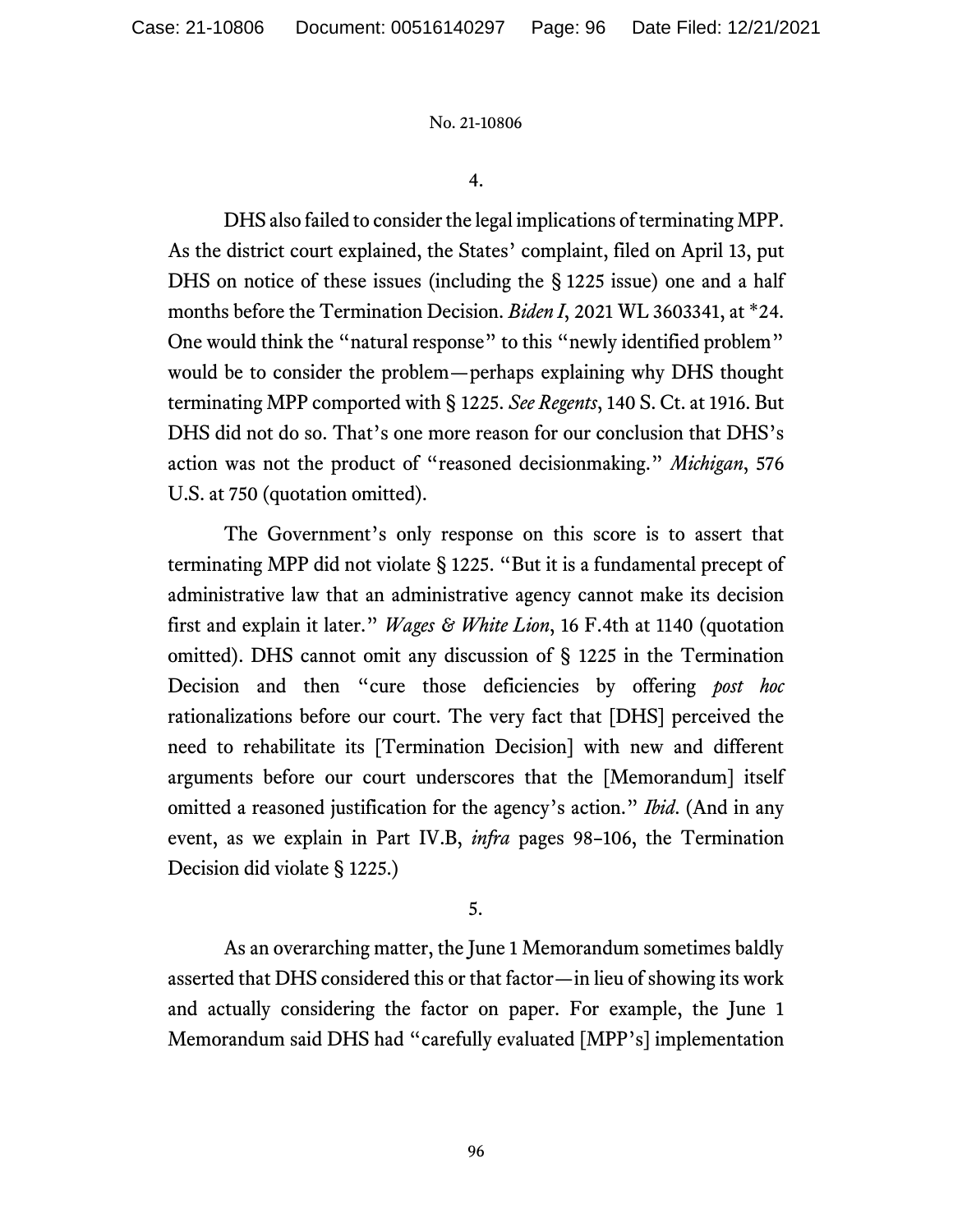guidance and programmatic elements; prior DHS assessments of the program"; and other considerations. The Government's brief several times treats this and similar statements as materially equivalent to *actual evaluation* of the factors in question.

The law says otherwise. "Stating that a factor was considered . . . is not a substitute for considering it." *Getty v. Fed. Sav. & Loan Ins. Corp.*, 805 F.2d 1050, 1055 (D.C. Cir. 1986); *see also Corrosion Proof Fittings v. EPA*, 947 F.2d 1201, 1226 (5th Cir. 1991) ("The EPA's failure to consider the regulatory alternatives, however, cannot be substantiated by conclusory statements.").

This well-established principle makes sense. As another circuit has put it:

[A]n agency's "experience and expertise" presumably enable the agency to provide the required explanation, but they do not substitute for the explanation, any more than an expert witness's credentials substitute for the substantive requirements applicable to the expert's testimony under [Federal Rule of Evidence] 702. The requirement of explanation presumes the expertise and experience of the agency and still demands an adequate explanation in the particular matter.

*CS Wind Viet. Co. v. United States*, 832 F.3d 1367, 1377 (Fed. Cir. 2016) (citations omitted). As we've already explained, the Government's arguments fail even without taking this principle into account. But to the extent they rely on substituting DHS's *assertions about explanations* with *explanations* themselves, we reject those arguments with redoubled vigor.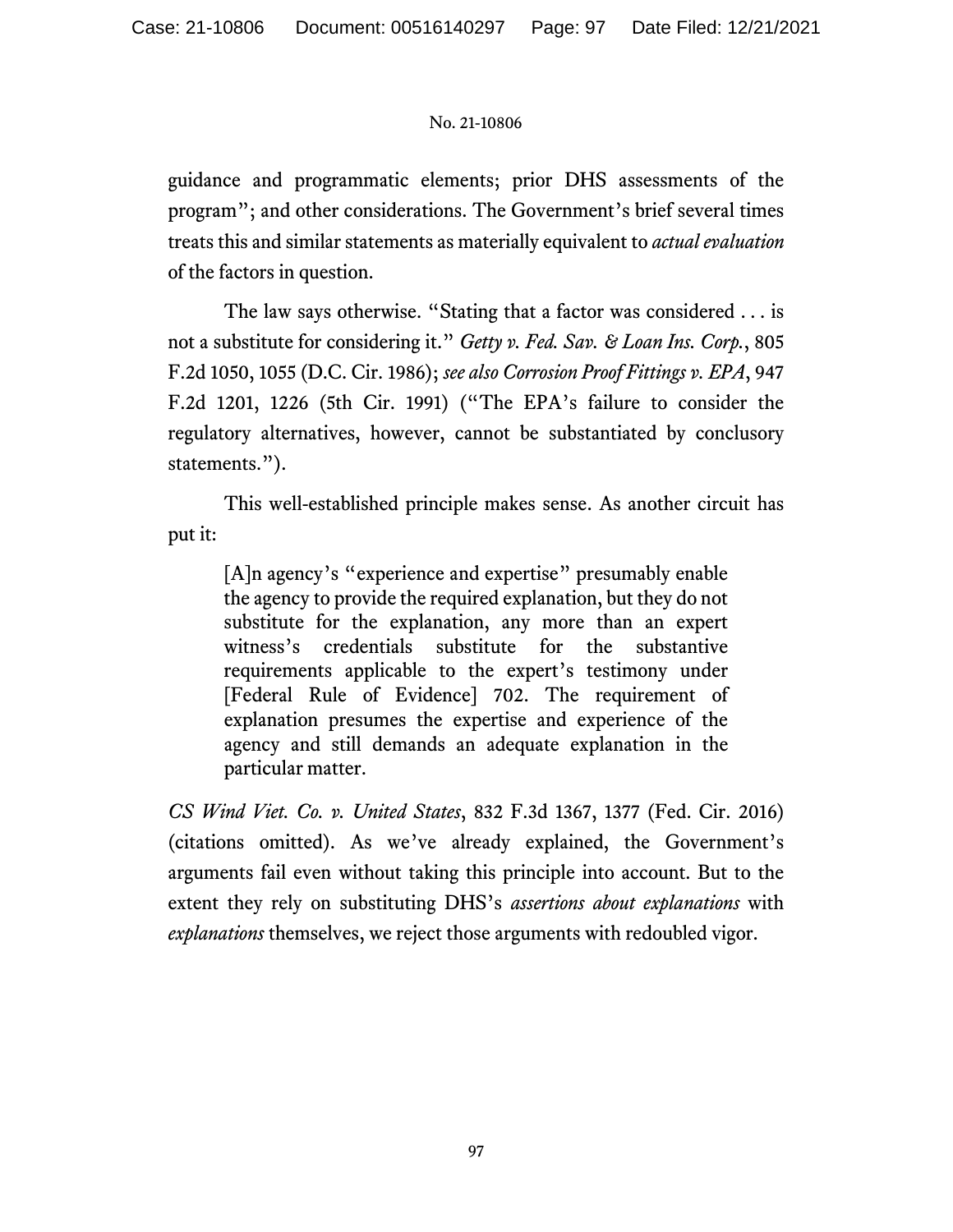# B.

The Termination Decision also violated the INA. We begin by explaining the four statutory provisions that are most relevant here. Then we hold that DHS violated them.

1.

Four provisions are relevant here. We provide them here for reference, in order of descending importance. First, 8 U.S.C. § 1225(b)(2)(A) provides:

Subject to subparagraphs (B) and (C), in the case of an alien who is an applicant for admission, if the examining immigration officer determines that an alien seeking admission is not clearly and beyond a doubt entitled to be admitted, the alien shall be detained for a proceeding under section 1229a of this title.

Section 1225(b)(2)(C) provides:

In the case of an alien described in subparagraph (A) who is arriving on land (whether or not at a designated port of arrival) from a foreign territory contiguous to the United States, the Attorney General may return the alien to that territory pending a proceeding under section 1229a of this title.

Section 1182(d)(5) provides:

(A) The Attorney General may . . . in his discretion parole into the United States temporarily under such conditions as he may prescribe only on a case-by-case basis for urgent humanitarian reasons or significant public benefit any alien applying for admission to the United States, but such parole of such alien shall not be regarded as an admission of the alien and when the purposes of such parole shall, in the opinion of the Attorney General, have been served the alien shall forthwith return or be returned to the custody from which he was paroled and thereafter his case shall continue to be dealt with in the same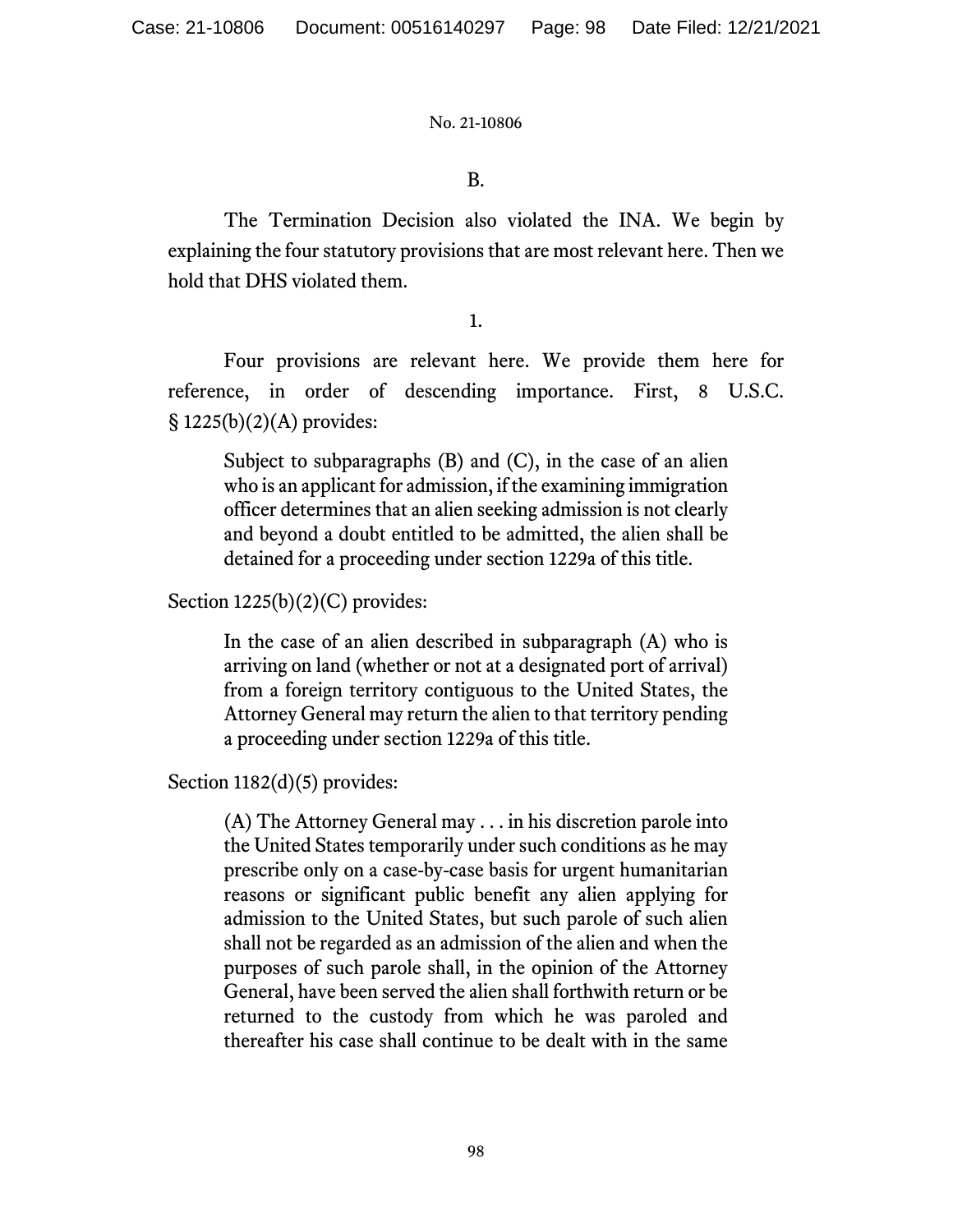manner as that of any other applicant for admission to the United States.

(B) The Attorney General may not parole into the United States an alien who is a refugee unless the Attorney General determines that compelling reasons in the public interest with respect to that particular alien require that the alien be paroled into the United States rather than be admitted as a refugee under section 1157 of this title.

And finally, § 1226(a) provides in relevant part:

On a warrant issued by the Attorney General, an alien may be arrested and detained pending a decision on whether the alien is to be removed from the United States. Except as provided in subsection (c) and pending such decision, the Attorney General—

(1) may continue to detain the arrested alien; and

(2) may release the alien on—

(A) bond of at least \$1,500 with security approved by, and containing conditions prescribed by, the Attorney General; or (B) conditional parole . . . .

Here's how those provisions fit together. First and most important is  $\S 1225(b)(2)(A)$ , which applies to "the case of an alien who is an applicant for admission." MPP concerns only that same group of aliens. *See Biden I*, 2021 WL 3603341, at \*5 (explaining MPP concerns "aliens attempting to enter" the United States (quotation omitted)); *compare ibid.*, *with* 8 C.F.R. § 1.2 (defining "[a]rriving alien" as "*an applicant for admission* coming or attempting to come into the United States" (emphasis added)). As DHS itself put it in the administrative record, MPP applies "to non-Mexican nationals who may be arriving on land . . . seeking to enter the United States from Mexico illegally or without documentation."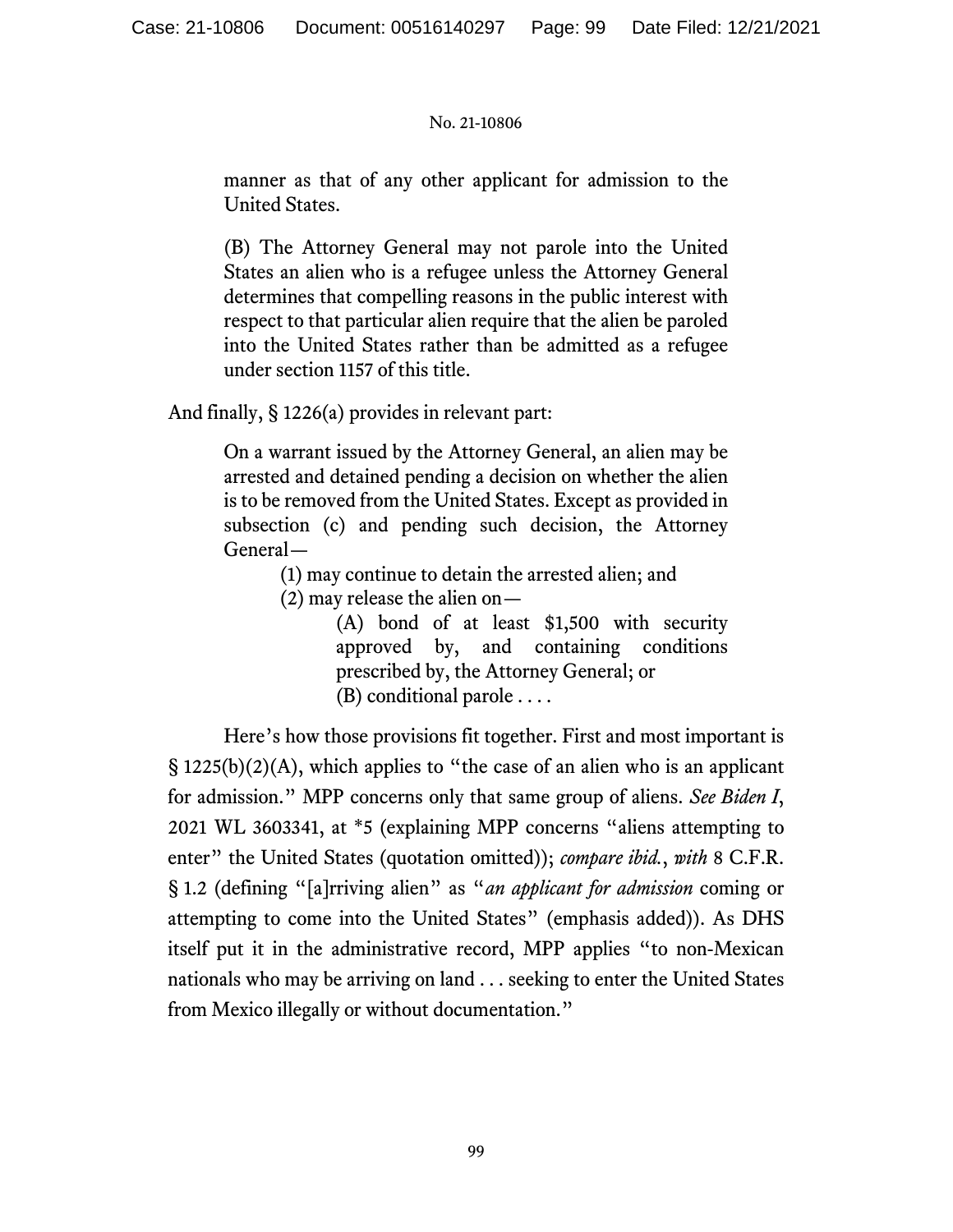And  $\S$  1225(b)(2)(A) uses mandatory language ("the alien shall be detained") to require DHS to detain aliens pending removal proceedings. *See also* 8 U.S.C. § 1229a (describing "proceedings for deciding the inadmissibility or deportability of an alien"). The Supreme Court has given this provision the same gloss. *See Jennings*, 138 S. Ct. at 837 ("Read most naturally,  $\S$ § 1225(b)(1) and (b)(2) . . . mandate detention of applicants for admission until certain proceedings have concluded.").

Section  $1225(b)(2)(C)$  then explains a permissible alternative to otherwise-mandatory detention. As for most aliens who fit within (A)'s scope, (C) provides that DHS "may" return them to a contiguous foreign territory instead of detaining them. This allowance is, of course, discretionary. But it does not undo the obvious fact that (A) is otherwise mandatory. So (A) sets a default (mandatory detention), and (C) explicitly sets out an allowed alternative (contiguous-territory return pending removal proceedings).[16](#page-99-0)

Section 1182(d)(5), meanwhile, provides another alternative. Rather than detaining or returning any given alien, DHS may instead "parole" that alien. § 1182(d)(5)(A). Unlike § 1225(b)(2)(C), § 1182(d)(5) doesn't *explicitly* apply to aliens covered by § 1225(b)(2)(A). But it does so implicitly by referring to "any alien *applying for admission* to the United States,"

<span id="page-99-0"></span><sup>&</sup>lt;sup>16</sup> In *Hawkins*, our court considered a regulation that gave HUD broad, general discretion. 16 F.4th at 154–55 (quoting the regulation, which said in some circumstances, "HUD may exercise any of its rights or remedies under the contract, or Regulatory Agreement, if any" (quotation omitted)). The regulation then said "HUD shall" take certain actions under certain circumstances. *Ibid.*(emphasis omitted). Our court read those provisions to confer some discretion—limited by the "shall." *Id.* at 155 (The "language marks a contrast between the mandatory 'shall' in this sentence and the permissive 'may'" before it.). Judge Duncan dissented, arguing the majority overlooked a key "textual link." *Id.* at 161 (Duncan, J., dissenting). No matter which reading was better in *Hawkins*, this case is much easier because § 1225 has none of the nuance that divided that panel.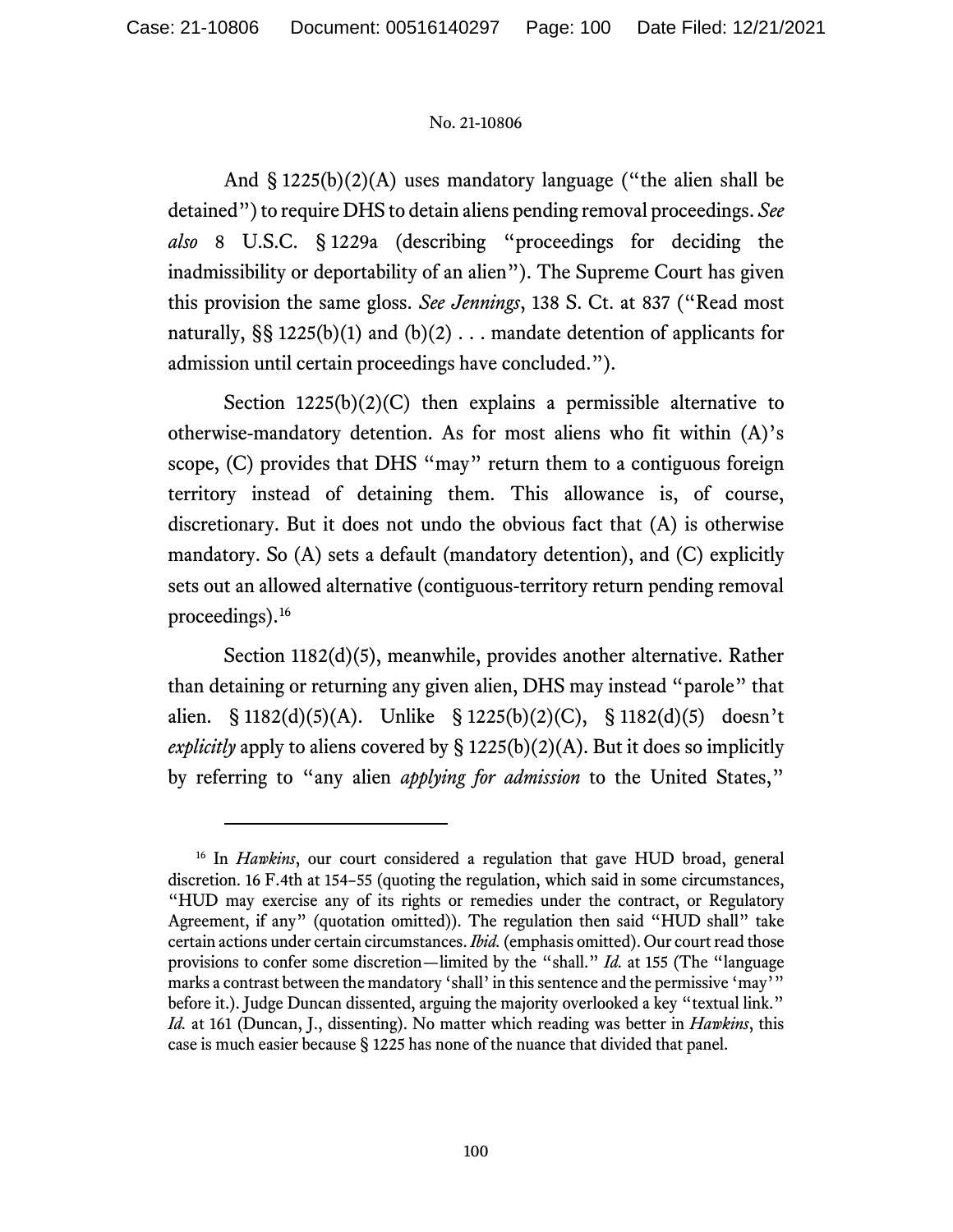$\S$  1182(d)(5)(A) (emphasis added), which is an obvious parallelism to § 1225(b)(2)(A)'s "alien who is an *applicant for admission*." (Emphasis added.)

But § 1182(d)(5)'s parole alternative has its limits. Thanks to a 1996 amendment,  $\S 1182(d)(5)(A)$  requires that parole be granted "only on a caseby-case basis for urgent humanitarian reasons or significant public benefit." *Ibid.*; Illegal Immigration Reform and Immigrant Responsibility Act of 1996, Pub. L. No. 104-208, 110 Stat. 3009, 3009–689. And because of a 1980 amendment, § 1182(d)(5)(B) forbids parole of any given alien refugee "unless the Attorney General determines that compelling reasons in the public interest *with respect to that particular alien* require that the alien be paroled into the United States rather than be admitted as a refugee under section 1157 of this title." *Ibid.* (emphasis added); Refugee Act of 1980, Pub. L. No. 96-212, 94 Stat. 102, 108.

Section 1226(a), meanwhile, provides a parallel detention-and-parole scheme that applies to aliens who have *already* entered the United States. As the Supreme Court has explained, § 1226(a) "generally governs the process of arresting and detaining" inadmissible aliens who are already "inside the United States." *Jennings*, 138 S. Ct. at 837; *see also Ortega-Cervantes v. Gonzales*, 501 F.3d 1111, 1115–20 (9th Cir. 2007) (explaining and holding the two forms of parole are distinct, but allowing for the possibility that § 1182(d)(5) parole could apply even to already-arrived aliens). DHS may arrest such aliens pursuant to an administrative arrest warrant. § 1226(a); *cf.*  § 1357(a)(2) (warrantless arrests sometimes permissible).

DHS may release aliens detained under § 1226(a) on either bond or conditional parole. Bond and conditional parole apply only to "the arrested alien"—meaning aliens arrested and detained under § 1226(a), rather than any and every alien. Bond is more or less self-explanatory. *See*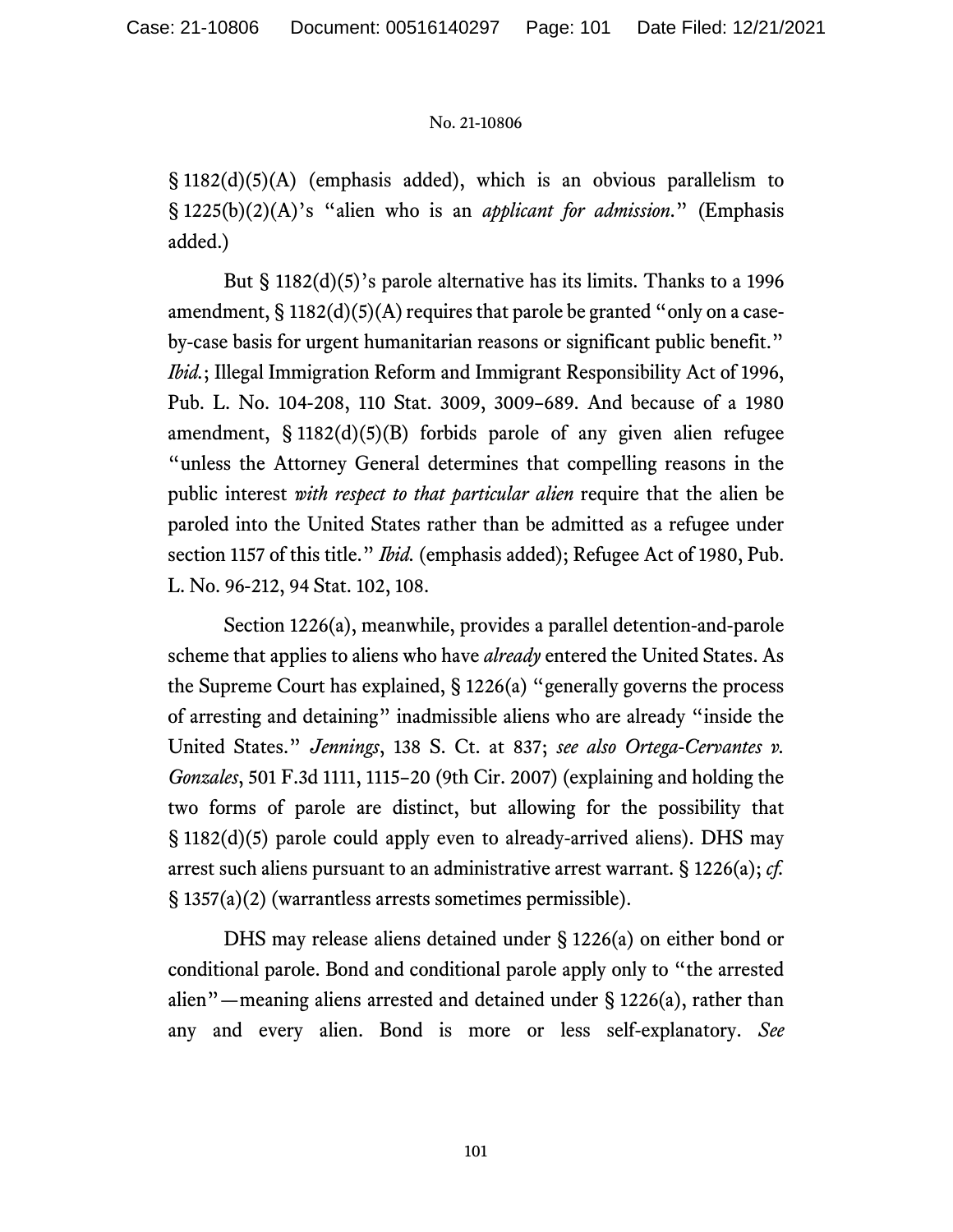$\S 1226(a)(2)(A)$ . Conditional parole, however, differs from  $\S 1182(d)(5)'s$ humanitarian parole in important ways. Most obviously, conditional parole involves conditions. *See Ortega-Cervantes*, 501 F.3d at 1112–13 ("Among the conditions imposed on Ortega-Cervantes was a requirement that he report to the INS at the conclusion of the criminal proceedings in which he was to be a witness for further review of his case." (quotation omitted)). And unlike humanitarian parole, being conditionally paroled does not count as being "paroled into the United States" under § 1255(a). *See id.* at 1116–20 (announcing that holding and explaining that conflating narrow humanitarian parole and broadly available conditional parole would cause statutory incoherence); *Matter of Castillo-Padilla*, 25 I. & N. Dec. 257, 260–63 (BIA 2010) (drawing the same distinction), *aff'd sub nom.*, *Castillo-Padilla v. U.S. Atty. Gen.*, 417 F. App'x 888 (11th Cir. 2011) (per curiam). [17](#page-101-0)

So in short,  $\S 1225(b)(2)(A)$  sets forth a general, plainly obligatory rule: detention for aliens seeking admission. Section 1225(b)(2)(C) authorizes contiguous-territory return as an alternative. Section 1182(d)(5) allows humanitarian parole as another alternative, but that parole can be exercised only within narrow parameters (case-by-case and with a publicinterest justification). And § 1226(a)'s bond-and-conditional-parole provisions, by their very terms, apply only to aliens detained under § 1226(a) itself—not to aliens detained under § 1225(b). And even if they did apply elsewhere, bond and conditional parole have restrictions of their own.

<span id="page-101-0"></span><sup>&</sup>lt;sup>17</sup> That matters a great deal: Having been "paroled into the United States" often triggers eligibility for adjustment of status under § 1255. *See* § 1255(a) (allowing "[a]djustment of status of nonimmigrant to that of person admitted for permanent residence" for, *inter alia*, "an alien who was inspected and admitted or paroled into the United States").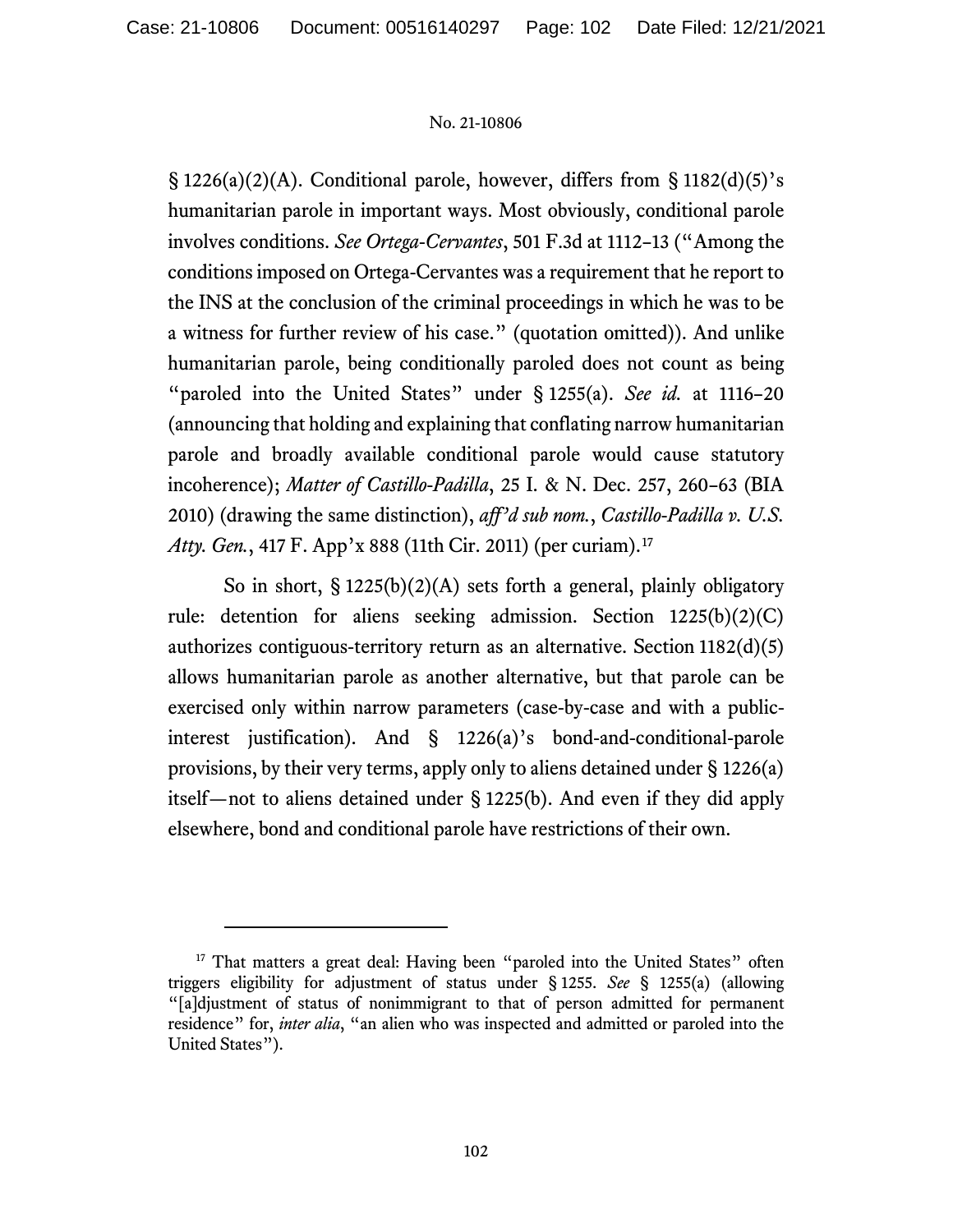2.

The Government recognizes that the four statutory alternatives described in the preceding section are exhaustive. Congress gave DHS no fifth choice. The Termination Decision nonetheless purported to arrogate to DHS a fifth alternative that Congress did not provide. By so deciding, DHS contradicted § 1225's statutory scheme.

As the district court found, DHS lacks the resources to detain every alien seeking admission to the United States. *Biden I*, 2021 WL 3603341, at \*8. That means DHS can't detain everyone  $\S 1225(b)(2)(A)$  says it "shall" detain. So it's left with a class of people: aliens it apprehended at the border but whom it lacks the capacity to detain. By terminating MPP, DHS has refused to return that class to contiguous territories, as permitted by § 1225(b)(2)(C). The Government's position thus boils down to this: We can't do one thing Congress commanded (detain under § 1225(b)(2)(A)), and we don't want to do one thing Congress allowed (return under § 1225(b)(2)(C)).<sup>[18](#page-102-0)</sup>

Parole does not provide a way out of the box created by DHS's can'tsand-don't-wants. As noted in the previous section, the Government can parole aliens under § 1182(d)(5) or § 1226(a). Let's consider both parole options.

<span id="page-102-0"></span><sup>&</sup>lt;sup>18</sup> The Government also says that any detention mandate in  $\S 1225(b)(2)(A)$  is entirely undone by  $\S 1225(b)(2)(C)$ 's discretionary return authority. Put differently, the idea is that we are improperly reading a "shall" into § 1225(b)(2)(C)'s "may"—effectively requiring the Government to return people to Mexico when Congress merely authorized (and did not require) that result. This is a strawman. It's obviously true that  $\S 1225(b)(2)(C)$  is discretionary. But § 1225(b)(2)(A) is mandatory, and (C) offers a permissible alternative to the otherwise-mandatory obligation in (A). DHS is violating (A)'s mandate, refusing to avail itself of (C)'s authorized alternative, and then complaining that it doesn't like its options.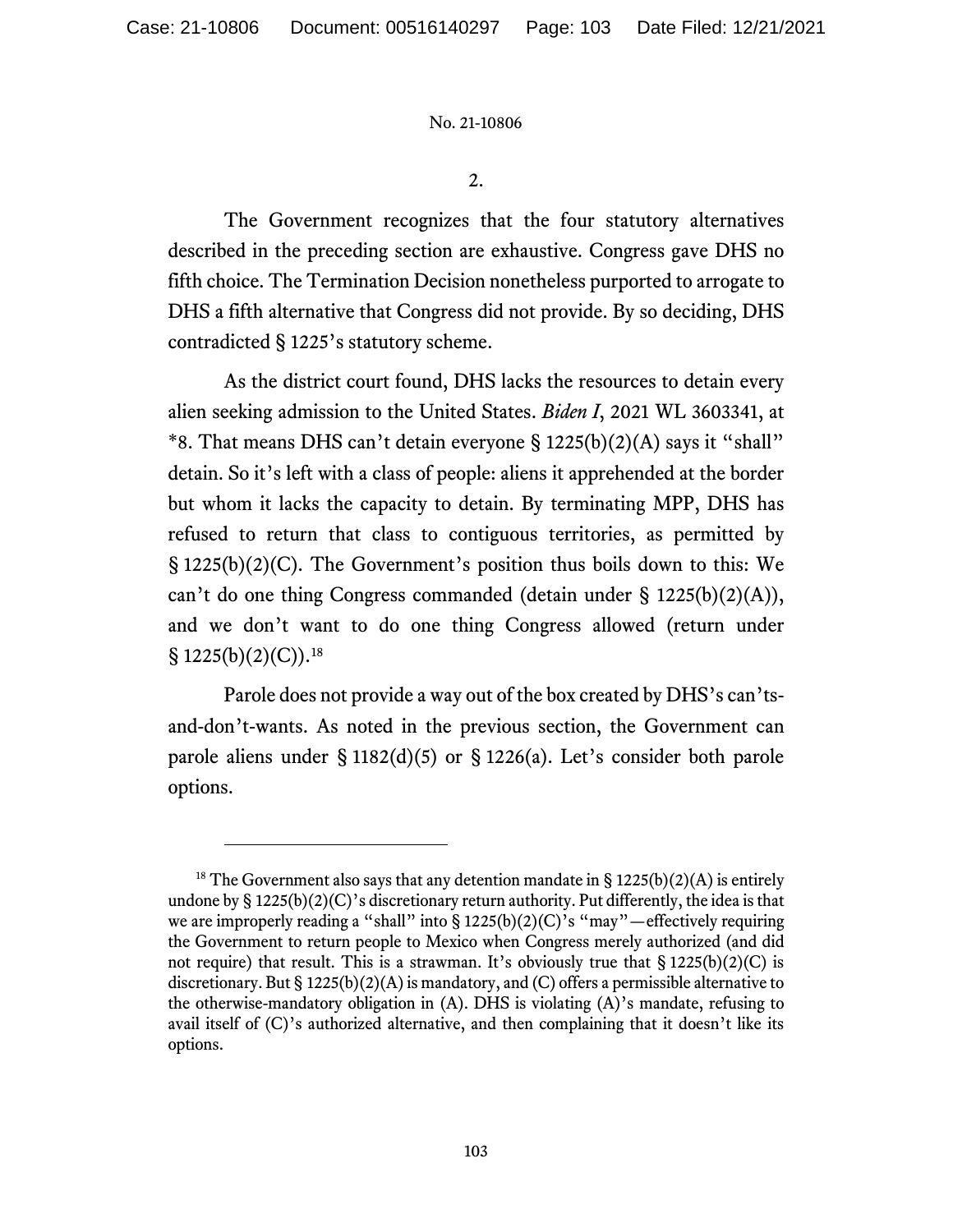Start with § 1182(d)(5). That provision gives DHS the power to parole certain aliens "*only* on a case-by-case basis for urgent humanitarian reasons or significant public benefit." § 1182(d)(5)(A) (emphasis added). DHS cannot use that power to parole aliens *en masse*; that was the whole point of the "case-by-case" requirement that Congress added in IIRIRA. *See ibid.* So the Government's proposal to parole every alien it cannot detain is the opposite of the "case-by-case basis" determinationsrequired by law. *See ibid.*

The Government also suggests that DHS retains the discretion to return aliens to Mexico on a case-by-case basis—and that means its § 1182(d)(5) parole decisions really *are* case-by-case after all. But that is backward. It's the  $\S 1225(b)(2)(C)$  return power DHS is allowed to exercise as a class-wide alternative to detention. It can make case-by-case exceptions for § 1182(d)(5) parole. The Government conjures the mirror image of that scheme by proposing that DHS exercise the parole power on a class-wide basis, with narrow, case-by-case exceptions for returns. That is the exact opposite of what Congress said.

Equally unhelpful is § 1226(a) parole. Though the Government does not say it outright, it hints that DHS could use this power to release on bond or parole aliens whom it lacks the capacity to detain—all within its statutory authority. And  $\S 1226(a)(2)$ 's bond-and-parole power, unlike the distinct parole power in § 1182(d)(5), isn't limited to case-by-case determinations.

But § 1226(a) parole has other problems. DHS's § 1226(a) power applies *only* to aliens arrested and detained under § 1226(a). The Government has not even suggested that any aliens within MPP's scope were arrested under § 1226(a). And indeed, given that both MPP and § 1225(b)(2) concern aliens *apprehended at the border*—in contrast to § 1226(a)'s concern with aliens *already in the United States*—it's hard to see how the latter provision is relevant to MPP at all. Even if it were, that would not allow DHS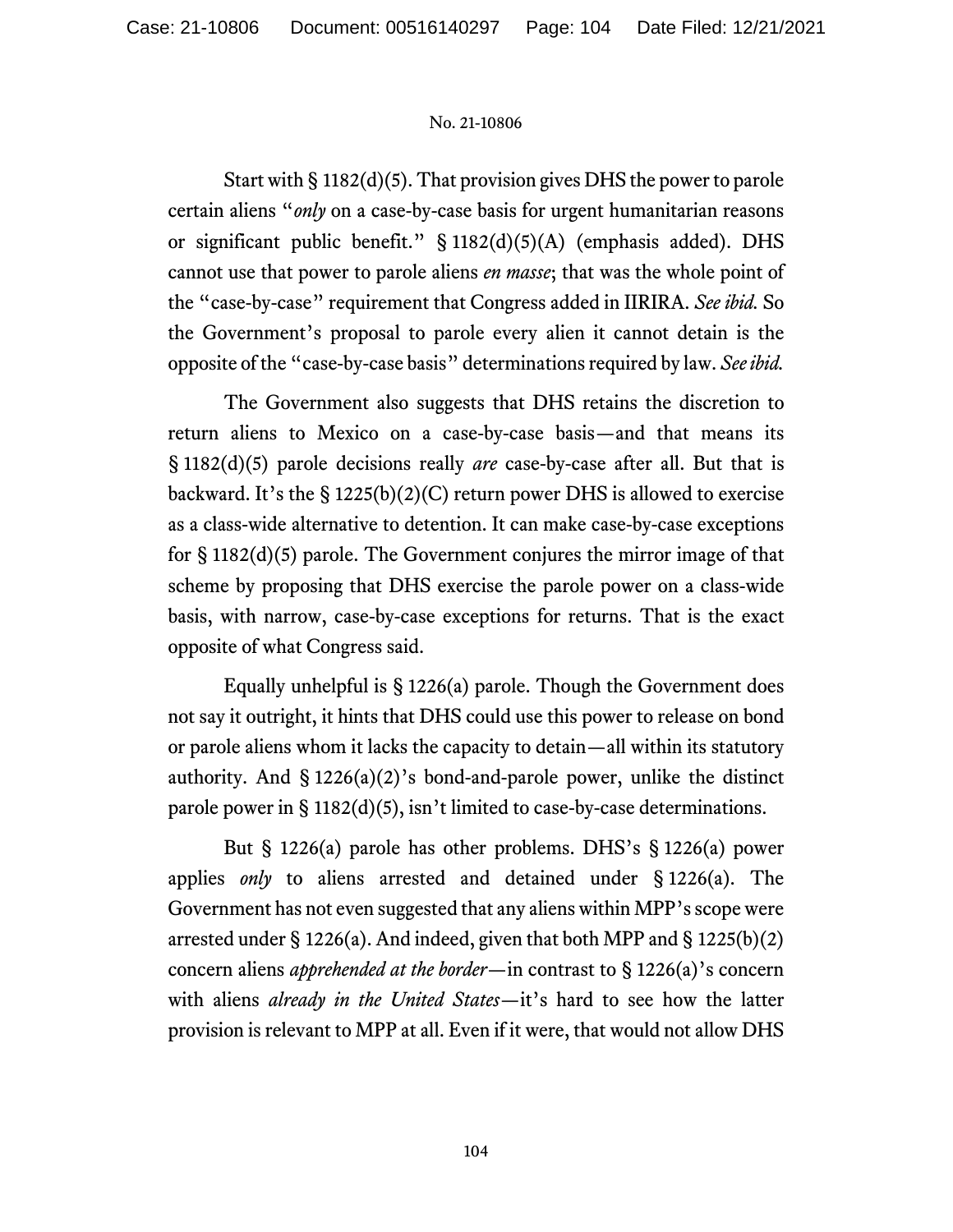to simply release anyone into the United States. Instead, DHS would be able to release only on "bond" or "conditional parole."  $\S 1226(a)(2)$ . There is no indication that this is DHS's practice or its plan.

Finally, the Government says DHS can ignore Congress's limits on immigration parole and that Supreme Court precedent makes everyone (including the plaintiff States and the federal courts) powerless to say anything about it. The Government's sole precedent for this proposition is *Town of Castle Rock v. Gonzales*, 545 U.S. 748 (2005). There, the Court held that "[t]he deep-rooted nature of law-enforcement discretion" can survive "even in the presence of seemingly mandatory legislative commands." *Id.* at 761. The Government reads this to mean that it can take the powers given to it by Congress (such as the power to grant immigration parole) while ignoring the limits Congress placed on those powers (such as the case-by-case requirement in § 1182 and the arrest limitation in § 1226).

This argument is as dangerous as it is limitless. By the Government's logic, *Castle Rock* would allow DHS to use the power to make, say, asylum decisions while ignoring every single limitation on those decisions imposed by the INA. And perhaps worse, the Government would have us hold that DHS's pick-and-choose power is completely insulated from judicial review. That would make DHS a genuine law unto itself. And *Castle Rock* says no such thing.

To the contrary, *Castle Rock* is relevant only where an official makes a nonenforcement decision. *See id.* at 760–61 (noting the widespread existence of statutes that "by their terms, seem to preclude *nonenforcement* by the police" and explaining the statutes do not in fact do so (emphasis added) (quotation omitted)). As we've already explained, DHS's Termination Decision was not nonenforcement. *See* Part III.B.2.b, *supra* pages 85–87. And the same is true of DHS's pretended power to parole aliens while ignoring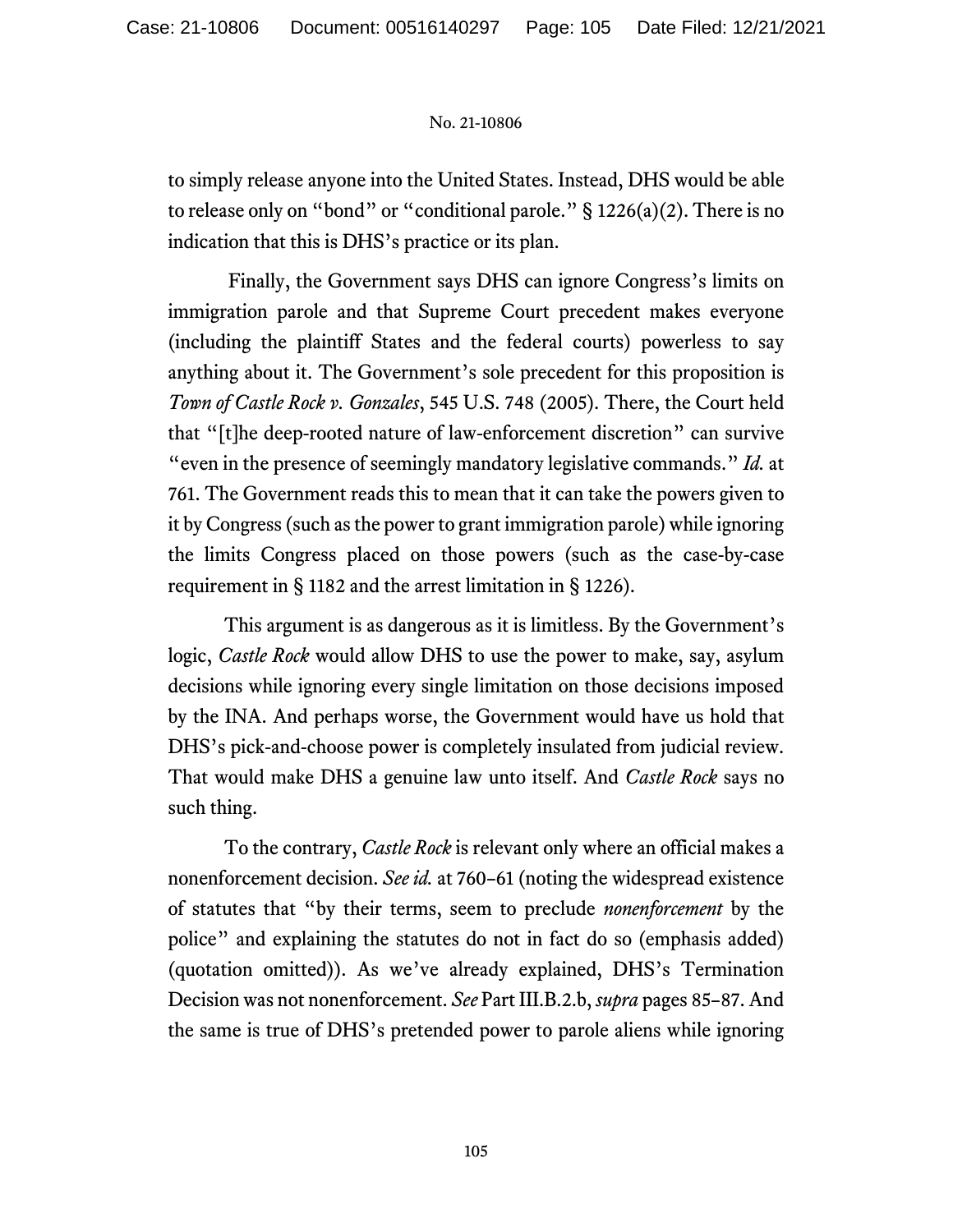the limitations Congress imposed on the parole power. That's not *non*enforcement; it's *mis*enforcement, suspension of the INA, or both. *See*  Part III.B.2.a.i, *supra* pages 69–73 (describing the English prerogative power of suspension).

We therefore hold that DHS has violated not only the APA but also Congress's statutory commands in § 1225.

## V.

Having resolved jurisdiction (Part II), reviewability (Part III), and the merits (Part IV), we turn at last to remedies. Here the Government presents three issues. First, whether DHS is entitled to vacatur of the district court's judgment and injunction under *United States v. Munsingwear, Inc.*, 340 U.S. 36 (1950). No. Second, whether the district court abused its discretion in vacating the Termination Decision rather than remanding to DHS without vacatur. No. Third, whether the district court erred in granting permanent injunctive relief against the Government. Again, no.

# A.

The Government requests that we vacate the district court's judgment and remand the case under *Munsingwear*. Because the case is not moot, we will not do so. But even if the case were moot, which it's not, we'd still refuse to order the equitable *Munsingwear* remedy.

Broadly, the vacatur inquiry "is an equitable one." *Bancorp*, 513 U.S. at 29. When a case becomes moot on appeal, the reviewing court must dispose of the case "in the manner most consonant to justice" and must account for "the nature and character of the conditions which have caused the case to become moot." *Id.* at 24 (quotation omitted); *see also Staley v. Harris Cnty.*, 485 F.3d 305, 310 (5th Cir. 2007) ("[V]acatur is to be determined on a case-by-case basis, governed by facts and not inflexible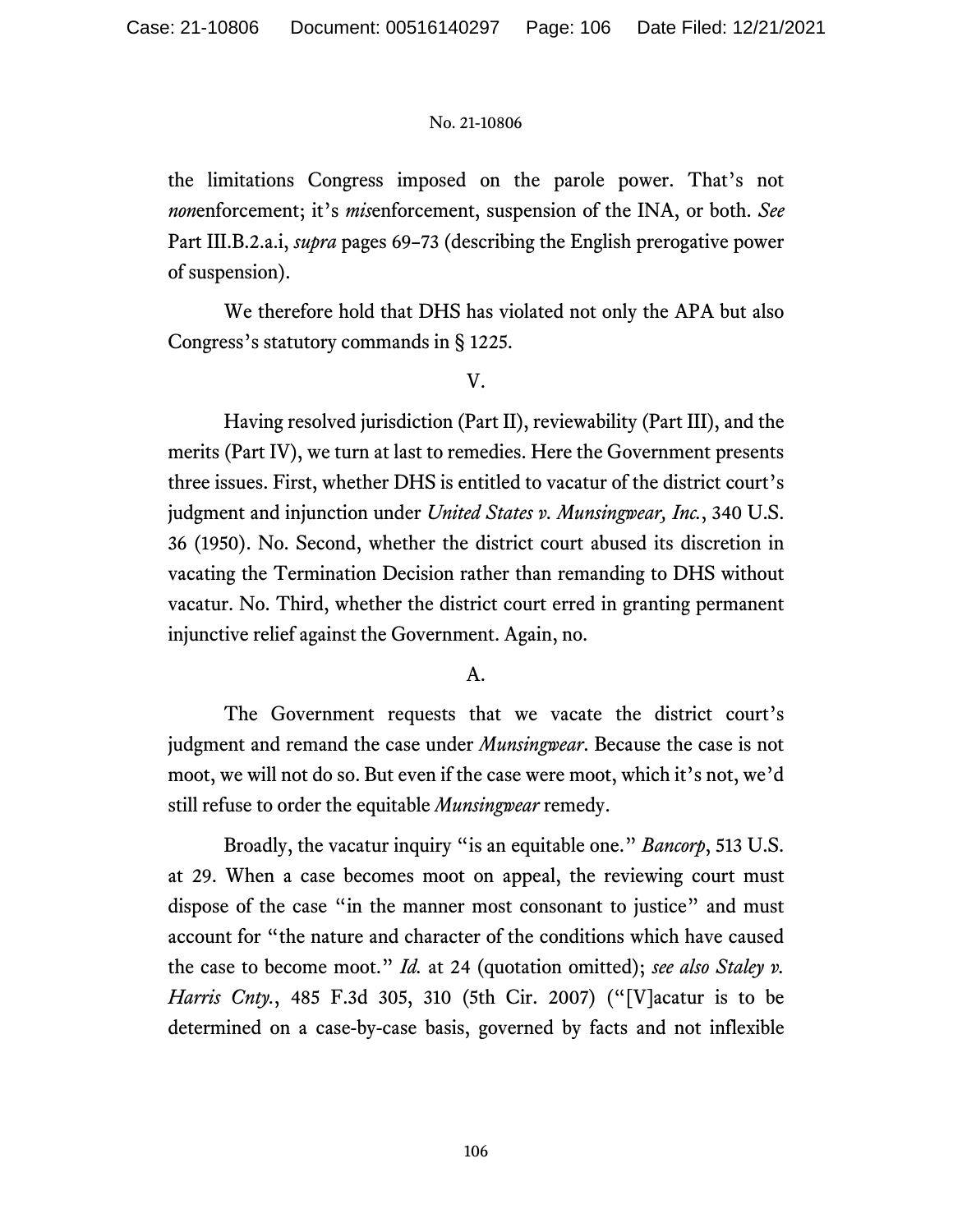rules."). The default disposition is to "vacate the judgment below and remand with a direction to dismiss." *Munsingwear*, 340 U.S. at 39. That default, however, flips when the case is mooted by "the voluntary conduct of the party that lost in the District Court." *See Friends of the Earth, Inc. v. Laidlaw Envtl. Servs. (TOC), Inc.*, 528 U.S. 167, 194 n.6 (2000) (citing *Bancorp* for the proposition that "mootness attributable to a voluntary act of a nonprevailing party ordinarily does not justify vacatur of a judgment under review").

The decision to issue the October 29 Memoranda was "voluntary conduct of the party that lost in the District Court." *Ibid.* To show its entitlement to vacatur, then, the Government must show that the equities of this particular case warrant a departure from *Laidlaw*'s default rule.

As discussed above in greater detail, *see* Part II.B.1–3, *supra* pages 30– 45, DHS's litigation tactics tilt the equities decidedly against vacatur. After losing in district court, DHS had two procedural options. Each had its upsides and downsides. Discontent with its choices, DHS tried to choose both at the same time.

Option 1: DHS could've reopened the Termination Decision, taken new action, and returned to the district court to seek relief from the judgment under Federal Rule of Civil Procedure 60(b). *See Horne v. Flores*, 557 U.S. 433 (2009). DHS's ultimate goal under Option 1 would have been a district court holding that its new action was lawful, accompanied by a lifting of the injunction. *Cf. Regents*, 140 S. Ct. at 1904–05 (describing DHS's unsuccessful attempt to secure such a ruling). That would leave the ball in the States' court. The injunction would be gone, and the States would have to appeal the 60(b) determination if they wanted it reinstated. Option 1, however, would've had two downsides: (a) DHS would have no chance to ask our court or the Supreme Court for a stay pending appeal from the *Biden*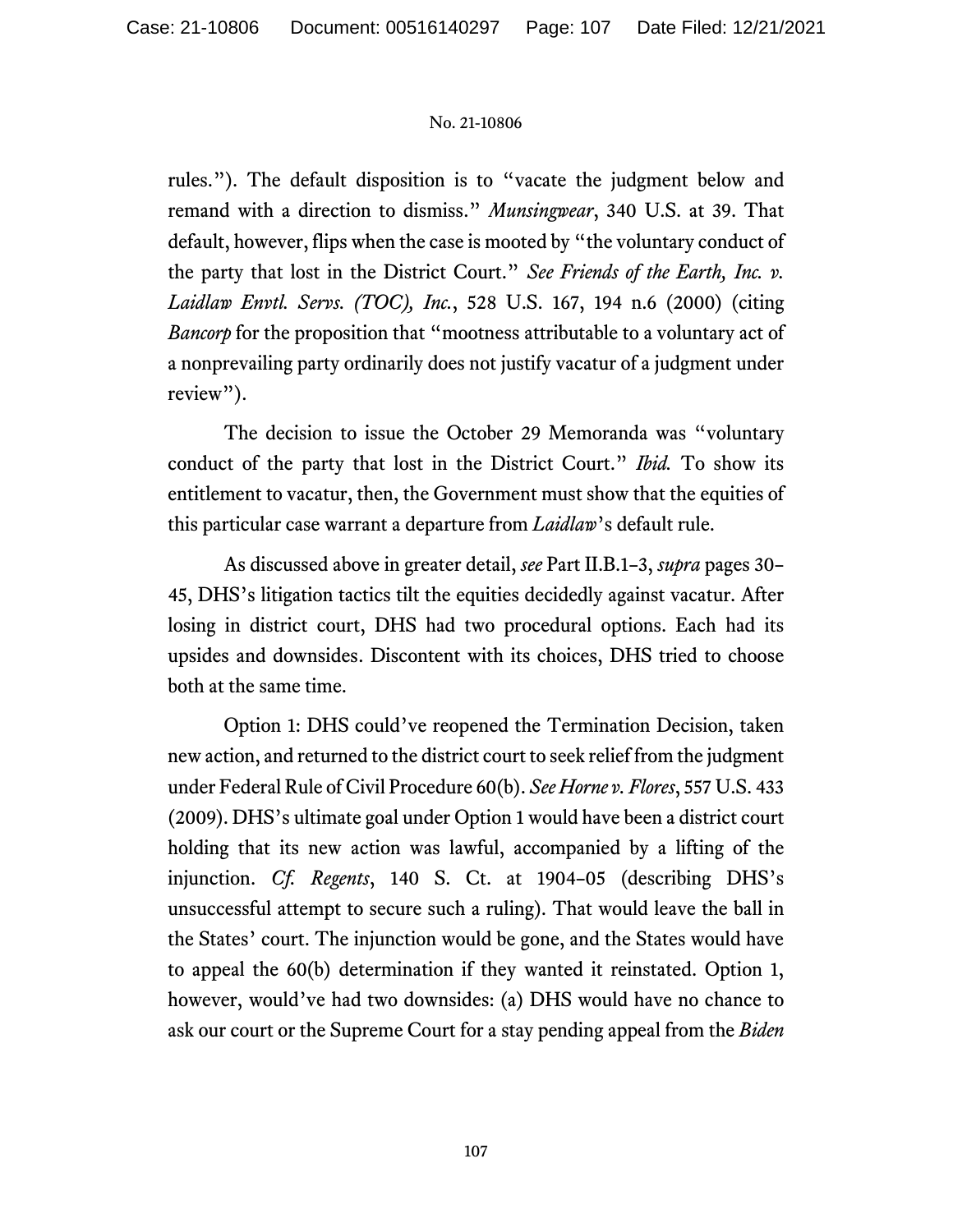*I* judgment. And (b) the district court might have ruled against DHS on the merits at the 60(b) stage, holding DHS's action still violated the law in one way or another.

Option 2: DHS could've appealed the district court's *Biden I* decision. Unlike Option 1, this would give DHS the chance to try for a stay pending appeal. *See Biden II*, 10 F.4th 538; *Biden III*, 2021 WL 3732667. But Option 2 had a downside of its own: (c) A merits loss on appeal would put DHS right back in district court with nothing to show for its efforts. Nothing, that is, except lost time and a new Fifth Circuit precedent on the books, holding the Termination Decision to be unlawful. Such a precedent would be the law of the case, potentially hampering any subsequent attempt to seek Rule 60(b) relief in the district court on the basis of new agency action.

Instead of choosing Option 1 or Option 2, DHS tried to split the difference by taking Option 1.5: appeal the district court's *Biden I* decision, try to get a stay pending appeal, read the tea leaves, and then try to moot the case with a new memo (but not a full-on new agency action) if things seem to be going poorly. What's more, the Government now argues that its Option 1.5 strategy should give it the exact same remedy—vacatur of the injunction—as if it had never appealed at all (Option 1) or had appealed and won (Option 2). This is a game of heads I win, tails I win, *and* I win without even bothering to flip the coin. Suffice it to say, it does nothing to entitle the Government to an equitable remedy. And the Government comes nowhere near overcoming *Laidlaw*'s strong presumption against vacatur in a situation of voluntarily caused mootness. 528 U.S. at 194 n.6.[19](#page-107-0)

<span id="page-107-0"></span><sup>&</sup>lt;sup>19</sup> All of this is made worse by the fact that DHS could've switched from Option 2 to Option 1 at any time. For example, if at any point in the appellate process DHS thought things were going badly and wanted to confess error, it could voluntarily dismiss its appeal.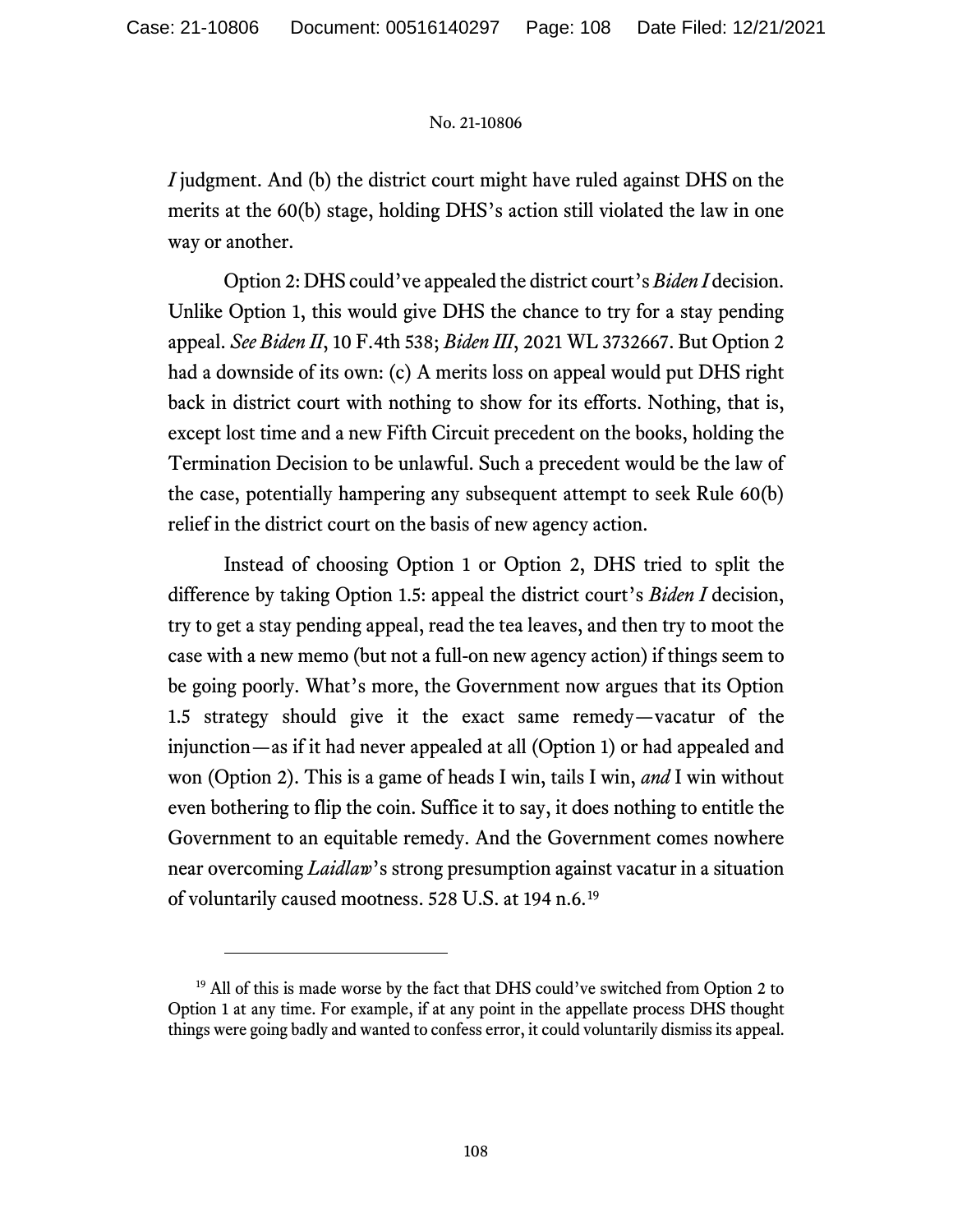The Government points to several Supreme Court cases in response. None of them change our conclusion. The Government's main authority is the Supreme Court's grant of *Munsingwear* vacatur in *Innovation Law Lab*. As we've already explained, that vacatur happened after the losing party backed down from, rather than doubling down on, its injurious action. 141 S. Ct. at 2842; *accord N.Y. State Rifle & Pistol*, 140 S. Ct. at 1526–27. And as we've already explained, the Government cannot invoke cases like *Lewis* and *Microsoft* that ordered vacatur where a *legislature* changed a statute while an appeal was pending. *See Lewis*, 494 U.S. at 475–77; *Microsoft*, 138 S. Ct. at 1187–88. Neither case concerned a situation where, as here, the agency appealing the judgment is the sole entity responsible for changing the challenged action. *See also* Part II.B, *supra* pages 29–30 (discussing *Lewis* and *Microsoft*); Part II.B.3, *supra* pages 39–45 (discussing voluntary cessation).

# B.

Next, we consider the district court's decision to remand and vacate the June 1 Termination Decision rather than remanding without vacatur.<sup>[20](#page-108-0)</sup> This issue should not be confused with *Munsingwear* vacatur. In discussing

See FED. R. APP. P. 42. That would put it right back at Option 1. It could then restart its rulemaking process and then attempt to get Rule 60(b) relief from the district court. But the fact that DHS can switch from one option to the other does not mean that it gets to choose both options at once.

<span id="page-108-0"></span><sup>&</sup>lt;sup>20</sup> The district court phrased its order as vacating the "June 1 Memorandum" rather than the Termination Decision. *Biden I*, 2021 WL 3603341, at \*27. But the obvious upshot was vacatur of the Decision underlying the Memorandum, as evidenced by the district court's order "to enforce and implement MPP in good faith." *Ibid.* (emphasis omitted). That order would make no sense if the court hadn't vacated the Termination Decision. Moreover, it's the Government's obligation—as the appellant—to identify errors or ambiguities in the decision it's appealing. The Government has forfeited any complaint about the district court's phraseology by failing to raise it in its original brief. *See, e.g.*, *Satterfield & Pontikes Constr., Inc. v. U.S. Fire Ins. Co.*, 898 F.3d 574, 584 (5th Cir. 2018) ("An argument that is not pressed in the original brief is [forfeited] on appeal.").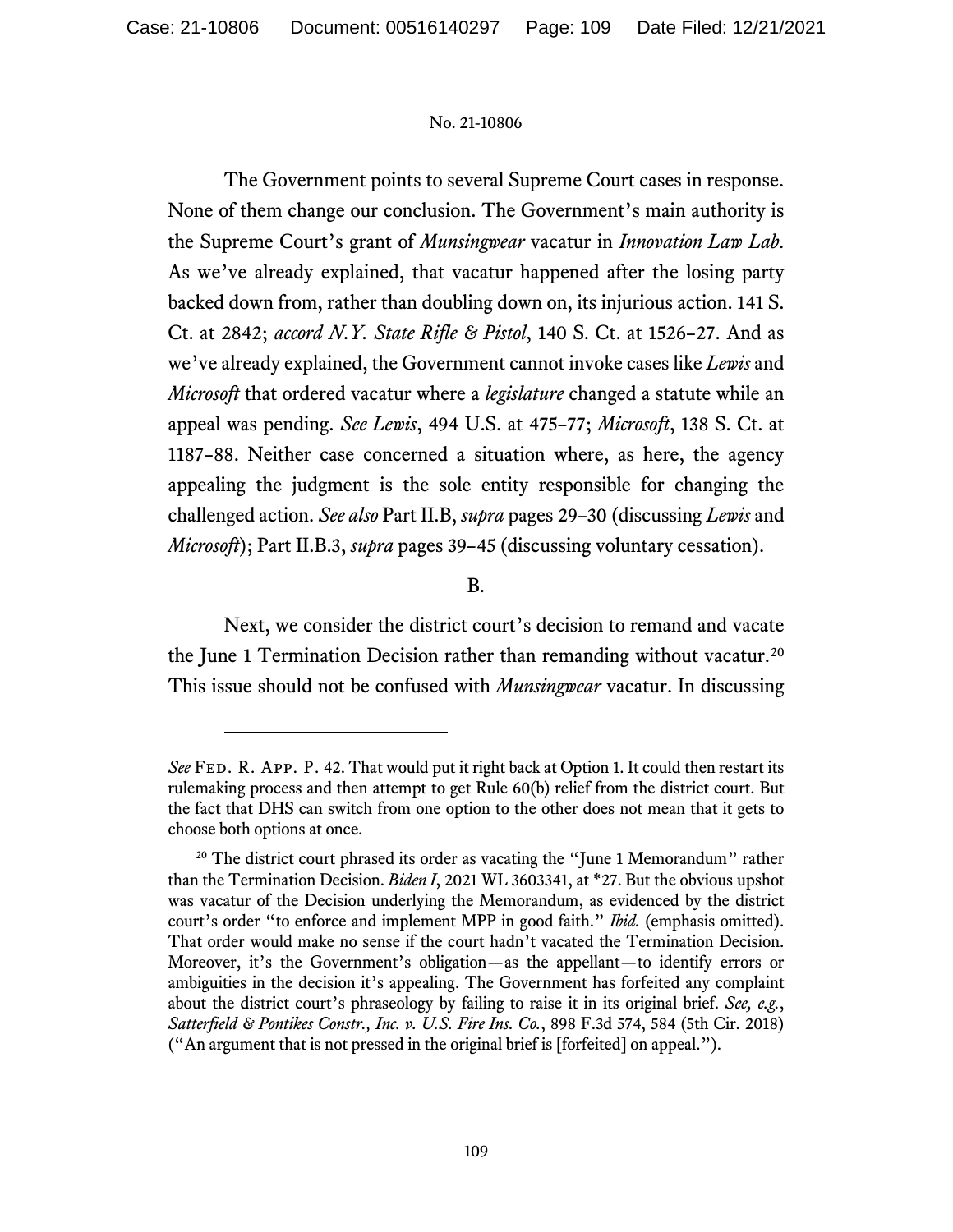*Munsingwear* vacatur above, we considered whether to vacate the district court's order on mootness grounds. Here, in contrast, we consider whether the district court committed reversible error by itself vacating the underlying agency action—that is, the June 1 Termination Decision. "We review the district court's decision to vacate for abuse of discretion." *Standing Rock Sioux Tribe v. U.S. Army Corps of Eng'rs*, 985 F.3d 1032, 1051 (D.C. Cir. 2021) (quotation omitted).

Remand without vacatur of the agency action is "generally appropriate when there is at least a serious possibility that the agency will be able to substantiate its decision given an opportunity to do so." *Tex. Ass'n of Mfrs. v. U.S. Consumer Prod. Safety Comm'n*, 989 F.3d 368, 389–90 (5th Cir. 2021). But by default, remand *with* vacatur is the appropriate remedy. *See, e.g.*, *United Steel v. Mine Safety & Health Admin.*, 925 F.3d 1279, 1287 (D.C. Cir. 2019) ("The ordinary practice is to vacate unlawful agency action.").

The D.C. Circuit's test for whether vacatur is appropriate considers two factors: "(1) the seriousness of the deficiencies of the action, that is, how likely it is the agency will be able to justify its decision on remand; and (2) the disruptive consequences of vacatur." *Ibid.* (quotation omitted). Our court applies the same test, though perhaps phrased differently. *See Cent. & S. W. Servs., Inc. v. EPA*, 220 F.3d 683, 692 (5th Cir. 2000) ("EPA may well be able to justify its decision to refuse to promulgate a national variance for the electric utilities and it would be disruptive to vacate a rule that applies to other members of the regulated community.").

The district court didn't abuse its discretion when it vacated the Termination Decision. As described above, the Termination Decision was seriously deficient in several ways. And the district court explained that "DHS *knew* of these failings when it issued the June 1 Memorandum because Plaintiffs first brought suit on April 13, 2021—nearly two months earlier."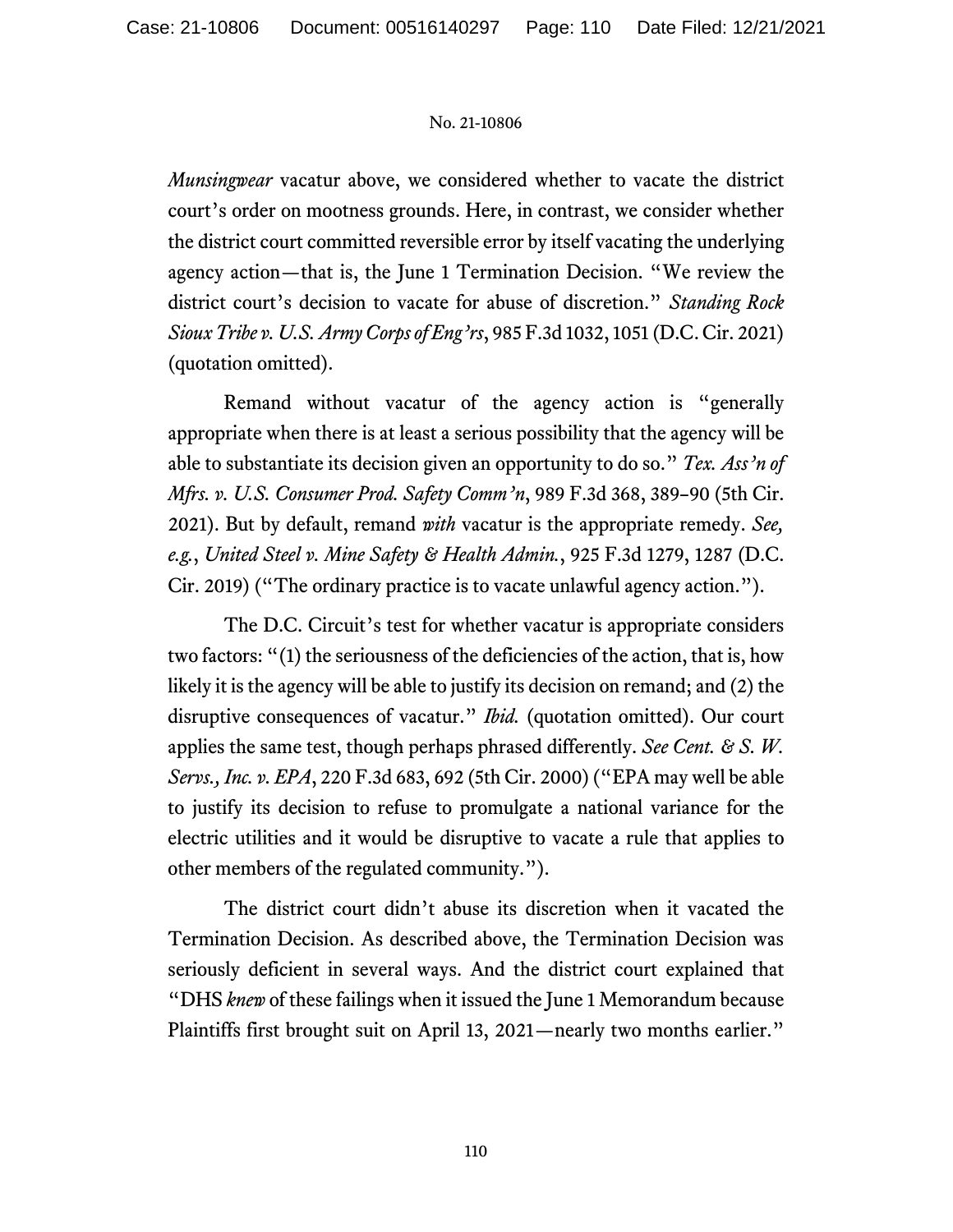*Biden I*, 2021 WL 3603341, at \*24. That original complaint raised the same arbitrary-and-capricious challenge we now adjudicate. So DHS was on notice about the problems with its decision well before it terminated MPP. And it still failed to correct them. It therefore makes sense that the district court didn't take seriously DHS's claim that it could easily fix those errors on remand without vacatur. *See United Steel*, 925 F.3d at 1287. Doubly so because any post-remand DHS memorandum would run the risk of being an impermissible *post hoc* rationalization under *Regents*. *See* 140 S. Ct. at 1907– 10.

And for two reasons, the district court acted well within its discretion when it concluded vacatur is not disruptive in this case. *See Standing Rock Sioux Tribe*, 985 F.3d at 1053 (district court did not abuse its discretion by vacating, *even* when vacatur "would cause" "severe economic disruption," because the court reasonably considered all relevant factors (quotation omitted)). First, the district court required DHS to re-implement MPP "in good faith," not overnight. *Biden I*, 2021 WL 3603341, at \*27. Second, the Government's disruption arguments rise or fall with its balance-of-equities arguments, many of which ignore the good-faith aspect of the injunction. Because we reject those arguments below, we reject their analogues here. *See United Steel*, 925 F.3d at 1287 (The agency "explains neither how the [agency action] can be saved nor how vacatur will cause disruption. We therefore take the normal course and vacate."); *cf. Biden II*, 10 F.4th at 560 ("The Government makes no [vacatur] argument materially different from its irreparable-injury argument.").

# C.

Finally, we ask whether the district court abused its discretion by granting permanent injunctive relief. It did not. The district court's injunction restrained DHS "from implementing or enforcing" the June 1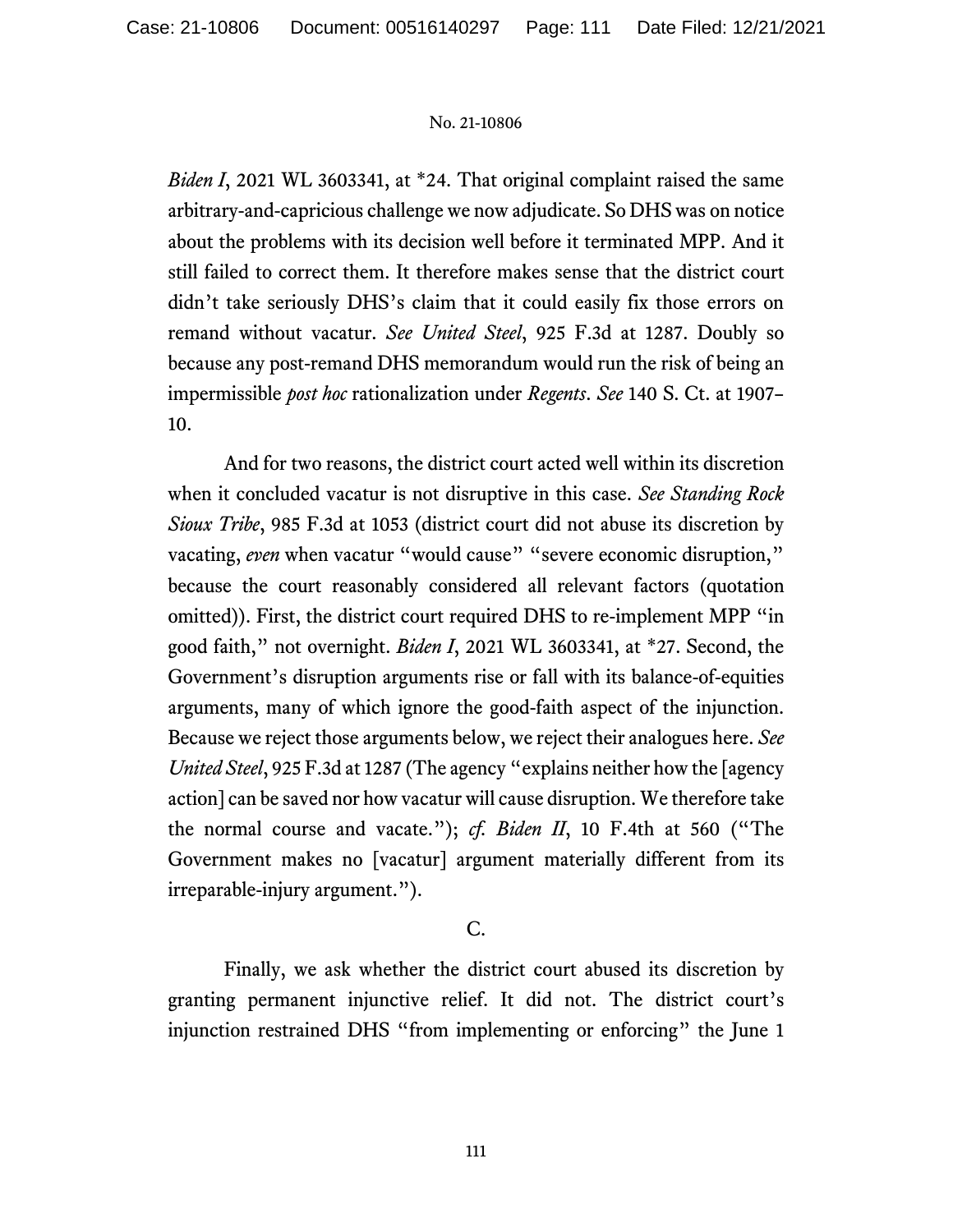Termination Decision. *See Biden I*, 2021 WL 3603341, at \*27. It also ordered DHS "to enforce and implement MPP *in good faith* until such a time as it has been lawfully rescinded in compliance with the APA **and** until such a time as the federal government has sufficient detention capacity to detain all aliens subject to mandatory detention under Section 1255 without releasing any aliens *because of* a lack of detention resources." *Ibid.* And it imposed various reporting requirements. *Ibid.* The court clarified, however, that it was not requiring "DHS to take any immigration or removal action nor withhold its statutory discretion towards any individual that it would not otherwise take." *Id.* at \*28.

1.

To be entitled to permanent injunctive relief, plaintiffs must show "(1) that [they have] suffered an irreparable injury; (2) that remedies available at law, such as monetary damages, are inadequate to compensate for that injury; (3) that, considering the balance of hardships between the plaintiff[s] and defendant, a remedy in equity is warranted; and (4) that the public interest would not be disserved by a permanent injunction." *eBay Inc. v. MercExchange, LLC*, 547 U.S. 388, 391 (2006). The district court applied that test and concluded the States were entitled to a permanent injunction. *Biden I*, 2021 WL 3603341, at \*26–27. We review that decision for abuse of discretion. *E.g.*, *Valentine v. Collier*, 993 F.3d 270, 280 (5th Cir. 2021); *Whole Woman's Health v. Paxton*, 10 F.4th 430, 438 (5th Cir. 2021) (en banc). Our circuit's settled rule is that "[a] district court abuses its discretion if it (1) relies on clearly erroneous factual findings or erroneous conclusions of law when deciding to grant the injunction, or (2) misapplies the factual or legal conclusions when fashioning its injunctive relief." *Valentine*, 993 F.3d at 280 (quotation omitted).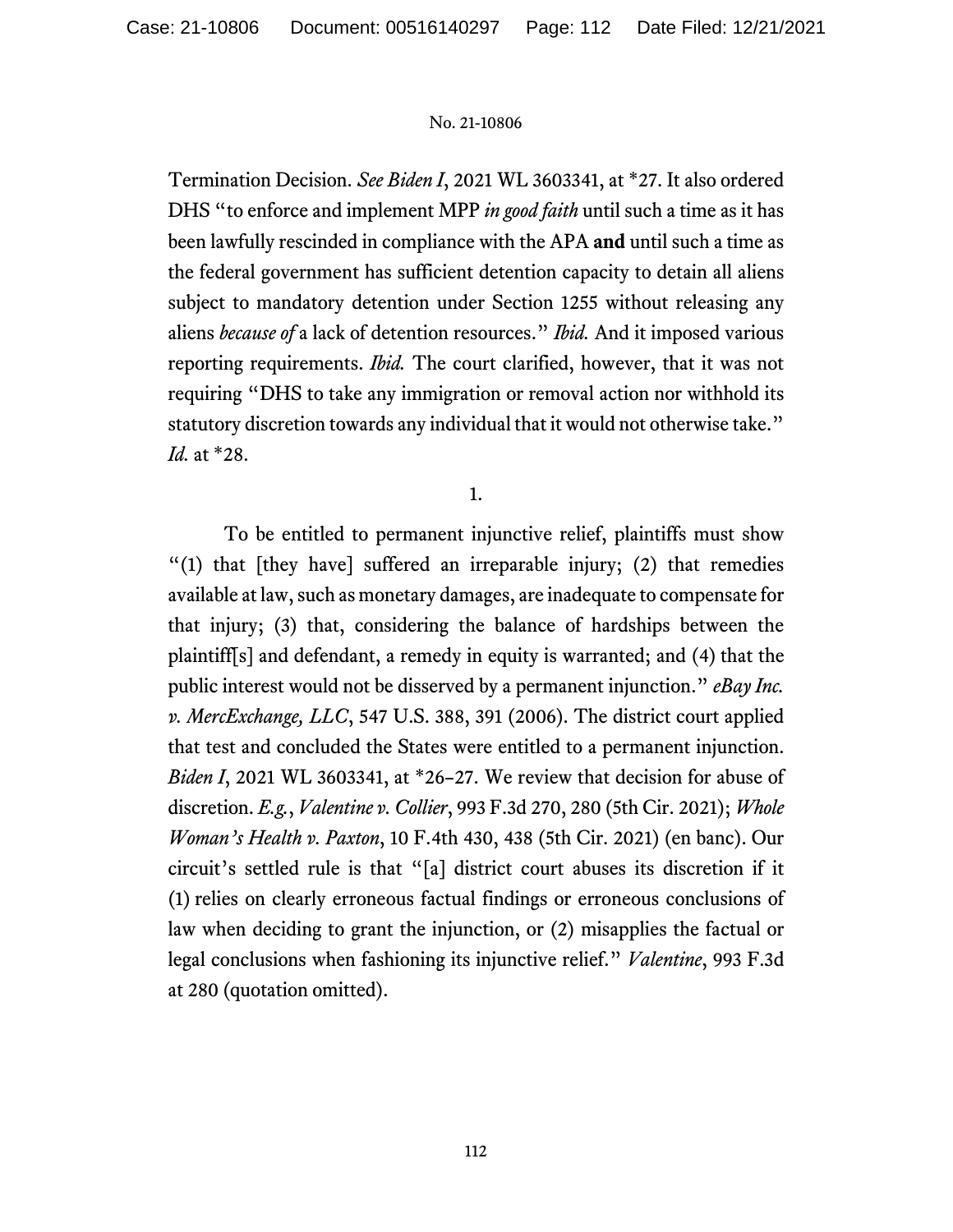On the first and second prongs, the district court incorporated by reference its discussion of injuries in the standing context. *Biden I*, 2021 WL 3603341, at \*26. The court found that MPP's termination has contributed, and will continue to contribute, to the number of parolee aliens in the States. *Id.* at \*8. It likewise found this would impose costs on the States. *Id.* at \*9– 10. And because they will be unable to recover those additional costs from the federal government, the court concluded the costs constituted an irreparable injury not adequately remedied by damages. *Id.* at \*26; *see also DAPA*, 809 F.3d at 186 (noting the difficulty of retracting governmental benefits once granted). Add to that pocketbook injury the pressure imposed by DHS's termination of MPP, which gives the States "the Hobson's choice of spending," potentially, "millions of dollars" to evaluate and grant additional licenses—or instead changing their statutes. *See id.* at 163. The Government contests these points only by challenging the district court's factual findings, as it did in the injury-in-fact context. We rejected those arguments there, *see* Part II.C.1, *supra* pages 46–52, and we reject them here. The district court did not abuse its discretion by determining that the first two *eBay* prongs have been satisfied.

The Government has entirely failed to contest the public-interest prong on appeal, so we will not hold the district court abused its discretion by concluding that an injunction was in the public interest. *See Biden I*, 2021 WL 3603341, at \*26 (explaining that "there is a public interest in having governmental agencies abide by the federal laws that govern their existence and operations" (quotation omitted)); *see also Wages & White Lion*, 16 F.4th at 1143 ("And there is generally no public interest in the perpetuation of unlawful agency action." (quotation omitted)); *Ala. Ass'n of Realtors v. HHS*, 141 S. Ct. 2485, 2490 (2021) (per curiam) ("[O]ur system does not permit agencies to act unlawfully even in pursuit of desirable ends.").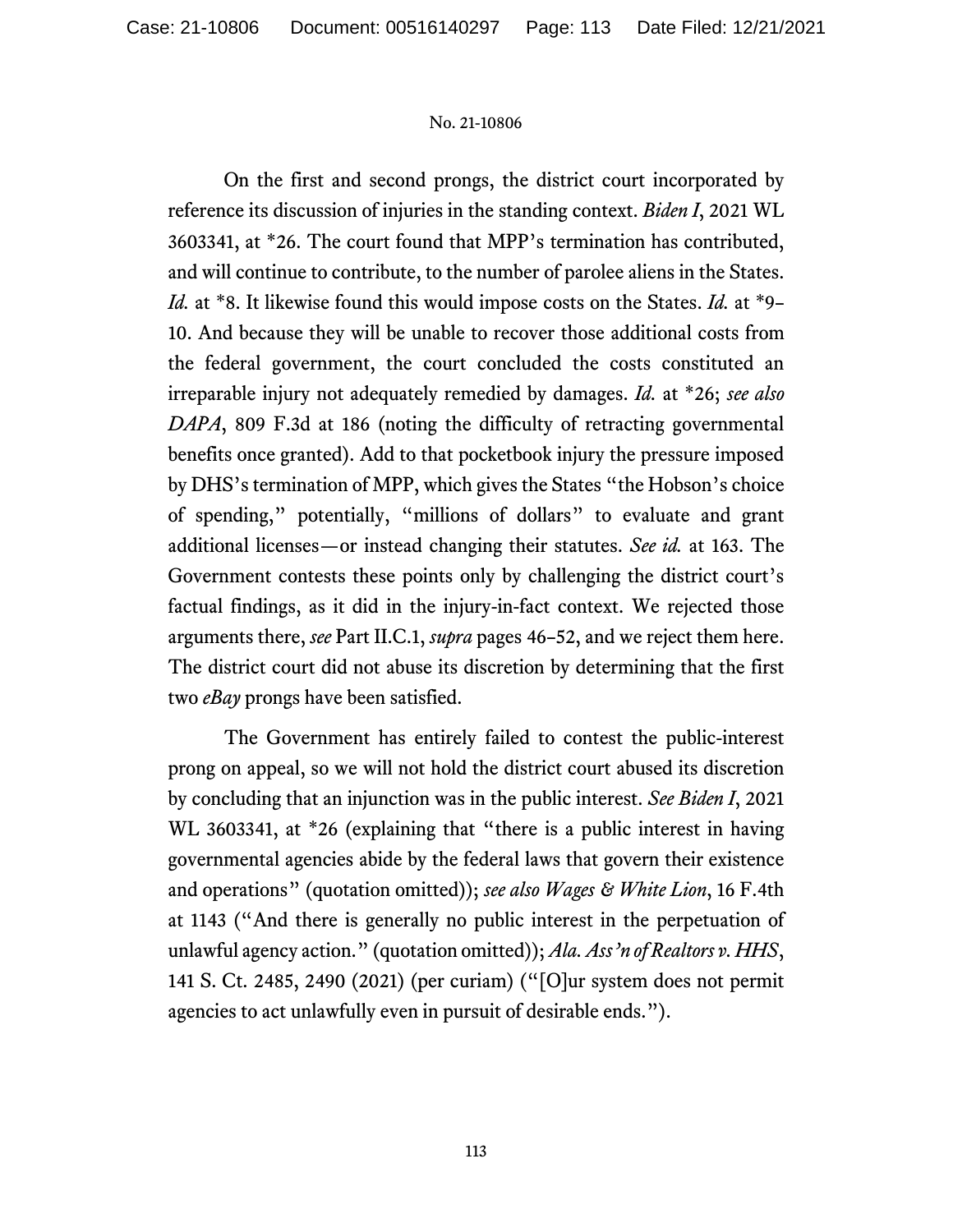That leaves the balance of the equities—*eBay*'s third prong. On this score, the Government gives a litany of harms it says the district court's injunction is causing. It says these harms outweigh the harms to the States. Again, our review is tightly circumscribed. *See Texas v. Ysleta Del Sur Pueblo*, 955 F.3d 408, 415–16 (5th Cir. 2020) (applying the deferential abuse-ofdiscretion standard to the district court's balancing of the equities in the permanent injunction context), *as revised* (Apr. 3, 2020), *cert. granted on other grounds*, 142 S. Ct. 395 (2021).

Much of the Government's argument amounts to repeating its claim that DHS cannot restart MPP unilaterally. The district court explained why that's at least partially false: DHS has the unilateral power to turn back individuals who have not yet entered the United States. *Biden I*, 2021 WL 3603341, at \*25 n.15. And to the extent restarting MPP requires cooperation with Mexico, the Government studiously downplays the fact that the district court ordered reinstatement "*in good faith*." *Id.* at \*27. Further, the mere fact that *some* foreign-relations issues are in play cannot suffice to defeat the injunction. The Government's contrary position would allow DHS to implement any immigration program it liked—no matter how far afield from the law—with impunity.

The Government also invokes foreign-policy concerns and logistical disruptions. For example, the Government cites a DHS official's declaration that "requiring DHS to reinstitute the program, would wreak havoc on the Administration's approach to managing migration in the region, including by undermining . . . delicate bilateral (and multilateral) discussions." And the Government says restarting MPP is complicated by the fact that the relevant facilities have been shuttered for months "due to COVID-19."

Those harms are entirely self-inflicted. *Pennsylvania*, 426 U.S. at 664 (explaining the principle); *Biden I*, 2021 WL 3603341, at \*24 (reaching that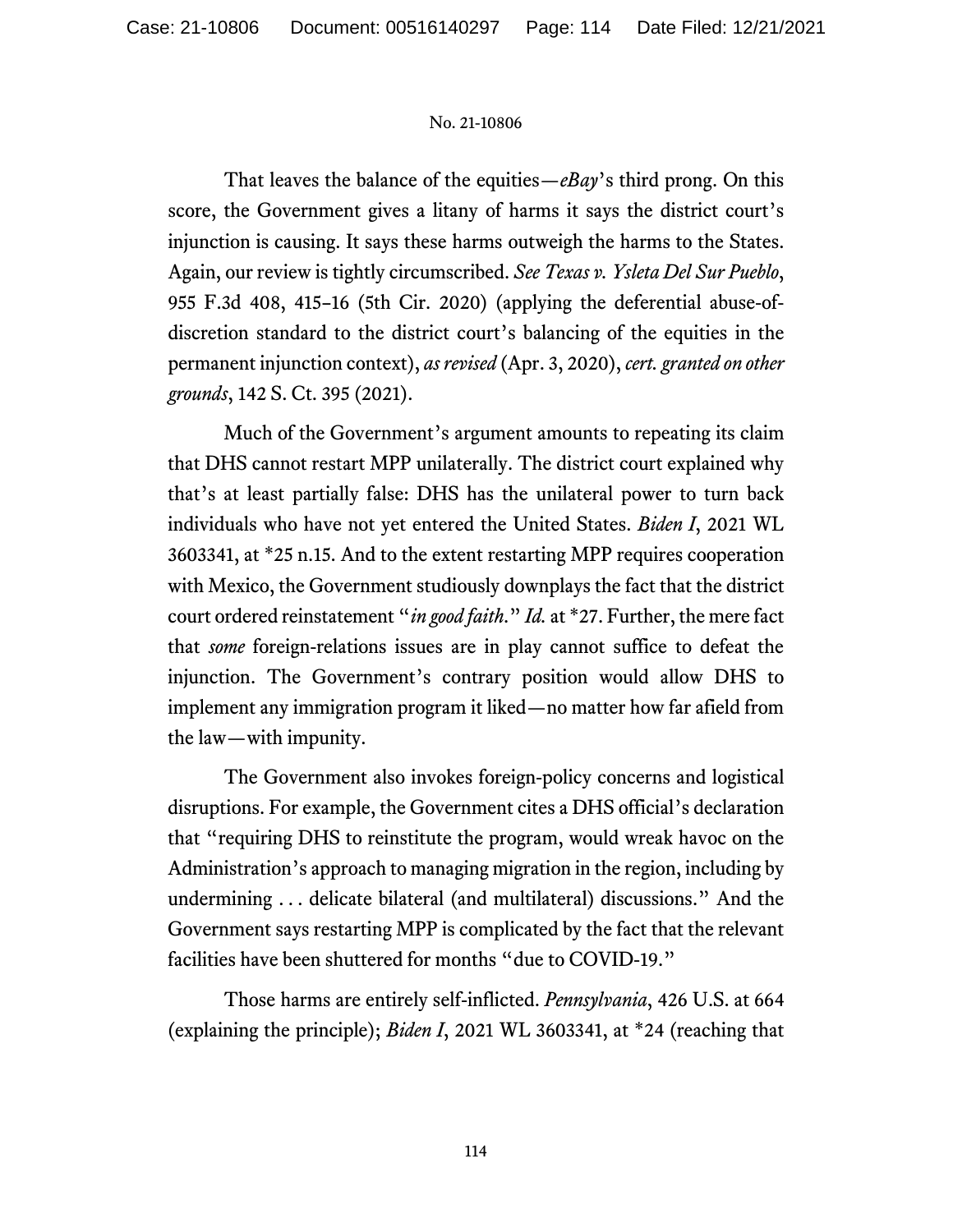conclusion). As for foreign relations, DHS could have simply informed Mexico throughout the negotiation process that its ability to terminate MPP was contingent on judicial review. Doubly so because the States filed this very lawsuit one and a half months *before* the Termination Decision—so there's no question DHS was on notice about these legal issues. As the district court aptly put it, "Mexico is capable of understanding that DHS is required to follow the laws of the United States." *Ibid.* As for shuttered infrastructure, the district court specifically considered, and rejected, the bizarre factual claim that DHS's infrastructure has somehow remained closed this whole time solely due to COVID-19. *See id.* at \*21 (explaining that "[*p*]*ast* problems with *past* closures are irrelevant to the decision to *prospectively* terminate MPP in June 2021"). The Government gives no reason to think that finding was clearly erroneous.<sup>[21](#page-114-0)</sup>

The Government also complains the injunction impinges on "Executive autonomy." But of course, that whole line of reasoning is based on the notion that MPP's termination was a *lawful* exercise of autonomy. Under both the APA and 8 U.S.C. § 1225, it was not.

We conclude the district court made factual findings that were not clearly erroneous and gave correct statements of the law, and it soundly

<span id="page-114-0"></span><sup>&</sup>lt;sup>21</sup> The Government also cites two additional declarations from government officials in support of its balance-of-equities argument. These declarations, however, were not before the district court when it decided to grant the injunction. The district court issued its judgment on August 13, 2021, and the Government did not submit these declarations until it requested a *stay* from the district court's judgment—on August 16. Because the declarations were not before the district court when it decided the injunction issue, and because the Government gives no argument why we should consider them despite that, we will not do so. And even if we did, they would not change our analysis. The declarations are largely repetitive of the arguments we've already addressed. That includes the generous use of strawmen, based on the false assumption that the district court ordered DHS to reinstate MPP overnight.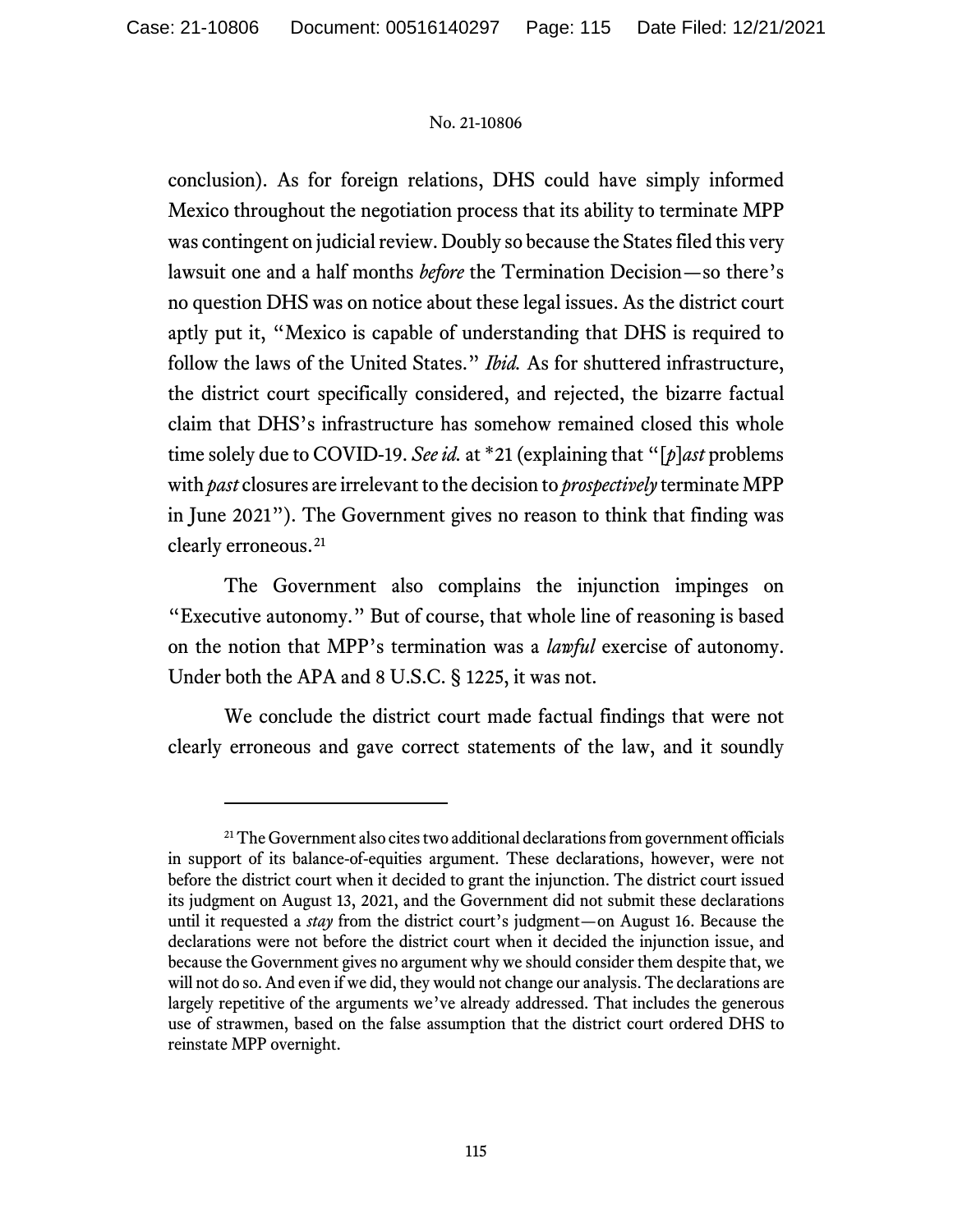applied those conclusions in fashioning its injunctive relief. *See Valentine*, 993 F.3d at 280. The district court did not abuse its discretion by granting a permanent injunction.

2.

The Government objects that 8 U.S.C. § 1252(f)(1) bars injunctive relief in this case. That provision reads as follows:

Regardless of the nature of the action or claim or of the identity of the party or parties bringing the action, no court (other than the Supreme Court) shall have jurisdiction or authority to enjoin or restrain the operation of the provisions of part IV of this subchapter . . . other than with respect to the application of such provisions to an individual alien against whom proceedings under such part have been initiated.

The Government says the district court's injunction restrained the operation of  $\S 1225(b)(2)(C)$ .

That is backward. In its Termination Decision, DHS all but forbade its own officers from invoking the "operation" of  $\S 1225(b)(2)(C)$ . The district court's injunction undid that restraint. Far from "restrain[ing]" the "operation" of the statute, the injunction restored it.

Justice Thomas's concurrence in *Nielsen v. Preap*, 139 S. Ct. 954 (2019), is not to the contrary. The Court in that case did not reach the § 1252(f) issue. *See id.* at 962. But Justice Thomas rejected the idea that an injunction complied with § 1252(f) simply by framing itself as "enjoin[ing] conduct not authorized by the statutes" rather than enjoining their "operation." *Id.* at 975 (Thomas, J., concurring in part and concurring in the judgment) (quotation omitted). He called this reasoning "circular and unpersuasive." *Ibid.* (going on to note that "[m]any claims seeking to enjoin or restrain the operation of the relevant statutes will allege that the Executive's action does not comply with the statutory grant of authority, but